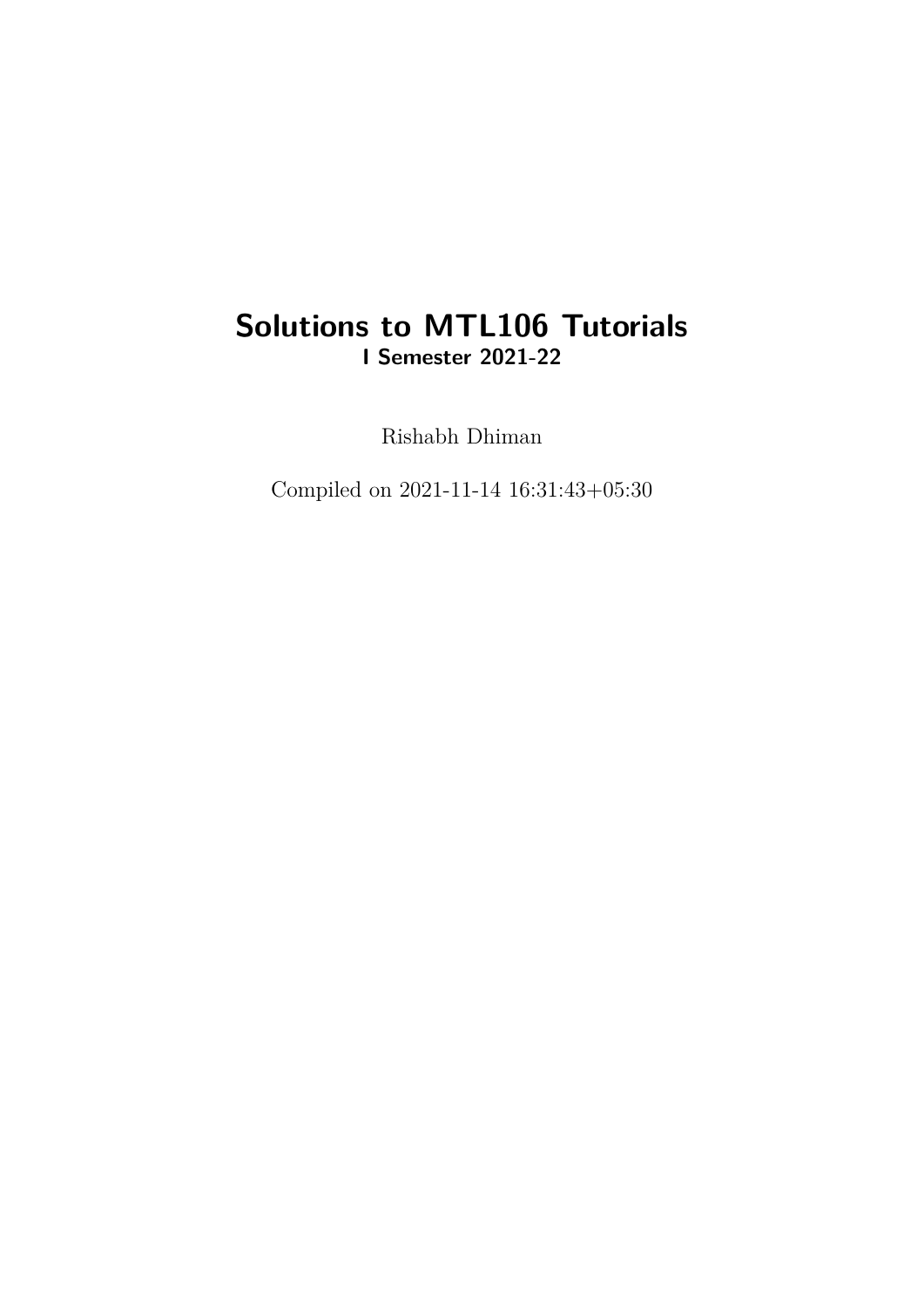## **Contents**

|                | 1 Basic Probability                          | 3  |
|----------------|----------------------------------------------|----|
|                | 2 Random Variables                           | 14 |
|                | 3 Functions of Random Variables (Incomplete) | 25 |
|                | 4 Random Vectors (Incomplete)                | 33 |
|                | 5 Moments (Incomplete)                       | 34 |
|                | <b>6</b> Limiting Probabilities              | 45 |
| 7 <sup>7</sup> | <b>Introduction to Stochastic Processes</b>  | 53 |
|                | 8 Discrete Time Markov Chains (Incomplete)   | 58 |
| 9              | <b>Continuous Time Markov Chains</b>         | 67 |
|                | 10 Simple Markovian Queues                   | 80 |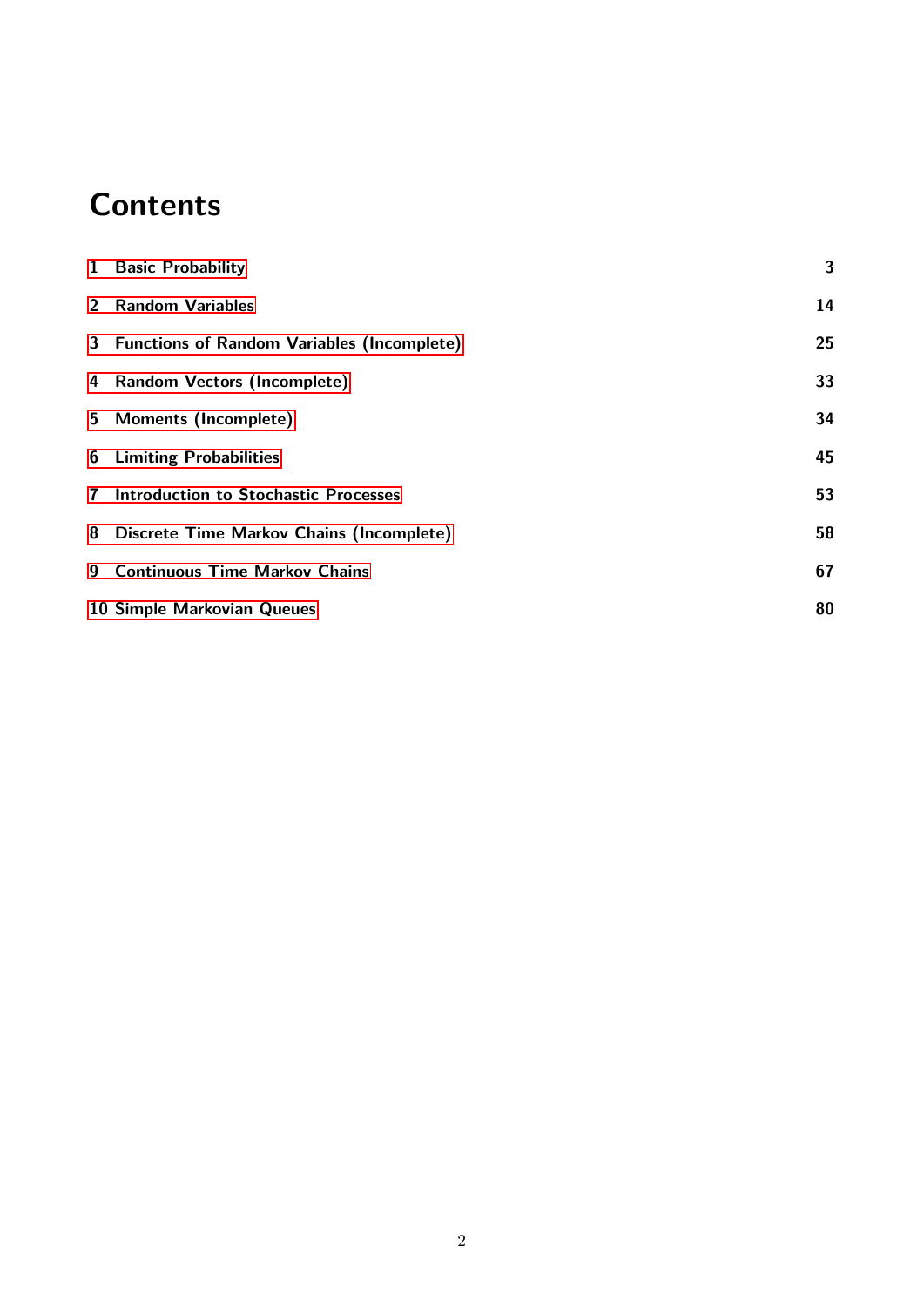### <span id="page-2-0"></span>**1 Basic Probability**

**Problem 1.** Items coming off a production line are marked defective  $(D)$  or non-defective  $(N)$ . Items are observed and their condition noted. This is continued until two consecutive defectives are produced or four items have been checked, which ever occurs first. Describe the sample space for this experiment



Figure 1.1: Construction of all solutions

**Problem 2.** Let  $\Omega = \{0, 1, 2, \dots\}$ . Let F be the collection of subsets of  $\Omega$  that are either finite or whose complement is finite. Is  $\mathcal F$  a  $\sigma$ -field? Justify your answer.

*Solution.* No, consider the set  $S = \{2i \mid i \in \Omega\} = \bigcup_{i \in \Omega} \{2i\}.$  S  $\in \mathcal{F}$  since its the countable union of elements in F, however  $S \notin \mathcal{F}$  as neither S nor its complement is finite.  $\Box$ 

**Problem 3.** Consider  $\Omega = \{(x, y) : 0 \le x \le 1, 0 \le y \le 1\}$ . Let F be the largest  $\sigma$ -field over Ω. Define, for any event R,  $P(R) = \text{area of } R = (b - a)(d - c)$  where R is the rectangular region that is a subset of the form  $R = \{(u, v) : a \le u < b, c \le v < d\}$ . Let T be the triangular region  $T = \{(x, y) : x \geq 0, y \geq 0, x + y < 1\}$ . Show that T is an event, and find  $P(T)$ , using the axiomatic definition of probability.

*Solution.* We first show that  $T \in \mathcal{F}$ . Suppose that  $T \notin \mathcal{F}$ , we can add T to F and extend it to a larger  $\sigma$ -field which violates the maximality of  $\mathcal{F}$ .

Considering how we defined the probability measure, we should take F to be the Borel  $\sigma$ -field over  $\mathbb{R}^2$ , which is what we do from now on.

Define

$$
L_n \stackrel{\text{def}}{=} \bigcup_{i=0}^{n-1} \left[ \frac{i}{n}, \frac{i+1}{n} \right) \times \left[ 0, 1 - \frac{i+1}{n} \right) \text{ and } R_n \stackrel{\text{def}}{=} \bigcup_{i=0}^{n-1} \left[ \frac{i}{n}, \frac{i+1}{n} \right) \times \left[ 0, 1 - \frac{i}{n} \right).
$$

Now, since  $L_n \subseteq T \subseteq R_n$  and, P is a probability measure,

$$
P(L_n) \le P(T) \le P(R_n) \implies \lim_{n \to \infty} P(L_n) \le P(T) \le \lim_{n \to \infty} P(R_n).
$$

Finally,

$$
\lim_{n \to \infty} P(R_n) = \lim_{n \to \infty} \sum_{i=0}^{n-1} \frac{1}{n} \left( 1 - \frac{i}{n} \right) = \int_0^1 1 - x \, dx = \frac{1}{2},
$$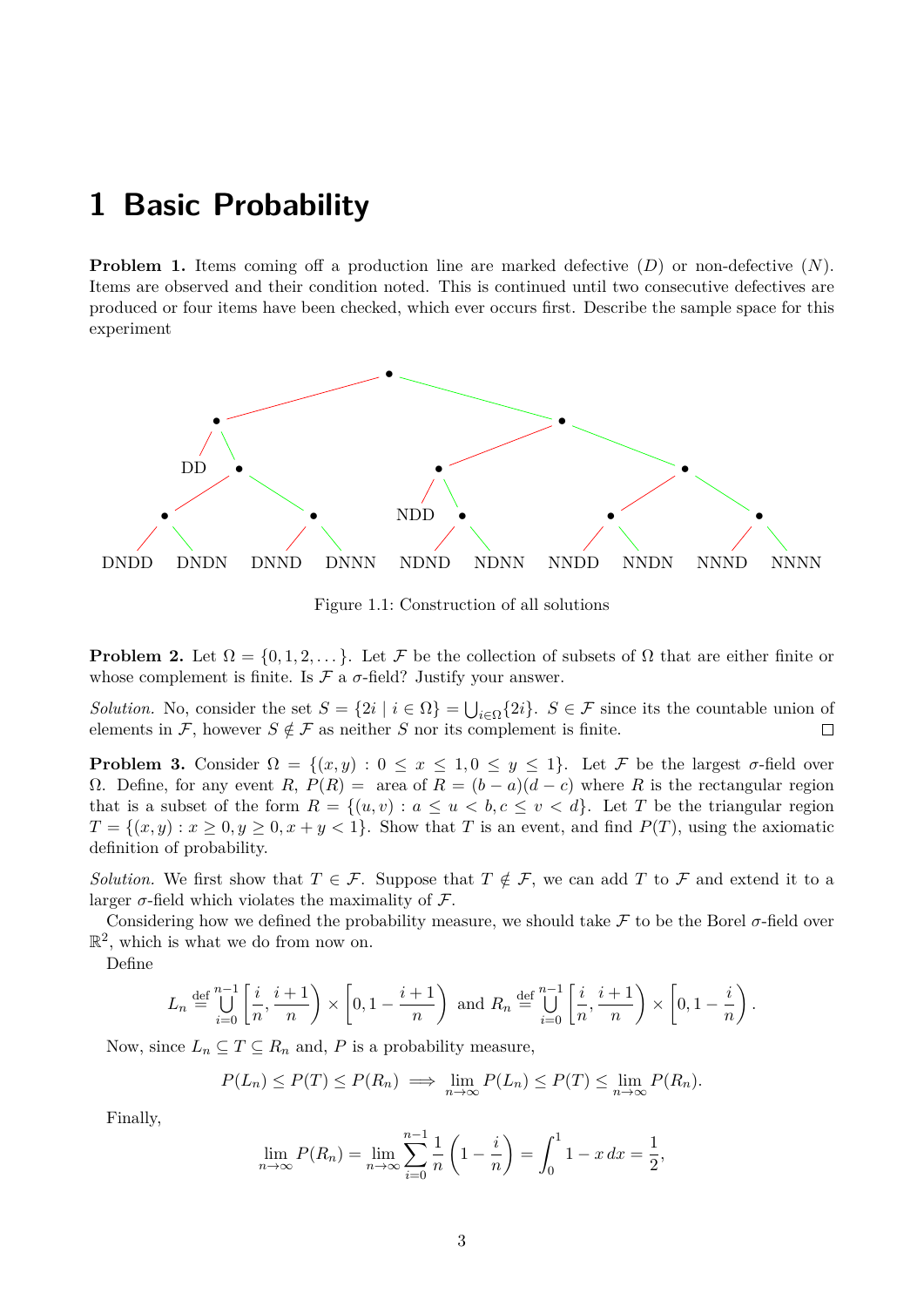and similarly,  $\lim_{n\to\infty} P(L_n) = \frac{1}{2}$ .

Thus, we get

$$
P(T) = \frac{1}{2}.\tag{}
$$

**Remark.** In the above proof, we assumed that T lies in the Borel  $\sigma$ -field of  $\mathbb{R}^2$ . This can be proved by showing that  $\lim_{n\to\infty} L_n = T$ . Alternatively use the fact that any open set can be written as a countable union of open rectangles, and do a few extra operations to show that the given half-open triangle and rectangles are in the algebra generated by open sets, ie, can be represented using finite union and complement operations.

**Problem 4.** Let  $A_1, A_2, \ldots, A_N$  be a system of completely independent events, i.e.,

$$
P(\bigcap_{j=1}^{r} A_{i_j}) = \prod_{j=1}^{r} P(A_{i_j}), r = 2, 3, ..., N.
$$

Assume that  $P(A_n) = \frac{1}{n+1}, n = 1, 2, ..., N$ .

- (a) Find the probability that exactly one of the  $A_i$ 's occur?
- (b) Find the probability that atmost two  $A_i$ 's occur?

*Solution.* Note that

$$
\prod_{i=1}^{N} P(A_i^c) = \prod_{i=1}^{N} \frac{i}{i+1} = \frac{1}{N+1}.
$$

(a) Exactly one event occurs if one of  $A_i \cap (\bigcup_{j=1,j\neq i}^N A_j)^c$ ,  $1 \leq i \leq N$  event occurs.

$$
P(A_i \cap (\bigcup_{j=1, j \neq i}^{N} A_j)^c) = \frac{P(A_i)}{P(A_i^c)} \prod_{j=1}^{N} P(A_j^c) = \frac{1}{i} \cdot \frac{1}{N+1}.
$$

Therefore, the answer is  $\frac{1}{N+1} \sum_{i=1}^{N} \frac{1}{i}$  $\frac{1}{i}$ .

(b) Exactly two event occurs if one  $A_i \cap A_j \cap (\bigcup_{k=1,k \notin \{i,j\}}^N A_k)^c$ ,  $1 \leq i < j \leq N$  is true.

$$
P(A_i \cap A_j \cap (\bigcup_{\substack{k=1\\k \notin \{i,j\}}}^{N} A_k)^c) = \frac{P(A_i)}{P(A_i^c)} \cdot \frac{P(A_j)}{P(A_j^c)} \cdot \prod_{k=1}^{N} P(A_k^c) = \frac{1}{ij} \cdot \frac{1}{N+1}.
$$

The probability for exactly two events is given by,  $\frac{1}{N+1} \sum_{1 \leq i < j \leq N} \frac{1}{ij}$ . Thus, the final answer is given by

$$
\frac{1}{N+1} \left( 1 + \sum_{i=1}^{N} \frac{1}{i} + \sum_{1 \le i < j \le N} \frac{1}{ij} \right) .
$$

**Problem 5.** Let  $(\Omega, \mathcal{F}, P)$  be a probability space and  $A_1, A_2, \ldots, A_n \in \mathcal{F}$  with  $P(\bigcap_{i=1}^{n-1} A_i) > 0$ . Prove that

$$
P(\bigcap_{i=1}^{n} A_i) = P(A_1)P(A_2 | A_1)P(A_3 | A_1 \cap A_2) \cdots P(A_n | \bigcap_{i=1}^{n-1} A_i).
$$

*Proof.* We take the empty intersection to be  $\Omega$ , that is  $\bigcap_{S \in \emptyset} S = \Omega$ . (This is to deal with  $P(A_1)$  not being of the form  $P(A_k | \bigcap_{i=1}^{k-1} A_i)$ .

We prove it by induction on  $n$ ,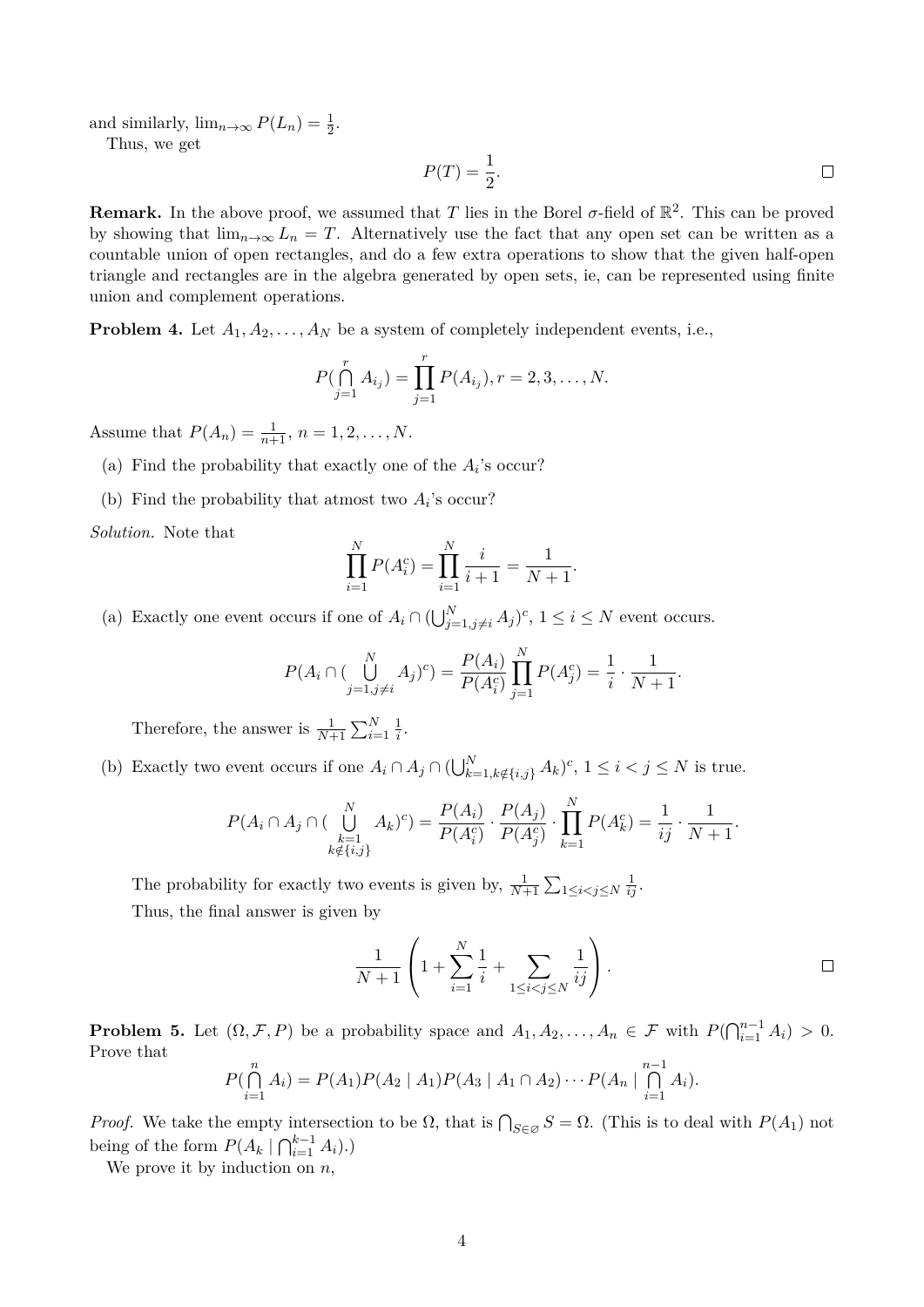- For the base case  $n = 1$ ,  $P(A_1) = P(A_1 | \Omega)$ .
- For the inductive hypothesis, assume that

$$
P(\bigcap_{i=1}^{n-1} A_i) = \prod_{k=1}^{n-1} P(A_k \mid \bigcap_{i=1}^{k-1} A_i).
$$

• Now note that  $P(A \cap B) = P(A | B)P(B)$ . Therefore,

$$
P(\bigcap_{i=1}^{n} A_i) = P(A_n \cap \bigcap_{i=1}^{n-1} A_i)
$$
  
=  $P(A_n \mid \bigcap_{i=1}^{n-1} A_i) P(\bigcap_{i=1}^{n-1} A_i)$   
=  $P(A_n \mid \bigcap_{i=1}^{n-1} A_i) \prod_{k=1}^{n-1} P(A_k \mid \bigcap_{i=1}^{k-1} A_i)$   
=  $\prod_{k=1}^{n} P(A_k \mid \bigcap_{i=1}^{k-1} A_i).$ 

 $\Box$ 

**Problem 6.** If  $A_1, A_2, \ldots, A_n$  are *n* events, then show that

$$
\sum_{i=1}^{n} P(A_i) - \sum_{1 \leq i < j \leq n} P(A_i \cap A_j) \leq P(\bigcup_{i=1}^{n} A_i) \leq \sum_{i=1}^{n} P(A_i).
$$

*Proof.* We first prove the right inequality by inducting on n,

- For the base case  $n = 1$ ,  $P(A_1) \le P(A_1)$  so we are done.
- For the inductive hypothesis, assume that

$$
P(\bigcup_{i=1}^{n-1} A_i) \le \sum_{i=1}^{n-1} P(A_i).
$$

• Note that  $P(A \cup B) = P(A) + P(B) - P(A \cap B) \le P(A) + P(B)$ . So,

$$
P(\bigcup_{i=1}^{n} A_i) \le P(\bigcup_{i=1}^{n-1} A_i) + P(A_n) \le \sum_{i=1}^{n} P(A_i).
$$

Next we prove the inequality on the left, again by induction on  $n$ .

- For the base case  $n = 1$ ,  $P(A_1) \le P(A_1)$ .
- For the inductive hypothesis, assume that

$$
\sum_{i=1}^{n-1} P(A_i) - \sum_{1 \le i < j < n} P(A_i \cap A_j) \le P\left(\bigcup_{i=1}^{n-1} A_i\right).
$$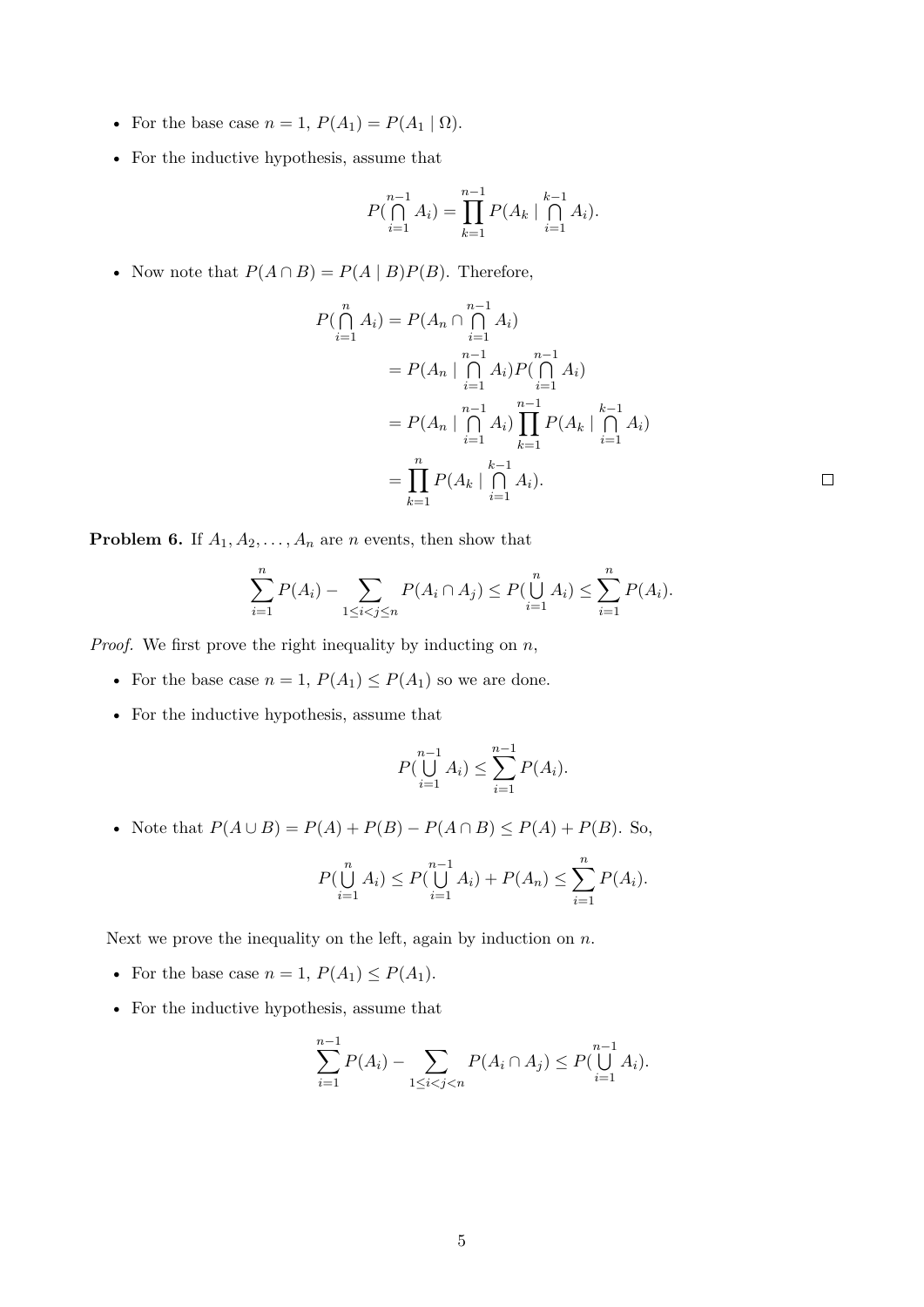• We now use the result proved earlier,

$$
\sum_{i=1}^{n} P(A_i) - \sum_{1 \le i < j \le n} P(A_i \cap A_j) \le P(\bigcup_{i=1}^{n-1} A_i) + P(A_n) - \sum_{i=1}^{n-1} P(A_i \cap A_n)
$$
\n
$$
\le P(\bigcup_{i=1}^{n-1} A_i) + P(A_n) - P(\bigcup_{i=1}^{n-1} (A_i \cap A_n))
$$
\n
$$
= P(\bigcup_{i=1}^{n-1} A_i) + P(A_n) - P(A_n \cap (\bigcup_{i=1}^{n-1} A_i))
$$
\n
$$
= P(\bigcup_{i=1}^{n} A_i).
$$

**Problem 7.** Let  $\Omega = \{a, b, c, d\}$ ,  $\mathcal{F} = \{\emptyset, \{a\}, \{b, c\}, \{d\}, \{a, b, c\}, \{b, c, d\}, \{a, d\}, \Omega\}$  and P a function from F to  $[0,1]$  with  $P({a}) = \frac{2}{7}$ ,  $P({b,c}) = \frac{3}{5}$  and  $P({d}) = \beta$ . The value of  $\beta$  such that P to be a probability on  $(\Omega, \mathcal{F})$ .

*Solution.*

$$
1 = P(\Omega) = P({a} \cup {b, c} \cup {d})
$$
  
= P({a}) + P({b, c}) + P({d})  
= 2/7 + 3/5 + \beta  

$$
\implies \beta = 4/35.
$$

**Problem 8.** Prove that, for any two events A and B,

$$
P(A \cap B) \ge P(A) + P(B) - 1.
$$

*Proof.*

$$
P(A \cap B) = P(A) + P(B) - P(A \cup B) \ge P(A) + P(B) - 1.
$$

**Problem 9.** Consider a gambler who on each independent bet either wins 1 with probability  $\frac{1}{3}$  or losses 1 with probability  $\frac{2}{3}$ . The gambler will quit either when he or she is winning a total of 10 or after 50 plays. The probability the gambler plays exactly 14 times.

*Solution.* The last turn must have been a win, otherwise the gambler would have stopped at an earlier step. Suppose they lost  $l$  and won  $w$  games in the first 13 tries. Then,

$$
w - l = 9, w + l = 13 \implies w = 11, l = 2.
$$

Pick the two positions where the gambler lost. The first of these must occur in the first 10 tries and the second one should occur in the first 12, otherwise the score will be 10 before the end. Thus, the number of positions is

$$
2\binom{10}{1} + \binom{10}{2} = 65.
$$

Therefore, the probability is given by

$$
\frac{1}{3} \times 65 \times \left(\frac{1}{3}\right)^{11} \left(\frac{2}{3}\right)^2 = \frac{260}{3^{14}}.
$$

**Problem 10.** Let  $\Omega = \{4, 3, 2, 1\},\$ 

(a) Find three different  $\sigma$ -algebras  $\{\mathcal{F}_n\}$  for  $n = 1, 2, 3$  such that  $\mathcal{F}_1 \subset \mathcal{F}_2 \subset \mathcal{F}_3$ .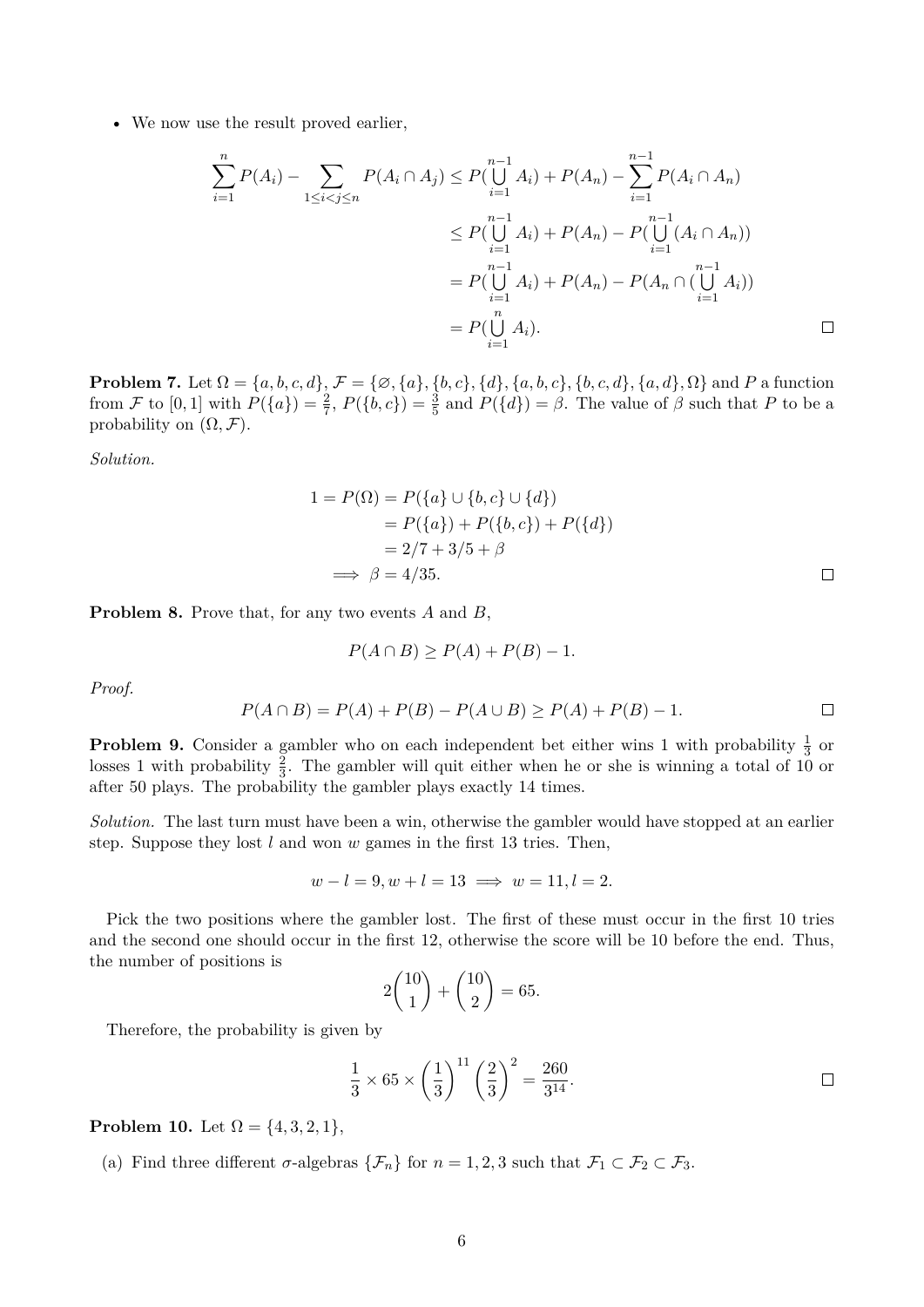(b) Further, create a set function  $P : \mathcal{F}_3 \to \mathbb{R}$  such that  $(\Omega, \mathcal{F}_3, P)$  is a probability space.

*Solution.* (a) Take  $\mathcal{F}_1 = {\emptyset, \Omega}, \mathcal{F}_2 = {\emptyset, {1}, {2, 3, 4}, \Omega}, \mathcal{F}_3 = 2^{\Omega}$ .

(b) Define 
$$
P(S) = \#S/\#\Omega
$$
.

**Problem 11.** Suppose that the number of passengers for a limousine pickup is thought to be either 1, 2, 3, or 4, each with equal probability, and the number of pieces of luggage of each passenger is thought to be 1 or 2, with equal probability, independently for different passengers. What is the probability that there will be five or more pieces of luggage?

*Solution.* Suppose that there are p passengers and r of them bring 2 pieces of luggage. The probability of this happening is given by

$$
\frac{1}{4}\binom{p}{r}\frac{1}{2^p}.
$$

The number of pieces of luggage is given by  $p + r$ , thus the probability of bringing 5 or more pieces is given by

$$
\sum_{p=1}^{4} \sum_{p+r \geq 5} \frac{1}{4} {p \choose r} \frac{1}{2^p} = \sum_{r \geq 2} \frac{1}{4} {3 \choose r} \frac{1}{2^3} + \sum_{r \geq 1} \frac{1}{4} {4 \choose r} \frac{1}{2^4} = \frac{2^3/2}{2^3 \times 4} + \frac{2^4 - 1}{4 \times 2^4} = \frac{23}{64}.
$$

**Problem 12.** Let  $\Omega = \mathbb{R}$  and F be the Borel  $\sigma$ -field on  $\mathbb{R}$ . For each interval  $I \subseteq \mathbb{R}$  with end points a and b  $(a \leq b)$ , let

$$
P(I) = \int_{a}^{b} \frac{1}{\pi} \frac{1}{1 + x^2} \, dx.
$$

Does P define a probability on the measurable space  $(\Omega, \mathcal{F})$ ? Justify your answer.

*Solution.* Yes, P defines a probability measure on  $(\Omega, \mathcal{F})$ .

Note that

$$
\int_{a}^{b} \frac{1}{1+x^2} dx = \tan^{-1}(b) - \tan^{-1}(a).
$$

Extend the function to  $\mathcal{F} \to \mathbb{R}$ , that is

$$
P(S) = \int_S \frac{1}{\pi} \frac{1}{1+x^2} dx
$$

for any  $S \in \mathcal{F}$ .

We show that  $P$  is a probability measure,

- 1. For any  $S \in \mathcal{F}$ ,  $P(S) = \int_S$ 1 π  $\frac{1}{1+x^2} dx \ge 0.$
- 2.  $P(\Omega) = \int_{-\infty}^{+\infty}$ 1 π  $\frac{1}{1+x^2} = \frac{1}{\pi}$  $\frac{1}{\pi} \tan^{-1}(x) \Big|_{-\infty}^{+\infty} = 1.$
- 3. We now wish to show that P is  $\sigma$ -additive. Let  $\{T_n \mid n \in \mathbb{N}\}\subseteq \mathcal{F}$  be a countable subset of  $\mathcal{F}$ . We wish to show that

$$
P(\bigcup_{n\in\mathbb{N}}T_n)=\sum_{n\in\mathbb{N}}P(T_n).
$$

Let  $S_n = \bigcup_{k=1}^n T_k$  and  $S = \lim_{n \to \infty} S_n$ . Consider the function

$$
f_n(x) \stackrel{\text{def}}{=} \frac{1}{\pi} \frac{1}{1+x^2} \cdot \mathbf{1}_{T_n}(x)
$$

where  $\mathbf{1}_X$  refers to the indicator function of the set X.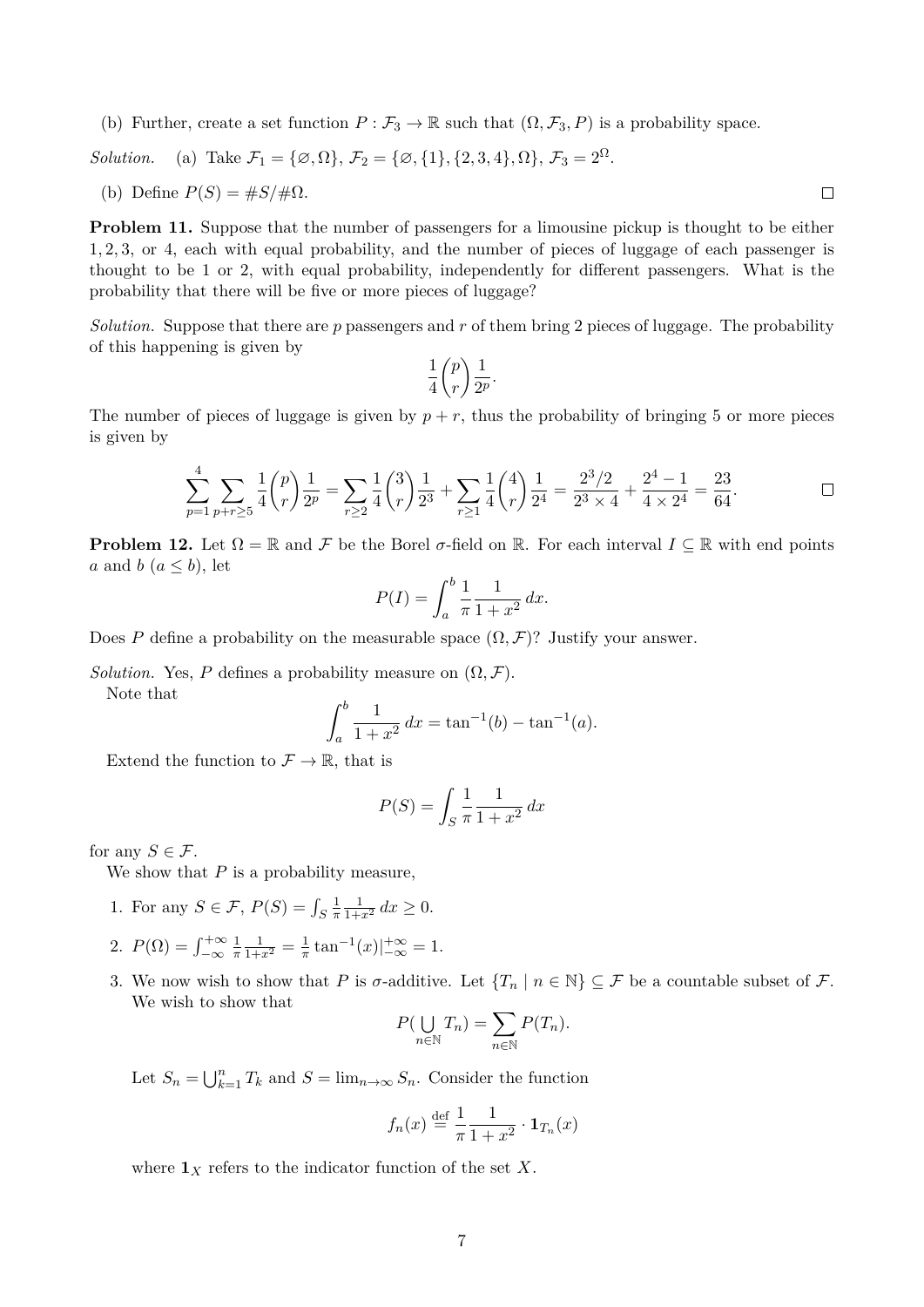Note that  $f_n(x) \ge 0$  and  $f_{n+1}(x) \ge f_n(x)$ . Thus, from Monotone Convergence Theorem,

$$
\lim_{n \to \infty} \int_{\mathbb{R}} f_n(x) dx = \int_{\mathbb{R}} \lim_{n \to \infty} f_n(x) dx.
$$

The LHS gives us,

$$
\lim_{n \to \infty} \int_{\mathbb{R}} f_n(x) dx = \lim_{n \to \infty} \int_{\mathbb{R}} \frac{1}{\pi} \frac{1}{1 + x^2} \mathbf{1}_{S_n}(x) dx
$$
  
= 
$$
\lim_{n \to \infty} \int_{S_n} \frac{1}{\pi} \frac{1}{1 + x^2} dx
$$
  
= 
$$
\lim_{n \to \infty} \sum_{k=1}^n \int_{T_k} \frac{1}{\pi} \frac{1}{1 + x^2} dx
$$
  
= 
$$
\sum_{k \in \mathbb{N}} P(T_k).
$$

Whereas the RHS gives us, note that  $\lim_{n\to\infty} \mathbf{1}_{S_n} = \mathbf{1}_S$ .

$$
\int_{\mathbb{R}} \lim_{n \to \infty} f_n(x) dx = \int_{\mathbb{R}} \lim_{n \to \infty} \frac{1}{\pi} \frac{1}{1 + x^2} \mathbf{1}_{S_n}(x) dx
$$

$$
= \int_{\mathbb{R}} \frac{1}{\pi} \frac{1}{1 + x^2} \mathbf{1}_S(x) dx
$$

$$
= \int_S \frac{1}{\pi} \frac{1}{1 + x^2} dx
$$

$$
= P(\bigcup_{n \in \mathbb{N}} T_n).
$$

Thus, P defines a probability measure over  $(\Omega, \mathcal{F})$ .

**Problem 13.** Let  $(\Omega, \mathcal{F}, P)$  be a probability space. Let  $\{A_n\}$  be a nondecreasing sequence of elements in  $F$ . Prove that

$$
P(\lim_{n\to\infty} A_n) = \lim_{n\to\infty} P(A_n).
$$

*Proof.* Let  $B_1 = A_1$  and  $B_n = A_n \setminus A_{n-1}$  for  $n > 1$ . Note that  $B_i \cap B_j = \emptyset$  and

$$
\bigcup_{k=1}^{n} B_k = A_n \implies \lim_{n \to \infty} \bigcup_{k=1}^{n} B_k = \lim_{n \to \infty} A_n
$$

Therefore,

$$
P(\lim_{n \to \infty} A_n) = P(\lim_{n \to \infty} \bigcup_{k=1}^n B_k)
$$
  
= 
$$
\lim_{n \to \infty} \sum_{k=1}^n P(B_k)
$$
  
= 
$$
P(A_1) + \lim_{n \to \infty} \sum_{k=2}^n P(A_n \setminus A_{n-1})
$$
  
= 
$$
P(A_1) + \lim_{n \to \infty} \sum_{k=2}^n P(A_n) - P(A_{n-1})
$$
  
= 
$$
\lim_{n \to \infty} P(A_n).
$$

 $\Box$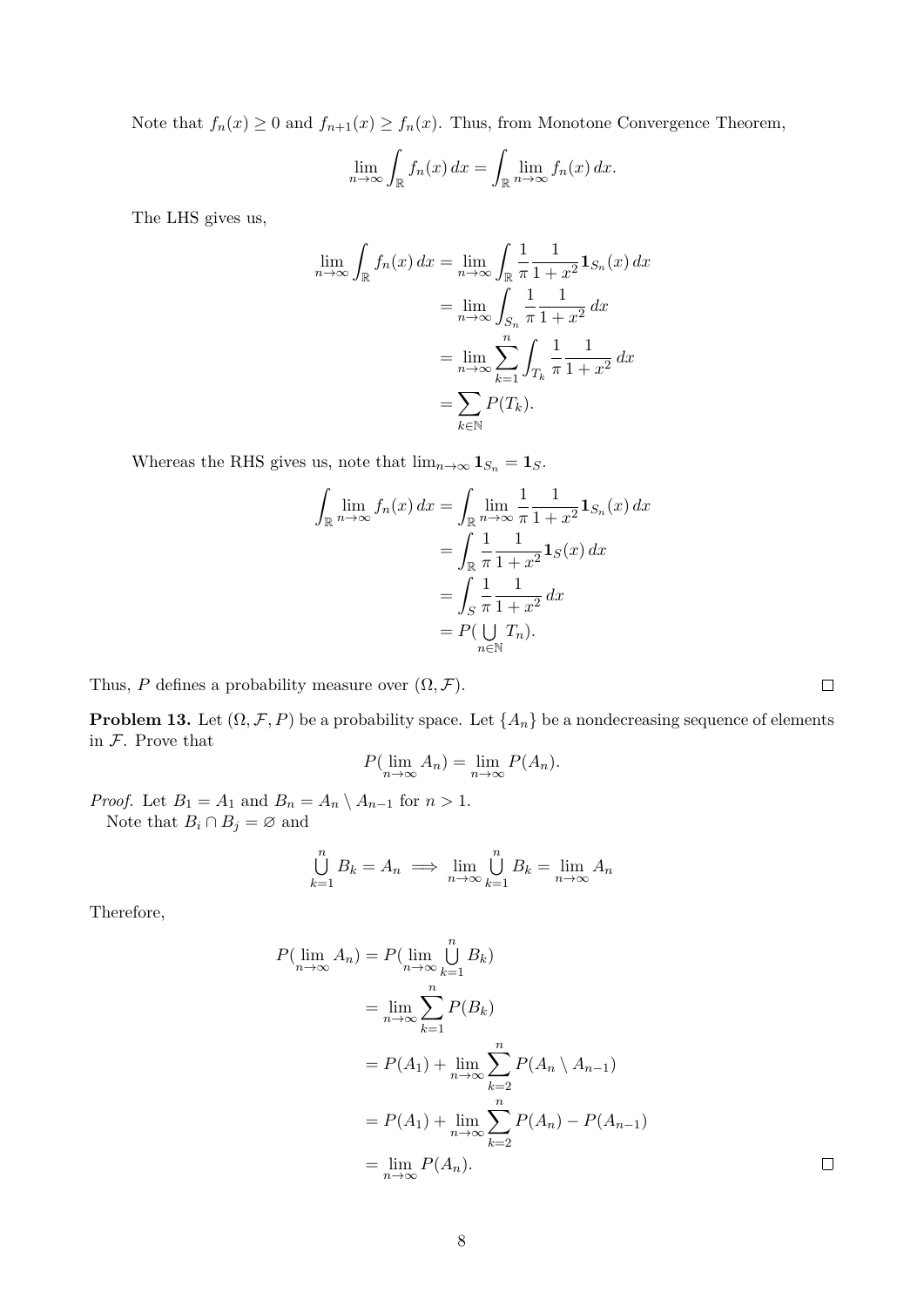**Problem 14.** Let  $\Omega = \{s_1, s_2, s_3, s_4\}$  and  $P\{s_1\} = \frac{1}{6}$  $\frac{1}{6}$ ,  $P\{s_2\} = \frac{1}{5}$  $\frac{1}{5}$ ,  $P\{s_3\} = \frac{1}{3}$  $\frac{1}{3}$ ,  $P\{s_4\} = \frac{3}{10}$ . Define,  $A_n =$  $\int$ { $s_1, s_3$ } if *n* is odd  ${s_1, s_3}$  if n is even.<br>  ${s_2, s_4}$  if n is even.<br>
Find  $P(\liminf_{n\to\infty} A_n)$ ,  $P(\limsup_{n\to\infty} A_n)$ .

*Solution.*  $\liminf_{n\to\infty} A_n = \emptyset$  and  $\limsup_{n\to\infty} A_n = \Omega$  so

$$
P(\liminf_{n \to \infty} A_n) = 0 \text{ and } P(\limsup_{n \to \infty} A_n) = 1.
$$

**Problem 15.** Let  $\omega$  be a complex cube root of unity with  $\omega \neq 1$ . A fair die is thrown three times. If x, y and z are the numbers obtained on the die. Find the probability that  $w^x + w^y + w^z = 0$ .

*Solution.*

$$
w^x + w^y + w^z = 0 \iff \{x, y, z\} = \{0, 1, 2\} \mod 3.
$$

So, the probability is  $3!/3^3 = 2/9$ .

**Problem 16.** An urn contains balls numbered from 1 to N. A ball is randomly drawn

- (a) What is the probability that the number on the ball is divisible by 3 or 4?
- (b) What happens to the probability in the previous question when  $N \to \infty$ ?

*Solution.* (a) Let  $A_3$  and  $A_4$  be the event that the ball drawn is divisible by 3 and 4 respectively.

$$
P(A_3 \cup A_4) = P(A_3) + P(A_4) - P(A_3 \cap A_4) = \frac{\lfloor \frac{N}{3} \rfloor + \lfloor \frac{N}{4} \rfloor - \lfloor \frac{N}{12} \rfloor}{N}.
$$

(b) In the limit as  $N$  tends to infinity,

$$
\lim_{N \to \infty} \frac{\left\lfloor \frac{N}{3} \right\rfloor + \left\lfloor \frac{N}{4} \right\rfloor - \left\lfloor \frac{N}{12} \right\rfloor}{N} = \frac{1}{3} + \frac{1}{4} - \frac{1}{12} = \frac{1}{2}.
$$

**Problem 17.** Consider the flights starting from Delhi to Bombay. In these flights, 90% leave on time and arrive on time, 6% leave on time and arrive late, 1% leave late and arrive on time and 3% leave late and arrive late. What is the probability that, given a flight leaves late, it will arrive on time?

*Solution.* The conditional probability that a flight arrives on time given it left late,

$$
P(\text{arrives on time } | \text{ left late}) = \frac{P(\text{arrives on time } \cap \text{ left late})}{P(\text{left late})} = \frac{1\%}{1\% + 3\%} = \frac{1}{4}.\tag{}
$$

**Problem 18.** Let A and B are two independent events. Prove or disprove that A and  $B^c$ ,  $A^c$  and  $B<sup>c</sup>$  are independent events.

*Solution.* They are independent,

$$
P(Ac)P(B) = (1 - P(A))P(B)
$$
  
= P(B) - P(A \cap B)  
= P(B \setminus (A \cap B))  
= P(((A<sup>c</sup> \cap B) \cup (A \cap B)) \setminus (A \cap B))  
= P(A<sup>c</sup> \cap B).

So  $(A, B)$  being independent implies  $(A<sup>c</sup>, B)$  and  $(B, A)$  are independent pairs.

Thus, we get that independence of  $(A, B) \implies (B, A) \implies (B^c, A) \implies (A, B^c) \implies (A^c, B^c)$ are all independent pairs.  $\Box$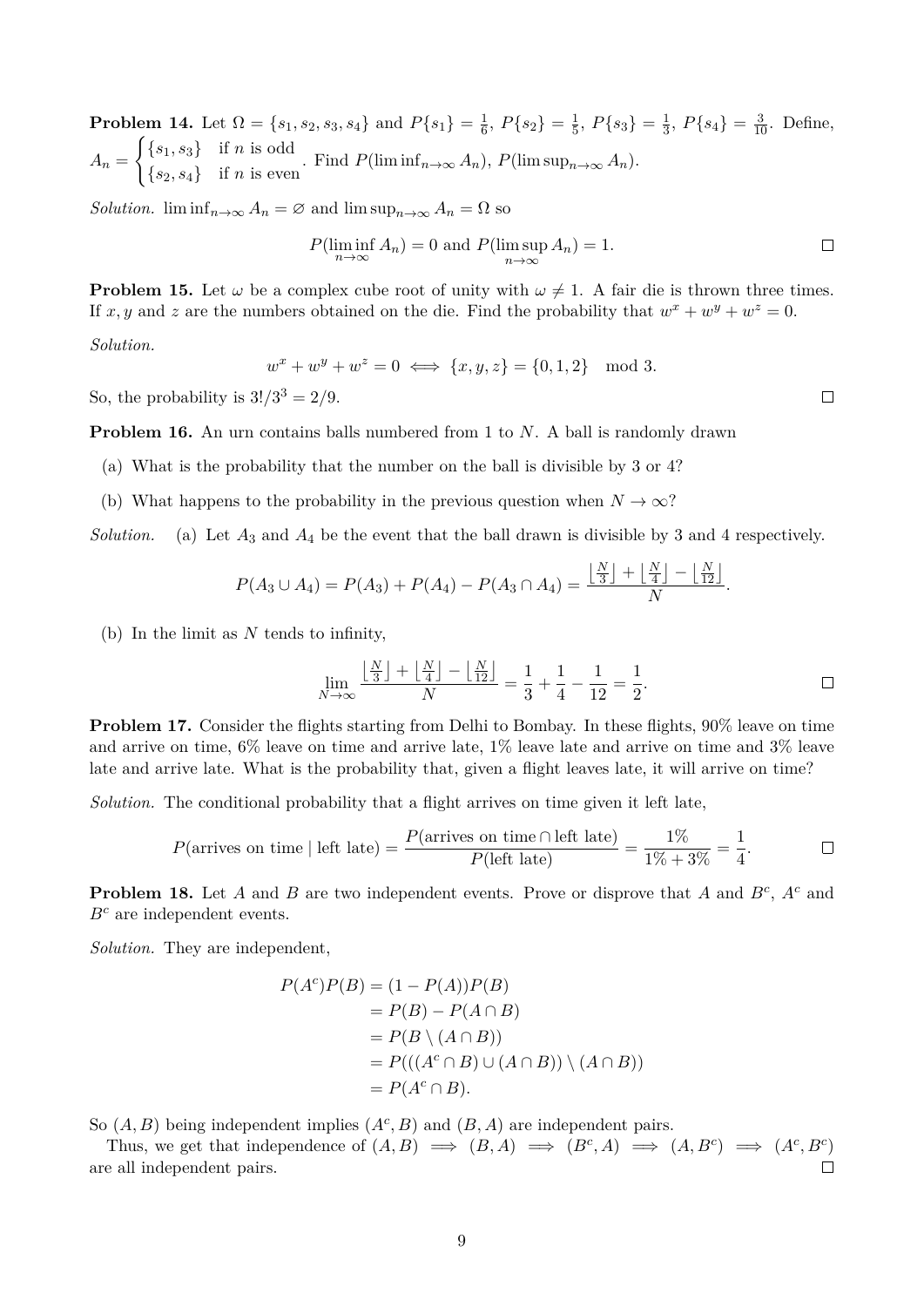**Problem 19.** Pick a number x at random out of the integers 1 through 30. Let A be the event that x is even, B that x is divisible by 3 and C that x is divisible by 5. Are the events A, B and C pairwise independent? Further, are the events  $A, B$  and  $C$  mutually independent?

*Solution.*

$$
P(A) = \frac{1}{2}, P(B) = \frac{1}{3}, P(C) = \frac{1}{5}
$$

$$
P(A \cap B) = \frac{1}{6}, P(B \cap C) = \frac{1}{15}, P(C \cap A) = \frac{1}{10}
$$

$$
P(A \cap B \cap C) = \frac{1}{30}
$$

Clearly, they are pairwise and mutually independent.

**Problem 20.** Let  $C_i$ ,  $i = 1, 2, ..., k$  be the partition of sample space  $\Omega$ . For any events A and B, find

$$
\sum_{i=1}^k P(C_i \mid B) P(A \mid (B \cap C_i)).
$$

*Solution.*

$$
\sum_{i=1}^{k} P(C_i | B) P(A | (B \cap C_i)) = \sum_{i=1}^{k} \frac{P(C_i \cap B)}{P(B)} \cdot \frac{P(A \cap B \cap C_i)}{P(B \cap C_i)}
$$
  
= 
$$
\frac{\sum_{i=1}^{k} P(A \cap B \cap C_i)}{P(B)}
$$
  
= 
$$
\frac{P(A \cap B \cap (\bigcup_{i=1}^{k} C_i))}{P(B)}
$$
  
= 
$$
\frac{P(A \cap B)}{P(B)} = P(A | B).
$$

**Problem 21.** The first generation of particles is the collection of off-springs of a given particle. The next generation is formed by the off-springs of these members. If the probability that a particle has  $k$ offsprings (splits into k parts) is  $p_k$ , where  $p_0 = 0.4$ ,  $p_1 = 0.3$ ,  $p_2 = 0.3$ , find the probability that there is no particle in second generation. Assume particles act independently and identically irrespective of the generation.

*Solution.* Probability is given by

$$
\sum_{k\geq 0} p_k p_0^k = 0.4 + 0.3 \times 0.4 + 0.3 \times 0.4^2 = 0.568.
$$

**Problem 22.** A and B throw a pair of unbiased dice alternatively with A starting the game. The game ends when either A or B wins. A wins if he throws 6 before B throws 7. B wins if he throws 7 before A throws 6. What is the probability that A wins the game? Note that "A throws 6" means the sum of values of the two dice is 6. Similarly "B throws 7".

*Solution*. The probability that A throws 6 is  $\frac{5}{36}$ , the probability that B throws 7 is  $\frac{6}{36}$ . Let p be the probability that A wins,

$$
p = \frac{5}{36} + \left(1 - \frac{5}{36}\right) \times \left(1 - \frac{6}{36}\right) \times p \iff p = \frac{\frac{5}{36}}{1 - \left(1 - \frac{5}{36}\right) \times \left(1 - \frac{6}{36}\right)} = \frac{30}{61}.
$$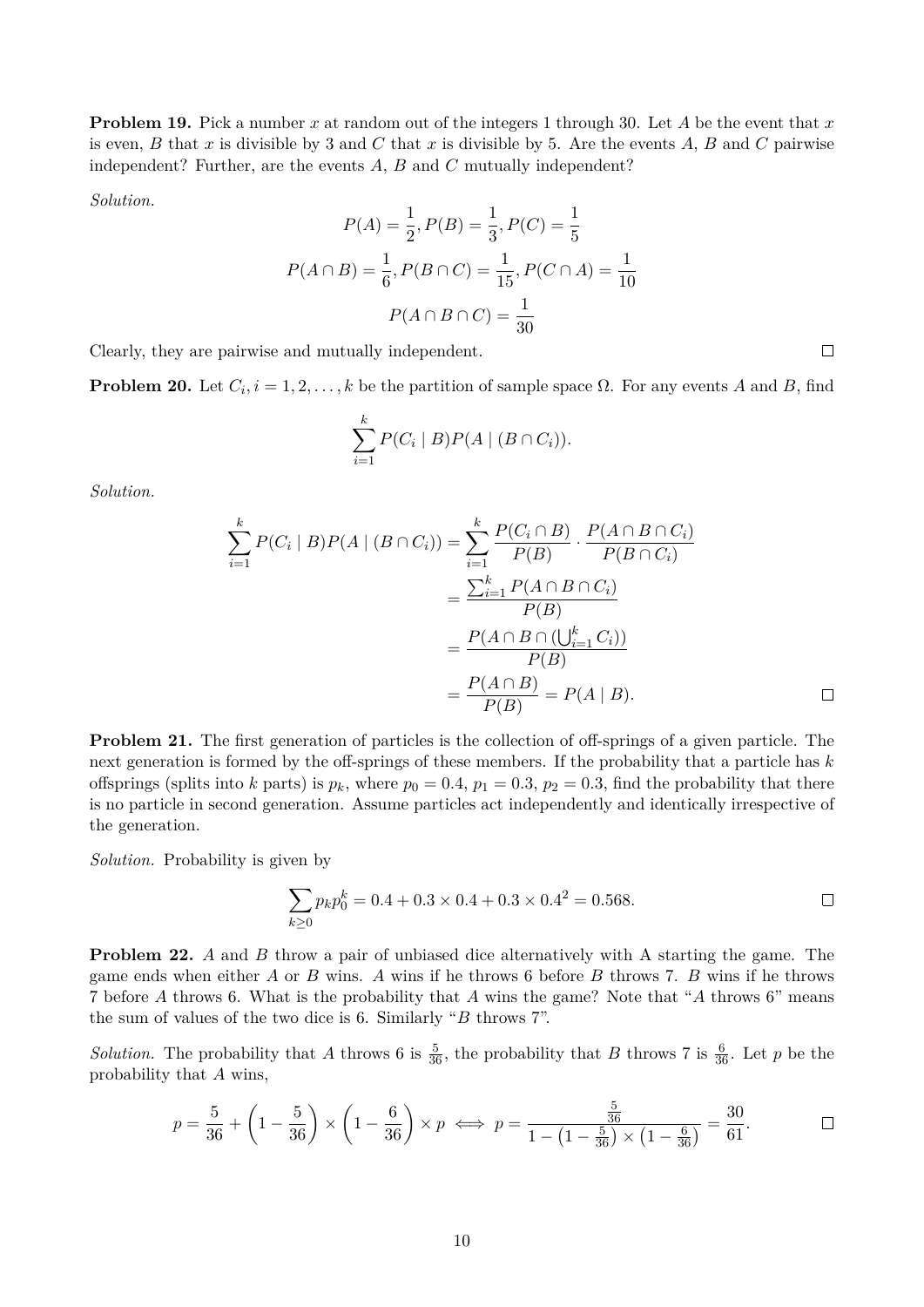**Problem 23.** In a meeting at the UNO 40 members from under-developed countries and 4 from developed ones sit in a row. What is the probability no two adjacent members are representatives of developed countries?

*Solution.* Place the undeveloped countries, then we place the developed countries in the space between them, this gives

$$
\frac{40! \times 4! \binom{41}{3}}{44!}.
$$

**Problem 24.** A random walker starts at 0 on the x-axis and at each time unit moves 1 step to the right or 1 step to the left with probability 0.5. Find the probability that, after 4 moves, the walker is more than 2 steps from the starting position.

*Solution.* Let l and r be the number of steps towards left and right respectively. We have

$$
l + r = 4
$$
 and  $|r - l| > 2 \implies l = 0$  or  $r = 0$ .

Thus, it happens with probability  $2 \times 2^{-4} = 1/8$ .

**Problem 25.** The coefficients a, b and c of the quadratic equation  $ax^2 + bx + c = 0$  are determined by rolling a fair die three times in a row. What is the probability that both the roots of the equation are real? What is the probability that both roots of the equation are complex?

*Solution.* Let  $D = b^2 - 4ac$ ,

$$
P(D \ge 0) = \sum_{k=1}^{6} P(D \ge 0 \mid b = k)P(b = k)
$$
  
=  $\frac{1}{6} \sum_{k=1}^{6} P(\lfloor k^2/4 \rfloor \ge ac \mid b = k)$   
=  $\frac{1}{6} \cdot \frac{1}{36} (0 + 1 + 3 + 8 + 14 + 17)$   
=  $\frac{43}{216}$ .

Thus, the probability that the roots are real is 43/216 and that they are complex is 173/216.  $\Box$ 

**Problem 26.** An electronic assembly consists of two subsystems, say A and B. From previous testing procedures, the following probabilities assumed to be known:

$$
P(A \text{ fails}) = 0.20, P(A \text{ and } B \text{ both fail}) = 0.15, P(B \text{ fails alone}) = 0.15.
$$

Evaluate the following probabilities (a)  $P(A \text{ fails} | B \text{ has failed})$ , (b)  $P(A \text{ fails alone} | A \text{ or } B \text{ fail})$ .

*Solution.* Let  $X, Y$  be the event that  $A, B$  fail respectively. We have the following relations

$$
P(X) = 0.20, P(X \cap Y) = 0.15, \text{ and } P(Y \setminus X) = 0.15.
$$

(a) The event A fails, given B fails is the same as  $P(X | Y)$ .

$$
P(X \mid Y) = \frac{P(X \cap Y)}{P(Y)} = \frac{P(X \cap Y)}{P(Y \setminus X) + P(X \cap Y)} = \frac{0.15}{0.30} = \frac{1}{2}.
$$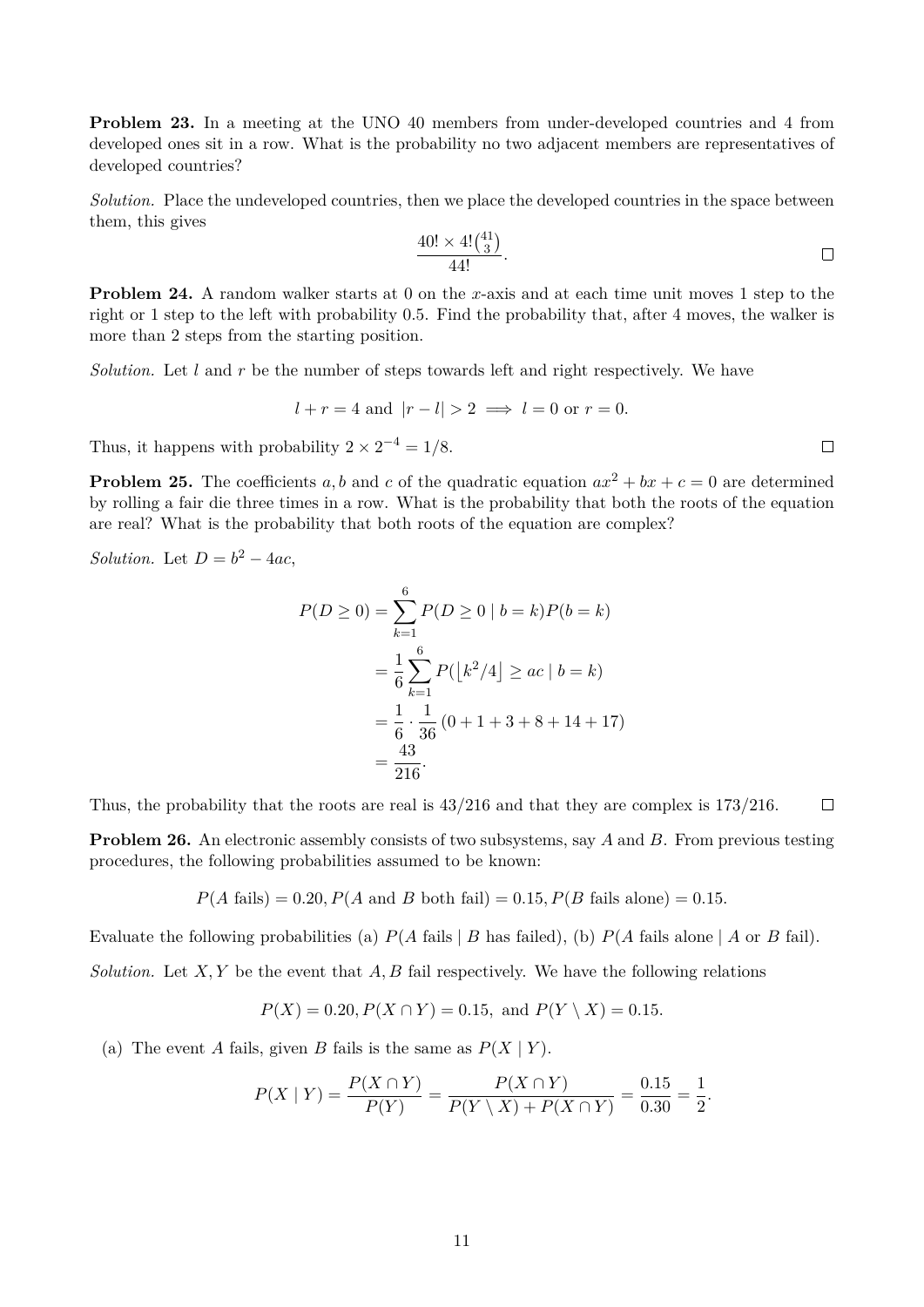(b) The event that only A fails, given at least one of A or B fails is  $P((X \ Y) | (X \cup Y))$ 

$$
P((X \setminus Y) \mid (X \cup Y)) = \frac{P((X \setminus Y) \cap (X \cup Y))}{P(X \cup Y)} \\
= \frac{P(X \setminus Y)}{P(X \cup Y)} \\
= \frac{P(X) - P(X \cap Y)}{P(X) + P(Y \setminus X)} \\
= \frac{0.20 - 0.15}{0.20 + 0.15} = \frac{1}{7}
$$

**Problem 27.** An aircraft has four engines in which two engines in each wing. The aircraft can land using at least two engines. Assume that the reliability of each engine is  $R = 0.93$  to complete a mission, and that engine failures are independent.

- (a) Obtain the mission reliability of the aircraft.
- (b) If at least one functioning engine must be on each wing, what is the mission reliability?

*Solution.* Each engine probability  $1 - R$  of failing.

1. The probability that k engines don't fail is given by  $\binom{4}{k}$  $(k)(1 - R)^{4-k}R^k$ . Thus, the reliability of the mission is

$$
\sum_{k\geq 2} \binom{4}{k} (1-R)^{4-k} R^k = 6(1-R)^2 R^2 + 4(1-R)R^3 + R^4 = 0.9987.
$$

2. The probability that k engines don't fail on a single wing is given by  $\binom{2}{k}$  $(k)(1-R)^{2-k}R^k$ . Therefore, the reliability of the mission is

$$
\left(\sum_{k\geq 1} {2 \choose k} (1 - R)^{2-k} R^k \right)^2 = \left(2(1 - R)R + R^2\right)^2 = 0.990224. \square
$$

**Problem 28.** Four lamps are located in circle. Each lamp can fail with probability q, independently of all the others. The system is operational if no two adjacent lamps fail. Obtain an expression for system reliability?

*Solution.* Note that atmost 2 lamps can fail, if one fails, it can be placed anywhere, if two fail they must be facing each other. Therefore the system reliability is,

$$
(1-q)^4 + 4(1-q)^3q + 2(1-q)^2q^2.
$$

**Problem 29.** An urn contains b black balls and r red balls. One of the ball is drawn at random, but when it is put back in the urn  $c$  additional balls of the same colour are put in with it. Now suppose that we draw another ball. Find the probability that the first ball drawn was black given that the second ball drawn was red?

*Solution.* Let  $B_i$  and  $R_i$  be the events that black and red balls were drawn in the *i*-th turn.

$$
P(R_2) = P(R_2 | B_1)P(B_1) + P(R_2 | R_1)P(R_1) = \frac{r}{r+b+c} \cdot \frac{b}{r+b} + \frac{r+c}{r+b+c} \cdot \frac{r}{r+b}.
$$

$$
P(B_1 | R_2) = \frac{P(R_2 | B_1)P(B_1)}{P(R_2)} = \frac{\frac{r}{r+b+c} \cdot \frac{b}{r+b}}{\frac{r}{r+b+c} \cdot \frac{b}{r+b} + \frac{r+c}{r+b+c} \cdot \frac{r}{r+b}} = \frac{b}{b+r+c}.
$$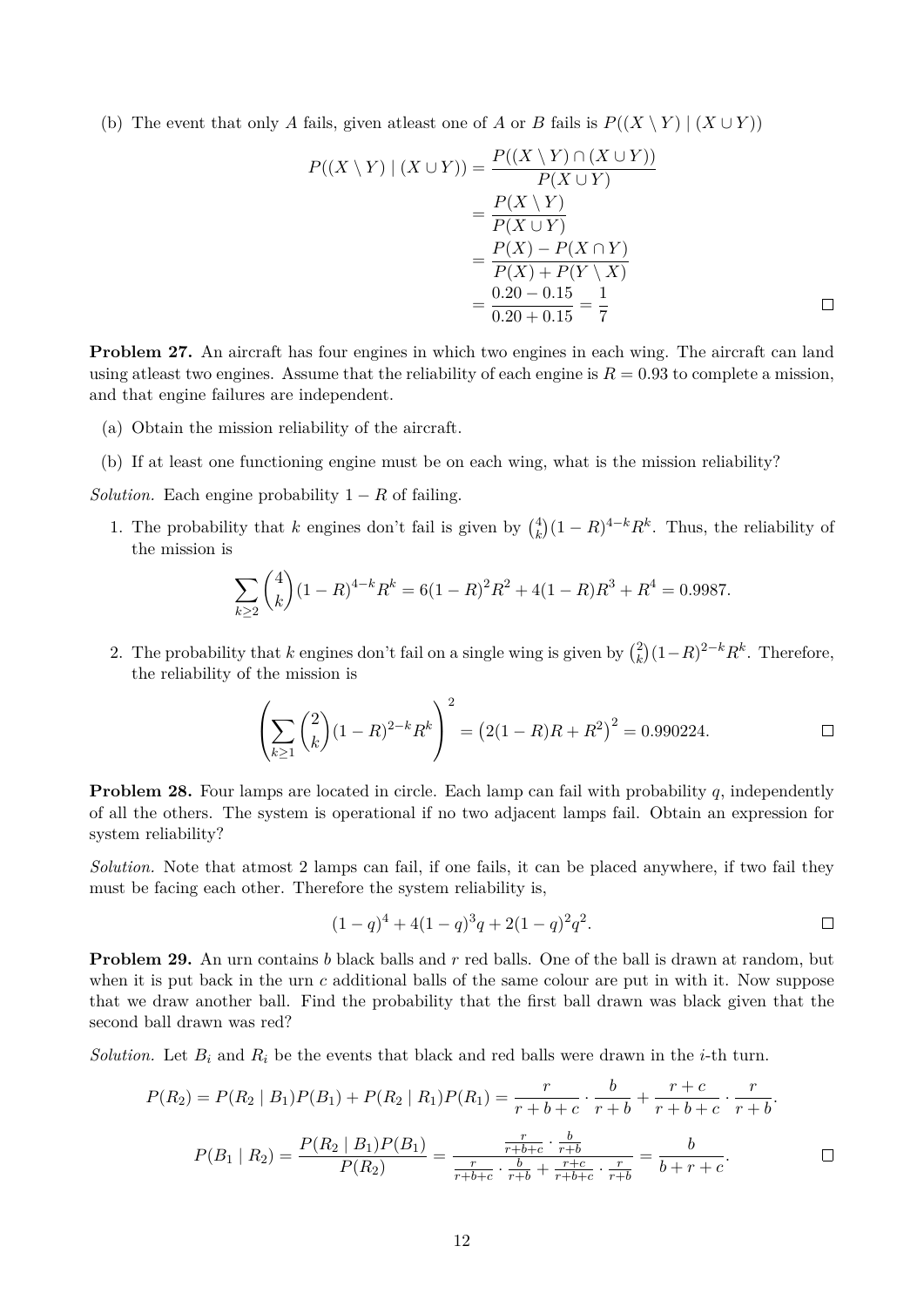**Problem 30.** The base and altitude of a right triangle are obtained by picking points randomly from  $[0, a]$  and  $[0, b]$ , respectively. Find the probability that the area of the triangle so formed will be less than  $ab/4$ ?

*Solution.* Given random variables  $x \in [0, a]$  and  $y \in [0, b]$  we wish to find the probability that  $xy <$  $ab/2$ .

$$
P\left(xy < \frac{ab}{2}\right) = \frac{1}{b} \int_0^b P\left(x < \frac{ab}{2y} \mid y = t\right) dt
$$
  

$$
= \frac{1}{b} \int_0^b \frac{1}{a} \cdot \min\left(a, \frac{ab}{2t}\right) dt
$$
  

$$
= \int_0^b \min\left(\frac{1}{b}, \frac{1}{2t}\right) dt
$$
  

$$
= \int_0^{b/2} \frac{dt}{b} + \int_{b/2}^b \frac{dt}{2t}
$$
  

$$
= \frac{1}{2} (1 + \log 2).
$$

**Problem 31.** A batch of N transistors is dispatched from a factory. To control the quality of the batch the following checking procedure is used; a transistor is chosen at random from the batch, tested and placed on one side. This procedure is repeated until either a pre-set number  $n (n < N)$  of transistors have passed the test (in which case the batch is accepted) or one transistor fails (in this case the batch is rejected). Suppose that the batch actually contains exactly  $D$  faulty transistors. Find the probability that the batch will be accepted.

*Solution.* Extend the process so that you keep checking till all N transistors have been checked. Now, the batch is accepted if the first  $n$  transistors pass the test. This happens if all the faulty transistors are checked after  $n$  turns. Thus, the probability of the solution being accepted is

$$
\binom{N-n}{D} / \binom{N}{D}.
$$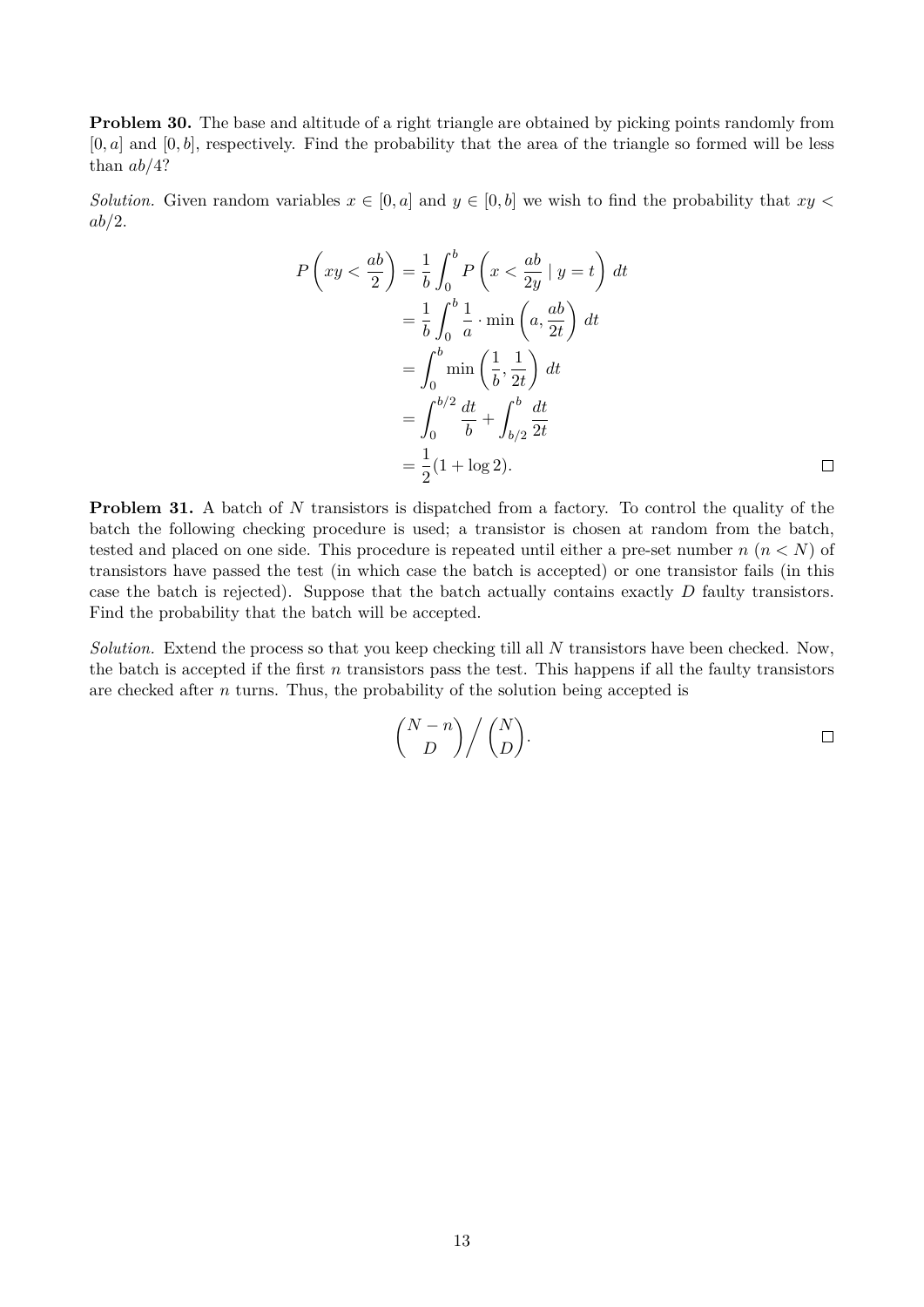#### <span id="page-13-0"></span>**2 Random Variables**

**Problem 1.** Consider a probability space  $(\Omega, \mathcal{F}, P)$  with  $\Omega = \{0, 1, 2\}, \mathcal{F} = \{\emptyset, \{0\}, \{1, 2\}, \Omega\},\$  $P({0}) = 0.5 = P({1, 2})$ . Give an example of a real-valued function on  $\Omega$  that is *not* a random variable. Justify your answer.

*Solution.* Consider the real-valued function  $X : \Omega \to \mathbb{R}$  given by  $X(i) = i$ .

The set  $\{w \mid X(w) \leq 2\} = \{0,1\} \notin \mathcal{F}$ , so X is not a random variable.

**Problem 2.** Let  $\Omega = \{1, 2, 3\}$ . Let F be a  $\sigma$ -algebra on  $\Omega$ , so that  $X(w) = w + 2$  is a random variable. Find F.

*Solution.* Consider the sets  $\{X \le 3\} = \{1\}, \{X \le 4\} = \{1, 2\}, \{X \le 5\} = \{1, 2, 3\},$  all of these must lie in F, so  $\mathcal{F} = 2^{\Omega}$ .  $\Box$ 

**Problem 3.** Do the following functions define distribution functions?

(a) 
$$
F(x) = \begin{cases} 0, & x < 0 \\ x, & 0 \le x \le \frac{1}{2}, \text{ (b) } F(x) = \frac{\tan^{-1}(x)}{\pi} \text{ for } x \in \mathbb{R}, \text{ (c) } F(x) = \begin{cases} 0, & x < 0 \\ 1 - e^{-x}, & x \ge 0 \end{cases}
$$

*Solution.* (a) No,  $\lim_{x \to \frac{1}{2}^+} F(x) = \frac{1}{2} \neq 1 = F(\frac{2}{3})$  $\frac{2}{3}$ .

(b) No, 
$$
F(-1) < 0
$$
.

(c) Yes.

- $F$  is non-decreasing,
- it is right-continuous at every point,
- $\lim_{x\to-\infty} F(x) = 0$  and,
- $\lim_{x\to+\infty} F(x) = 1.$

 $\Box$ 

.

 $\Box$ 

**Problem 4.** Consider the random variable X that represents the number of people who are hospitalized or die in a single head-on collision on the road in front of a particular spot in a year. The distribution of such random variables are typically obtained from historical data. Without getting into the statistical aspects involved, let us suppose that the cumulative distribution function of  $X$  is as follows:

| $\sim$<br>w                                                    |       |       | -<br>$\overline{\phantom{0}}$ |       |       | -                                |       |       |       |       | 10    |
|----------------------------------------------------------------|-------|-------|-------------------------------|-------|-------|----------------------------------|-------|-------|-------|-------|-------|
| $\boldsymbol{E}$<br>$\mathbf{r}$<br>$\overline{u}$<br><b>I</b> | 0.250 | 0.546 | 0.898                         | 0.932 | 0.955 | $\sim$ $\sim$ $\sim$<br>u<br>J.Y | 0.987 | 0.989 | 0.995 | 0.998 | 1.000 |

Find (a)  $P(X = 10)$ , (b)  $P(X \le 5 | X > 2)$ .

*Solution.* (a)  $P(X = 10) = P(X \le 10) - P(X < 10) = 1.000 - 0.998 = 0.002$ .

(b)

$$
P(X \le 5 \mid X > 2) = \frac{P(2 < X \le 5)}{P(X > 2)} = \frac{P(X \le 5) - P(X \le 2)}{1 - P(X \le 2)} = \frac{0.972 - 0.898}{1 - 0.898} = 0.7255.
$$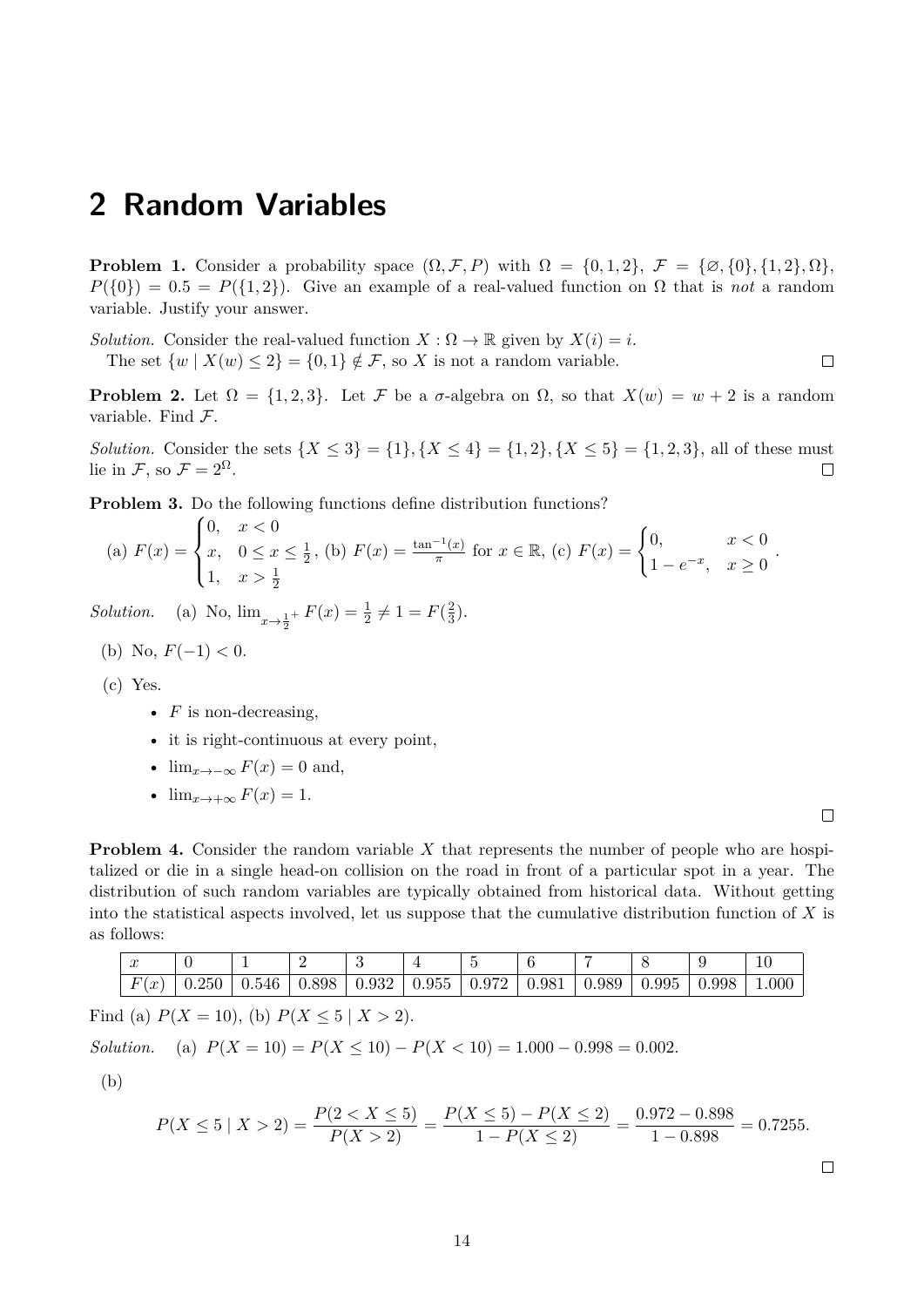**Problem 5.** Let X be an rv having the cdf:  $F(x) =$  $\sqrt{ }$  $\int$  $\overline{\mathcal{L}}$ 0,  $x < -1$  $1+x$  $\frac{+x}{9}, -1 \leq x < 0$  $2+x^2$  $\frac{+x^2}{9}, \quad 0 \leq x < 2$ 1,  $x \geq 2$ . Find  $P(X \in E)$  where

E is  $(-1, 0] \cup (1, 2)$ .

*Solution.* Note that  $P(x \in E) = P(x \in (-1,0]) + P(x \in (1,2)).$ 

$$
P(x \in (-1,0]) = P(x \le 0) - P(x \le -1) = F(0) - F(-1) = \frac{2}{9} - 0 = \frac{2}{9}.
$$
  

$$
P(x \in (1,2)) = P(x < 2) - P(x \le 1) = \lim_{x \to 2^{-}} F(x) - F(1) = \frac{6}{9} - \frac{3}{9} = \frac{3}{9}.
$$
  

$$
P(x \in (1,2)) = \frac{5}{9}.
$$

 $\Box$ 

So,  $P(x \in E) = \frac{5}{9}$ .

**Problem 6.** Let X be a random variable with cumulative distribution function given by:  $F_X(x) =$  $\sqrt{ }$  $\int_{\frac{1}{25}}^{0,} 1 \leq x < 2$  $x < 1$  $\frac{x^2}{10}$ ,  $2 \leq x < 3$ . Determine the cumulative discrete distribution functions  $F_d$  and one continuous

 $\begin{cases} 10 \\ 1, \quad x \geq 3 \end{cases}$ 

 $\vec{F}_c$  such that  $\alpha F_d(x) + \beta F_c(x)$ .

*Solution.* For a function f, we use the short-hand  $f(x^{-})$  to refer to  $\lim_{t\to x^{-}} f(t)$ .

For any  $x$ , we have that

$$
F(x) - F(x^{-}) = \alpha F_c(x) + \beta F_d(x) - \alpha F_c(x^{-}) - \beta F_d(x^{-}) = \beta (F_d(x) - F_d(x^{-}))
$$

where we use  $F_c(x) = F_c(x^{-})$  by the continuity of  $F_c$ .

Consider the jump discontinuities of F.

$$
F(1) - F(1^-) = \frac{1}{25},
$$
  
\n
$$
F(2) - F(2^-) = \frac{9}{25},
$$
  
\n
$$
F(3) - F(3^-) = \frac{1}{10}.
$$

Using the above results we get that

$$
\beta F_d(1) = F(1) - F(1^-) = \frac{1}{25},
$$
  
\n
$$
\beta F_d(2) = \beta F_d(1) + F(2) - F(2^-) = \frac{2}{5},
$$
  
\n
$$
\beta F_d(3) = \beta F_d(2) + F(3) - F(3^-) = \frac{1}{2}.
$$

Since  $\lim_{x\to+\infty} F_d(x) = 1$ , we see that

$$
\lim_{x \to +\infty} \beta F_d(x) = \frac{1}{2} \implies \beta = \frac{1}{2}.
$$

To compute  $\alpha$ , note that  $\lim_{x\to+\infty} F(x) = 1$ , which means

$$
1 = \lim_{x \to +\infty} F(x) = \beta \lim_{x \to \infty} F_c(x) + \alpha \lim_{x \to \infty} F_d(x) \implies 1 = \alpha + \beta \implies \alpha = \frac{1}{2}.
$$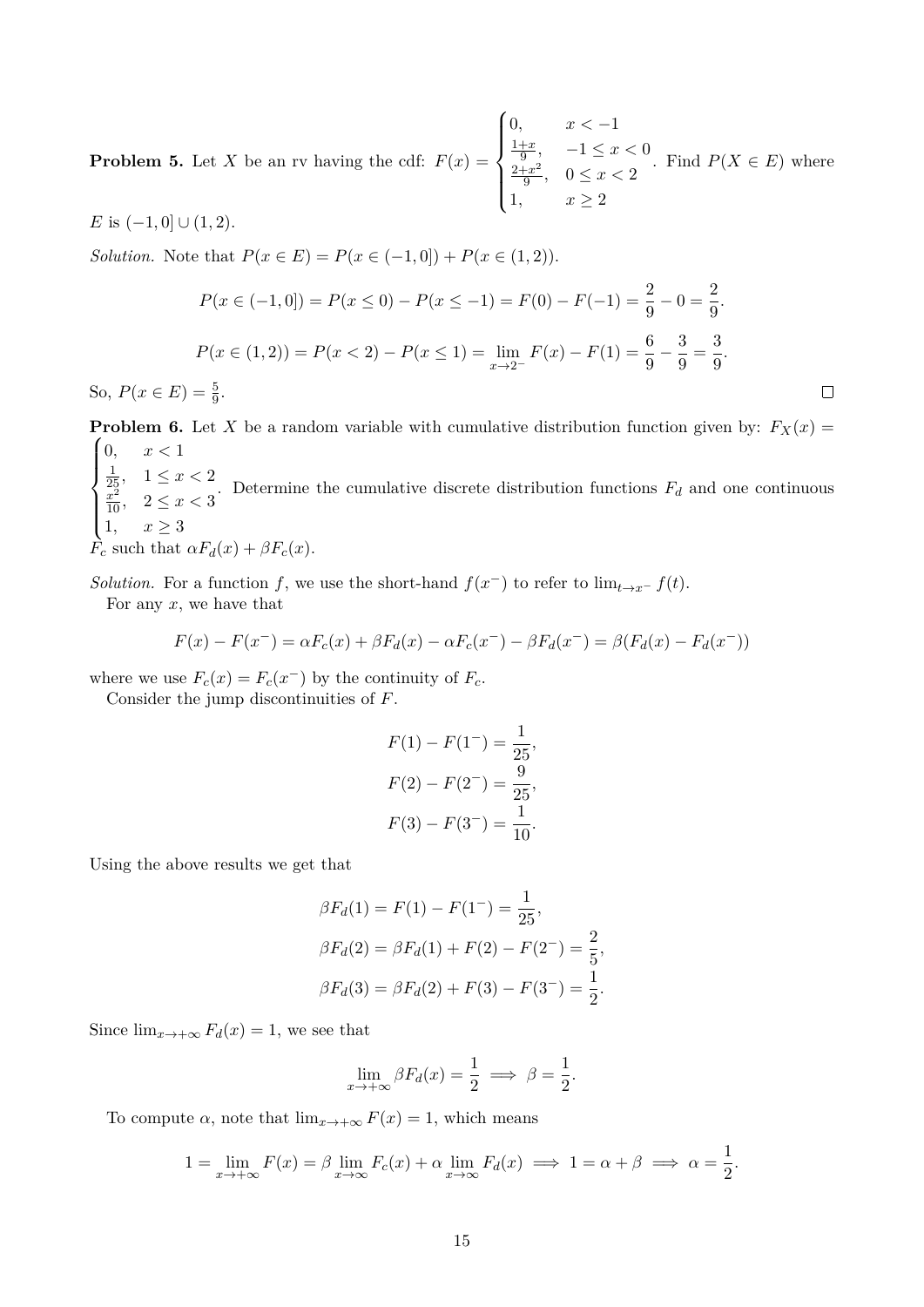Finally to compute  $F_c$  we simply solve the equation,  $F = \alpha F_c + \beta F_d$ . This gives us,  $\alpha = \frac{1}{2}$  $\frac{1}{2}, \beta = \frac{1}{2}$  $\frac{1}{2}$ ,

$$
F_d(x) = \begin{cases} 0, & x < 1 \\ 0, & 1 \le x < 2 \\ \frac{x^2 - 4}{5}, & 2 \le x < 3 \\ 1, & x \ge 3 \end{cases} \text{ and, } F_c(x) = \begin{cases} 0, & x < 1 \\ \frac{2}{25}, & 1 \le x < 2 \\ \frac{4}{5}, & 2 \le x < 3 \\ 1, & x \ge 3 \end{cases} \qquad \Box
$$

**Problem 7.** Let X be an rv such that  $P(X = 2) = \frac{1}{4}$  and its CDF is given by

$$
F_X(x) = \begin{cases} 0, & x < -3 \\ \alpha(x+3), & -3 \le x < 2 \\ \frac{3}{4}, & 2 \le x < 4 \\ \beta x^2, & 4 \le x < 8/\sqrt{3} \\ 1, & x \ge 8/\sqrt{3} \end{cases}.
$$

- (a) Find  $\alpha$ ,  $\beta$  if 2 is the only jump discontinuity of F.
- (b) Compute  $P(X < 3 | X \geq 2)$ .

*Solution.* (a) To find  $\alpha$ , we use the value of  $P(X = 2)$ ,

$$
P(X=2) = F_X(2) - \lim_{x \to 2^-} F_X(x) \iff \frac{1}{4} = \frac{3}{4} - 5\alpha \iff \alpha = \frac{1}{10}.
$$

To find  $\beta$ , we use continuity at 4,

$$
\lim_{x \to 4^-} F_X(x) = F_X(4) \implies \frac{3}{4} = \beta \times 4^2 \implies \beta = \frac{3}{64}.
$$

(b)

$$
P(X < 3 \mid X \ge 2) = \frac{P(2 \le X < 3)}{P(X \ge 2)}
$$
\n
$$
= \frac{P(X < 3) - P(X < 2)}{1 - P(X < 2)}
$$
\n
$$
= \frac{\lim_{x \to 3^-} F_X(x) - \lim_{x \to 2^-} F_X(x)}{1 - \lim_{x \to 2^-} F_X(x)}
$$
\n
$$
= \frac{\frac{3}{4} - \frac{1}{2}}{1 - \frac{1}{2}} = \frac{1}{2}.
$$

**Problem 8.** An airline knows that 5 percent of the people making reservation on a certain flight will not show up. Consequently, their policy is to sell 52 tickets for a flight that can hold only 50 passengers. Assume that passengers come to airport are independent with each other. What is the probability that there will be a seat available for every passenger who shows up?

*Solution.* Let X be the random variable denoting the number of people who show up, we wish to find the probability that  $P(X \le 50)$ . Note that X satisfies a binomial distribution.

$$
P(X \le 50) = 1 - P(X > 50) = 1 - P(X = 51) - P(X = 52) = 1 - \binom{52}{51} \times 0.05 \times 0.95^{51} - 0.95^{52} \approx 0.74.
$$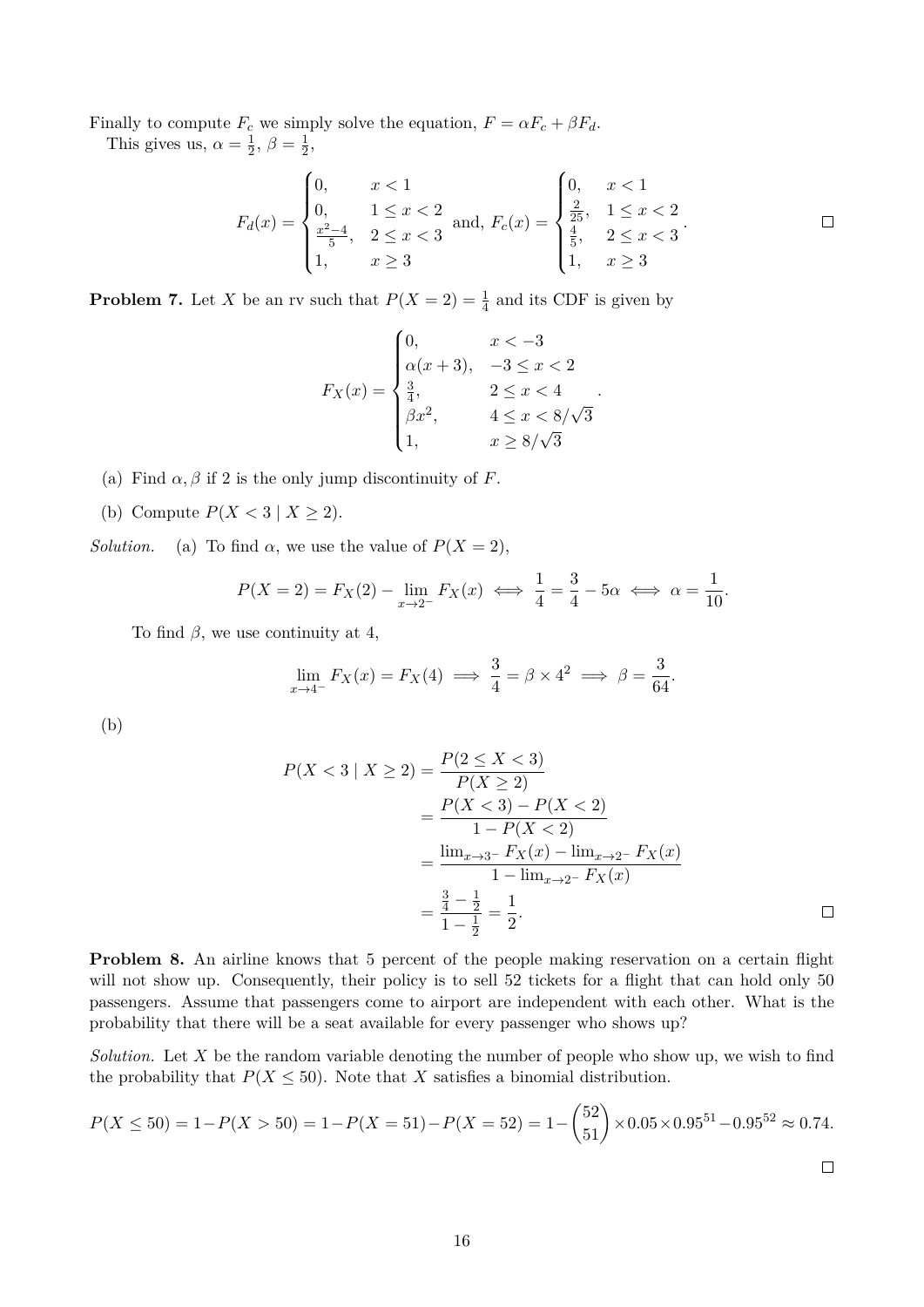**Problem 9.** The probability of hitting an aircraft is 0.001 for each shot. Assume that the number of hits when  $n$  shots are fired is a random variable having a binomial distribution. How many shots should be fired so that the probability of hitting with two or more shots is above 0.95?

*Solution.* Let X be the random variable denoting the number of shots hit,

$$
P(X \ge 2) = 1 - P(X < 2) = 1 - \binom{n}{0} 0.999^n - \binom{n}{1} 0.999^{n-1} \times 0.001.
$$

We wish to pick the smallest  $n$  such that

$$
P(X \ge 2) \ge 0.95 \iff 0.999^{n-1}(0.001n + 0.999) \le 0.05.
$$

We binary search on this  $n$ ,

- For  $n = 10000$ , we get 0.00049,
- For  $n = 5000$ , we get 0.0403,
- For  $n = 2500$ , we get 0.287144,
- For  $n = 3750$ , we get 0.111588,
- For  $n = 4375$ , we get 0.0675.
- For  $n = 4687$ , we get 0.0523,
- For  $n = 4843$ , we get 0.0459892,
- For  $n = 4765$ , we get 0.049058,
- For  $n = 4726$ , we get 0.0506649,
- For  $n = 4745$ , we get 0.498759,
- For  $n = 4735$ , we get 0.0502897,
- For  $n = 4740$ , we get 0.500824,
- For  $n = 4742$ , we get 0.049997,
- For  $n = 4741$ , we get 0.050041.

Therefore, the answer is  $n = 4742$ .

**Remark.** I don't think you have to do these calculations in exam, I was just having fun with scripting.

**Problem 10.** A reputed publisher claims that in the handbooks published by them misprints occur at the rate of 0.0024 per page. What is the probability that in a randomly choosen handbook of 300 pages, the third misprint will occur after examining 100 pages?

*Solution.* Let X and Y be the random variables representing the number of misprints in the first 100 and the remaining pages, respectively.

The probability that the third misprint occurs after the first hundred pages is given by

$$
P(X=0)P(Y \ge 3) + P(X=1)P(Y \ge 2) + P(X=2)P(Y \ge 1).
$$

Let  $n = 100$ ,  $m = 200$  and  $p = 0.0024$ . The probabilities  $P(X = k)$  and  $P(Y \ge k)$  are given by

$$
P(X = k) = \binom{n}{k} p^k (1 - p)^{n - k},
$$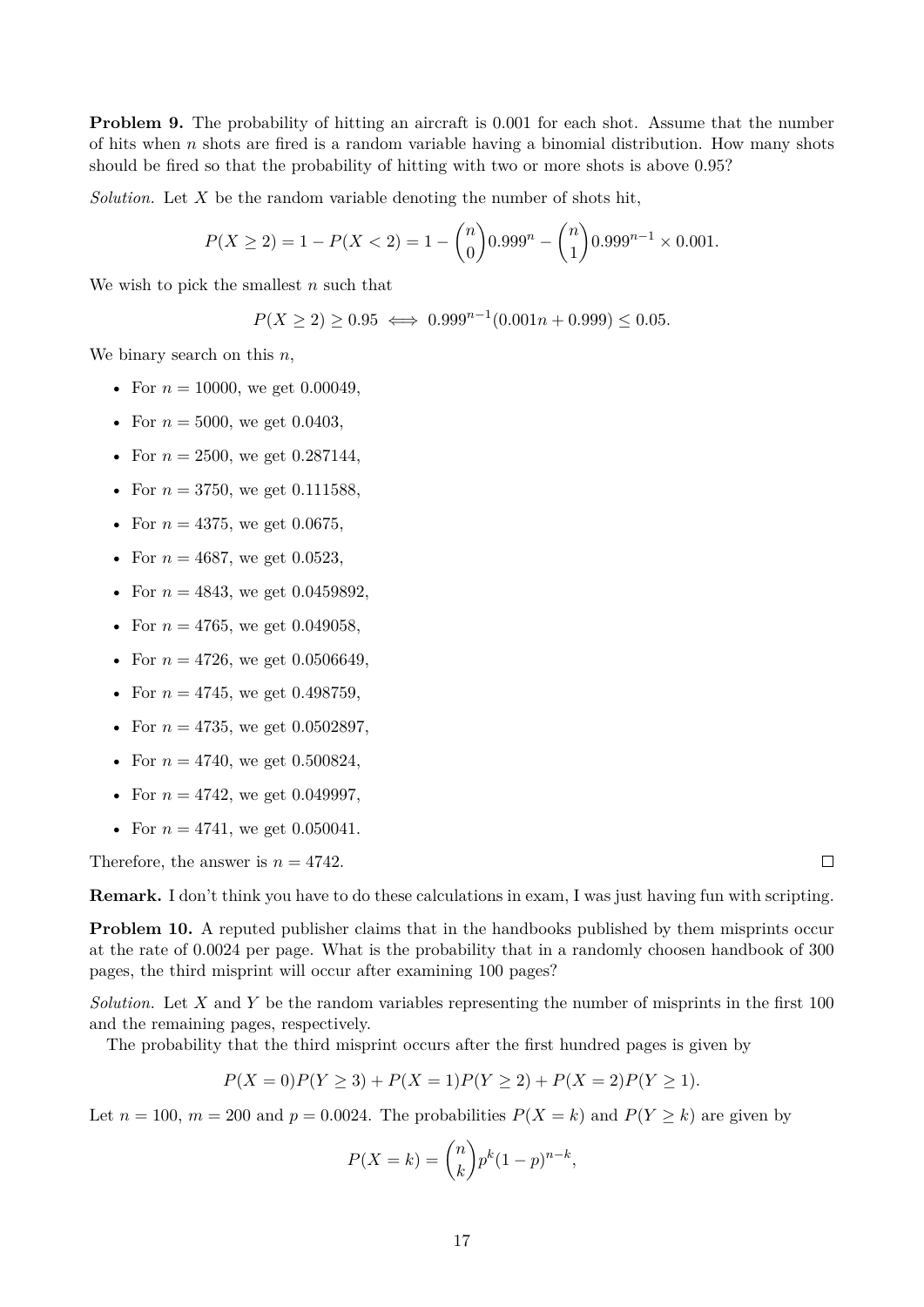$$
P(Y \ge k) = 1 - P(Y < k) = 1 - \sum_{i=0}^{k-1} \binom{m}{k} p^k (1-p)^{m-k}.
$$

Therefore,

$$
(1-p)^n \left( 1 - (1-p)^m - mp(1-p)^{m-1} - {m \choose 2} p(1-p)^{m-2} + np(1-p)^{n-1} (1 - (1-p)^m - mp(1-p)^{m-1}) + {n \choose 2} p^2 (1-p)^{n-1} (1 - (1-p)^m) .
$$

**Problem 11.** Let  $0 < p < 1$  and N be a positive integer. Let  $X \sim B(N, \frac{p}{N})$ . Find  $\lim_{N \to \infty} (1 - \frac{p}{N})$  $\frac{p}{N}$  $\Big)^N$ , if it exists.

**Remark.** I have no idea why this problem exists.

**Problem 12.** In a torture test, a light switch is turned on and off until it fails. If the probability that the switch will fail any time it is turned 'on' or 'off' is 0.001, what is a probability that the switch will fail after it has been turned on or off 1200 times?

*Solution.* The probability that the light fails is a sure event, therefore the probability that light fails after 1200 tries is equal to the probability that it doesn't fail in the first 1200 tries which is given by  $(1 - 0.001)^{1200}$ .  $\Box$ 

**Problem 13.** Let X be a Poisson random variable with parameter  $\lambda$ . Show that  $P(x = i)$  increases monotonically and then decreases monotonically as  $i$  increases, reaching its maximum when  $i$  is the largest integer not exceeding  $\lambda$ .

*Proof.*  $P(X = i) = \lambda^{i} e^{-\lambda} / i!$  by definition of Poission distribution. For any  $x \in \mathbb{N}$ ,

$$
\frac{\lambda^{x-1}}{(x-1)!} \ge \frac{\lambda^x}{x!} \iff x \ge \lambda.
$$

Therefore,  $P(X = i)$  increases while  $i < \lambda$  and then decreases.

**Problem 14.** For what values of  $\alpha$ , p does the following function represent a probability mass function  $p_X(x) = \alpha p^x, x = 0, 1, 2, \ldots$ . Prove that the random variable having such a probability mass function satisfies the following memoryless property  $P(X > a + s | X > a) = P(X \ge s)$ .

*Solution.* For  $p_X(x)$  to be a probability mass function we require it to be non-negative, so  $p \geq 0$ . We also require that

$$
\sum_{x=0}^{\infty} \alpha p^x = 1.
$$

If  $p \geq 1$ , then the LHS diverges, so  $p < 1$ . Now,

$$
\sum_{x=0}^{\infty} \alpha p^x = \frac{\alpha}{1-p} \implies \alpha = 1 - p.
$$

So,  $f_X(x) = (1 - p)p^x$  is a probability mass function for any  $0 \le p < 1$ . Note that

$$
P(X > s) = \sum_{x=s+1}^{\infty} f_X(x) = p^{s+1}.
$$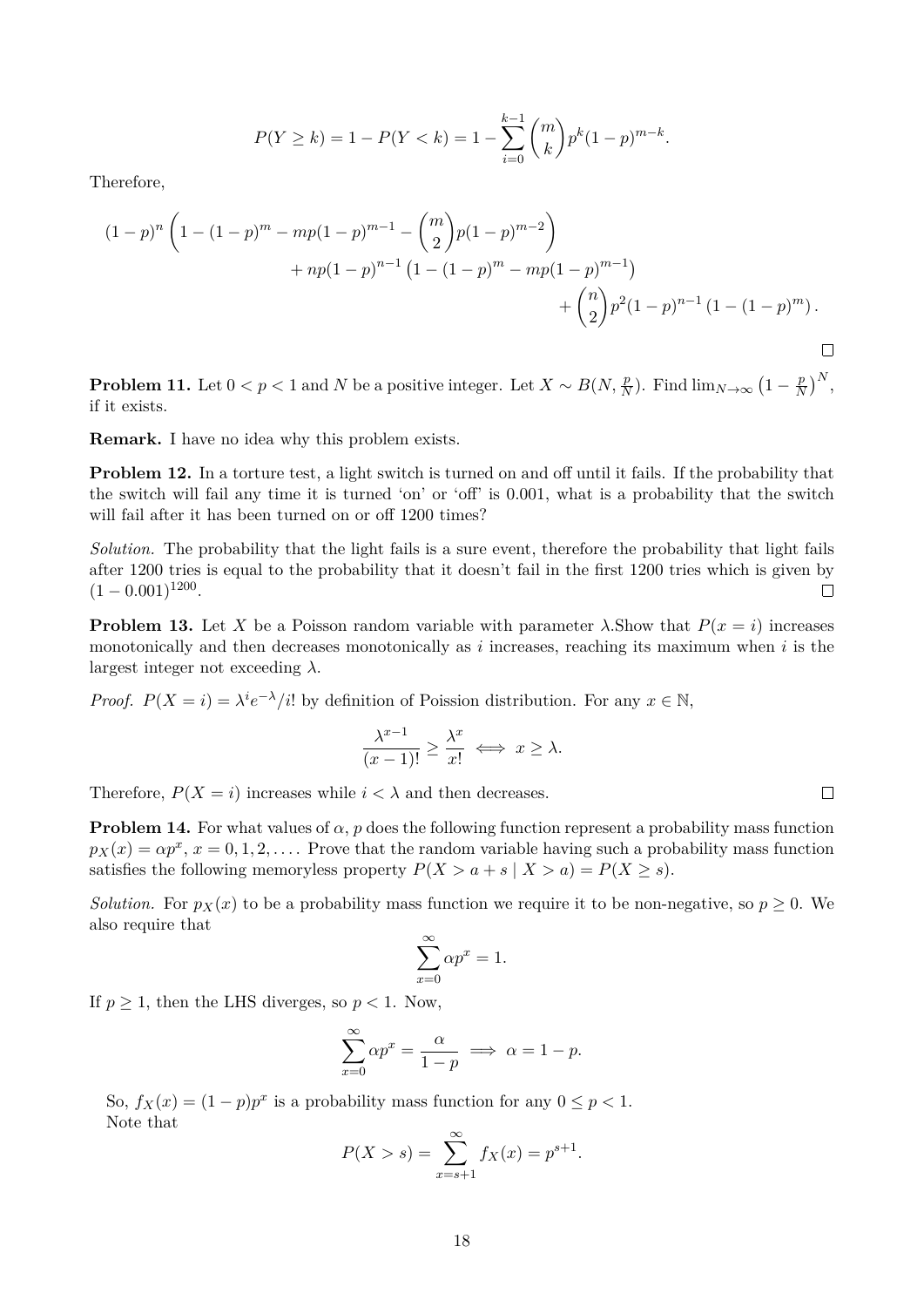So,

$$
P(X > a + s \mid X > a) = \frac{P(X > a + s \text{ and } X > a)}{P(X > a)} = \frac{p^{a+s+1}}{p^{a+1}} = p^s = P(X \ge s).
$$

**Remark.** I assumed a and s to be non-negative integers otherwise the result is just not true.

**Problem 15.** Consider a random experiment of choosing a point in the annular disc of inner radius  $r_1$  and outer radius  $r_2$   $(r_1 < r_2)$ . Let X be the distance of the chosen point from the center of the annular disc. Find the pdf of X.

*Solution.* Probability that a point is chosen in the measureable region S is given by

$$
\frac{\text{area of } S}{\text{total area}}.
$$

So the probability that that  $X \leq x$  is given by

$$
F_x(x) = P(X \le x) = \frac{\pi x^2 - \pi r_1^2}{\pi r_2^2 - \pi r_1^2} = \frac{x^2 - r_1^2}{r_2^2 - r_1^2}
$$

for  $r_1 \leq x \leq r_2$ .

The pdf  $f_X(x)$  is given by

$$
f_X(x) = \frac{dF_X(x)}{dx} = \frac{2x}{r_2^2 - r_1^2}
$$

for  $r_1 \leq x \leq r_2$ ,  $f_X(x) = 0$  otherwise.

**Problem 16.** Let X be an absolutely continuous random variable with density function f. Prove that the random variables X and  $-X$  have the same distribution function if and only if  $f(x) = f(-x)$ for all  $x \in \mathbb{R}$ .

*Solution.* The distribution function of X is given by

$$
F_X(x) = P(X \le x) = \int_{-\infty}^x f(t) dt.
$$

The distribution function of  $-X$  is given by

$$
F_{-X}(x) = P(-X \le x) = P(X \ge -x) = \int_{-x}^{\infty} f(t) dt
$$

Substituting  $u = -t$ , we get

$$
F_{-X}(x) = \int_{-\infty}^{x} f(-u) \, du.
$$

So,

$$
F_X(x) = F_{-X}(x) \forall x \in \mathbb{R} \iff \int_{-\infty}^x f(t) dt = \int_{-\infty}^x f(-t) dt \forall x \in \mathbb{R} \iff f(x) = f(-x) \forall x \in \mathbb{R} \quad \Box
$$

**Problem 17.** The life time (in hours) of a certain piece of equipment is a continuous random variable SX, having pdf  $f_X(x) = \begin{cases} \frac{xe^{-x/100}}{10^4}, & x > 0 \end{cases}$ 0, otherwise . If four pieces of this equipment are selected independently of each other from a lot, what is the probability that at least two of them have life length more than 20 hours?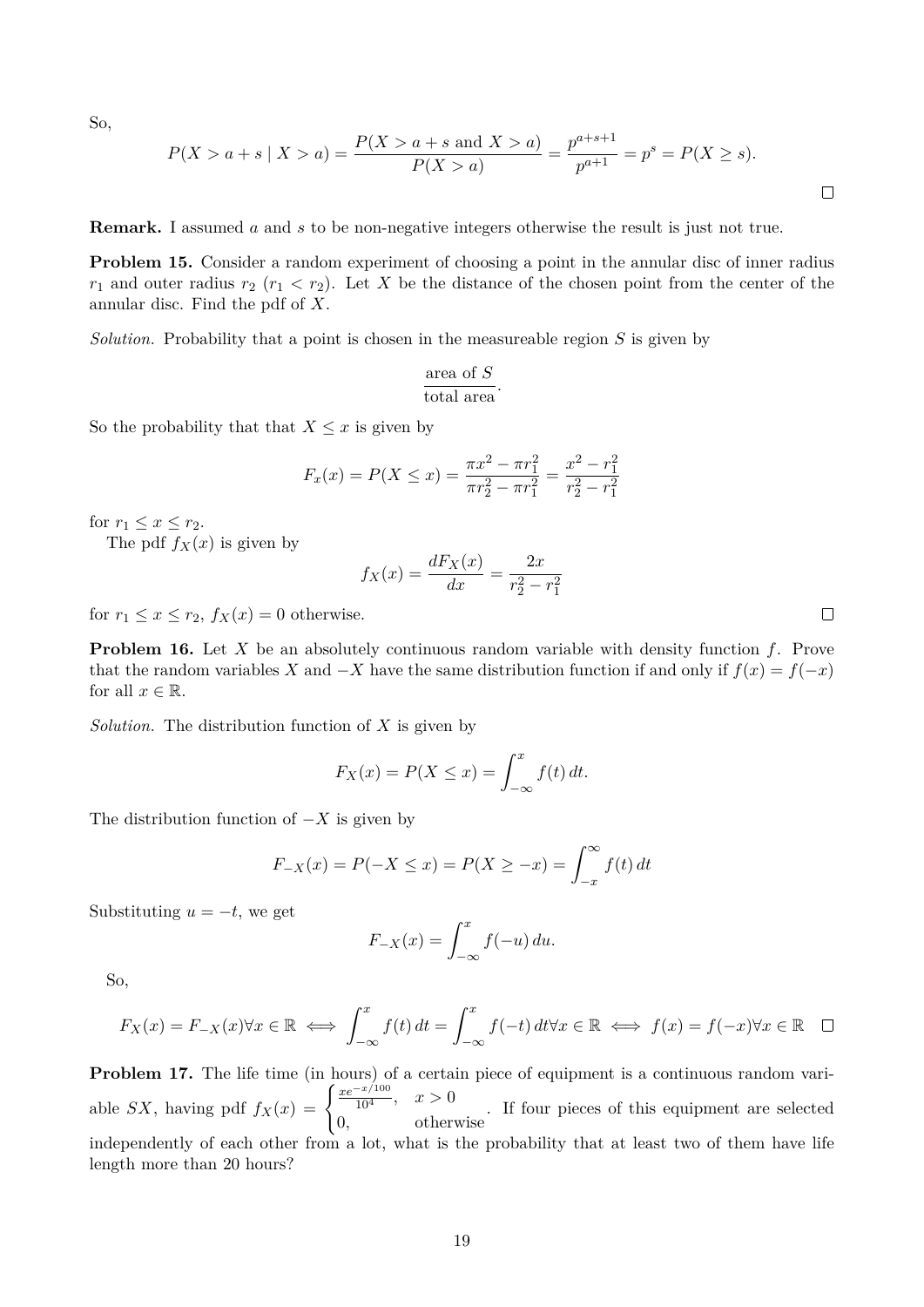*Solution.* The probability that a given equipment has life length of more than 20 hours is given by

$$
\int_{20}^{\infty} f_X(x) \, dx = \frac{6}{5} e^{-1/5}.
$$

Call it p for convenience.

The probability that 2 or more of them have life length more than 20 hours is given by

$$
1 - (1 - p)^4 - 4p(1 - p)^3 \approx 0.9999788.
$$

**Problem 18.** Suppose that f and f are density functions and that  $0 < \lambda < 1$  is a constant. (a) Is  $\lambda f + (1 - \lambda)g$  a probability density function? (b) Is fg (i.e.,  $fg(x) = f(x)g(x)$ ) a probability desnity function? Explain.

*Solution.* (a) For any x,

$$
\lambda f(x) + (1 - \lambda)g(x) \ge 0 \cdot \lambda + (1 - \lambda) \cdot 0 = 0.
$$

Along with this,

$$
\int_{\mathbb{R}} \lambda f + (1 - \lambda)g = \lambda \int_{\mathbb{R}} f + (1 - \lambda) \int_{\mathbb{R}} g = \lambda + (1 - \lambda) = 1.
$$

So,  $\lambda f + (1 - \lambda)g$  is a probabilty density function.

(b) fg is not necessarily a pdf, pick f to be uniform in  $(0, 1)$  and g to be uniform in  $(0, -1)$ , fg is always zero.  $\Box$ 

**Problem 19.** A system has a very large number (can be assumed to be infinite) of components. The probability that one of these component will fail in the interval  $(a, b)$  is  $e^{-a/T} - e^{-b/T}$ , independent of others, where  $T > 0$  is a constant. Find the mean and variance of the number of failures in the interval  $(0, T/4)$ .

**Remark.** [I have no idea what the question means.](https://www.youtube.com/watch?v=m_mU7kp-JbU&list=PLyJloYf4OGtaSaplK_E9LruV5a2fIXeX6)

**Problem 20.** A stuent arrives to the bus stop at 6:00 AM sharp, knowing that the bus will arrive at any moment, uniformly distributed between 6:00 AM and 6:20 AM.

- (a) What is the probabilty that the student must wait more than five minutes?
- (b) If at 6:10 AM the bus has not arrived yet, what is the probabilty that the student has to wait at least five more minutes?

*Solution.* Scale the time to the interval [0, 20]. The pdf is given by  $f(x) = 1/20$  for  $x \in [0, 20]$ .

- (a) This is given by  $\int_{5}^{20} f(x) dx = 3/4$ .
- (b) The probability that you have to wait till 6:10 is given by  $\int_{10}^{20} f(x) dx = 1/2$ . The probability that you have to wait at least 5 minutes more is given by  $\int_{15}^{20} f(x) dx = 1/4$ . Thus, the probability is given by  $\frac{1/4}{1/2} = 1/2$ .  $\Box$

**Problem 21.** The time to failure of certain units is exponentially distributed with parameter  $\lambda$ . At time  $t = 0$ , *n* identical units are put in operation. The units operate, so that failure of any unit is not affected by the behavior of the other units. For any  $t > 0$ , let  $N_t$  be the random variable whose value is the number of units still in operation time  $t$ . Find the distribution of the random variable.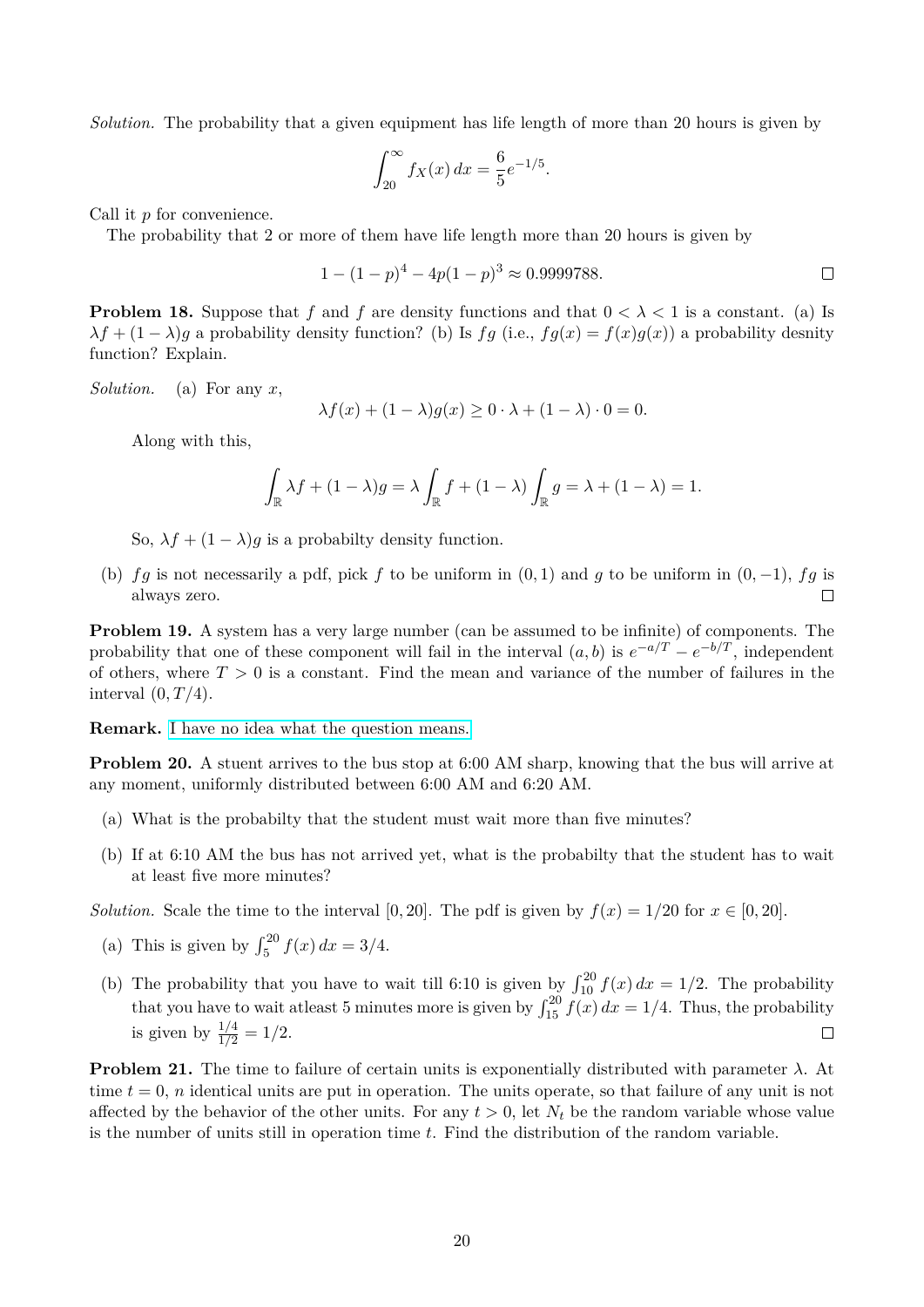*Solution.* The probability that a device doesn't fail by time t is given by  $1 - \int_0^t \lambda e^{-\lambda x} dx = e^{-\lambda t}$ . So the distribution of  $N_t$  is given by

$$
P(N_t = k) = \begin{cases} {n \choose k} (e^{-\lambda t})^k (1 - e^{-\lambda t})^{n-k} & 0 \le k \le n \\ 0 & \text{otherwise} \end{cases}.
$$

 $\Box$ 

**Problem 22.** Consider the marks of MTL 106 examination. Suppose that marks are distributed normally with mean 76 and standard deviation 15. 15% of the best students obtained A as grade and 10% of the worst students fail in the course. (a) Find the minimum mark to obtain A as a grade. (b) Find the minimum mark to pass the course.

*Solution.* Let  $\mu = 76$  and  $\sigma = 15$ , the pdf is given by

$$
f(x) = \frac{e^{-\frac{1}{2} \left(\frac{x-\mu}{\sigma}\right)^2}}{\sigma \sqrt{2\pi}}.
$$

(a) Let a be the min marks to get an A grade. We require,

$$
\int_{a}^{\infty} f(x) dx = 0.15.
$$

(b) Let  $p$  be the min marks to pass. We require,

$$
\int_{p}^{\infty} f(x) dx = 0.90.
$$

I don't really know if there is a way to compute these values without a computer (binary sarching on a and p, and numerically computing these integrals) as the integrals  $\int f(x) dx$  can not be written as an elementary function, look up the [error function.](https://en.wikipedia.org/wiki/Error_function)  $\Box$ 

**Problem 23.** Suppose that the life length of two electronic devices say  $D_1$  and  $D_2$  have normal distributions  $\mathcal{N}(40, 36)$  and  $\mathcal{N}(45, 9)$  respectively. (a) If a device is to be used for 45 hours, which device would be preferred? (b) If it is to be used for 42 hours which one should be preferred?

*Handwavy argument.* We want it to have a longer life length than the required time so it makes more sense to choose  $D_2$  in both the cases.  $\Box$ 

**Problem 24.** Let *X* be a rv with cdf 
$$
F(x) = \begin{cases} 0, & x < 0 \\ p + (1 - p)(1 - e^{-\lambda x}), & 0 \le x < 4 \text{ with } 0 < p < 1 \\ 1, & 4 \le x < \infty \end{cases}
$$

and  $\lambda > 0$ . Find the mean of X.

*Solution.* We use the following result,

**Claim.** For an arbitrary cdf  $F$  over  $\mathbb{R}$ , the expectation is given by

$$
\int_0^\infty (1 - F(x)) dx - \int_{-\infty}^0 F(x) dx.
$$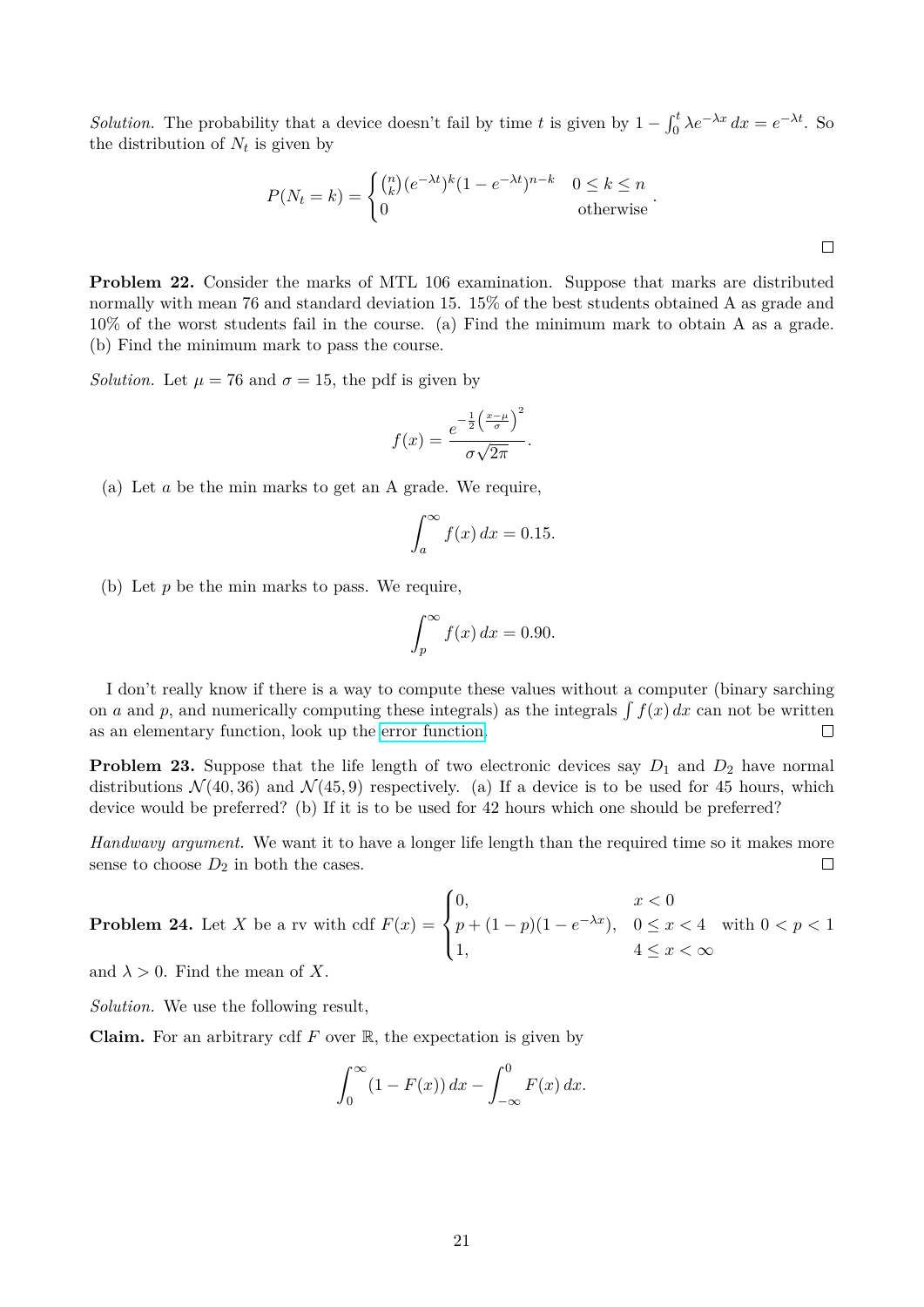*Proof.* For any condition X, let  $\mathbf{1}[X]$  be 1 if the condition X is true, 0 if it is false. Note that for  $x \geq 0$ ,

$$
x = \int_0^x dt = \int_0^{+\infty} \mathbf{1}[t < x] \, dt.
$$

For any  $x \leq 0$ ,

$$
x = -\int_{x}^{0} dt = -\int_{-\infty}^{0} \mathbf{1}[t \geq x] dt.
$$

For the continuous case, say f is the pdf then. Note that for  $x \geq 0$ ,

$$
\int_0^{+\infty} x f(x) dx = \int_0^{+\infty} \int_0^{+\infty} \mathbf{1}[t < x] dt f(x) dx
$$
  
= 
$$
\int_0^{+\infty} \int_0^{+\infty} \mathbf{1}[t < x] f(x) dx dt
$$
  
= 
$$
\int_0^{+\infty} \int_t^{+\infty} f(x) dx dt
$$
  
= 
$$
\int_0^{+\infty} (1 - F(t)) dt.
$$

$$
\int_{-\infty}^{0} x f(x) dx = -\int_{-\infty}^{0} \int_{-\infty}^{0} \mathbf{1}[t \ge x] dt f(x) dx
$$

$$
= -\int_{-\infty}^{0} \int_{-\infty}^{0} \mathbf{1}[t \ge x] f(x) dx dt
$$

$$
= -\int_{-\infty}^{0} \int_{-\infty}^{t} f(x) dx dt
$$

$$
= -\int_{-\infty}^{0} F(t) dt.
$$

We could swap the order of integrals as all the terms were non-negative and we could apply Fubini's theorem.

$$
\mathbb{E}[X] = \int_{-\infty}^{+\infty} x f(x) dx
$$
  
= 
$$
\int_{-\infty}^{0} x f(x) dx + \int_{0}^{\infty} x f(x) dx
$$
  
= 
$$
\int_{0}^{\infty} (1 - F(x)) dx - \int_{-\infty}^{0} F(x) dx.
$$

For the discrete case where X is over non-negative integers, let  $p(x)$  be the pmf

$$
\sum_{x=0}^{\infty} x p(x) = \sum_{x=0}^{\infty} \sum_{t=0}^{\infty} \mathbf{1}[t < x] p(x) = \sum_{t=0}^{\infty} \sum_{x=0}^{\infty} \mathbf{1}[t < x] p(x) = \sum_{t=0}^{\infty} \sum_{x=t+1}^{\infty} p(x) = \sum_{t=0}^{\infty} (1 - F(x)).
$$

You can prove a similar result for the negative part.

After proving for continuous case and discrete over non-negative integers, I can try to formalize it for mixed random variables but I don't want to, might see in the future (would also be easier if I knew measure theory which might let me bypass taking these cases).

So, the expectation here is given by

$$
\int_0^4 (1 - F(x)) dx = \int_0^4 (1 - p)e^{-\lambda x} dx = \frac{(1 - p)(1 - e^{-4\lambda})}{\lambda}.
$$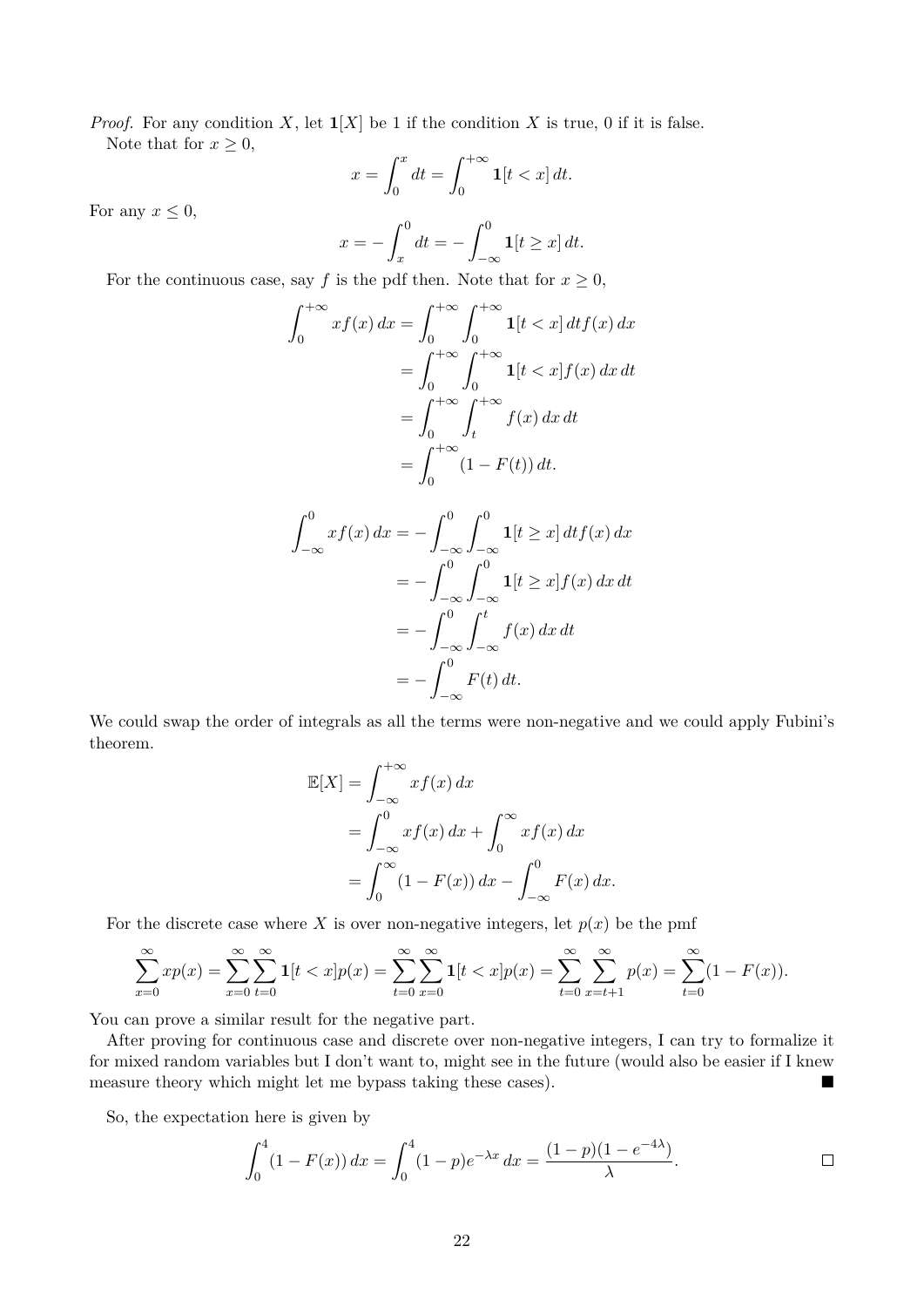**Problem 25.** Let X be a random variable having a Poisson distribution with parameter  $\lambda$ . Prove that,  $n = 1, 2, ..., \mathbb{E}[X^n] = \lambda \mathbb{E}[(X+1)^{n-1}].$ 

*Solution.*

$$
\lambda \mathbb{E}[(X+1)^{n-1}] = \lambda \sum_{k=0}^{\infty} P(X=k)(k+1)^{n-1}
$$
  
=  $\lambda \sum_{k=0}^{\infty} (k+1)^{n-1} \frac{\lambda^k e^{-\lambda}}{k!}$   
=  $\sum_{k=0}^{\infty} (k+1)^n \frac{\lambda^{k+1} e^{-\lambda}}{(k+1)!}$   
=  $\sum_{k=1}^{\infty} k^n \frac{\lambda^k e^{-\lambda}}{k!}$   
=  $\sum_{k=0}^{\infty} k^n \frac{\lambda^k e^{-\lambda}}{k!}$   
=  $\sum_{k=0}^{\infty} P(X=k) k^n$   
=  $\mathbb{E}[X^n]$ 

**Problem 26.** Prove that for any random variable  $X$ ,  $\mathbb{E}[X^2] \geq [\mathbb{E}[X]]^2$ . Discuss the nature of X when one has equality.

*Proof.*

$$
\mathbb{E}[(X - \mathbb{E}[X])^2] = \mathbb{E}[X^2 - 2X\mathbb{E}[X]\mathbb{E}[X]^2] = \mathbb{E}[X^2] - 2\mathbb{E}[X]\mathbb{E}[X] + \mathbb{E}[X]^2 = \mathbb{E}[X^2] - \mathbb{E}[X]^2 \ge 0
$$

We achieve equality when  $X$  is a constant.

**Problem 27.** Let X be a random variable with  $P(a \le X \le b) = 1$ , where  $-\infty < a < b < \infty$ . Show that  $Var(X) \leq \frac{(b-a)^2}{4}$  $\frac{-a)^{-}}{4}$ .

*Proof.* Consider the function  $f(t)$  given by

$$
f(t) = \mathbb{E}[(X - t)^2] = \mathbb{E}[X^2] - 2\mathbb{E}[X]t + t^2.
$$

Since  $f(t)$  is a quadratic, its minimum is given by  $\mathbb{E}[X]$ . Now,

Var(X) = f(E[X])  
\n≤ f 
$$
\left(\frac{a+b}{2}\right)
$$
  
\n=  $\frac{1}{4}$ E[( $(X-a) - (b-X)$ )<sup>2</sup>]  
\n≤  $\frac{1}{4}$ E[( $(X-a) + (b-X)$ )<sup>2</sup>]  
\n=  $\frac{(b-a)^2}{4}$ .

 $\Box$ 

 $\Box$ 

**Problem 28.** Consider a random variable X with  $\mathbb{E}(X) = 1$  and  $\mathbb{E}(X^2) = 1$ .

(a) Find  $\mathbb{E}[(X - \mathbb{E}(X))^4]$  if it exists.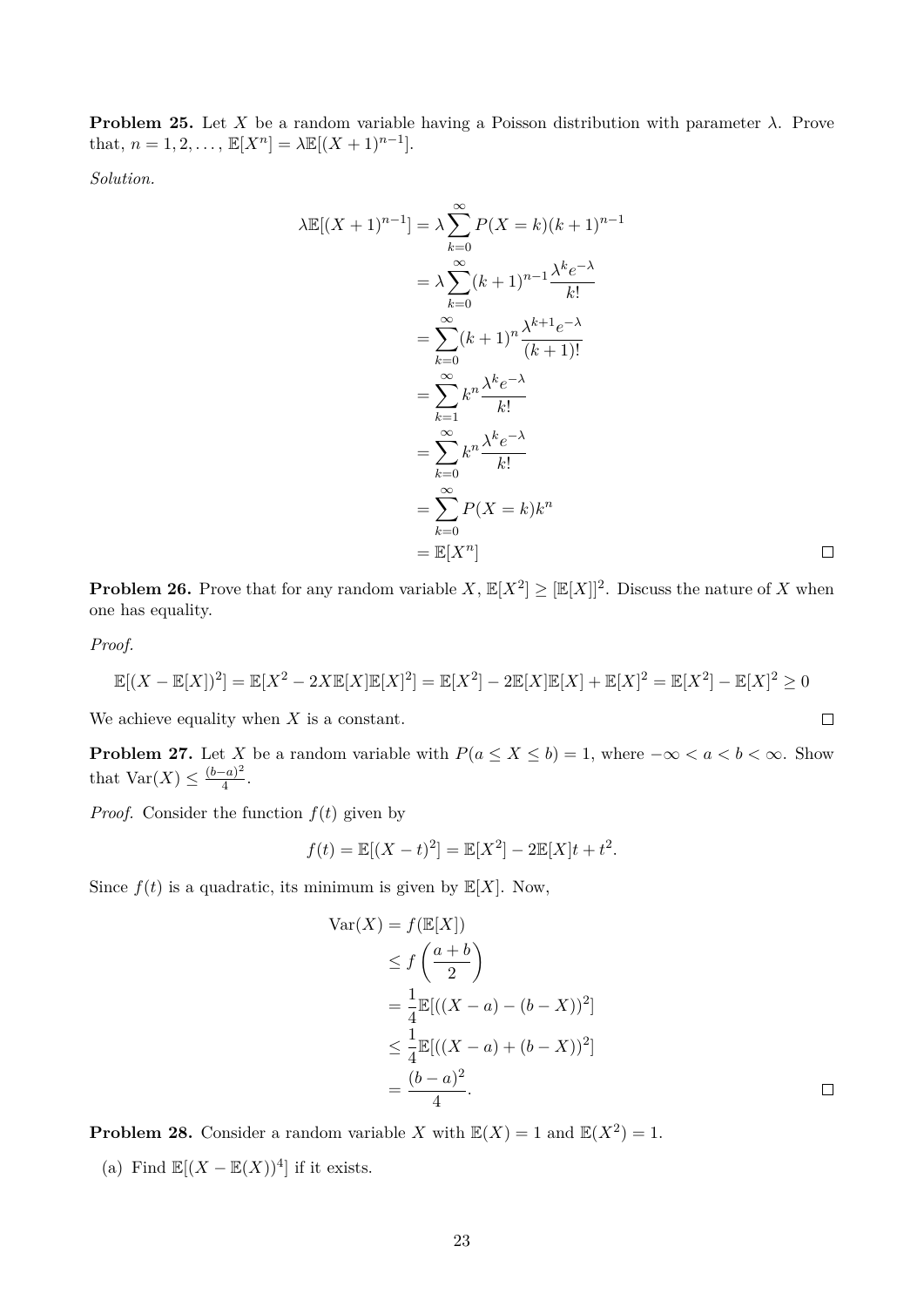(b) Find  $P(0.4 < X < 1.7)$  and  $P(X = 0)$ .

*Solution.* From problem 26, we know that  $X = \mathbb{E}[X]$  always. So,

- (a)  $\mathbb{E}[(X \mathbb{E}(X))^4] = 0.$
- (b)  $P(0.4 < X < 1.7) = 1$  and  $P(X = 0) = 0$ .

**Problem 29.** Let X be a continuous type random variable with pdf  $f(x) = \begin{cases} \alpha + \beta x^2, & 0 \leq x \leq 1 \end{cases}$ 0, otherwise . If  $\mathbb{E}(X) = 3/5$ , find the value of  $\alpha$  and  $\beta$ .

*Solution.* Since f is a pdf,

$$
\int_{\mathbb{R}} f(x) dx = 1 \iff \alpha + \frac{1}{3}\beta = 1.
$$

Since  $\mathbb{E}[X] = 3/5$ ,

$$
\int_{\mathbb{R}} x f(x) dx = \frac{3}{5} \iff \frac{1}{2}\alpha + \frac{1}{4}\beta = \frac{3}{5}.
$$

Together, these imply  $\alpha = 3/5$  and  $\beta = 6/5$ .

**Problem 30.** Let  $X \sim P(\lambda)$  such that  $P(X = 0) = e^{-1}$ . Find Var $(X)$ .

*Solution.* It's known that for a poisson distribution  $P(\lambda)$ ,  $P(X = 0) = e^{-\lambda}$  and  $Var(X) = \lambda$ . So, here we get  $\lambda = 1$  and  $\text{Var}(X) = 1$ .  $\Box$ 

 $\Box$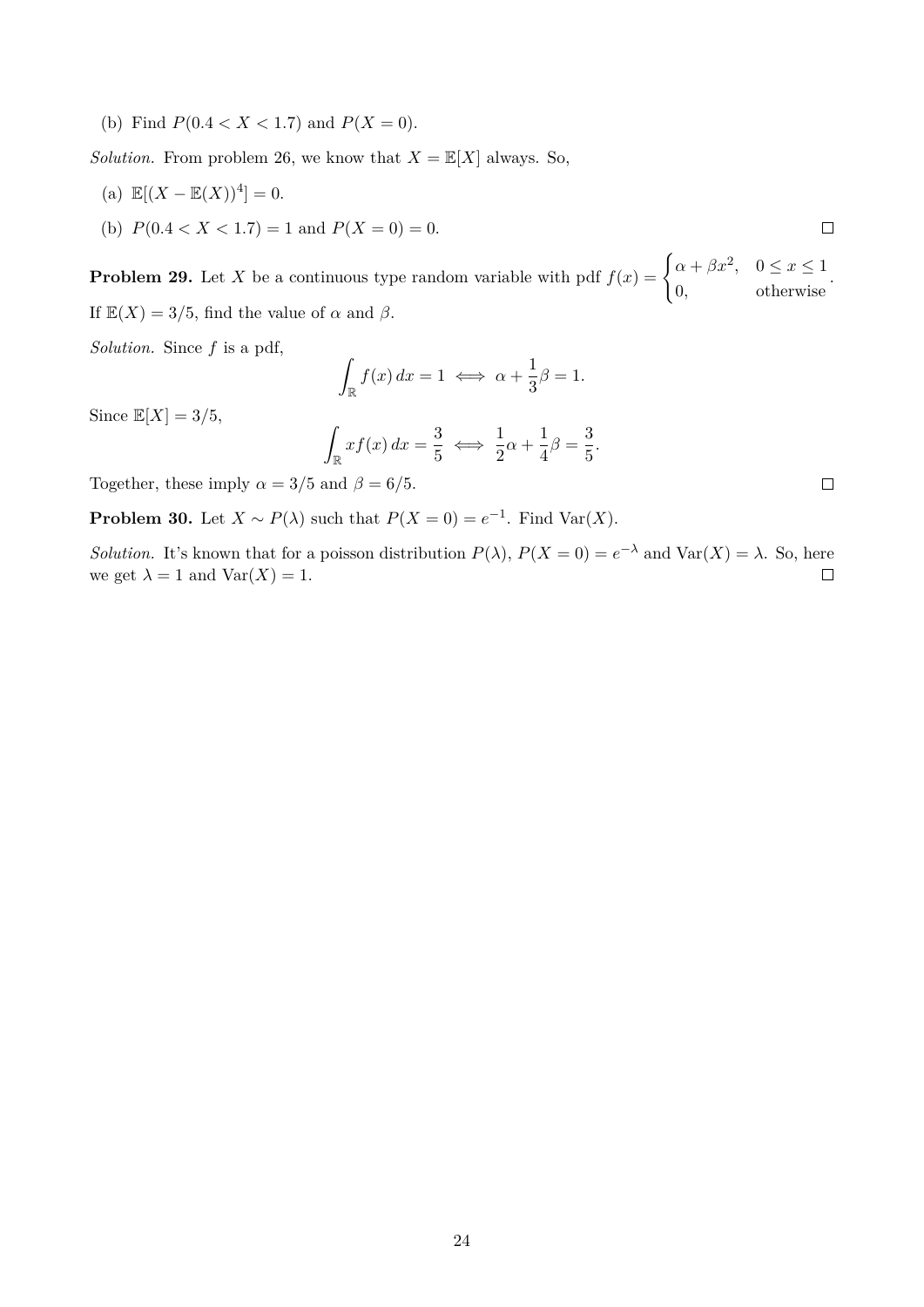## <span id="page-24-0"></span>**3 Functions of Random Variables (Incomplete)**

**Problem 1.** X has a uniform distribution over the set of integers

$$
\{-n,-(n-1),\ldots,-1,0,1,\ldots,(n-1),n\}.
$$

Find the distribution of (a) |X| (b)  $X^2$  (c)  $1/(1+|X|)$ 

*Solution.* (a) For any  $k \in \{1, 2, \ldots, n\},\$ 

$$
P(|X| = k) = P(X = k \text{ or } X = -k) = P(X = k) + P(X = -k) = \frac{2}{2n+1}.
$$

For  $k = 0$ ,  $P(|X| = 0) = P(X = 0) = \frac{1}{2n+1}$ .

(b)

$$
P(X^{2} = x) = P(|X| = \sqrt{x}) = \begin{cases} \frac{2}{2n+1}, & x \in \{1^{2}, 2^{2}, \dots, n^{2}\} \\ \frac{1}{2n+1}, & x = 0 \\ 0, & \text{otherwise} \end{cases}
$$

(c)

$$
P\left(\frac{1}{1+|X|} = x\right) = P\left(|X| = \frac{1}{x} - 1\right) = \begin{cases} \frac{2}{2n+1} & x \in \left\{\frac{1}{k+1} \mid 1 \le k \le n\right\} \\ \frac{1}{2n+1} & x = 1 \\ 0 & \text{otherwise} \end{cases}.
$$

**Problem 2.** Let  $P[X \le 0.49] = 0.75$ , where X is a continous type RV with some CDF over  $(0, 1)$ . If  $Y = 1 - X$ , find k such that  $P[Y \le k] = 0.25$ .

*Solution.*

$$
P[X \le 0.49] = P[1 - X \ge 0.51] = P[Y \ge 0.51] = 1 - P[Y < 0.51] \implies P[Y < 0.51] = 0.75.
$$

So  $k = 0.51$  if the CDF of Y is left-continous at 0.51. Otherwise, no such k exists.

**Problem 3.** Let X be uniformly distributed random variable on the interval  $(0, 1)$ . Define Y =  $a + (b - a)X, a < b$ . Find the distribution of Y.

*Solution.*

**Problem 4.**

**Problem 5.**

**Problem 6.**

**Problem 7.**

**Problem 8.**

 $\Box$ 

 $\Box$ 

 $\Box$ 

.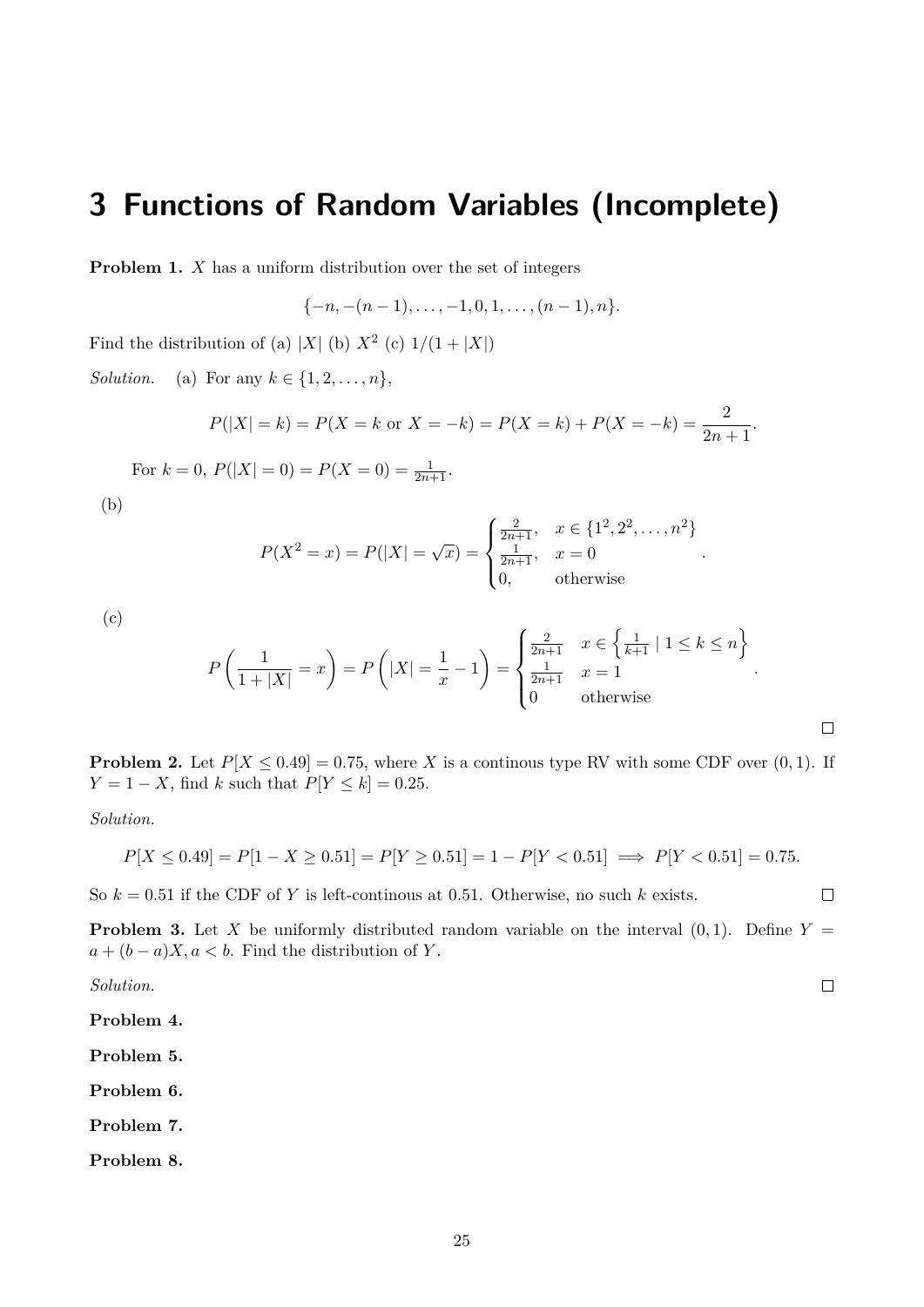**Problem 9. Problem 10. Problem 11. Problem 12. Problem 13. Problem 14. Problem 15. Problem 16. Problem 17.**

**Problem 18.** Let U be a uniform distributed random variable in the interval  $[0, 1]$ . Find the probability that the quadratic equation  $x^2 + 4Ux + 1 = 0$  has two distinct real roots  $x_1$  and  $x_2$ ?

*Solution.* We have two roots if

$$
(4U)^2 - 4 > 0 \iff |U| > 1/2.
$$

 $\Box$ 

 $\Box$ 

Since  $U \in [0, 1]$ , this happens if  $U \in (1/2, 1]$  which has  $1/2$  probability of occuring.

#### **Problem 19.**

**Problem 20.** Let X be a continuous type random variable with strictly increasing CDF  $F_X$ .

- (a) What is the distribution of  $X$ ?
- (b) What is the distribution of the random variable  $Y = -\ln(F_X(X))$ ?

**Problem 21.** Let X be a continuous type random variable having the pdf  $f(x) =$  $\sqrt{ }$  $\int$  $\overline{\mathcal{L}}$ 0,  $x \leq 0$ 1  $\frac{1}{2}$ ,  $0 < x \leq 1$  $\frac{1}{kx^2}$ ,  $1 < x < \infty$ .

- $(a)$  Find  $k$ .
- (b) Find the pdf of  $Y = \frac{1}{X}$  $\frac{1}{X}$ .

*Solution.* (a) Integrating over R, we see that

$$
1 = \int_{\mathbb{R}} f(x) dx = \int_0^1 \frac{1}{2} dx + \int_1^\infty \frac{1}{kx^2} dx = \frac{1}{2} + \frac{1}{k} \implies k = 2.
$$

(b) Since,  $g(x) = 1/x$  is a decreasing function over  $x > 0$  and the support of X is  $(0, \infty)$ , we can use the Theorem discussed in Lecture 11,

$$
f_Y(y) = -f_X(g^{-1}(y)) \cdot \frac{dg^{-1}(y)}{dy} = f_X\left(\frac{1}{y}\right) \cdot \frac{1}{y^2} = \begin{cases} 0, & y \le 0 \\ \frac{1}{2y^2}, & 0 < 1/y \le 1 \iff y \ge 1 \\ \frac{1}{2} & 1 < 1/y < \infty \iff y < 1 \end{cases}
$$

**Problem 22.**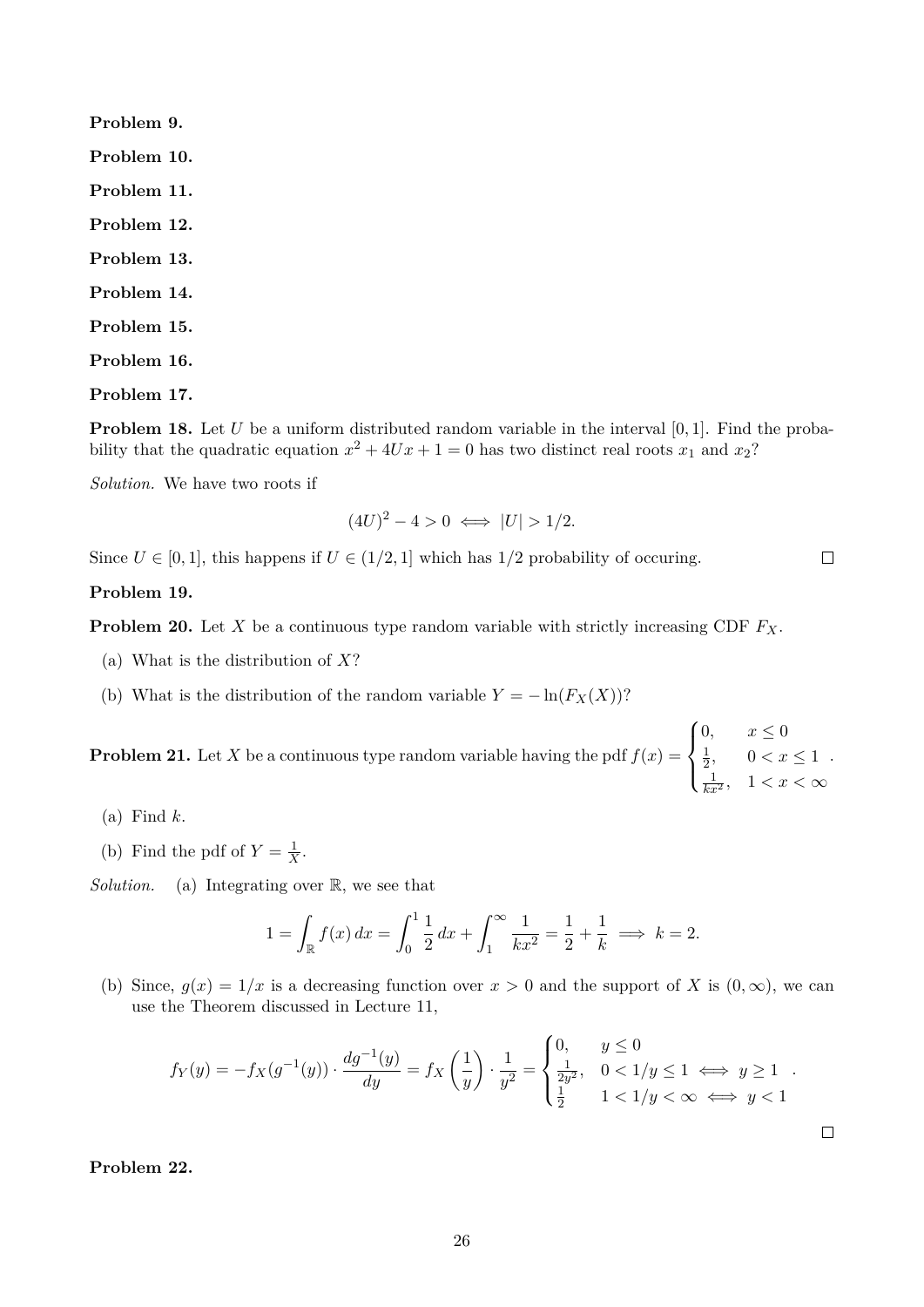**Problem 23.** Let X be exponentially distributed random variable with parameter  $\lambda > 0$ .

- (a) Find  $P(|X 1| > 1 | X > 1)$
- (b) Explain whether there exists a random variable  $Y = g(X)$  such that the cumulative distribution function of Y has uncountably infinite discontinuity points. Justify your answer.

*Solution.* (a)  $P(X > 1) = \int_1^\infty \lambda e^{-\lambda x} dx = e^{-\lambda}$ , along with this

$$
P(|X - 1| > 1
$$
 and  $X > 1) = P(X > 2) = \int_{2}^{\infty} \lambda e^{-\lambda x} dx = e^{-2\lambda}$ 

which together imply that  $P(|X - 1| > 1 | X > 1) = e^{-\lambda}$ .

(b) I don't think so, I think you can in general prove that the cdf of any random variable can only have countable discontinuities.

**Problem 24.** Let X be a continuous random variable having the probability density function (pdf)

$$
f_X(x) = kx^2 e^{-x+1}, x > 1
$$

- $(a)$  Find  $k$ .
- (b) Determine  $\mathbb{E}[X]$ .
- (c) Find the pdf of  $Y = X^2$ .

*Solution.* I assume that  $f_X(x) = 0$  for  $x \le 1$ .

(a) Since  $f_X$  is a pdf,

$$
1 = \int_{\mathbb{R}} f_X(x) dx
$$
  
= 
$$
\int_{1}^{\infty} kx^2 e^{-x+1} dx
$$
  
= 
$$
\int_{0}^{\infty} k(t+1)^2 e^{-t} dt
$$
  
= 
$$
\int_{0}^{\infty} k(t^2 + 2t + 1)e^{-t} dt
$$
  
= 
$$
k(\Gamma(3) + 2\Gamma(2) + \Gamma(1))
$$
  

$$
\implies k = \frac{1}{5}.
$$

(b) Similar to above,

$$
\mathbb{E}[X] = \frac{1}{5} \int_0^\infty (t+1)^3 e^{-t} dt = \frac{\Gamma(4) + 3\Gamma(3) + 3\Gamma(2) + \Gamma(1)}{5} = \frac{16}{5}.
$$

(c) Since  $g(x) = x^2$  is increasing over  $x > 0$  and the support of X is  $(1, \infty)$  we can use the Theorem discussed in Lecture 9.  $\sqrt{y}$ 

$$
f_Y(y) = f_X(\sqrt{y}) \frac{d\sqrt{y}}{dy} = \frac{\sqrt{y}e^{1-\sqrt{y}}}{10}
$$

for  $y > 1$  and 0 otherwise.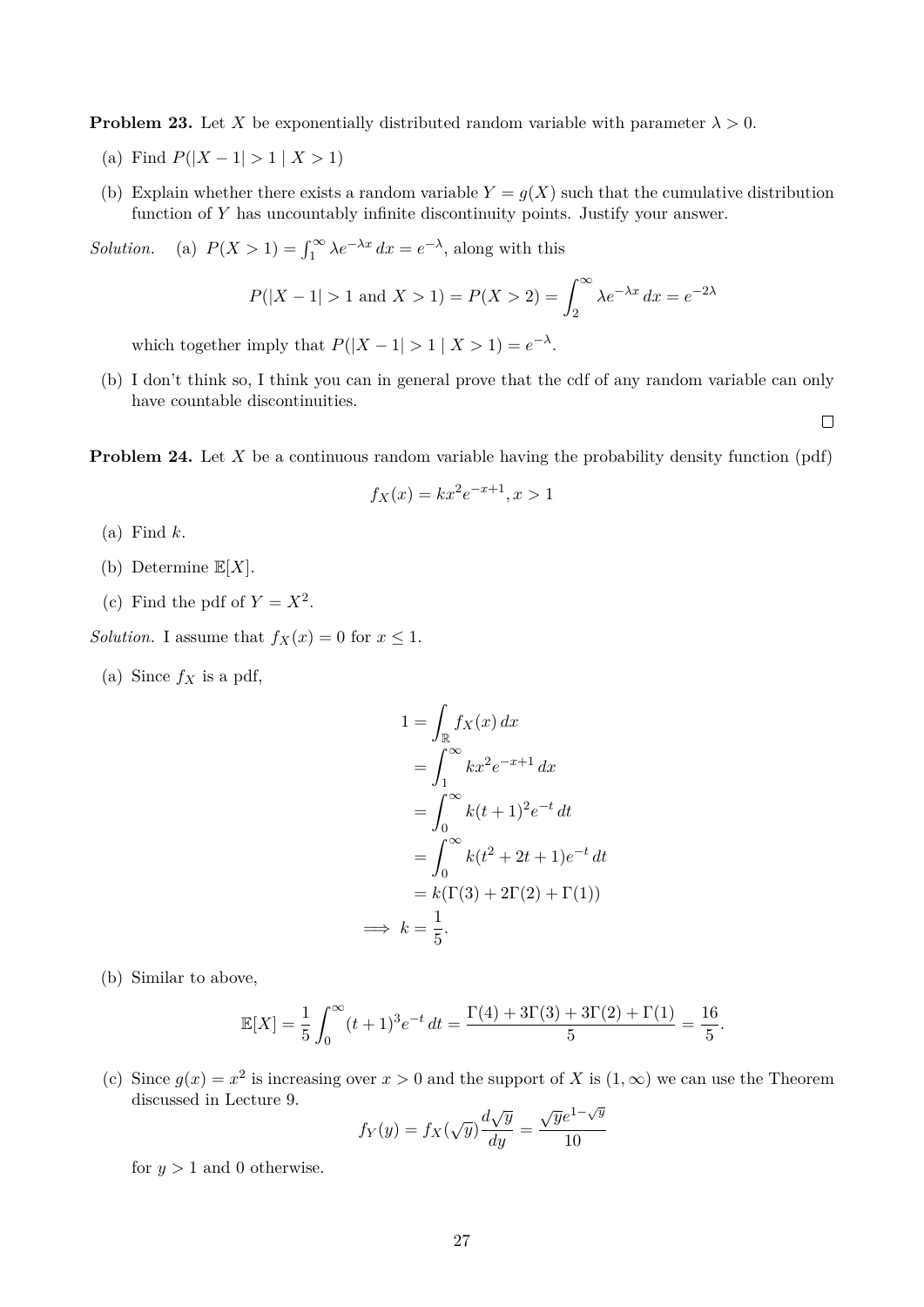**Problem 25.** Let  $X \sim \mathcal{N}(0, \sigma^2)$  be a random variable. Find the moment generating function for the random variable  $X$ . Deduce the moments of order  $n$  about zero for the random variable  $X$  from the above results.

*Solution*. The moment generating function of  $X$  is given by

$$
M_X(t) = \mathbb{E}[e^{tX}] = \int_{-\infty}^{+\infty} e^{tx} \cdot \frac{\exp\left(-\frac{x^2}{2\sigma^2}\right)}{\sqrt{2\pi\sigma^2}} dx
$$
  

$$
= \int_{-\infty}^{+\infty} \frac{\exp\left(-\frac{(x-t\sigma^2)^2}{2\sigma^2} + \frac{1}{2}(t\sigma)^2\right)}{\sqrt{2\pi\sigma^2}} dx
$$
  

$$
= \exp\left(\frac{1}{2}t^2\sigma^2\right) \int_{-\infty}^{+\infty} \frac{\exp\left(-\frac{(x-t\sigma^2)^2}{2\sigma^2}\right)}{\sqrt{2\pi\sigma^2}} dx
$$
  

$$
= \exp\left(\frac{1}{2}t^2\sigma^2\right)
$$

where the term evaluates to 1 as it is the integral of the pdf of  $\mathcal{N}(t\sigma^2, \sigma^2)$  distribution.

Since  $M_X(t) = \sum_{n\geq 0} \mathbb{E}[X^n] t^n/n!$  and

$$
M_X(t) = \sum_{n\geq 0} \frac{(\frac{1}{2}t^2 \sigma^2)^n}{n!} = \sum_{n\geq 0} \frac{\sigma^{2n}(2n)!}{2^n n!} \cdot \frac{t^{2n}}{(2n)!}
$$

we get that

$$
\mathbb{E}[X^n] = \begin{cases} 0 & n \text{ is odd} \\ \sigma^n \frac{n!}{2^{n/2}(n/2)!} = \sigma^n (n-1)!! & n \text{ is even} \end{cases}
$$

**Problem 26.** The moment generating function (MGF) of a random variable X is given by

$$
M_X(t) = \frac{1}{6} + \frac{1}{4}e^t + \frac{1}{3}e^{2t} + \frac{1}{4}e^{3t}.
$$

If  $\mu$  is the mean and  $\sigma^2$  is the variance of X, what is the value of  $P(\mu - \sigma < X < \mu)$ . *Solution.* Note that the random variable Y whose pmf is given by

$$
P(Y = k) = \begin{cases} \frac{1}{6}, & k = 0\\ \frac{1}{4}, & k = 1\\ \frac{1}{3}, & k = 2\\ \frac{1}{4}, & k = 3\\ 0, & \text{otherwise} \end{cases}
$$

has the same mgf as X. Since  $M_X(t)$  has a non-zero radius convergence, the uniqueness theorem discussed in Lecture 11,  $X$  and  $Y$  have the same distribution.

Now, the mean

$$
\mu = \mathbb{E}[X] = \frac{0}{6} + \frac{1}{4} + \frac{2}{3} + \frac{3}{4} = \frac{5}{3}
$$

$$
\mathbb{E}[X^2] = \frac{0}{6} + \frac{1}{4} + \frac{4}{3} + \frac{9}{4} = \frac{23}{6}
$$

$$
\sigma = \sqrt{\mathbb{E}[X^2] - \mathbb{E}[X]^2} = \sqrt{\frac{19}{18}}
$$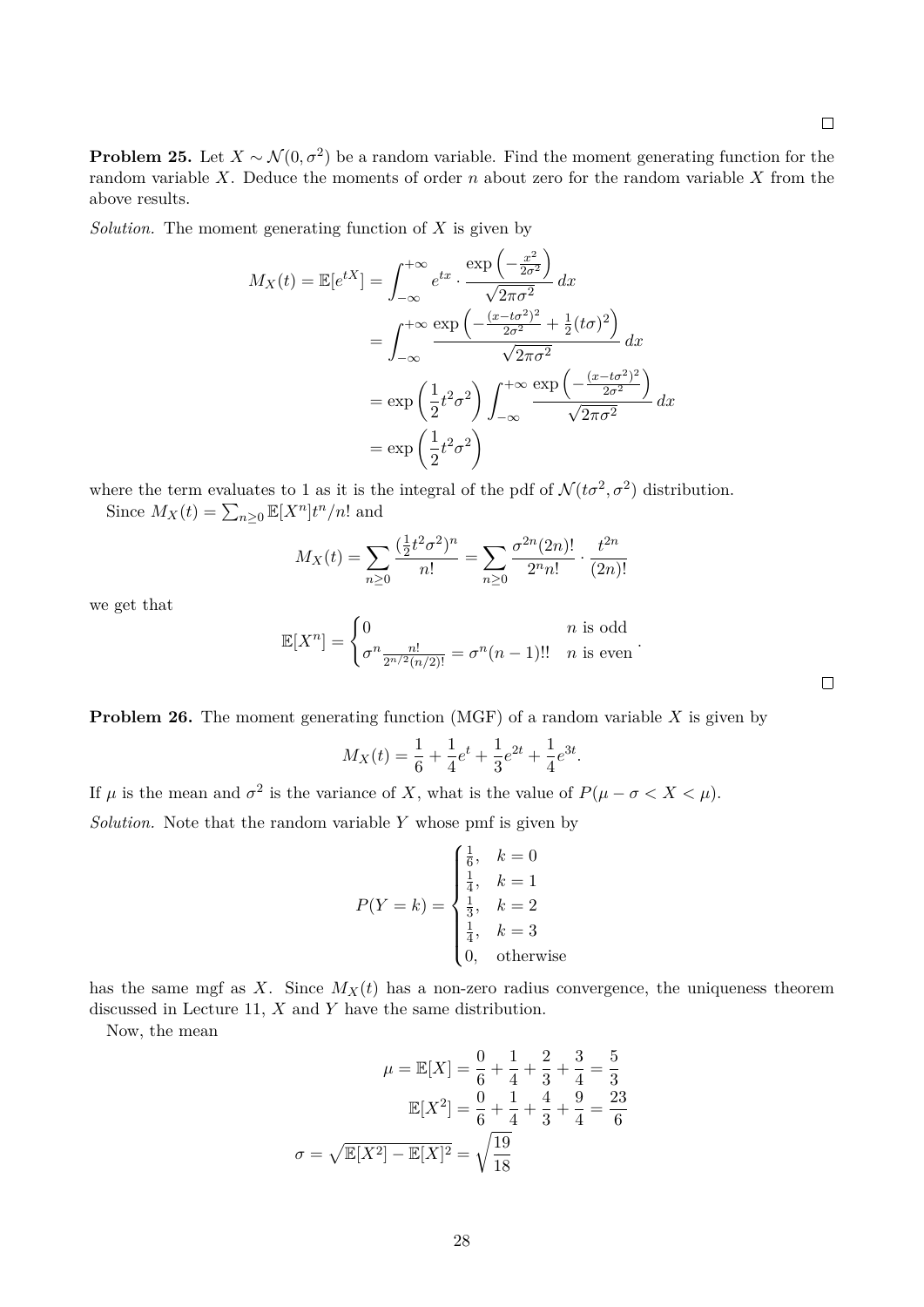Since,  $\mu - \sigma \approx 0.63$  and  $\mu \approx 1.66$ ,

$$
P(\mu - \sigma < X < \mu) = P(X = 1) = \frac{1}{4}.\tag{}
$$

**Problem 27.** Let X be a random variable such that  $P(X > x) = \begin{cases} q^{\lfloor x \rfloor}, & x \geq 0 \\ 0 & x \end{cases}$ 1,  $x < 0$ where  $0 < q < 1$  is a constant and |x| is integral part of x. Determine the pmf/pdf of  $\tilde{X}$  as applicable to this case.

*Solution.*  $P(X \leq x)$  has discontinuities at positive integers and is uniform between these so X has a pmf. For a positive integer  $k$ ,

$$
P(X = k) = P(k - 1 < X \le k) = P(X > k - 1) - P(X > k) = q^{k-1}(1 - q).
$$

**Problem 28.** Let  $\ln(X)$  be a normally distributed random variable with mean 0 and variance 2. Find the pdf of X.

*Solution.* Let  $Y = \ln(X)$ , that is  $X = \exp(Y)$ . We know that pdf of Y,

$$
f_Y(y) = \frac{\exp(-y^2/4)}{\sqrt{4\pi}}.
$$

Since  $\exp$  is an increasing function, from the Theorem discussed in Lecture 9, the pdf of X is given by,

$$
f_X(x) = f_Y(\ln x) \frac{d \ln x}{dx} = \frac{\exp(-( \ln x)^2/4)}{\sqrt{4\pi} x}
$$

for  $x > 0$  and 0 otherwise.

**Problem 29.** Prove that if X is a continuous type rv such that  $\mathbb{E}[X^r]$  exists, then  $\mathbb{E}[X^s]$  exists for all  $s < r$ .

*Proof.* Say X has pdf f. Note that  $\mathbb{E}[X]$  exists if and only if  $\mathbb{E}[|X|]$  is finite.

$$
\mathbb{E}[|X^s|] = \int_{-\infty}^{+\infty} |x|^s f(x) dx
$$
  
\n
$$
= \int_{-\infty}^{-1} |x|^s f(x) dx + \int_{-1}^{+1} |x|^s f(x) dx + \int_{+1}^{\infty} |x|^s f(x) dx
$$
  
\n
$$
\leq \int_{-\infty}^{-1} |x|^r f(x) dx + \int_{-1}^{+1} |x|^s f(x) dx + \int_{+1}^{+\infty} |x|^r f(x) dx
$$
  
\n
$$
= \int_{-\infty}^{+\infty} |x|^r f(x) dx - \int_{-1}^{+1} |x|^r f(x) dx + \int_{-1}^{+1} |x|^s f(x) dx
$$
  
\n
$$
= \mathbb{E}[|X^r|] - \int_{-1}^{+1} |x|^r f(x) dx + \int_{-1}^{+1} |x|^s f(x) dx.
$$

So, if  $\mathbb{E}[X^r]$  exists then  $\mathbb{E}[|X|^s]$  is finite and hence  $\mathbb{E}[X^s]$  exists as well.

**Problem 30.**

**Problem 31.** Let  $\Phi$  be the characteristic function of a random variable X. Prove that

$$
1 - |\Phi(2u)|^2 \le 4(1 - |\Phi(u)|^2).
$$

 $\Box$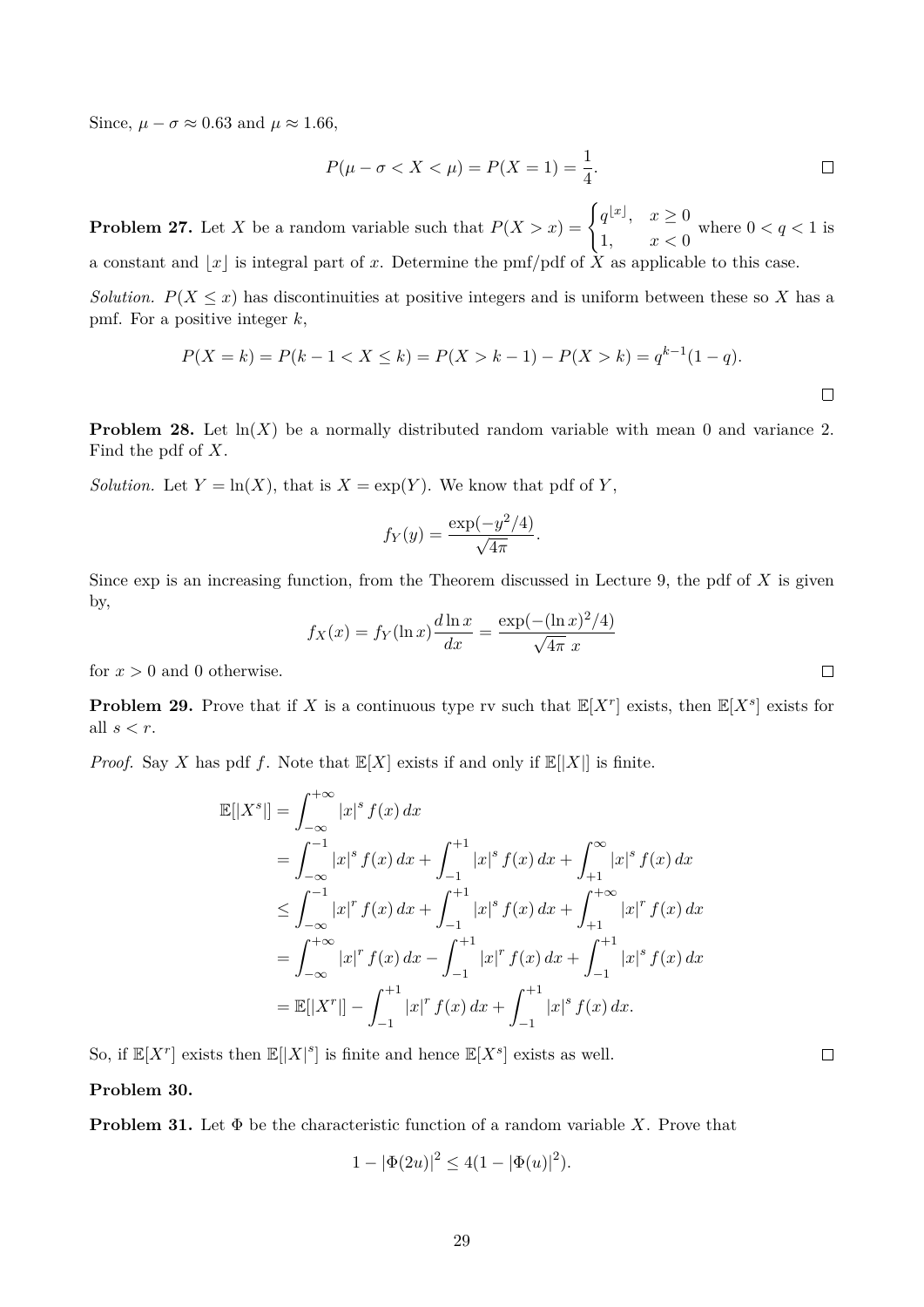*Proof.* First we write  $\Phi$  in terms of sin and cos,

#### **Problem 32.**

**Problem 33.** Let  $X$  be a random variable having a binomial distribution with parameters  $n$  and  $p$ . Prove that

$$
\mathbb{E}\left(\frac{1}{X+1}\right) = \frac{1 - (1-p)^{n+1}}{(n+1)p}.
$$

*Proof.* Let  $f(x) = (1+x)^n$ ,

$$
f(x) = \sum_{k=0}^{n} {n \choose k} x^{k} \implies \sum_{k=0}^{n} {n \choose k} \frac{x^{k}}{k+1} = \frac{1}{x} \int_{0}^{x} f(t) dt = \frac{(1+x)^{n+1} - 1}{(n+1)x}
$$

$$
\mathbb{E}\left(\frac{1}{X+1}\right) = \sum_{k=0}^{n} {n \choose k} p^{k} (1-p)^{n-k} \frac{1}{k+1}
$$

$$
= (1-p)^{n} f\left(\frac{p}{1-p}\right)
$$

$$
= \frac{1 - (1-p)^{n+1}}{(n+1)p}.
$$

**Problem 34.** Let X be a continuous random variable with CDF  $F_X(x)$ . Define  $Y = F_X(X)$ .

- (a) Find the distribution of  $Y$ .
- (b) Find the variance of  $Y$ , if it exists.
- (c) Find the characteristic function of Y .

*Solution.* (a) Since  $F_X$  is a CDF  $Y \in [0, 1]$ . For some  $x \in [0, 1]$ ,

$$
F_Y(x) = P(Y \le x) = P(F_X(X) \le x)
$$
  
= 
$$
P(X \le \sup\{y \mid F_X(y) \le x\})
$$
  
= 
$$
F_X(\sup\{y \mid F_X(y) \le x\}) = x.
$$

The last equality is true as  $F_X$  is surjective over [0, 1].

So, the pdf of  $Y$  is given by

$$
f_Y(y) = \begin{cases} 1 & y \in [0,1] \\ 0 & \text{otherwise} \end{cases}.
$$

(b)

$$
\mathbb{E}[Y] = \int_{-\infty}^{+\infty} y f_Y(y) \, dy = \int_0^1 y \, dy = \frac{1}{2}
$$

$$
\mathbb{E}[Y^2] = \int_{-\infty}^{+\infty} y^2 f_Y(y) \, dy = \int_0^1 y^2 \, dy = \frac{1}{3}
$$

$$
\text{Var}(Y) = \mathbb{E}[Y^2] - \mathbb{E}[Y]^2 = \frac{1}{12}.
$$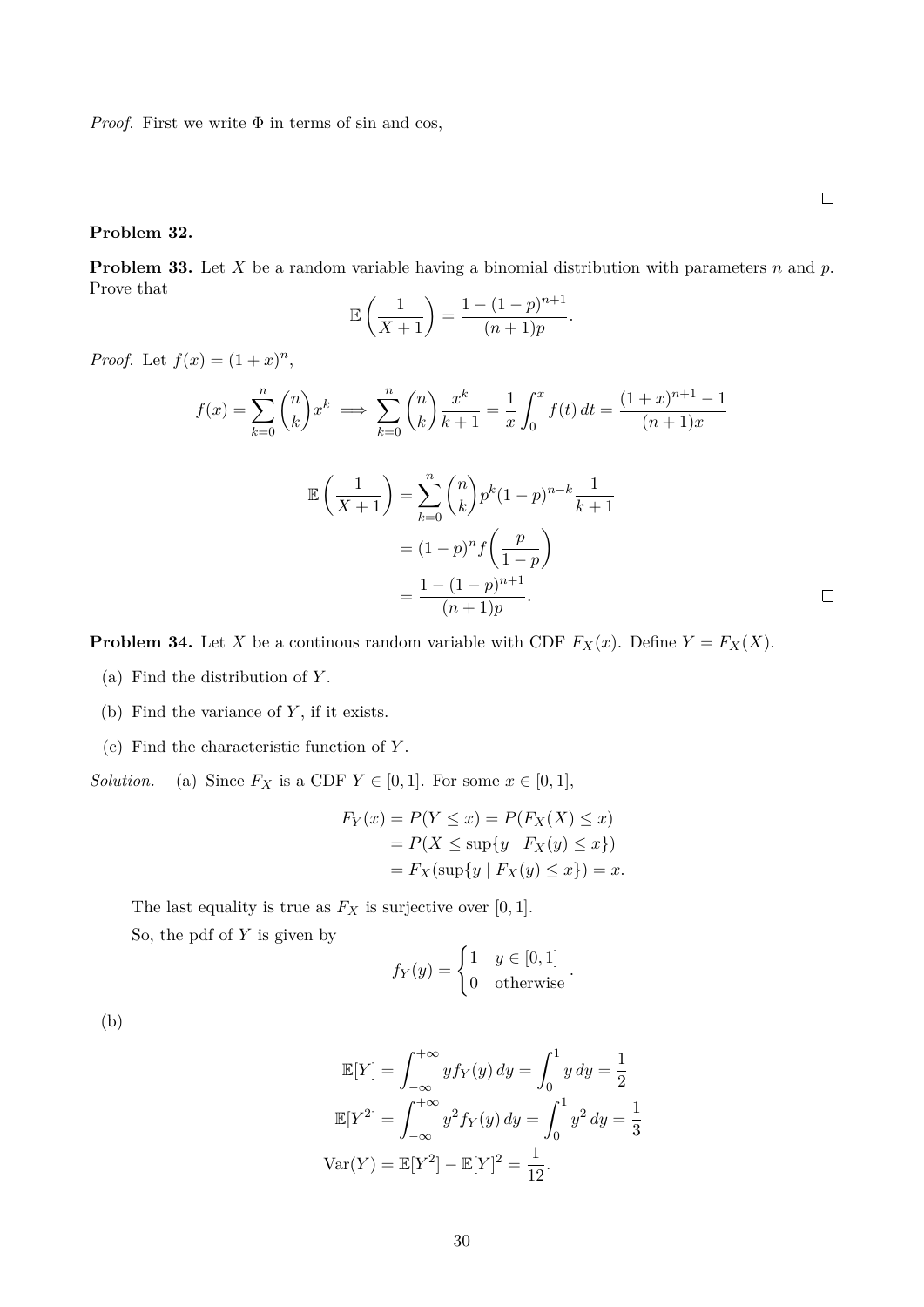(c)

$$
\varphi_X(t) = \mathbb{E}[e^{itX}] = \int_0^1 e^{itx} dx = \frac{e^{it} - 1}{it}
$$

**Problem 35.** Suppose that X is a continuous random variable having the following pdf:

$$
f(x) = \begin{cases} e^{+x}/2, & x \le 0 \\ e^{-x}/2, & x > 0 \end{cases}.
$$

Let  $Y = |X|$ . Obtain  $\mathbb{E}(Y)$  and  $\text{Var}(Y)$ .

*Solution.* Note that  $f(x) = \exp(-|x|)/2$ .

$$
\mathbb{E}[Y] = \mathbb{E}[|X|] = \int_{-\infty}^{+\infty} |x| e^{-|x|} / 2 dx
$$
  
\n
$$
= \int_{0}^{\infty} x e^{-x} dx
$$
  
\n
$$
= \Gamma(2) = 1,
$$
  
\n
$$
\mathbb{E}[Y^2] = \mathbb{E}[X^2] = \int_{-\infty}^{+\infty} x^2 e^{-|x|} / 2 dx
$$
  
\n
$$
= \int_{0}^{\infty} x^2 e^{-x} dx
$$
  
\n
$$
= \Gamma(3) = 2,
$$
  
\n
$$
\text{Var}(Y) = \mathbb{E}[Y^2] - \mathbb{E}[Y]^2 = 1.
$$

**Problem 36.** The mgf of an r.v. X is given by  $M_X(t) = \exp(\mu(e^t - 1))$ . (a) What is the distribution of X? (b) Find  $P(\mu - 2\sigma < X < \mu + 2\sigma)$ , given  $\mu = 4$ .

*Solution.* (a) We prove in the next problem that Poisson has this distribution. Since, the given  $M_X(t)$  has a non-zero radius of convergence, we are done by uniqueness theorem.

A way to guess that the distribution is Poisson would be to look at  $G_X(z) = \mathbb{E}[z^X]$ . Since

$$
G(e^t) = \mathbb{E}[e^{tX}] = M_X(t),
$$

if  $M_X(\ln z)$  can be represented by a power series in t, we have found the probability distribution.

$$
G_X(z) = M_X(\ln z) = e^{\mu(z-1)} = \sum_{n \ge 0} \frac{e^{-\mu} \mu^n}{n!} z^n.
$$

The coefficients of this power series tell us that  $X$  is Poisson.

(b) Since its a Poisson distribution,  $\sigma^2 = \mu = 4$ .

$$
P(\mu - 2\sigma < X < \mu + 2\sigma) = P(0 < X < 8) = \sum_{k=1}^{7} \frac{e^{-4}4^k}{k!} \qquad \Box.
$$

**Problem 37.** Let X be a discrete type rv with moment generating function  $M_X(t) = a + be^{2t} + ce^{4t}$ ,  $\mathbb{E}(X) = 3$ ,  $\text{Var}(X) = 2$ . Find  $\mathbb{E}(2^X)$ .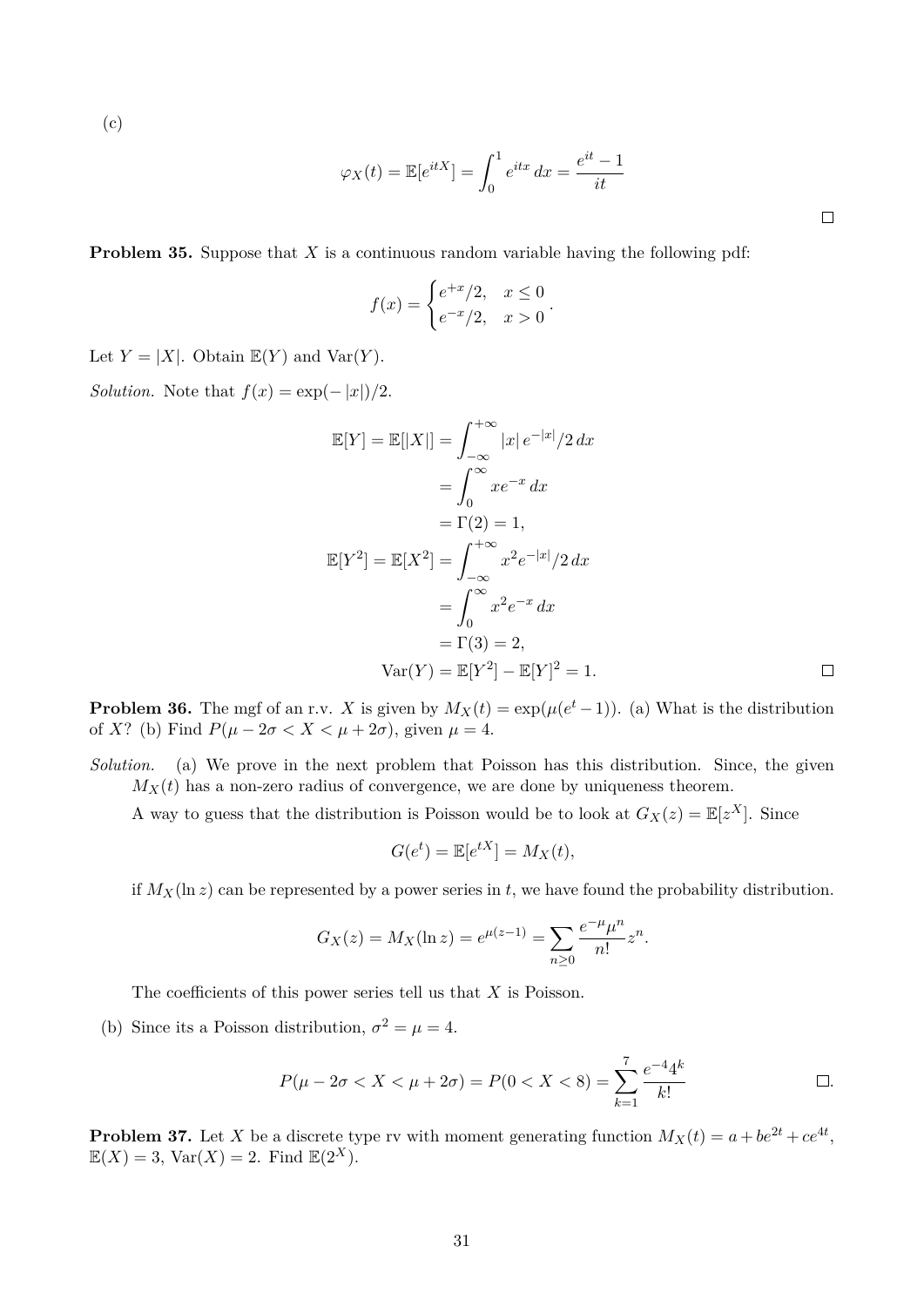*Solution.* Since  $M_X^{(n)}(t) = \mathbb{E}[X^n]$ ,

$$
M_X(0) = \mathbb{E}[1] \implies a + b + c = 1
$$
  
\n
$$
M'_X(0) = \mathbb{E}[X] \implies 2b + 4c = 3
$$
  
\n
$$
M''_X(0) = \mathbb{E}[X^2] \implies 4b + 16c = 11.
$$

which together imply

$$
a = \frac{1}{8}, b = \frac{1}{4}, c = \frac{5}{8}.
$$

$$
\mathbb{E}[2^X] = \mathbb{E}[e^{\ln 2X}] = M_X(\ln 2) = a + b \cdot 2^2 + c \cdot 2^4 = \frac{1}{8} + 11 = 11.125.
$$

**Problem 38.** Let X be a random variable with Poisson distribution with paramete  $\lambda$ . Show that the characteristic function of X is  $\varphi_X(t) = \exp[\lambda(e^{it} - 1)]$ . Hence, compute  $\mathbb{E}(X^2)$ , Var $(X)$  and  $\mathbb{E}(X^3)$ .

*Solution.* The characteristic function is given by,

$$
\varphi_X(t) = \mathbb{E}[e^{itX}] = \sum_{x=0}^{\infty} \frac{e^{-\lambda} \lambda^x}{x!} \times e^{itx}
$$

$$
= e^{-\lambda} \sum_{x=0}^{\infty} \frac{(e^{it}\lambda)^x}{x!}
$$

$$
= e^{-\lambda} e^{\lambda e^{it}}
$$

$$
= e^{\lambda (e^{it} - 1)}.
$$

The moment-generating function,  $M_X(t) = \sum_{n \geq 0} \mathbb{E}[X^n] t^n/n!$  is given by,

$$
M_X(t) = \varphi_X(-it) = \exp[\lambda(e^t - 1)],
$$
  
\n
$$
M'_X(t) = \lambda \exp[\lambda(e^t - 1) + t],
$$
  
\n
$$
M''_X(t) = \lambda(\lambda e^t + 1) \exp[\lambda(e^t - 1) + t],
$$
  
\n
$$
M''_X(t) = \lambda(\lambda e^t + 1)^2 \exp[\lambda(e^t - 1) + t] + \lambda^2 e^t \exp[\lambda(e^t - 1) + t].
$$

$$
\mathbb{E}[X] = M'_X(0) = \lambda,
$$
  
\n
$$
\mathbb{E}[X^2] = M''_X(0) = \lambda(\lambda + 1),
$$
  
\n
$$
\mathbb{E}[X^3] = M'''_X(0) = \lambda(\lambda + 1)^2 + \lambda^2,
$$
  
\n
$$
Var(X) = \mathbb{E}[X^2] - \mathbb{E}[X]^2 = \lambda.
$$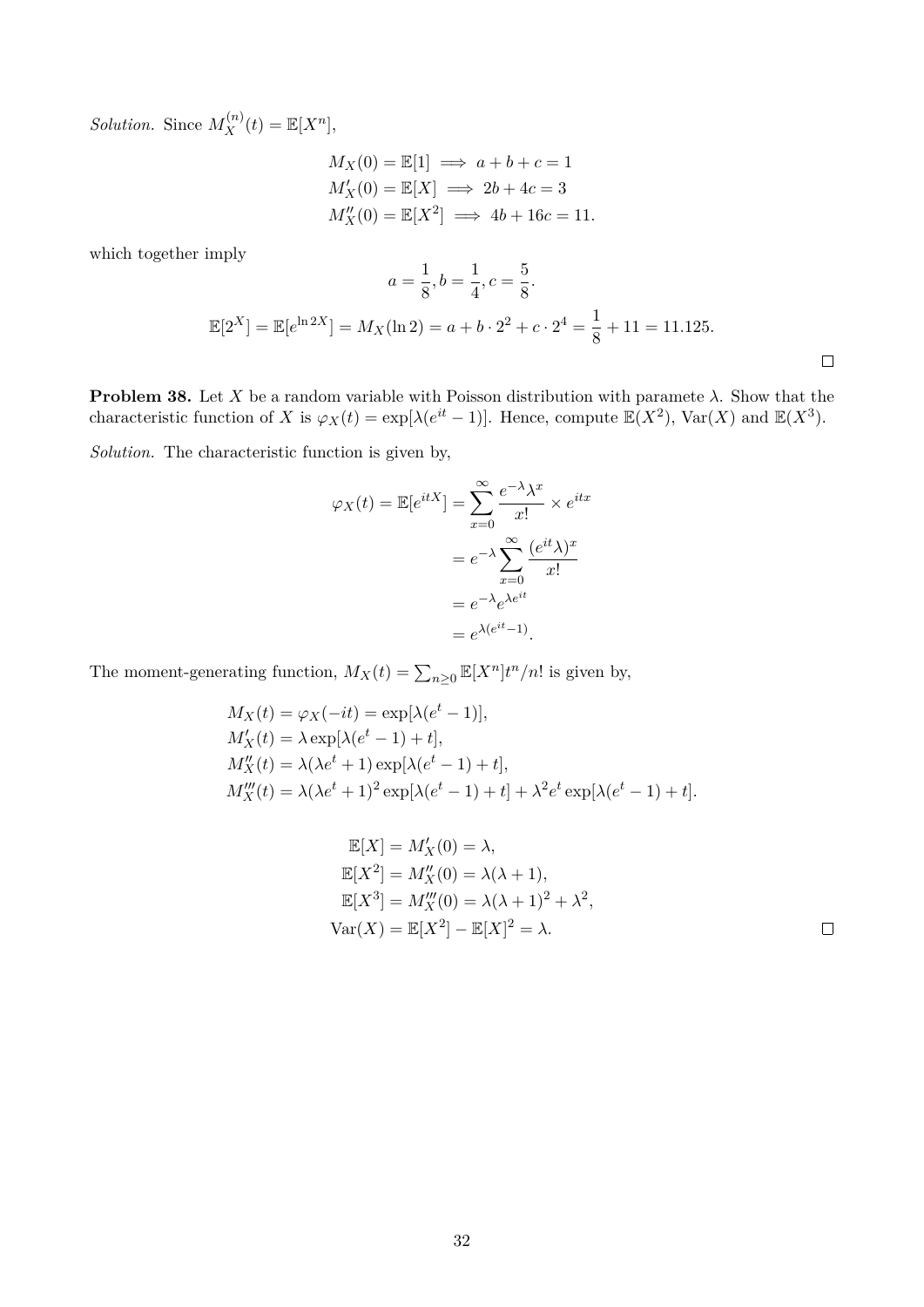# <span id="page-32-0"></span>**4 Random Vectors (Incomplete)**

Sadly I lost the files where I had written up these solutions :')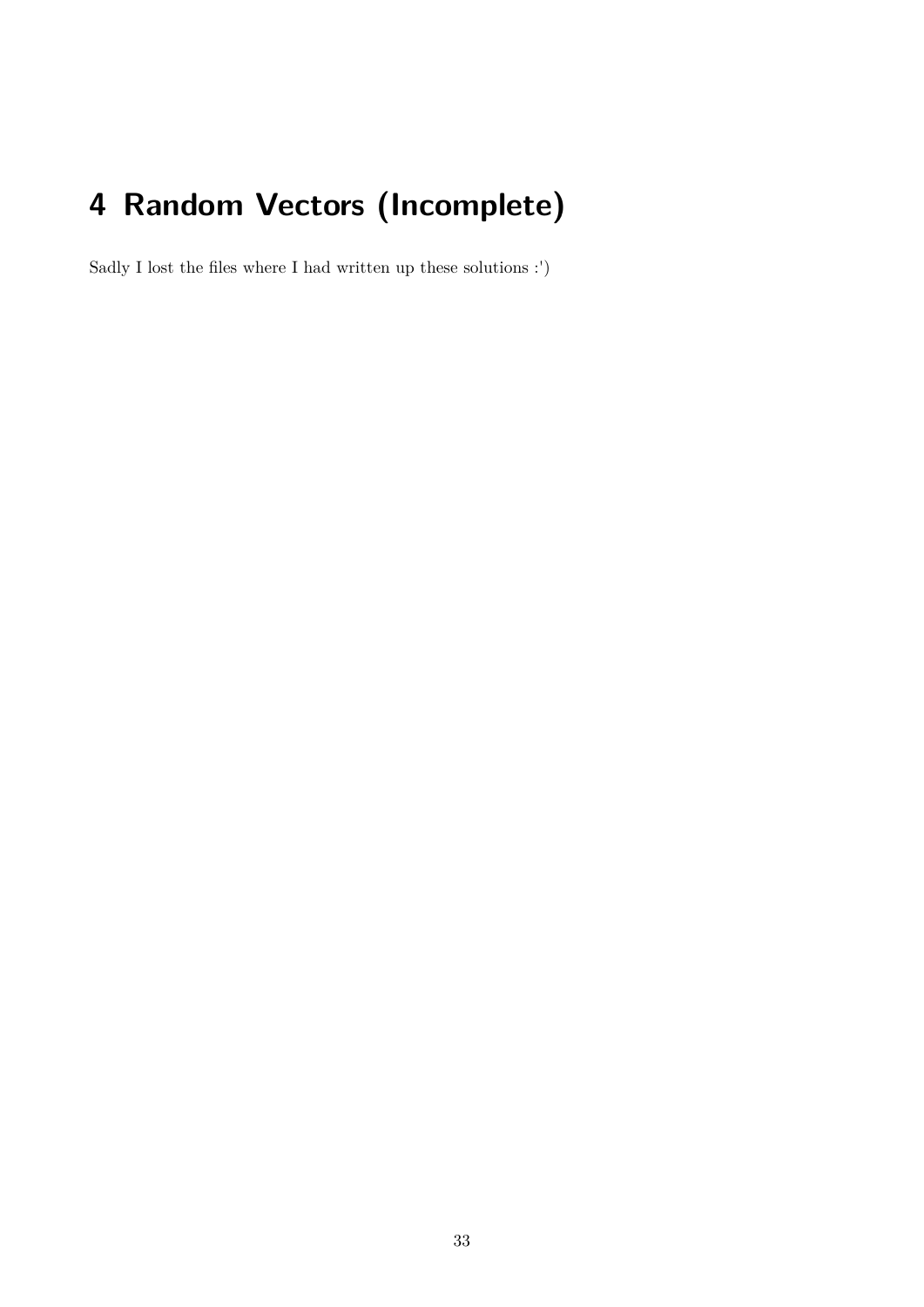### <span id="page-33-0"></span>**5 Moments (Incomplete)**

**Problem 1.** Let  $X_1$  and  $X_2$  be independent exponential distributed random variables with parameters 5 and 4 respectively. Define  $X_{(1)} = \min\{X_1, X_2\}$  and  $X_{(2)} = \max\{X_1, X_2\}.$ 

(a) Find Var $(X_{(1)})$ . (b) Find the distribution of  $X_{(1)}$ . (c) Find  $\mathbb{E}[X_{(2)}]$ .

*Solution.* (b) We find the distribution of  $X_{(1)}$  first,

$$
P(X_{(1)} > x) = P(\min\{X_1, X_2\} > x)
$$
  
=  $P(X_1 > x, X_2 > x)$   
=  $P(X_1 > x)P(X_2 > x)$   
 $\implies f_{X_{(1)}}(x) = -\frac{dP(X_{(1)} > x)}{dx}$   
=  $-P(X_1 > x) \cdot \frac{dP(X_2 > x)}{dx} - P(X_2 > x) \cdot \frac{dP(X_1 > x)}{dx}$   
=  $P(X_1 > x) f_{X_2}(x) + P(X_2 > x) f_{X_1}(x)$   
=  $5e^{-5x} \cdot e^{-4x} + 4e^{-4x} \cdot e^{-5x}$   
=  $9e^{-9x}$ .

(a) Since  $X_{(1)}$  is exponentially distributed,  $Var[X_{(1)}] = 1/9^2$ .

(c)

$$
X_1 + X_2 = X_{(1)} + X_{(2)}
$$
  
\n
$$
\implies \mathbb{E}[X_1 + X_2] = \mathbb{E}[X_{(1)} + X_{(2)}]
$$
  
\n
$$
\implies \mathbb{E}[X_{(2)}] = \mathbb{E}[X_1] + \mathbb{E}[X_2] - \mathbb{E}[X_{(1)}]
$$
  
\n
$$
= \frac{1}{5} + \frac{1}{4} - \frac{1}{9}
$$
  
\n
$$
= \frac{61}{180}.
$$

 $\Box$ 

**Problem 2.** Let X and Y be two non-negative continuous random variables having respective CDFs  $F_X$  and  $F_Y$ . Suppose that for some constants a and  $b > 0$ ,  $F_X(x) = F_Y(\frac{x-a}{b})$  $\frac{-a}{b}$ ). Determine  $\mathbb{E}[X]$  in terms of  $\mathbb{E}[Y]$ .

*Solution.* Note that X and  $bY + a$  have the same distribution as

$$
F_X(x) = F_Y\left(\frac{x-a}{b}\right) = P\left(Y \le \frac{x-a}{b}\right) = P(bY + a \le x) = F_{bY + a}(x).
$$

Therefore,

$$
\mathbb{E}[X] = \mathbb{E}[bY + a] = b\mathbb{E}[Y] + a.
$$

**Problem 3.** Let X be a random variable having an exponential distribution with parameter  $\frac{1}{2}$ . Let Z be a random variable having a normal distribution with mean 0 and variance 1. Assume that, X and Z are independent random variables. (a) Find pdf of  $T = \frac{Z}{\sqrt{2}}$  $\frac{X}{2}$ . (b) Compute  $\mathbb{E}[T]$  and  $\text{Var}(T)$ .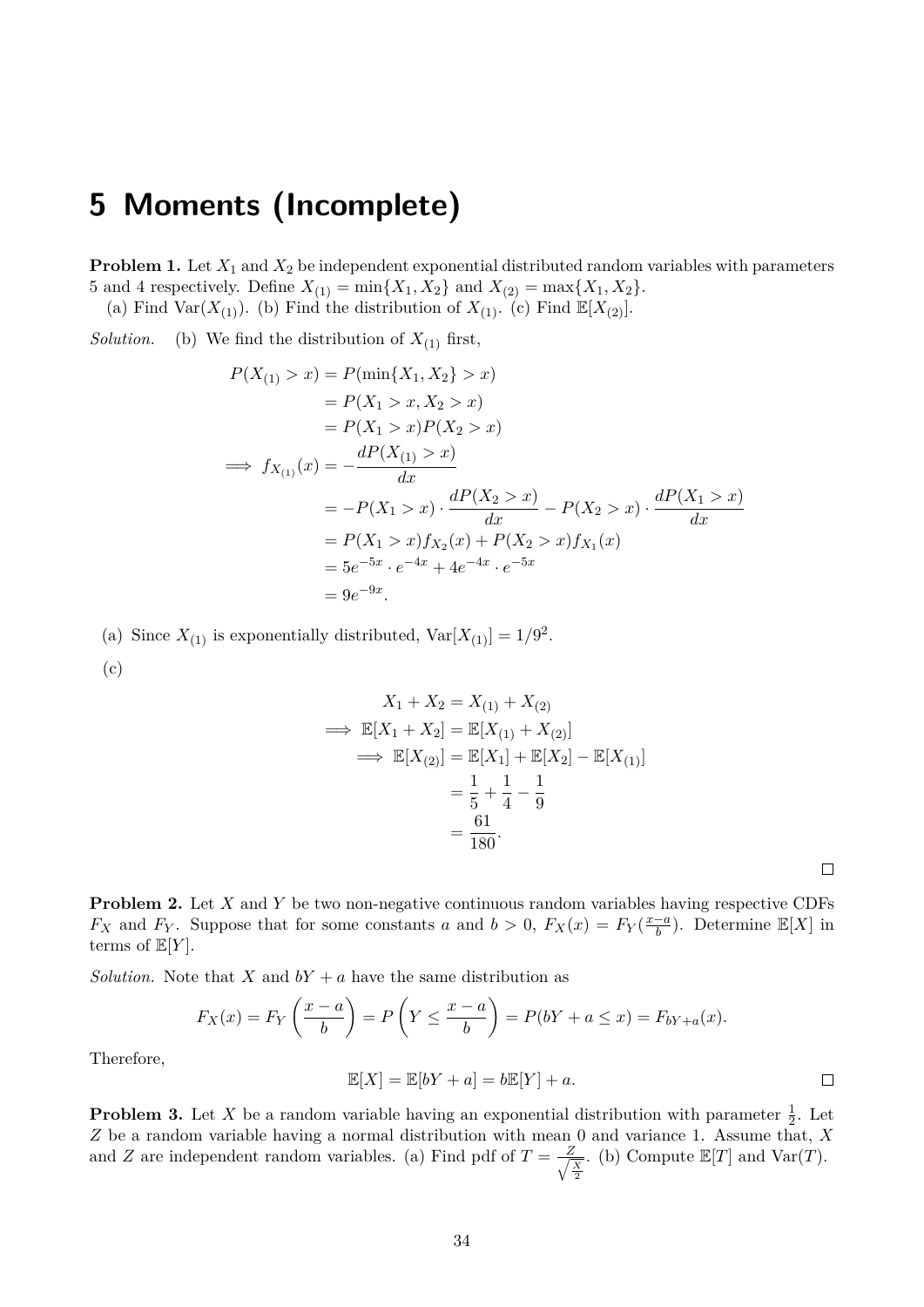*Solution.* Note that

$$
f_{X,Z}(x, z) = f_X(x) f_Z(z) = \frac{1}{2} e^{-x/2} \times \frac{1}{\sqrt{2\pi}} e^{-z^2/2}
$$

for  $x \geq 0$  and all  $z$ , 0 otherwise.

(a) We find the joint pdf of  $(X, T)$ , the map  $(X, Z) \to (X, T)$  is invertible as  $Z = T\sqrt{X/2}.$ 

The determinant of the jacobian of the map  $(X,T) \to (X,Z)$  is given by

$$
\det \mathbf{J} = \begin{vmatrix} \partial X/\partial X & \partial X/\partial T \\ \partial Z/\partial X & \partial Z/\partial T \end{vmatrix} = \begin{vmatrix} 1 & 0 \\ \partial Z/\partial X & \sqrt{X/2} \end{vmatrix} = \sqrt{X/2}.
$$

Now,

$$
f_{X,T}(x,t) = f_{X,Z}(x,z) |\det \mathbf{J}|
$$
  
=  $f_{X,Z}(x, t\sqrt{x/2}) \times \sqrt{\frac{x}{2}}$   
=  $\frac{1}{2} \exp(-x/2) \times \frac{1}{\sqrt{2\pi}} \exp(-t^2 x/4) \times \sqrt{\frac{x}{2}}$ 

for all  $x > 0$ , 0 otherwise.

The pdf of  $T$  is given by

$$
f_T(t) = \int_{\mathbb{R}} f_{X,T}(x, t) dx
$$
  
=  $\int_0^{+\infty} \frac{1}{2} \exp(-x/2) \times \frac{1}{\sqrt{2\pi}} \exp(-t^2 x/4) \times \sqrt{\frac{x}{2}} dx$   
=  $\frac{1}{4\sqrt{\pi}} \int_0^{\infty} \sqrt{x} \exp\left(-\left(\frac{t^2}{2} + 1\right) \times \frac{x}{2}\right) dx$   
=  $\frac{1}{4\sqrt{\pi}} \times \frac{2\sqrt{2}}{(t^2/2 + 1)^{3/2}} \int_0^{\infty} \sqrt{u} \exp(-u) du$  on setting  $u = \frac{1}{2} (t^2/2 + 1)x$   
=  $\frac{1}{4\sqrt{\pi}} \times \frac{2\sqrt{2}}{(t^2/2 + 1)^{3/2}} \times \Gamma(3/2)$   
=  $\frac{1}{(t^2 + 2)^{3/2}} \forall t \in \mathbb{R}$ 

(b) The expectation of  $T$  is,

$$
\mathbb{E}[T] = \int_{-\infty}^{+\infty} \frac{t}{(t^2 + 2)^{3/2}} dt = 0.
$$

Let  $t =$ √  $2 \tan \theta,$ 

$$
\mathbb{E}[T^2] = \int_{-\infty}^{+\infty} \frac{t^2}{(t^2 + 2)^{3/2}} dt \n= \int_{-\pi/2}^{+\pi/2} \frac{2 \tan^2 \theta \cdot \sec^2 \theta}{2^{3/2} \sec^2 \theta} d\theta \n= \frac{1}{\sqrt{2}} \int_{-\pi/2}^{+\pi/2} \tan^2 \theta \cos \theta d\theta \n= \frac{1}{\sqrt{2}} \left( \int_{-\pi/2}^{+\pi/2} \sec \theta d\theta - \int_{-\pi/2}^{+\pi/2} \cos \theta d\theta \right)
$$

.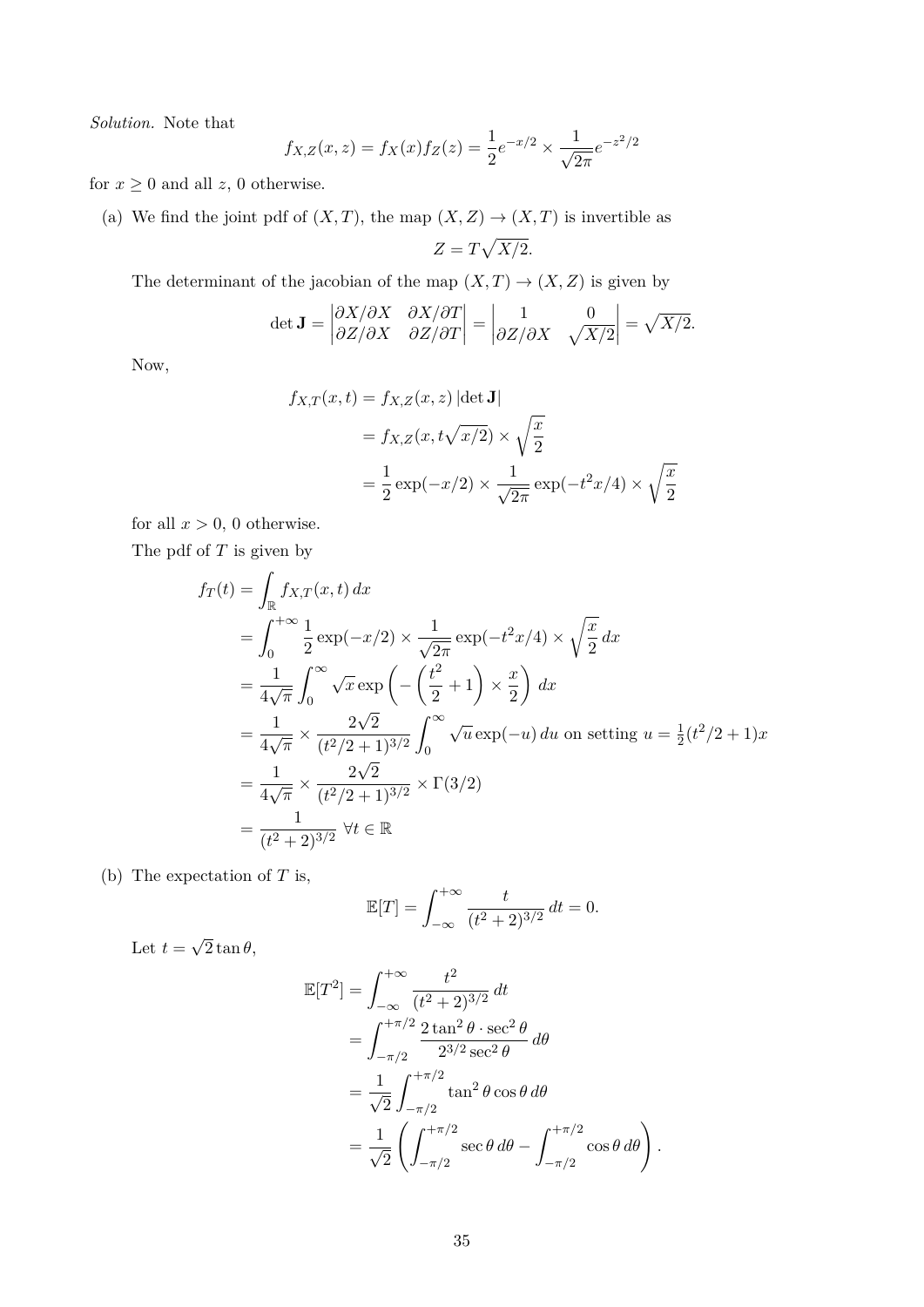The integral  $\int_{-\pi/2}^{+\pi/2} \cos \theta \, d\theta$  converges whereas  $\int_{-\pi/2}^{+\pi/2} \sec \theta$  doesn't so  $\mathbb{E}[X^2]$  and hence  $\text{Var}(X)$  is  $\Box$ ∞.

**Problem 4.** Let X and Y be two identically distributed random variables with  $\text{Var}(X)$  and  $\text{Var}(Y)$ exist. Prove or disprove that  $\text{Var}(\frac{X+Y}{2}) \leq \text{Var}(X)$ .

*Proof.* Note that

$$
\begin{split} \text{Var}\left(\frac{X+Y}{2}\right) &= \frac{\mathbb{E}[(X+Y)^2] - \mathbb{E}[X+Y]^2}{4} \\ &= \frac{\mathbb{E}[X^2] + \mathbb{E}[Y^2] + 2\mathbb{E}[XY] - \mathbb{E}[X]^2 - \mathbb{E}[Y]^2 - 2\mathbb{E}[X]\mathbb{E}[Y]}{4} \\ &= \frac{\text{Var}(X) + \text{Var}(Y) + 2\text{Cov}(X,Y)}{4}. \end{split}
$$

. Since X and Y are identically distributed,  $Var(X) = Var(Y)$ , so

$$
Var(X) = \frac{Var(X) + Var(Y) + 2\sqrt{Var(X)Var(Y)}}{4}
$$
  
Tutorial 4 Problem 26 
$$
\geq \frac{Var(X) + Var(Y) + 2Cov(X, Y)}{4}
$$

$$
= Var\left(\frac{X + Y}{2}\right).
$$

**Problem 5.** Let X and Y be i.i.d. random variables each having a  $\mathcal{N}(0,1)$ . Calculate  $\mathbb{E}[(X+Y)^4]$  $X - Y$ ].

*Solution.* We claim that  $X + Y$  and  $X - Y$  are independent variables and that  $X + Y$ ,  $X - Y \sim \mathcal{N}(0, 2)$ . Let  $A = X + Y$ ,  $B = X - Y$ , the determinant of the jacobian of the map  $(X, Y) \rightarrow (A, B)$  is given by

$$
\det \mathbf{J} = \begin{vmatrix} \partial A/\partial X & \partial A/\partial Y \\ \partial B/\partial X & \partial B/\partial Y \end{vmatrix} = \begin{vmatrix} 1 & 1 \\ 1 & -1 \end{vmatrix} = -2.
$$

Thus, the joint pdf of A, B is

$$
f_{AB}(a,b) = f_{XY}(x,y) / |\det J|
$$
  
=  $\frac{1}{2} \cdot \frac{1}{\sqrt{2\pi}} \exp(-(a+b)^2/8) \cdot \frac{1}{\sqrt{2\pi}} \exp(-(a-b)^2/8)$   
=  $\frac{1}{\sqrt{2} \cdot \sqrt{2\pi}} \exp(-a^2/4) \cdot \frac{1}{\sqrt{2} \cdot \sqrt{2\pi}} \exp(-b^2/4).$ 

By integrating wrt A and B we see that  $A, B \sim \mathcal{N}(0, 2)$  and  $f_{AB}(a, b) = f_A(a) f_B(b)$  that is, A and B are independent. Therefore,

$$
\mathbb{E}[A^4 | B] = \mathbb{E}[A^4] = \frac{1}{2\sqrt{\pi}} \int_{-\infty}^{+\infty} a^4 \exp(-a^2/4) da
$$
  
=  $\frac{1}{\sqrt{\pi}} \int_{0}^{\infty} a^4 \exp(-a^2/4) da$   
=  $\frac{16}{\sqrt{\pi}} \int_{0}^{\infty} u^{3/2} \exp(-u) du$  on setting  $u = a^2/4$ .  
=  $\frac{16}{\sqrt{\pi}} \cdot \Gamma(5/2)$   
= 12.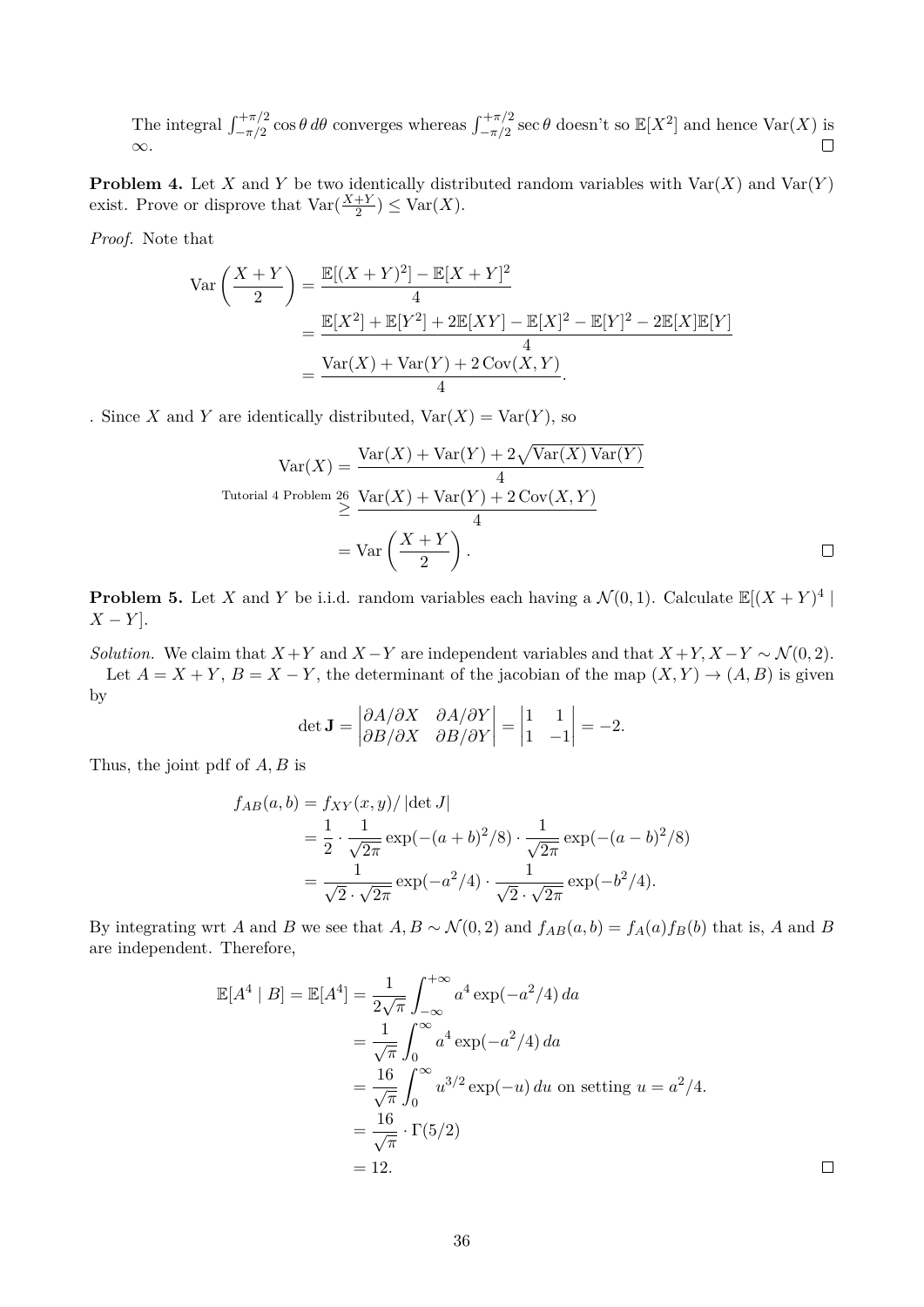**Problem 6.** Let  $X_1, \ldots, X_5$  be a random sample from  $\mathcal{N}(0, \sigma^2)$ . Find a constant c such that

$$
Y = \frac{c(X_1 - X_2)}{\sqrt{X_3^2 + X_4^2 + X_5^2}}
$$

has a *t*-distribution. Also, find  $\mathbb{E}[Y]$ .

*Solution.* A t-distribution has the form

$$
\frac{Z}{\sqrt{V/\nu}}
$$

where  $Z \sim \mathcal{N}(0, 1)$ ,  $V \sim \chi^2(\nu)$  and, V and Z are independent.

For independent normal distributions  $X \sim \mathcal{N}(\mu_x, \sigma_x^2)$  and  $Y \sim \mathcal{N}(\mu_y, \sigma_y^2)$ ,

$$
X + Y \sim \mathcal{N}(\mu_x + \mu_y, \sigma_x^2 + \sigma_y^2)
$$
 and  $aX \sim \mathcal{N}(a\mu_x, a^2\sigma_x^2)$ .

Therefore,  $X_1 - X_2 \sim \mathcal{N}(0, 2\sigma^2)$ ,

$$
\frac{X_1 - X_2}{\sqrt{2}\sigma^2} \sim \mathcal{N}(0, 1)
$$

and  $X_i/\sigma \sim \mathcal{N}(0,1),$ 

$$
\frac{X_3^2 + X_4^2 + X_5^2}{\sigma^2} \sim \chi^2(3).
$$

Therefore,

$$
\frac{\frac{X_1 - X_2}{\sqrt{2}\sigma}}{\sqrt{\frac{X_3^2 + X_4^2 + X_5^2}{\sigma^2}}/3}
$$

has a *t*-distribution that is,  $c = \sqrt{3/2}$ .

Since,  $V$  and  $Z$  are independent the mean

$$
\mathbb{E}[Y] = \mathbb{E}[Z/\sqrt{V/\nu}] = \mathbb{E}[Z]\mathbb{E}[\sqrt{\nu/V}] = 0 \cdot \mathbb{E}[\sqrt{\nu/V}] = 0.
$$

Note that  $\mathbb{E}[\sqrt{\nu/V}]$  is finite as the variable is non-negative and V is not always zero.

**Problem 7.** Consider the metro train arrives at the station near your home every quarter hour starting at 5:00 AM. You walk into the station every morning between 7:10 and 7:30 AM, with the time in this interval being a uniform random variably that is  $\mathcal{U}([7:10, 7:30])$ .

- (a) Find the distribution of time you have to wait for the first train to arrive.
- (b) Also, find its mean waiting time.
- *Solution.* (a) If you arrive between [7:10, 7:15] you wait till 7:15, else you wait till 7:30. This tells us the waiting time  $T$  in minutes has the distribution,

$$
f_T(t) = \begin{cases} 1/10 & 0 \le t < 5 \\ 1/20 & 5 \le t < 15 \\ 0 & \text{otherwise} \end{cases}.
$$

(b) The mean is given by

$$
\mathbb{E}[T] = \int_{\mathbb{R}} t f_T(t) dt = \int_0^5 t/10 dt + \int_5^{15} t/20 dt = 5/4 + 5 = 6.25.
$$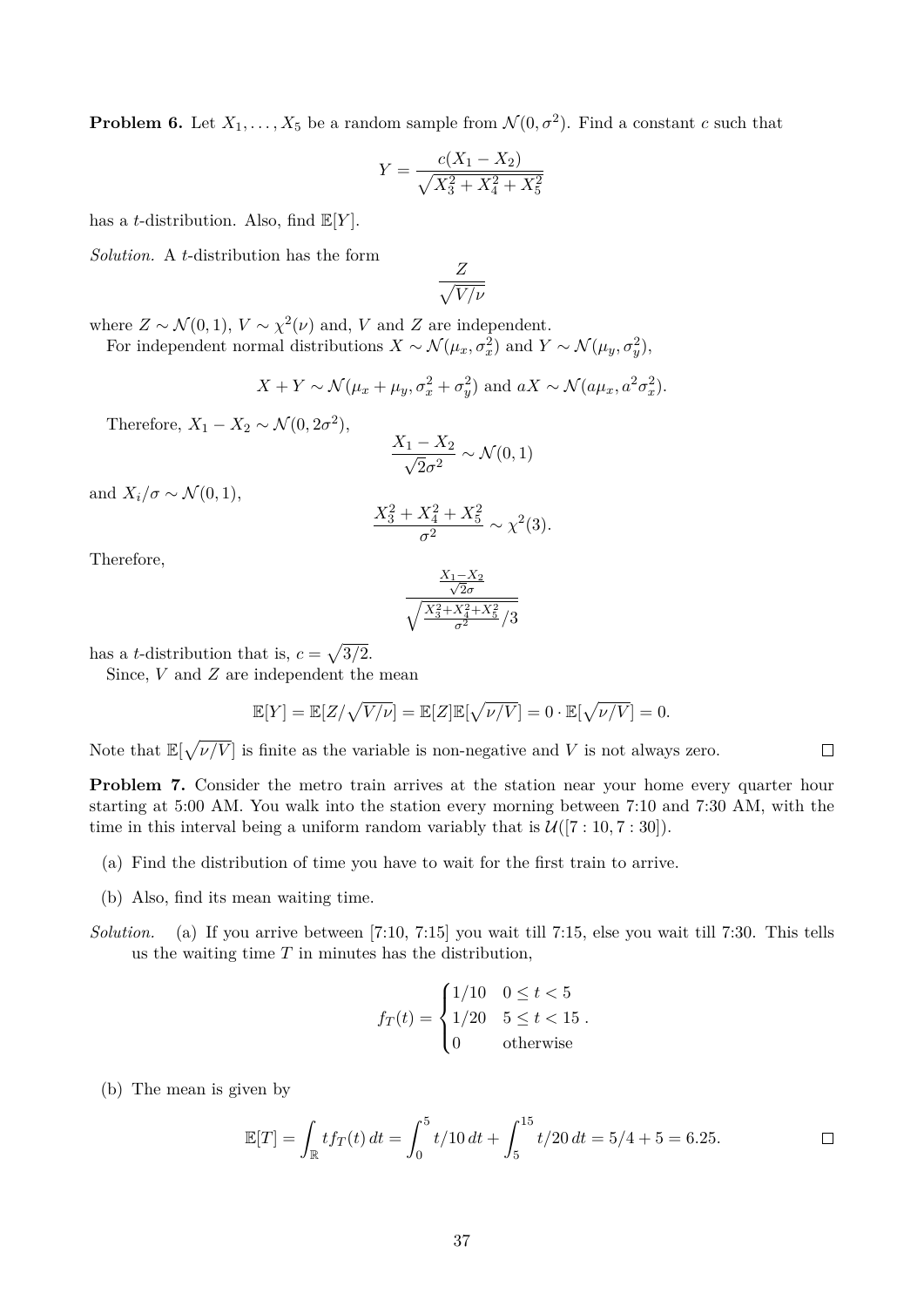**Problem 8.** Let X and Y be iid random variables each having uniform distribution  $(2, 3)$ . Find  $\mathbb{E}[\frac{X}{V}$  $\frac{X}{Y}$ .

*Solution*. The mean of  $1/Y$  is given by

$$
\mathbb{E}[1/Y] = \int_2^3 \frac{dy}{y} = \ln(3/2).
$$

Since  $X$  amd  $Y$  are independent,

$$
\mathbb{E}[X/Y] = \mathbb{E}[X]\mathbb{E}[1/Y] = \frac{5}{2}\ln\frac{3}{2}.
$$

**Problem 9.** Let X and Y be two random variables such that  $\rho(X,Y) = \frac{1}{2}$ ,  $Var(X) = 1$  and  $Var(Y) = 4$ . Compute  $Var(X - 3Y)$ .

*Solution.*

$$
\rho(X,Y) = \frac{1}{2} \implies \text{Cov}(X,Y) = \frac{1}{2}\sqrt{\text{Var}(X)\text{Var}(Y)} = 1.
$$

Therefore,

$$
\begin{aligned} \text{Var}(X - 3Y) &= \mathbb{E}[(X - 3Y)^2] - \mathbb{E}[X - 3Y]^2 \\ &= \mathbb{E}[X^2] - \mathbb{E}[X]^2 + 9\mathbb{E}[Y^2] - 9\mathbb{E}[Y]^2 - 6\mathbb{E}[XY] + 6\mathbb{E}[X]\mathbb{E}[Y] \\ &= \text{Var}(X) + 9\,\text{Var}(Y) - 6\,\text{Cov}(X, Y) \\ &= 31. \end{aligned}
$$

**Problem 10.** Let  $X_1, X_2, \ldots, X_n$  be iid random variables with  $\mathbb{E}[X_1] = \mu$  and  $\text{Var}(X_1) = \sigma^2$ . Define

$$
\overline{X} = \frac{\sum_{i=1}^{n} X_i}{n}
$$
, and  $S^2 = \frac{\sum_{i=1}^{n} (X_i - \overline{X})^2}{n-1}$ .

Find (a)  $\text{Var}(\overline{X})$  (b)  $\mathbb{E}[S^2]$ .

*Solution.* (a) The mean of  $\overline{X}$  and  $\overline{X}^2$  are

$$
\mathbb{E}[\overline{X}] = \mathbb{E}\left[\frac{\sum_{i=1}^{n} X_i}{n}\right] = \frac{\sum_{i=1}^{n} \mathbb{E}[X_i]}{n} = \frac{\sum_{i=1}^{n} \mu}{n} = \mu,
$$

$$
\mathbb{E}[\overline{X}^2] = \mathbb{E}\left[\frac{\sum_{i=1}^n \sum_{j=1}^n X_i X_j}{n^2}\right] \n= \frac{\sum_{i=1}^n \sum_{j=1}^n \mathbb{E}[X_i X_j]}{n^2} \n= \frac{\sum_{i=1}^n \mathbb{E}[X_i^2] + \sum_{\substack{1 \le i,j \le n \\ i \ne j}} \mathbb{E}[X_i X_j]}{n^2} \n= \frac{\sum_{i=1}^n (\sigma^2 + \mu^2) + \sum_{\substack{1 \le i,j \le n \\ i \ne j}} \mu^2}{n^2} \n= \frac{\sigma^2}{n} + \mu^2.
$$

Therefore, the variance

 $\text{Var}(\overline{X}^2) = \mathbb{E}[\overline{X}^2] - \mathbb{E}[\overline{X}]^2 = \frac{\sigma^2}{2}$  $\frac{n}{n}$ .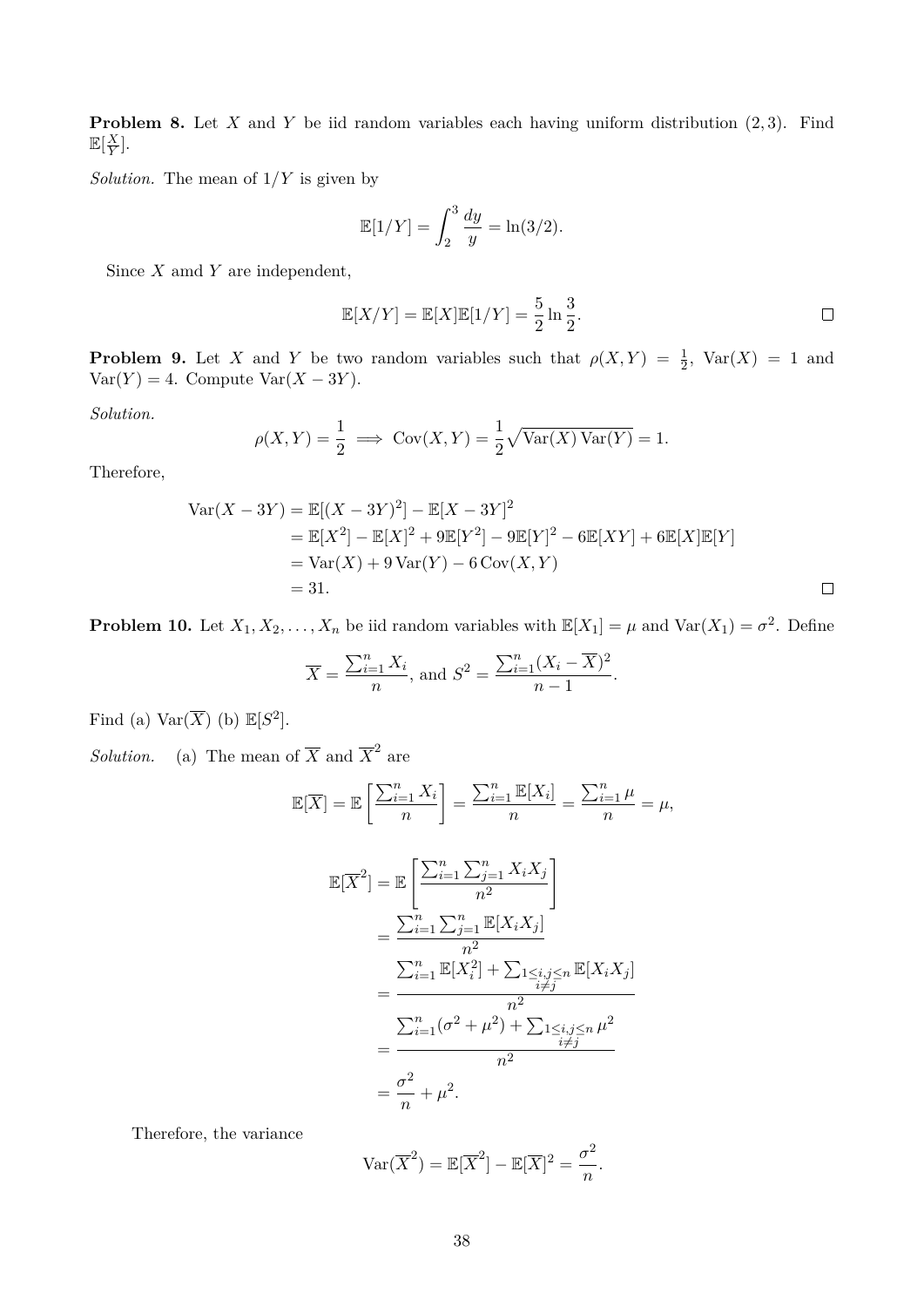(b) The expected value of  $X_i\overline{X}$  is

$$
\mathbb{E}[X_i\overline{X}] = \mathbb{E}\left[\frac{\sum_{j=1}^n X_i X_j}{n}\right]
$$

$$
= \frac{\sum_{j=1}^n \mathbb{E}[X_i X_j]}{n}
$$

$$
= \frac{1}{n} \left(\mathbb{E}[X_i^2] + \sum_{\substack{j=1 \ i \neq j}}^n \mathbb{E}[X_i] \mathbb{E}[X_j]\right)
$$

$$
= \frac{\sigma^2}{n} + \mu^2.
$$

The expected value of  $S^2$  is

$$
\mathbb{E}[S^2] = \mathbb{E}\left[\frac{\sum_{i=1}^n (X_i - \overline{X})^2}{n-1}\right]
$$
  
\n
$$
= \frac{\sum_{i=1}^n \mathbb{E}[(X_i - \overline{X})^2]}{n-1}
$$
  
\n
$$
= \frac{\sum_{i=1}^n \mathbb{E}[X_i^2] - 2\mathbb{E}[X_i\overline{X}] + \mathbb{E}[\overline{X}^2]}{n-1}
$$
  
\n
$$
= \frac{\sum_{i=1}^n (\sigma^2 + \mu^2) - 2(\sigma^2/n + \mu^2) + (\sigma^2/n + \mu^2)}{n-1}
$$
  
\n
$$
= \frac{\sum_{i=1}^n \sigma^2(1 - 1/n)}{n-1}
$$
  
\n
$$
= \sigma^2.
$$

**Problem 11.** Pick the point  $(X, Y)$  uniformly in the triangle  $\{(x, y) | 0 \le x \le 1 \text{ and } 0 \le y \le x\}.$ Calculate  $\mathbb{E}[(X-Y)^2 | X].$ 

*Solution.* Since  $(X, Y)$  is uniformly picked their joint pdf is

$$
f_{X,Y}(x,y) = \begin{cases} \frac{1}{2} & 0 \le y \le x \le 1 \\ 0 & \text{otherwise} \end{cases}.
$$

The pdf of  $X$  is given by

$$
f_X(x) = \int_0^x \frac{1}{2} \, dy = \frac{x}{2}
$$

for  $x \in [0, 1]$  and 0 otherwise.

Therefore, the expected value

$$
\mathbb{E}[(X - Y)^2 | X = x] = \int_{\mathbb{R}} (x - y)^2 f_{Y|X}(y, x) dy
$$
  
= 
$$
\int_0^x (x - y)^2 \cdot \frac{1/2}{x/2} dy
$$
  
= 
$$
\int_0^x \frac{y^2}{x} dy
$$
  
= 
$$
\frac{x^2}{3}
$$

for  $x \in [0,1]$ .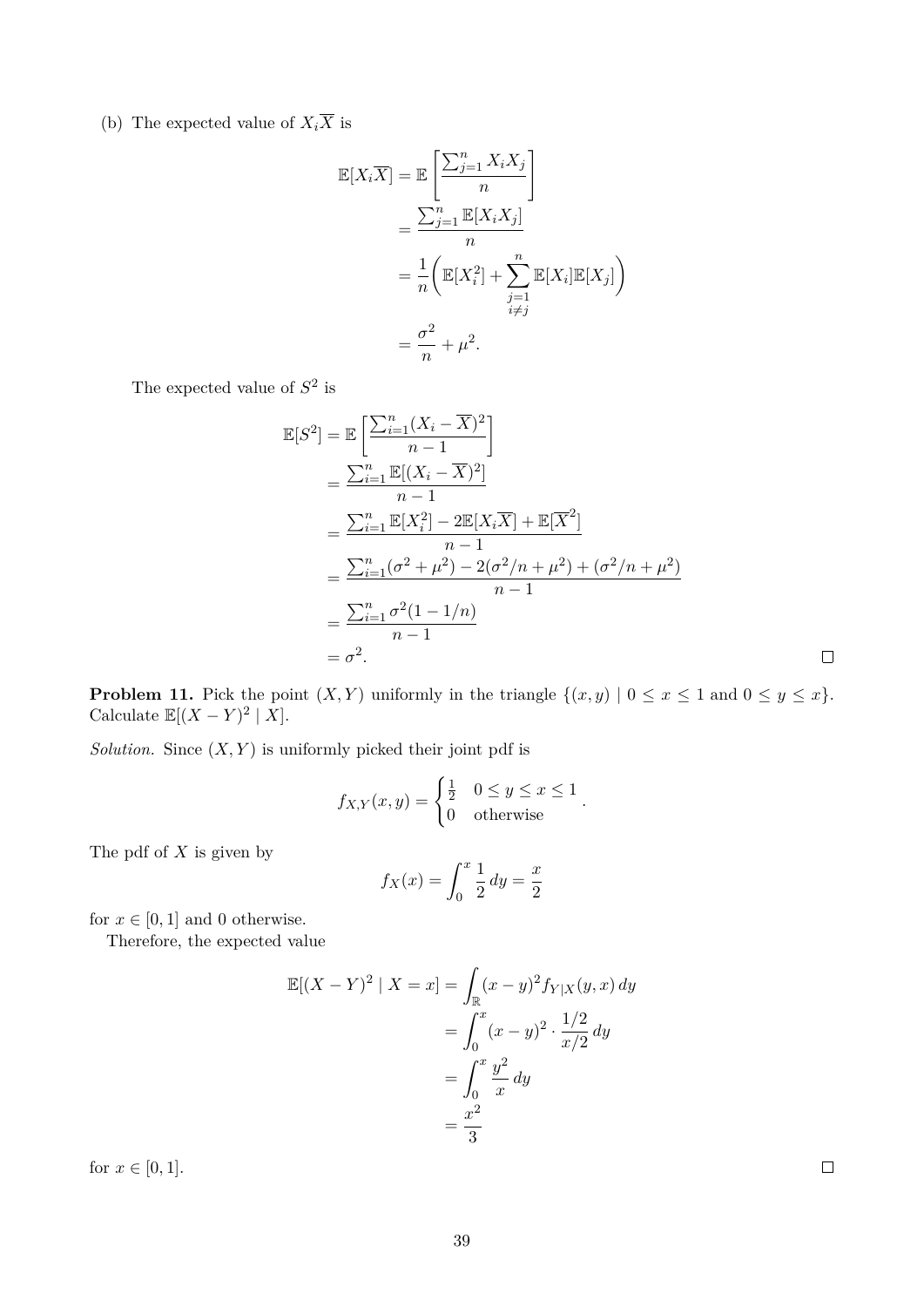**Problem 12.** Find  $\mathbb{E}[Y | X]$  where  $(X, Y)$  is jointly distributed with joint pdf

$$
f(x,y) = \begin{cases} \frac{y}{(1+x)^4} \exp\left(-\frac{y}{1+x}\right), & x, y \ge 0\\ 0, & \text{otherwise.} \end{cases}
$$

*Solution.* The pdf of X is given by

$$
f_X(x) = \int_0^\infty \frac{y}{(1+x)^4} \exp\left(-\frac{y}{1+x}\right) dy = \frac{1}{(1+x)^2}
$$

for  $x \geq 0$ , 0 otherwise.

Now,  $\mathbb{E}[Y \mid X]$  is given by

$$
\mathbb{E}[Y \mid X = x] = \int_0^\infty y f_{Y|X}(y, x) dy
$$
  
= 
$$
\int_0^\infty \frac{y^2}{(1+x)^2} \exp\left(-\frac{y}{1+x}\right) dy
$$
  
= 
$$
(1+x) \int_0^\infty t^2 \exp(-t) dt
$$
 on setting  $t = y/(1+x)$ ,  
= 
$$
\Gamma(3)(1+x)
$$
  
= 
$$
2(1+x).
$$

**Problem 13.** Let X have a beta distribution i.e., its pdf is  $f_X(x) = \frac{1}{\beta(a,b)} x^{a-1} (1-x)^{b-1}$ ,  $0 < x < 1$ and Y given  $X = x$  has binomial distribution with parameters  $(n, x)$ . Find regression of X on Y. Is regression linear?

*Solution.* As  $Y \mid X \sim \text{Binomial}(n, X)$  and  $X \sim \text{Beta}(a, b)$ ,

$$
f_{X,Y}(x,y) = f_{Y|X}(y,x) f_X(x) = \frac{1}{\beta(a,b)} \binom{n}{y} x^{a+y-1} (1-x)^{n-y+b-1}.
$$

The pmf of Y is

$$
f_Y(y) = \int_0^1 f_{X,Y}(x, y) dx = \frac{\beta(a + y, n - y + b)}{\beta(a, b)} {n \choose y}
$$

The pdf of  $X \mid Y$  is thus given by

$$
f_{X|Y}(x,y) = \frac{f_{X,Y}(x,y)}{f_Y(y)} = \frac{x^{a+y-1}(1-x)^{n-y+b-1}}{\beta(a+y, n-y+b)}.
$$

Therefore, the regression of  $X$  on  $Y$  is given by

$$
\mathbb{E}[X \mid Y = y] = \int_0^1 \frac{x^{a+y}(1-x)^{n-y+b-1}}{\beta(a+y, n-y+b)} dx = \frac{\beta(a+y+1, n-y+b)}{\beta(a+y, n-y+b)} = \frac{a+y}{n+a+b}
$$

where  $0 \leq y \leq n$  is an integer. The regression is linear.

**Problem 14.** Let  $X \sim \text{Exp}(\lambda)$ . Find  $\mathbb{E}[X | X > y]$  and  $\mathbb{E}[X - y | X > y]$ .

*Solution.* The probability  $f_{X|X>y}(x, y)$  is given by

$$
f_{X|X>y}(x,y) = \begin{cases} \lambda e^{-\lambda(x-y)} & x > y \\ 0 & \text{otherwise} \end{cases}
$$

.

Thus,

$$
\mathbb{E}[X \mid X > y] = \int_{y}^{\infty} x \cdot \lambda e^{-\lambda(x-y)} dy = \int_{0}^{\infty} (t+y) \cdot \lambda e^{-\lambda t} dt = y + \frac{1}{\lambda},
$$

and the expected value  $\mathbb{E}[X - y | X > y] = \mathbb{E}[X | X > y] - \mathbb{E}[y | X > y] = 1/\lambda$ .

 $\Box$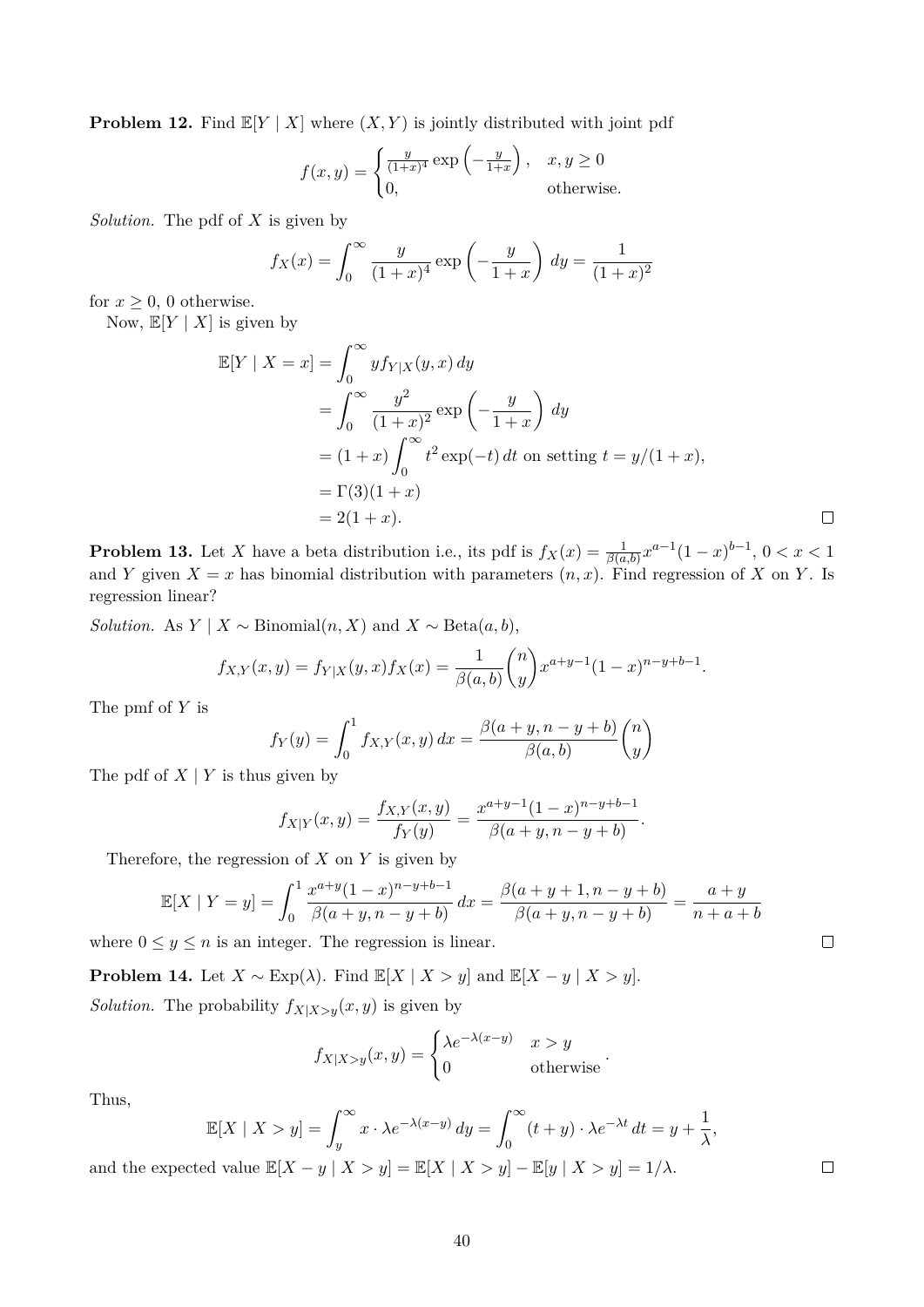**Problem 15.** Consider *n* independent trials, where each trial results in outcome *i* with probability  $p_i = 1/3$ ,  $i = 1, 2, 3$ . Let  $X_i$  denote the number of trials that result in outcome i amongst these n trials. Find the distribution of  $X_2$ . Find the conditional expectation of  $X_1$  given  $X_2 > 0$ . Also determine  $Cov(X_1, X_2 | X_2 \leq 1)$ .

*Solution.* For  $i \in \{1, 2, 3\}$  the probability

$$
P(X_i = k) = \binom{n}{k} p_i^k (1 - p_i)^{n-k} = \binom{n}{k} \frac{2^{n-k}}{3^n}.
$$

Note that  $X_1 \mid (X_2 = 0) \sim \text{Binom}(n, 1/2)$  as in each trial either  $X_1$  or  $X_3$  happens with equal probability.

By Law of Total Expectation,

$$
\mathbb{E}[X_1] = \mathbb{E}[X_1 | X_2 = 0]P(X_2 = 0) + \mathbb{E}[X_1 | X_2 > 0]P(X_2 > 0)
$$
  
\n
$$
\implies \mathbb{E}[X_1 | X_2 > 0] = \frac{\mathbb{E}[X_1] - \mathbb{E}[X_1 | X_2 = 0]P(X_2 = 0)}{P(X_2 > 0)}
$$
  
\n
$$
= \frac{n/3 - n/2 \times (2/3)^n}{1 - (2/3)^n}
$$
  
\n
$$
= n \cdot \frac{3^{n-1} - 2^{n-1}}{3^n - 2^n}.
$$

For finding  $Cov(X_1, X_2 | X_2 \leq 1)$ , we first find

$$
\mathbb{E}[X_2 \mid X_2 \le 1] = \frac{0 \cdot P(X_2 = 0) + 1 \cdot P(X_2 = 1)}{P(X_2 \le 1)} = \frac{n2^{n-1}/3^n}{2^n/3^n + n2^{n-1}/3^n} = \frac{n}{n+2},
$$

$$
\mathbb{E}[X_1 X_2 | X_2 \le 1] = \frac{\sum_{k=0}^{n-1} k P(X_1 = k, X_2 = 1)}{P(X_2 \le 1)}
$$
  
= 
$$
\frac{\sum_{k=0}^{n-1} k {n \choose 1} 1/3 \times {n-1 \choose k} (1/3)^k \times (2/3)^{n-k-1}}{(2/3)^n + n2^{n-1}/3^n}
$$
  
= 
$$
\frac{n/3 \sum_{k=0}^{n-1} k {n-1 \choose k} 2^{n-1-k} / 3^{n-1}}{2^n / 3^n + n2^{n-1} / 3^n}
$$
  
= 
$$
\frac{n(n-1)/9}{2^n / 3^n + n2^{n-1} / 3^n}
$$
  
= 
$$
\frac{n(n-1)3^{n-2}}{2^n + n2^{n-1}}.
$$

The sum was turned into  $(n-1)/3$  as it was the mean of Binom $(n-1,1/3)$ . Therefore,

$$
Cov(X_1, X_2 | X_2 \le 1) = \mathbb{E}[X_1 X_2 | X_2 \le 1] - \mathbb{E}[X_1] \mathbb{E}[X_2 | X_2 \le 1]
$$
  
= 
$$
\frac{n(n-1)3^{n-2}}{2^n + n2^{n-1}} - \frac{n}{3} \cdot \frac{n2^{n-1}}{2^n + n2^{n-1}}
$$
  
= 
$$
\frac{n(n-1)3^{n-2} - n^2 2^{n-1}}{2^n + n2^{n-1}}.
$$

**Remark.** Pretty sure there's something wrong with the value of  $Cov(X_1, X_2 | X_2 \leq 1)$ , I don't want to try and fix it though.

**Problem 16.** (a) Show that  $Cov(X, Y) = Cov(X, \mathbb{E}[Y | X]).$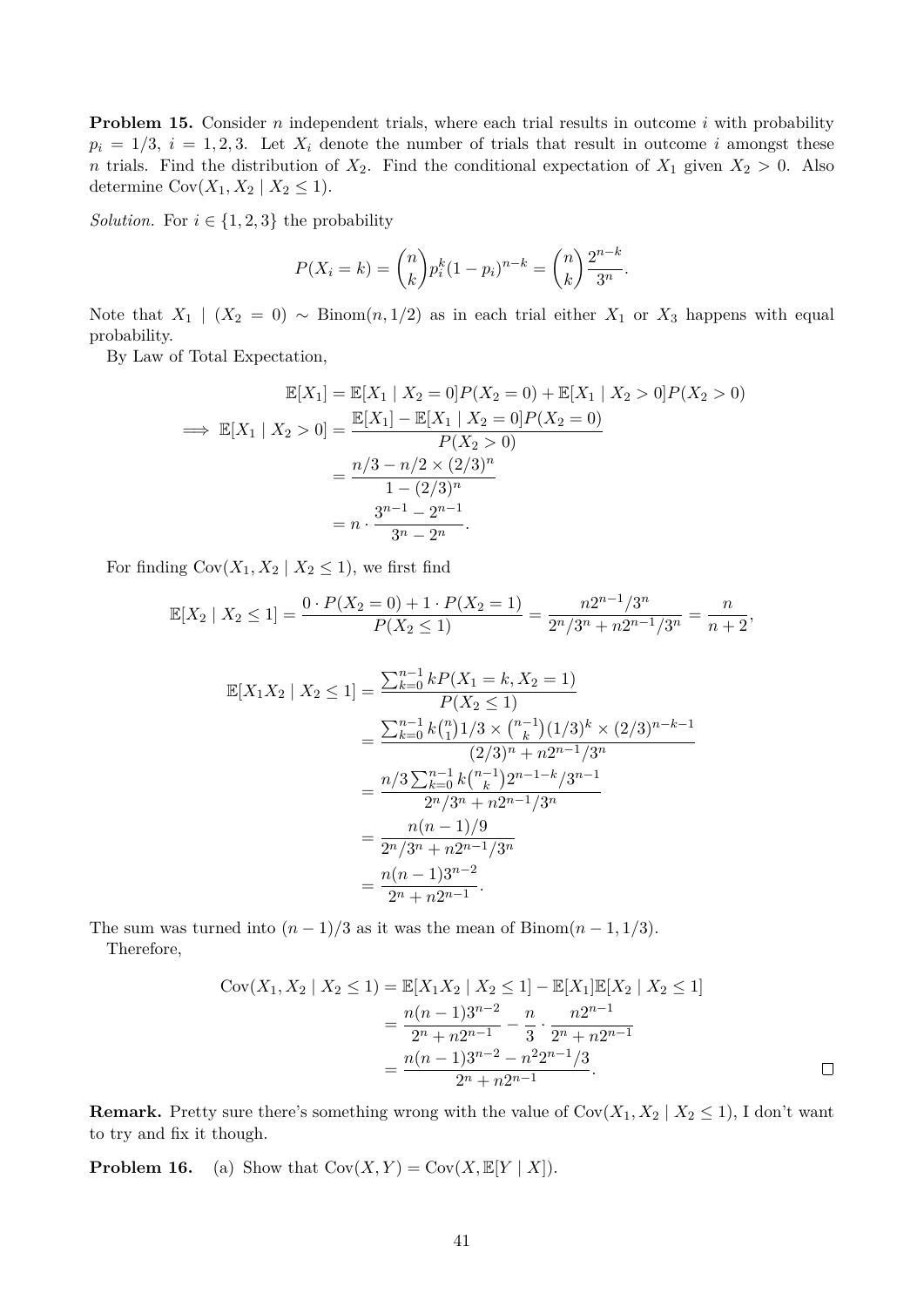(b) Suppose that, for constants a and b,  $\mathbb{E}[Y | X] = a + bX$ . Show that  $b = \text{Cov}(X, Y) / \text{Var}(X)$ . *Solution.* (a) Note that  $Cov(X, E[Y | X])$  is a constant so,

$$
Cov(X, \mathbb{E}[Y | X]) = \mathbb{E}[Cov(X, \mathbb{E}[Y | X])
$$
  
=  $\mathbb{E}[\mathbb{E}[XY | X] - \mathbb{E}[X]\mathbb{E}[\mathbb{E}[Y | X]]]$   
=  $\mathbb{E}[\mathbb{E}[XY | X]] - \mathbb{E}[\mathbb{E}[X]\mathbb{E}[Y]]$   
=  $\mathbb{E}[XY] - \mathbb{E}[X]\mathbb{E}[Y]$   
=  $Cov(X, Y)$ .

(b) By the above result,

$$
Cov(X, Y) = Cov(X, \mathbb{E}[Y | X]) = Cov(X, a + bX) = b Cov(X, X) \implies b = \frac{Cov(X, Y)}{Var(X)}.
$$

**Problem 17.** Let X be a random variable which is uniformly distributed over the interval  $(0, 1)$ . Let Y be chosen from interval  $(0, X]$  according to the pdf  $f(y | x) = \begin{cases} 1/x, & 0 < y \leq x \\ 0, & \text{otherwise} \end{cases}$ 0, otherwise . Find  $\mathbb{E}[Y^k | X]$ and  $\mathbb{E}[Y^k]$  for any fixed positive integer k.

*Solution*. The expectation of  $Y^k \mid X$  is given by

$$
\mathbb{E}[Y^k \mid X = x] = \int_0^x \frac{y^k}{x} dy = \frac{x^k}{k+1}
$$

and the expectation of  $Y^k$  can be determined from Law of Total Expectation as

$$
\mathbb{E}[Y^k] = \mathbb{E}[\mathbb{E}[Y^k | X]] = \int_0^1 \frac{x^k}{k+1} dx = \frac{1}{(k+1)^2}.
$$

**Problem 18.** Suppose that a signal X, standard normal distributed, is transmitted over a noisy channel so that the received measurement is  $Y = X + W$ , where W follows normal distribution with mean 0 and variance  $\sigma^2$  is independent of X. Find  $f_{X|Y}(x | y)$  and  $\mathbb{E}[X | Y = y]$ .

*Solution.* Since  $X \sim \mathcal{N}(0, 1)$  and  $W \sim \mathcal{N}(0, \sigma^2)$  and, X, W are independent  $Y \sim \mathcal{N}(0, 1 + \sigma^2)$ .

We find the joint pdf  $(X, Y)$ . The map  $(X, W) \to (X, Y)$  is invertible as  $W = Y - X$ . The determinant of the jacobian of the map  $(X, Y) \to (X, W)$  is given by

$$
\det \mathbf{J} = \begin{vmatrix} \partial X/\partial X & \partial X/\partial Y \\ \partial W/\partial X & \partial W/\partial Y \end{vmatrix} = \begin{vmatrix} 1 & 0 \\ -1 & 1 \end{vmatrix} = 1.
$$

Thus, the joint pdf

$$
f_{X,Y}(x,y) = f_{X,W}(x,w) |\det \mathbf{J}| = f_{X,W}(x,y-x) = f_X(x) f_W(y-x)
$$
  
=  $\frac{1}{2\pi\sigma} \exp\left(-\frac{1}{2}(x^2 + (y-x)^2/\sigma^2)\right).$ 

The conditional pdf,

$$
f_{X|Y}(x \mid y) = \frac{f_{X,Y}(x,y)}{f_Y(y)} = \frac{\sqrt{1+\sigma^2}}{\sigma\sqrt{2\pi}} \exp\left(-\frac{1}{2}\left(x^2 + \frac{(x-y)^2}{\sigma^2} - \frac{y^2}{1+\sigma^2}\right)\right)
$$

$$
= \frac{\sqrt{1+\sigma^2}}{\sigma\sqrt{2\pi}} \exp\left(-\frac{1+\sigma^2}{2\sigma^2}\left(x - \frac{y}{1+\sigma^2}\right)^2\right).
$$

Therefore,  $X | (Y = y) \sim \mathcal{N}(\frac{y}{1+\sigma^2}, \frac{\sigma^2}{1+\sigma^2})$ . Hence, the mean

$$
\mathbb{E}[X \mid Y=y] = \frac{y}{1+\sigma^2}.
$$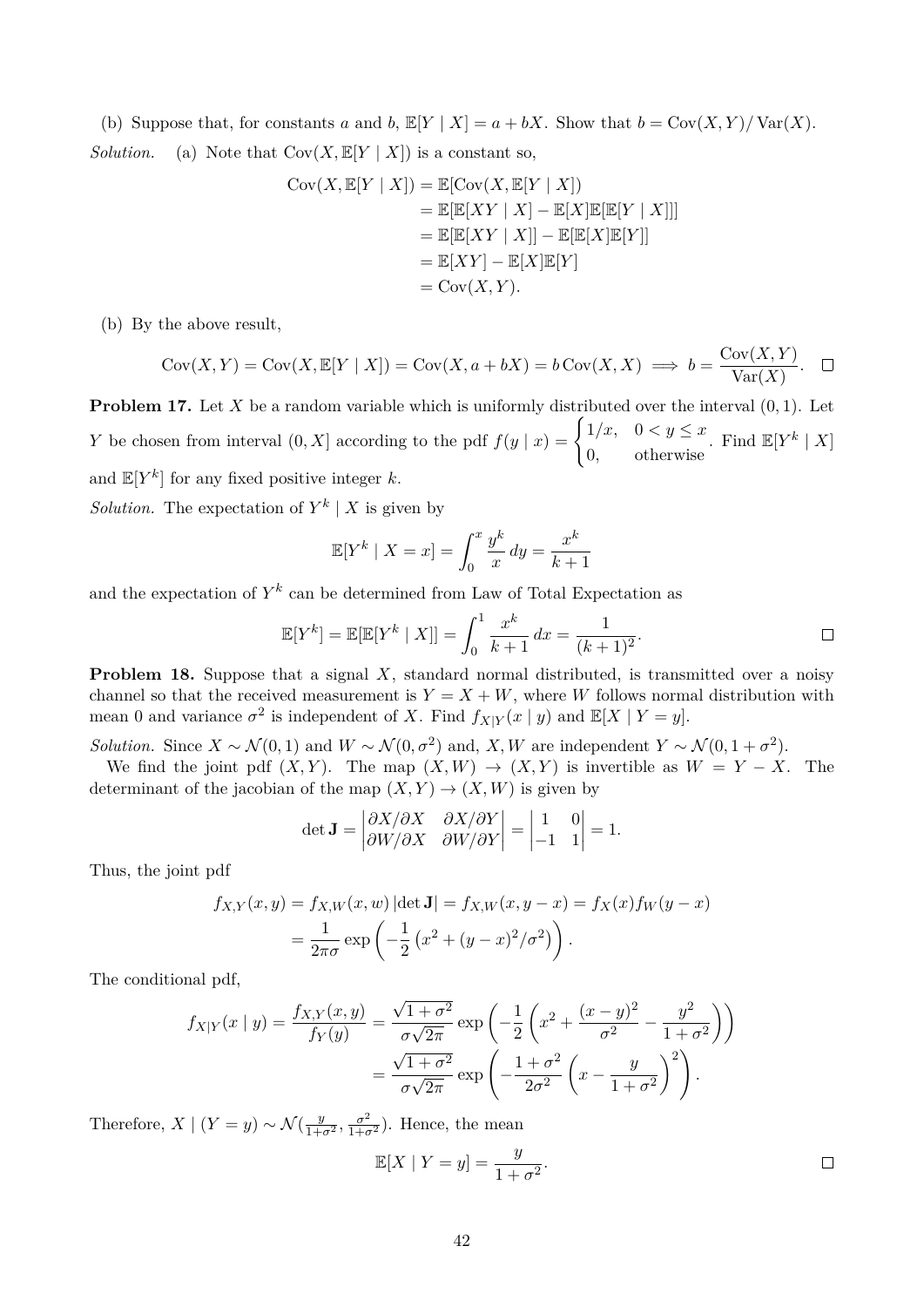**Problem 19.** Suppose X follows Exp(1). Given  $X = x$ , Y is a uniform distributed rv in the interval  $[0, x]$ . Find the value of  $\mathbb{E}[Y]$ .

*Solution.* The conditional expectation  $\mathbb{E}[Y | X] = X/2$ . By Law of Total Expectation,

$$
\mathbb{E}[Y] = \mathbb{E}[\mathbb{E}[Y \mid X]] = \mathbb{E}[X/2] = 1/2.
$$

**Problem 20.**

**Problem 21.**

**Problem 22.**

**Problem 23.** Suppose you participate in a chess tournament in which you play until you lose a game. Suppose you are a very average player, each game is equally likely to be a win, a loss or a tie. You collect 2 points for each win, 1 point for each tie and 0 points for each loss. The outcome of each game is independent of the outcome of every other game. Let  $X_i$  be the number of points you earn for game  $i$  and let  $Y$  equal the total number of points earned in the tournament. Find the moment generating function  $M_Y(t)$  and hence compute  $\mathbb{E}[Y]$ .

*Solution.* (a) Let N be the number of games played,  $N \sim$  Geometric(1/3).

Note that

$$
M_{X_i}(t) = \mathbb{E}[e^{tX_i}] = \frac{1 + e^t + e^{2t}}{3}
$$

is independent of i, call it  $M_X(t)$ .

The conditional expectation of  $e^{tY}$  given N is

$$
\mathbb{E}[\exp(tY) | N] = \mathbb{E}\left[\exp\left(t\sum_{i=1}^{N} X_i\right)\right] = \prod_{i=1}^{N} \mathbb{E}[\exp(tX_i)] = M_X^N(t).
$$

By the Law of Total Expectation,

$$
M_Y(t) = \mathbb{E}[e^{tY}] = \mathbb{E}[\mathbb{E}[e^{tY} | N]] = \sum_{n \ge 1} \frac{1}{3} \left(\frac{2}{3}\right)^{n-1} M_X^n(t) = \frac{M_X(t)}{3 - 2M_X(t)}.
$$

(b) The expectation of Y,  $\mathbb{E}[Y]$  is given by

$$
M'_{Y}(0) = \frac{M'_{X}(0)(3 - 2M_{X}(0)) - M_{X}(0) \times -2M'_{X}(0)}{(3 - 2M_{X}(0))^{2}} = 3.
$$

### **Problem 24.**

**Problem 25.** Let  $X_1, X_2, \ldots, X_n$  be independent and  $\ln(X_i)$  has normal distribution  $\mathcal{N}(2i, 1)$ ,  $i =$ 1, 2, ..., n. Let  $W = X_1^{\alpha} X_2^{2\alpha} \cdots X_n^{n\alpha}$ ,  $\alpha > 0$  where  $\alpha$  is any constant. Determine  $E(W)$ ,  $Var(W)$  and the pdf of W.

*Solution.* For independent normal distributions  $X \sim \mathcal{N}(\mu_x, \sigma_x^2)$  and  $Y \sim \mathcal{N}(\mu_y, \sigma_y^2)$ ,

$$
X + Y \sim \mathcal{N}(\mu_x + \mu_y, \sigma_x^2 + \sigma_y^2)
$$
 and  $aX \sim \mathcal{N}(a\mu_x, a^2\sigma_x^2)$ .

Also, note that for  $X \sim \mathcal{N}(\mu, \sigma^2)$ , the mgf of X is given by

$$
M_X(t) = \exp(\mu t + \sigma^2 t^2/2).
$$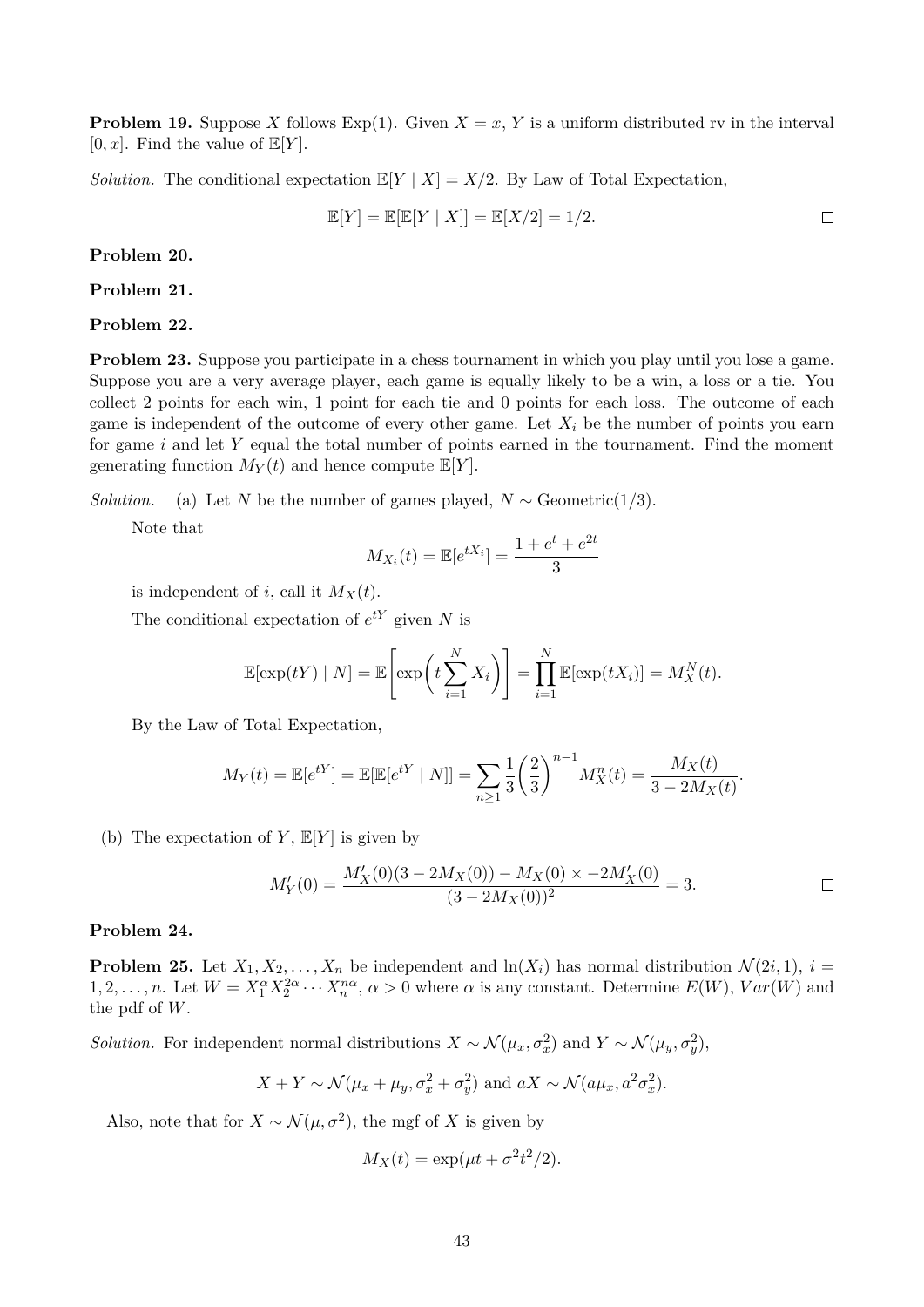Therefore,

$$
\ln(W) = \sum_{k=1}^{n} k\alpha \ln(X_k) \sim \mathcal{N}\left(2\alpha \sum_{k=1}^{n} k^2, \alpha^2 \sum_{k=1}^{n} k^2\right)
$$

for convenience, let  $\mu = 2\alpha \sum_{k=1}^n k^2$  and  $\sigma^2 = \alpha^2 \sum_{k=1}^n k^2$ . The expected value of W,

$$
\mathbb{E}[W] = \mathbb{E}[e^{\ln W}] = M_{\ln W}(1) = \exp(\mu + \sigma^2/2).
$$

The variance of  $W$ ,

$$
Var(W) = \mathbb{E}[W^2] - \mathbb{E}[W]^2 = M_{\ln X}(2) - \mathbb{E}[W]^2 = \exp(2\mu + 2\sigma^2) - \exp(2\mu + \sigma^2).
$$

The pdf of  $W$  is given by

$$
f_W(w) = f_{\ln W}(\ln w) \frac{d \ln w}{dw} = \frac{1}{\sigma w \sqrt{2\pi}} \exp\left(-\frac{(\ln w - \mu)^2}{2\sigma^2}\right).
$$

**Problem 26.** Let  $(X, Y)$  be a two-dimensional continuous type random variables. Assume that,  $\mathbb{E}[X], \mathbb{E}[Y]$  and  $\mathbb{E}[XY]$  exist. Suppose that,  $\mathbb{E}[X | Y = y]$  does not depend on y. Find  $\mathbb{E}[XY]$ . *Solution.* Let  $c = \mathbb{E}[X | Y]$ , c is independent of Y. By Law of Total Expectation,

$$
\mathbb{E}[X] = \mathbb{E}[\mathbb{E}[X \mid Y]] = \mathbb{E}[c] = c
$$

therefore,  $c = \mathbb{E}[X]$ .

By Law of Total Expectation,

$$
\mathbb{E}[XY] = \mathbb{E}[\mathbb{E}[XY \mid Y]] = \mathbb{E}[Y\mathbb{E}[X \mid Y]] = \mathbb{E}[Y\mathbb{E}[X]] = \mathbb{E}[X]\mathbb{E}[Y].
$$

**Problem 27.**

**Problem 28.** Let X and Y be two discrete random variables with

$$
P(X = x_1) = p_1, P(X = x_2) = 1 - p_1, 0 < p_1 < 1;
$$

and

$$
P(Y = y_1) = p_2, P(Y = y_2) = 1 - p_2, 0 < p_2 < 1.
$$

If the correlation coefficient between  $X$  and  $Y$  is zero, check whether  $X$  and  $Y$  are independent random variables.

*Proof.* We show that they are independent.

Note that  $Cov(X, Y) = Cov(X - a, Y)$  for some constant a.

$$
\mathbb{E}[(X - x_1)(Y - y_1)] = P(X = x_2, Y = y_2)(x_2 - x_1)(y_2 - y_1)
$$
  

$$
\mathbb{E}[X - x_1] \mathbb{E}[Y - y_1] = P(X = x_2)(x_2 - x_1)P(Y = y_2)(y_2 - y_1)
$$

Since  $Cov(X, Y) = 0$ ,  $Cov(X - x_1, Y - y_1) = 0$  therefore,

$$
\mathbb{E}[(X - x_1)(Y - y_1)] = \mathbb{E}[X - x_1]\mathbb{E}[Y - y_1] \implies P(X = x_2, Y = y_2) = P(X = x_2)P(Y = y_2).
$$

Similarly, looking at  $Cov(X - x_i, Y - y_j)$  for other *i*, *j* gives us the desired result.

### **Problem 29.**

**Problem 30.** A real function  $g(x)$  is non-negative and satisfies the inequality  $g(x) \ge b > 0$  for all  $x \ge a$ . Prove that for a random variable X if  $\mathbb{E}[g(X)]$  exists then  $P(X \ge a) \le \frac{\mathbb{E}[g(X)]}{b}$  $\frac{(A)}{b}$ . *Proof.* Note that  $\{X \ge a\} \subseteq \{g(X) \ge b\}$ . By Markov's inequality,

$$
P(X \ge a) \le P(g(X) \ge b) \le \frac{\mathbb{E}[g(X)]}{b}.
$$

 $\Box$ 

**Problem 31.**

**Problem 32.**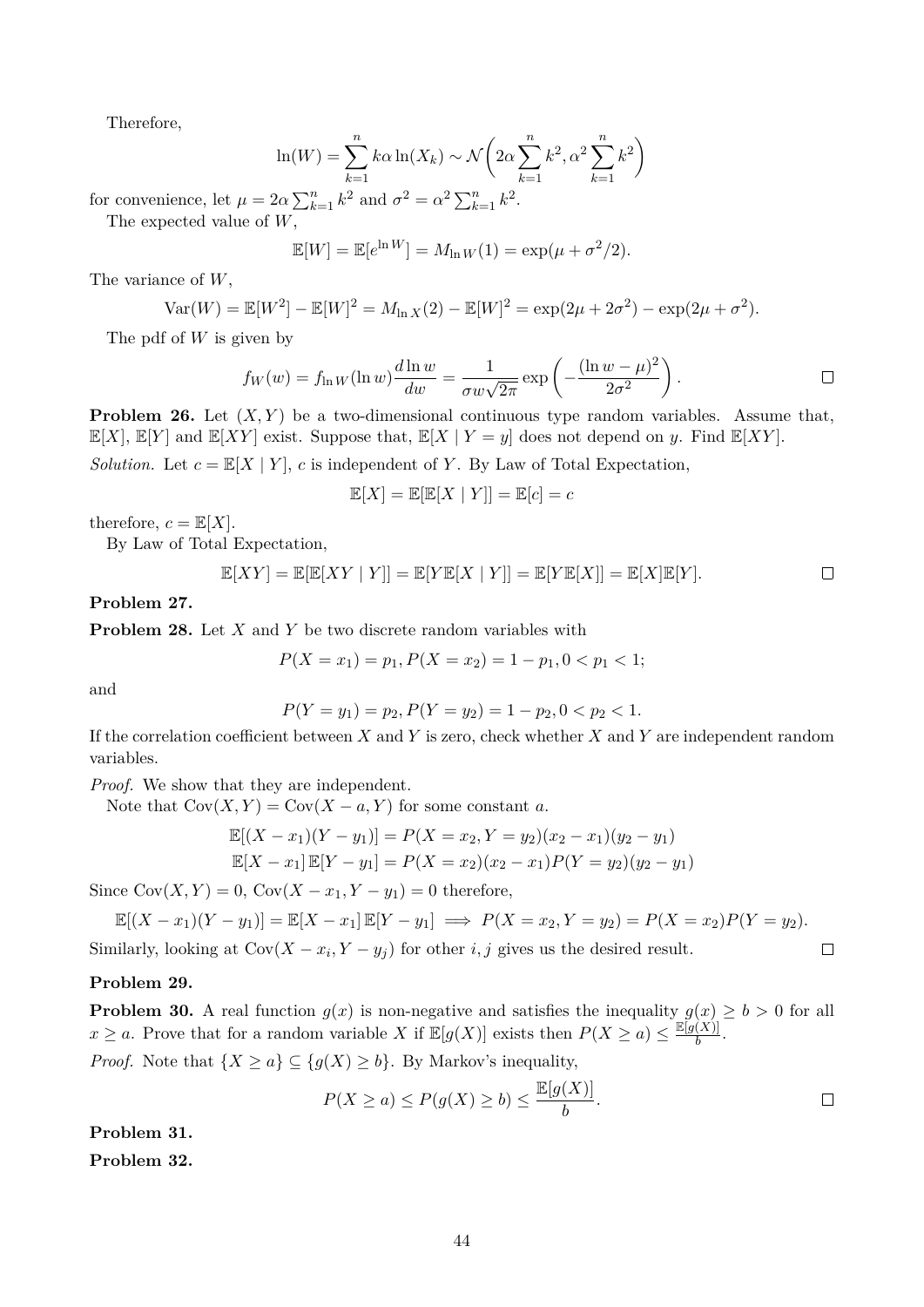## **6 Limiting Probabilities**

**Problem 1.** Let  $\{X_n\}$  be a sequence of independent random variables defined by

$$
P{X_n = 0} = 1 - \frac{1}{n}
$$
, and  $P{X_n = 1} = \frac{1}{n}$ ,  $n = 1, 2, ...$ 

- (a) Find the distribution of X such that  $X_n \stackrel{a.s.}{\to} X$ .
- (b) Find the distribution of X such that  $X_n \stackrel{p}{\to} X$ .
- *Solution.* (a) No such X exists, (the standard) proof uses the Second Borel-Cantelli Lemma which we haven't done in lectures.
	- (b) Consider the constant random variable  $X = 0$ . We claim that  $X_n \stackrel{p}{\to} X$ . For any  $\varepsilon > 0$ ,

$$
P\{|X_n - X| > \varepsilon\} = \begin{cases} P\{X_n = 1\} = \frac{1}{n} & \varepsilon < 1 \\ 0 & \varepsilon \ge 1 \end{cases} \implies \lim_{n \to \infty} P\{|X_n - X| > \varepsilon\} = 0.
$$

Therefore,  $X_n \stackrel{p}{\to} 0$ .

**Problem 2.** For each  $n \geq 1$ , let  $X_n$  be a uniformly distributed random variable over the set  $\{0, \frac{1}{n}\}$  $\frac{1}{n}, \frac{2}{n}$  $\frac{2}{n}, \ldots, \frac{n-1}{n}$  $\frac{-1}{n}$ , 1}. Prove that  $X_n$  converges to  $U[0, 1]$  in distribution.

*Solution.* Note that  $nX_n \in \mathbb{Z}$ . For any  $x \in [0,1]$ ,

$$
F_{X_n}(x) = P(X_n \le x)
$$
  
=  $P(nX_n \le nx)$   
= 
$$
\sum_{0 \le k \le nx} P(nX_n = k)
$$
  
= 
$$
\sum_{0 \le k \le \lfloor nx \rfloor} P(nX_n = k)
$$
  
= 
$$
\frac{\lfloor nx \rfloor + 1}{n+1}.
$$

For  $x < 0$ ,  $F_n(x) = 0$  and  $F_n(x) = 1$  for  $x > 1$ . Therefore,

$$
\lim_{n \to \infty} F_n(x) = \begin{cases} 0 & x < 0 \\ x & 0 \le x < 1 \\ 1 & x \ge 1 \end{cases}
$$

which is the distribution  $U[0, 1]$ .

**Problem 3.** Let  $(\Omega, \mathcal{F}, P) = ([0, 1], \mathcal{B}(\mathbb{R}) \cap [0, 1], \mathcal{U}([0, 1]))$ . Let  $\{X_n, n = 2, ...\}$  be a sequence of random variables with  $X_n \stackrel{d}{=} U([\frac{1}{2} - \frac{1}{n}$  $\frac{1}{n}, \frac{1}{2} + \frac{1}{n}$  $\frac{1}{n}$ ]). Prove or disprove that  $X_n \stackrel{d}{\to} X$  with  $X = \frac{1}{2}$  $\frac{1}{2}$ .

 $\Box$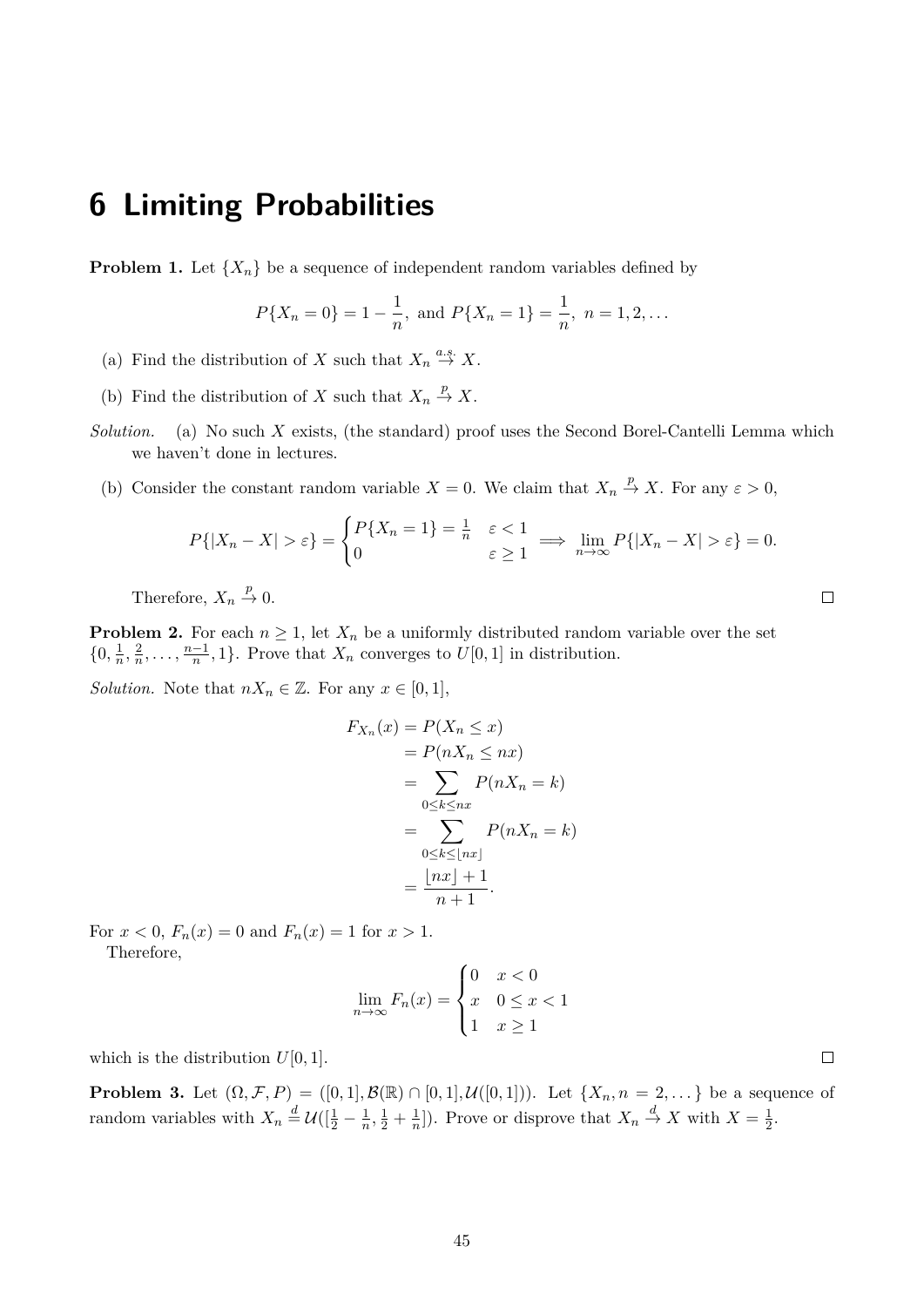*Proof.* The distribution of  $X_n$  is given by

$$
F_{X_n}(x) = \begin{cases} 0 & x < \frac{1}{2} - \frac{1}{n} \\ \frac{x - (1/2 - 1/n)}{2/n} = \frac{2nx - n + 2}{4} & \frac{1}{2} - \frac{1}{n} \le x < \frac{1}{2} + \frac{1}{n} \\ 1 & \frac{1}{2} + \frac{1}{n} \le x \end{cases}
$$

In the limiting case,

$$
\lim_{n \to \infty} F_{X_n}(\frac{1}{2}) = \lim_{n \to \infty} \frac{1}{2} = \frac{1}{2},
$$

for  $x < \frac{1}{2}$ ,

$$
F_{X_n}(x) = \begin{cases} 0 & n > \frac{1}{\frac{1}{2} - x} \\ \frac{n(2x - 1) + 2}{4} & \text{otherwise} \end{cases} \implies \lim_{n \to \infty} F_{X_n}(x) = 0.
$$

Similarly solving for  $x > \frac{1}{2}$ , we get,

$$
\lim_{n \to \infty} F_{X_n}(x) = \begin{cases} 0 & x < \frac{1}{2} \\ \frac{1}{2} & x = \frac{1}{2} \\ 1 & x > \frac{1}{2} \end{cases}
$$

The distribution of  $X = 1/2$  is given by

$$
F_X(x) = \begin{cases} 0 & x < \frac{1}{2} \\ 1 & x \ge \frac{1}{2} \end{cases}.
$$

Since  $\lim_{n\to\infty} F_{X_n}(x) = F_X(x)$  at all values of x at which  $F_X(x)$  is continuous,  $X_n \stackrel{d}{\to} X$ .  $\Box$ 

**Problem 4.** Let  $X_1, X_2, \ldots$  be a sequence of i.i.d. random variables such that  $X_i \sim \mathcal{N}(0, 1)$ . Define  $S_n = \sum_{i=1}^n X_i$ ,  $n = 1, 2, \ldots$  Then, as  $n \to \infty$ ,  $\frac{S_n}{n}$  converges in probability to X. Find X.

*Solution.* It converges to their mean which is 0 by the Weak Law of Large Numbers.  $\Box$ 

**Problem 5.** Consider polling of n voters and record the fraction  $S_n$  of those polled who are in favour of a particular candidate. If  $p$  is the fraction of the entire voter population that supports this candidate, then  $S_n = \frac{X_1 + X_2 + \dots + X_n}{n}$ , where  $X_i$  are i.i.d. random variables with  $B(1,p)$ . How many voters should be sampled so that we wish our estimate  $S_n$  to be within 0.02 of p with probability at least 0.90?

*Solution.* Note that  $\mathbb{E}[X_i] = p$  and  $\text{Var}(X_i) = p(1-p)$ . By CLT, for sufficiently large n, we can approximate

$$
\sqrt{n}\left(\frac{S_n-p}{\sqrt{p(1-p)}}\right)
$$

by  $\mathcal{N}(0, 1)$ . We wish to find the minimum n such that

$$
P(|S_n - p| \le 0.02) \ge 0.90.
$$

Note that

$$
P(S_n - p \le 0.02) = P\left(\sqrt{n} \cdot \frac{S_n - p}{\sqrt{p(1 - p)}} \le 0.02\sqrt{\frac{n}{p(1 - p)}}\right) \approx \Phi\left(0.02\sqrt{\frac{n}{p(1 - p)}}\right)
$$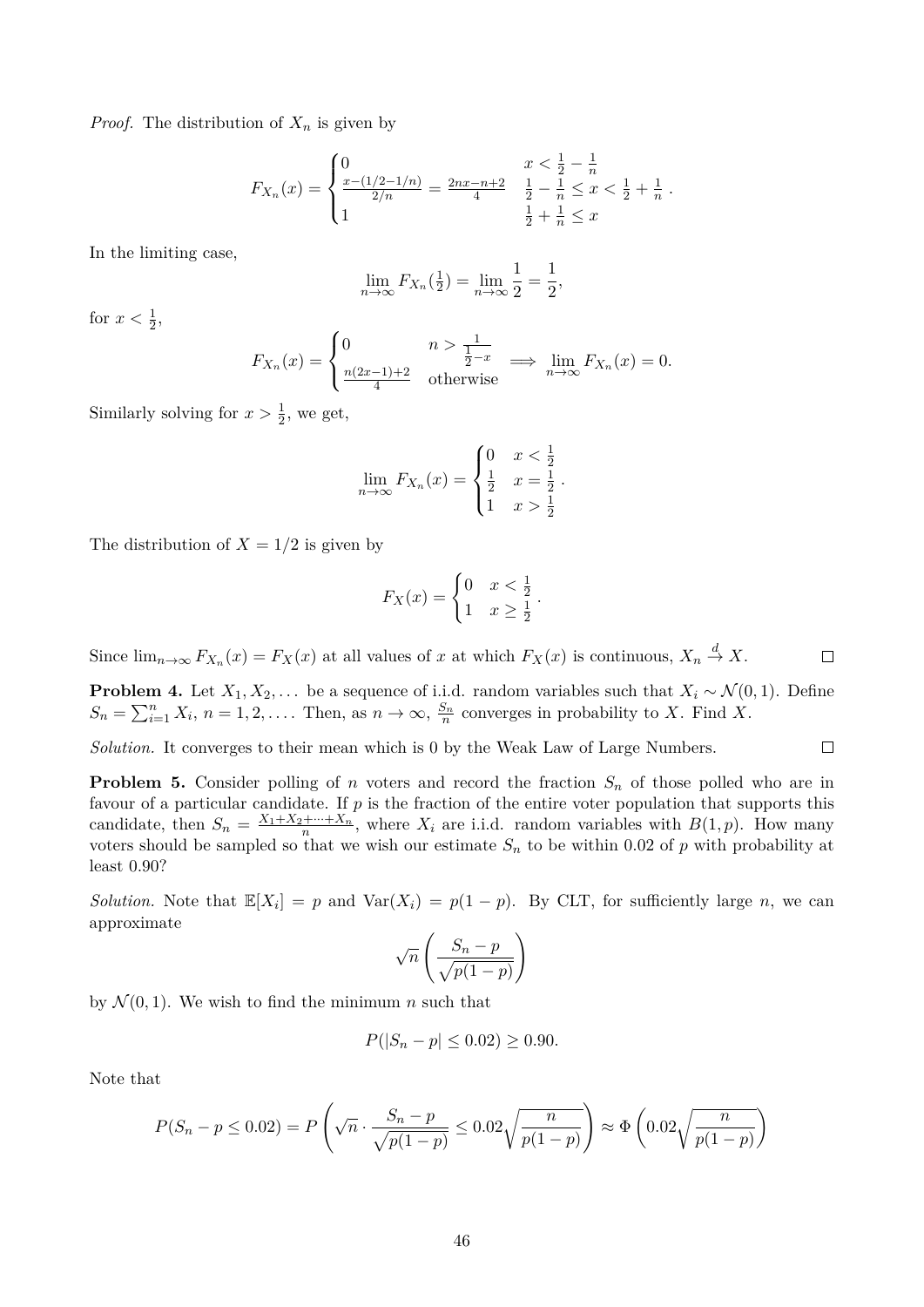Therefore,

$$
P(|S_n - p| \le 0.02) \approx \Phi\left(0.02\sqrt{\frac{n}{p(1-p)}}\right) - \Phi\left(-0.02\sqrt{\frac{n}{p(1-p)}}\right) = 2\Phi\left(0.02\sqrt{\frac{n}{p(1-p)}}\right) - 1
$$

So, we wish to find the smallest n such that  $\Phi\left(0.02\sqrt{n/p(1-p)}\right) \ge 0.95$ . From the Z-table we see that

$$
0.02\sqrt{\frac{n}{p(1-p)}} \approx 1.65 \implies n \approx 6806.25p(1-p).
$$

For this n to be valid it must be true for all values of  $p$ , and hence must be true for the value where  $p(1-p)$  is maximum that is at  $p = 1/2$  which implies

$$
n \ge 6806.25 \times \frac{1}{2} \times \frac{1}{2} = 1701.5625.
$$

**Problem 6.** Suppose that 30 electronic devices say  $D_1, D_2, \ldots, D_{30}$  are used in the following manner. As soon as  $D_1$  fails,  $D_2$  becomes operative. When  $D_2$  fails,  $D_3$  becomes operative etc. Assume that the time to failure of  $D_i$  is an exponentially distributed random variable with parameter = 0.1 (hour)<sup>-1</sup>. Let  $T$  be the total time of operation of the 30 devices. What is the probability that  $T$  exceeds 350 hours?

*Solution.* Let  $X_i$  be the time in hours for which the *i*-th device is active,  $X_i \sim$  Exponential(0.1). So  $\mathbb{E}[X_i] = 10$  and  $\text{Var}(X_i) = 100$ . By CLT, we can approximate

$$
\frac{\sqrt{n}}{10} \times \left( \frac{\sum_{i=1}^{n} X_i}{n} - 10 \right)
$$

by  $\mathcal{N}(0, 1)$  for sufficiently large *n*.

We wish to find

$$
P\left(\sum_{i=1}^{30} X_i > 350\right) = P\left(\frac{\sqrt{30}}{10}\left(\frac{\sum_{i=1}^{30} X_i}{30} - 10\right) > \frac{5\sqrt{30}}{30}\right) \approx 1 - \Phi(5/\sqrt{30}).
$$

**Problem 7.** Let  $X \sim Bin(n, p)$ . Use the CLT to find n such that:  $P[X > n/2] \leq 1 - \alpha$ . Calculate the value of *n* when  $\alpha = 0.90$  and  $p = 0.45$ .

*Solution.* Let  $X_i \sim Bin(1, p)$  be i.i.d. Note that  $\sum_{i=1}^{n} X_i \sim Bin(n, p)$ . Note that  $\mathbb{E}[X_i] = p$  and  $\text{Var}(X_i) = p(1-p)$  so by CLT, for sufficiently large n,

$$
\sqrt{\frac{n}{p(1-p)}} \left( \frac{\sum_{i=1}^{n} X_i}{n} - p \right) \sim \mathcal{N}(0, 1).
$$

Now, setting  $p = 0.45$ 

$$
P(X > n/2) = P(X/n - 0.45 > 0.05)
$$
  
=  $P\left(\sqrt{\frac{n}{0.45 \times 0.55} \left(\frac{X}{n} - 0.45\right)} > \sqrt{n} \times \frac{0.05}{\sqrt{0.45 \times 0.55}}\right)$   
 $\approx 1 - \Phi(0.05\sqrt{n/0.2475})$ 

We require,

$$
P(X > n/2) \approx 1 - \Phi(x) \le 1 - \alpha \implies \Phi(x) \ge \alpha = 0.90.
$$

From the Z-table, we see that this happens when

$$
0.05\sqrt{n/0.2475} = x \ge 1.29 \implies n \ge 164.746. \square
$$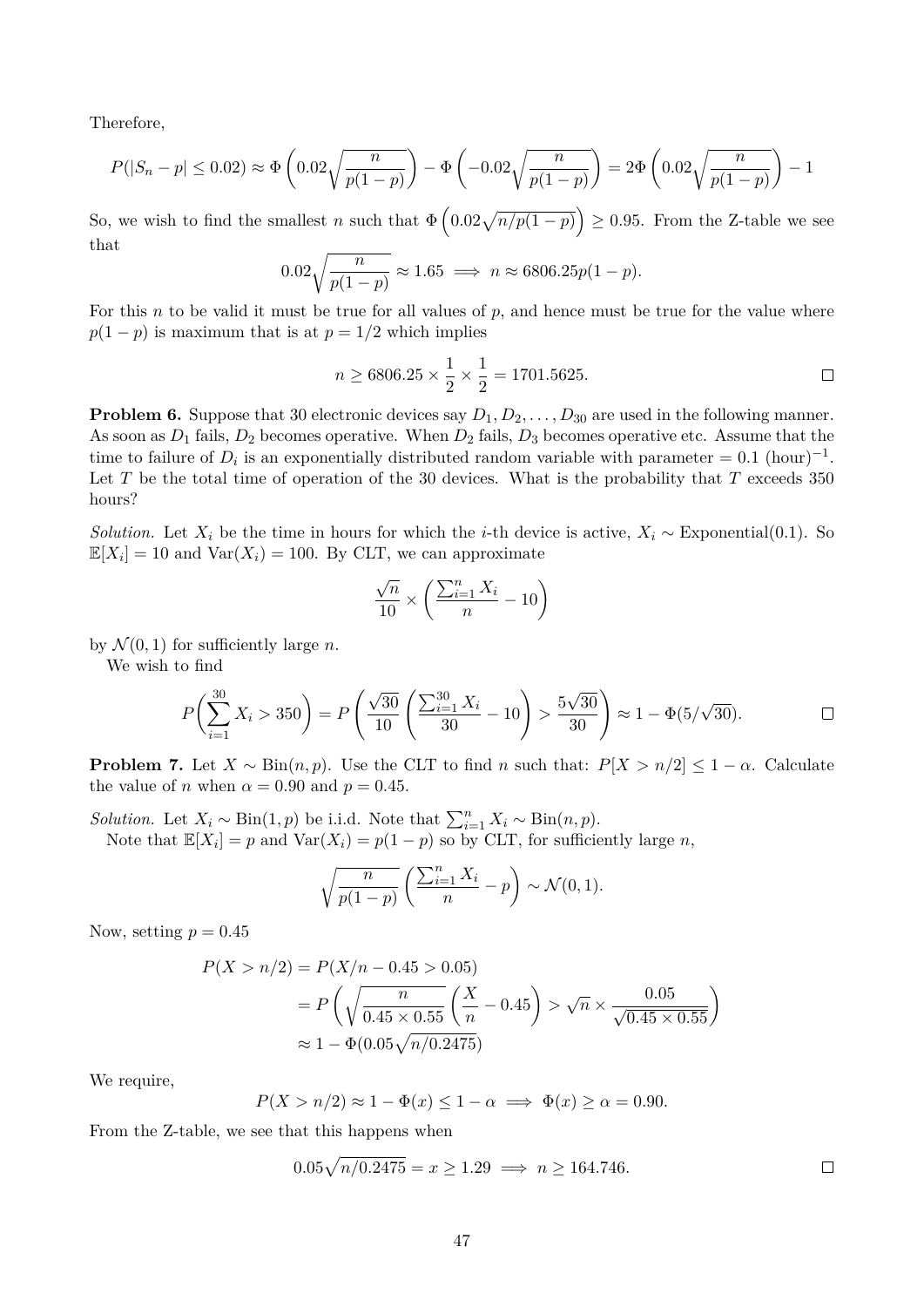**Problem 8.** Use CLT to show that  $\lim_{n\to\infty} e^{-n} \sum_{i=0}^n \frac{n^i}{i!} = 0.5$ .

*Solution.* Let  $X_i \sim \text{Poisson}(1)$  be i.i.d. variables, then

$$
X = \sum_{i=1}^{n} X_i \sim \text{Poisson}(n).
$$

By CLT, for sufficiently large  $n, \sqrt{n}(X - n) \sim \mathcal{N}(0, \sigma^2)$ . Therefore,

$$
e^{-n} \sum_{i=0}^{n} \frac{n^{i}}{i!} = P(X \le n) = P(\sqrt{n}(X - n) \le 0).
$$

Therefore,

$$
\lim_{n \to \infty} e^{-n} \sum_{i=0}^{n} \frac{n^{i}}{i!} = \lim_{n \to \infty} P(\sqrt{n}(X - n) \le 0) = \Phi(0) = \frac{1}{2}.
$$

**Problem 9.** A person puts few one rupee coins into a piggy-bank each day. The number of one rupee coins added on any given day is equally likely to be 1, 2, 3, 4, 5 or 6, and is independent from day to day. Find an approximate probability that it takes at least 80 days to collect 300 rupees? Final answer can be in terms of  $\Phi(z)$  where

$$
\Phi(z) = \frac{1}{\sqrt{2\pi}} \int_{-\infty}^{z} e^{-t^2/2} dt.
$$

*Solution.* Let  $X_i$  be the coins added on the *i*-th day,

$$
\mu = \mathbb{E}[X_i] = \frac{1+2+3+4+5+6}{6} = 3.5
$$

$$
\mathbb{E}[X_i^2] = \frac{1^2+2^2+3^2+4^2+5^2+6^2}{6} = 91/6
$$

$$
\sigma^2 = \text{Var}(X_i) = \mathbb{E}[X_i^2] - \mathbb{E}[X_i]^2 = 35/12
$$

Let  $\overline{X} = \frac{\sum_{i=1}^{n} X_i}{n}$ . By CLT,  $\sqrt{n} \left( \frac{\overline{X} - \mu}{\sigma} \right)$  $\left(\frac{-\mu}{\sigma}\right)$  can be approximated by  $\mathcal{N}(0,1)$  for sufficiently large n. Therefore,

$$
P\left(\sum_{i=1}^{n} X_i \le 300\right) = P(n\overline{X} \le 300) = P\left(\sqrt{n} \cdot \frac{\overline{X} - \mu}{\sigma} \le \sqrt{n} \cdot \frac{300/n - \mu}{\sigma}\right) \approx \Phi\left(\frac{300/\sqrt{n} - 3.5\sqrt{n}}{\sqrt{35/12}}\right)
$$

We wish to find the probability that it takes at least 80 days to collect 300 rupees, which is equivalent to not collecting 300 rupees in the first 79 days, that is

$$
P\left(\sum_{i=1}^{79} X_i < 300\right) \approx \Phi(1.5481). \qquad \qquad \Box
$$

**Remark.** The answer key gives the probability of  $P\left(\sum_{i=1}^{80} X_i < 300\right)$  which I believe is wrong.

**Problem 10.** Suppose that  $X_i$ ,  $i = 1, 2, ..., 30$  are independent random variables each having a Poisson distribution with parameter 0.01. Let  $S = X_1 + X_2 + \cdots + X_{30}$ .

- (a) Using central limit theorem evaluate  $P(S \geq 3)$ .
- (b) Compare the answer in (a) with exact value of this probability.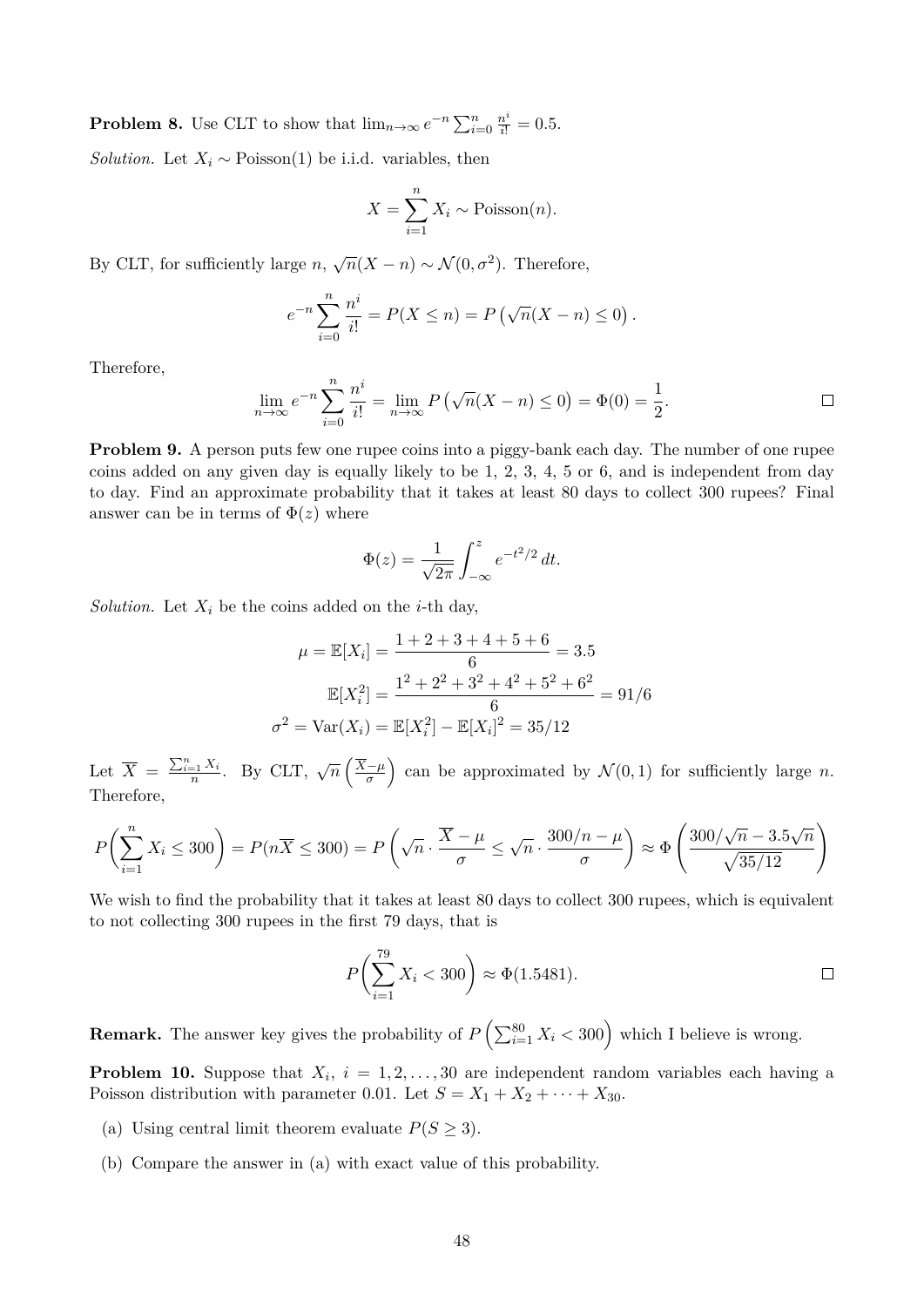*Solution.* Note that  $\mathbb{E}[X_i] = \text{Var}(X_i) = 0.01$ .

(a) By CLT, we can approximate

$$
\sqrt{30}\left(\frac{S/30-0.01}{\sqrt{0.01}}\right)
$$

by  $\mathcal{N}(0, 1)$ . Now

$$
P(S \ge 3) = P\left(\sqrt{30}\left(\frac{S/30 - 0.01}{\sqrt{0.01}}\right) \ge \sqrt{30}\left(\frac{3/30 - 0.01}{\sqrt{0.01}}\right)\right) \approx 1 - \Phi(0.9 \times \sqrt{30})
$$

which is on the order of  $4 \times 10^{-7}$ .

(b) We see that  $S \sim \text{Poisson}(0.3)$ . Therefore,

$$
P(S \ge 3) = 1 - P(S < 3) = 1 - e^{-0.3} \sum_{i=0}^{2} \frac{0.3^i}{i!} \approx 0.003599. \qquad \Box
$$

**Problem 11.** Let  $X_1, X_2, \ldots$  be iid random variables, each having pmf  $P(X_i = 1) = \frac{7}{9} = 1 - P(X_i = 1)$ 0). Let  $Y_i = X_i + X_i^2$ ,  $i = 1, 2, \ldots$  Use central limit theorem to evaluate  $P\left(\sum_{i=1}^{30} Y_i > 60\right)$ approximately.

*Solution.* Note that  $\mathbb{E}[Y_i] = 14/9$  and  $\text{Var}(Y_i) = 56/81$ . By CLT,

$$
\sqrt{30}\left(\frac{\sum_{i=1}^{30}Y_i/30 - 14/9}{\sqrt{56/81}}\right)
$$

can be approximated by  $\mathcal{N}(0, 1)$ . Now,

$$
P\left(\sum_{i=1}^{30} Y_i > 60\right) = P\left(\sqrt{30} \left(\frac{\sum_{i=1}^{30} Y_i/30 - 14/9}{\sqrt{56/81}}\right) > \sqrt{30} \left(\frac{60/30 - 14/9}{\sqrt{56/81}}\right)\right) \approx 1 - \Phi(2\sqrt{15/7}).
$$

**Problem 12.** Consider the dinning hall of Aravali Hostel, IIT Delhi which serves dinner to their hostel students only. They are seated at 12-seat tables. The mess secretary observes over a long period of time that 95 percent of the time there are between six and nine full tables of students, and the remainder of the time the numbers are equally likely to fall above or below this range. Assume that each student decides to come with a given probability  $p$ , and that the decisions are independent. How many students are there? What is  $p$ ?

*Solution.* Suppose that there are n students, let  $X_i$  be the indicator variable representing if the *i*-th student arives,  $X_i \sim B(1, p)$ . Note that  $\mathbb{E}[X_i] = p$  and  $\text{Var}(X_i) = p(1 - p)$ .

We are given that

$$
P\left(\sum_{i=1}^{n} X_i < 6 \times 12\right) = 0.025 \qquad P\left(\sum_{i=1}^{n} X_i > 9 \times 12\right) = 0.025.
$$

By CLT, we can approximate

$$
\sqrt{n}\left(\frac{\sum_{i=1}^{n}X_i/n-p}{\sqrt{p(1-p)}}\right)
$$

by  $\mathcal{N}(0, 1)$ .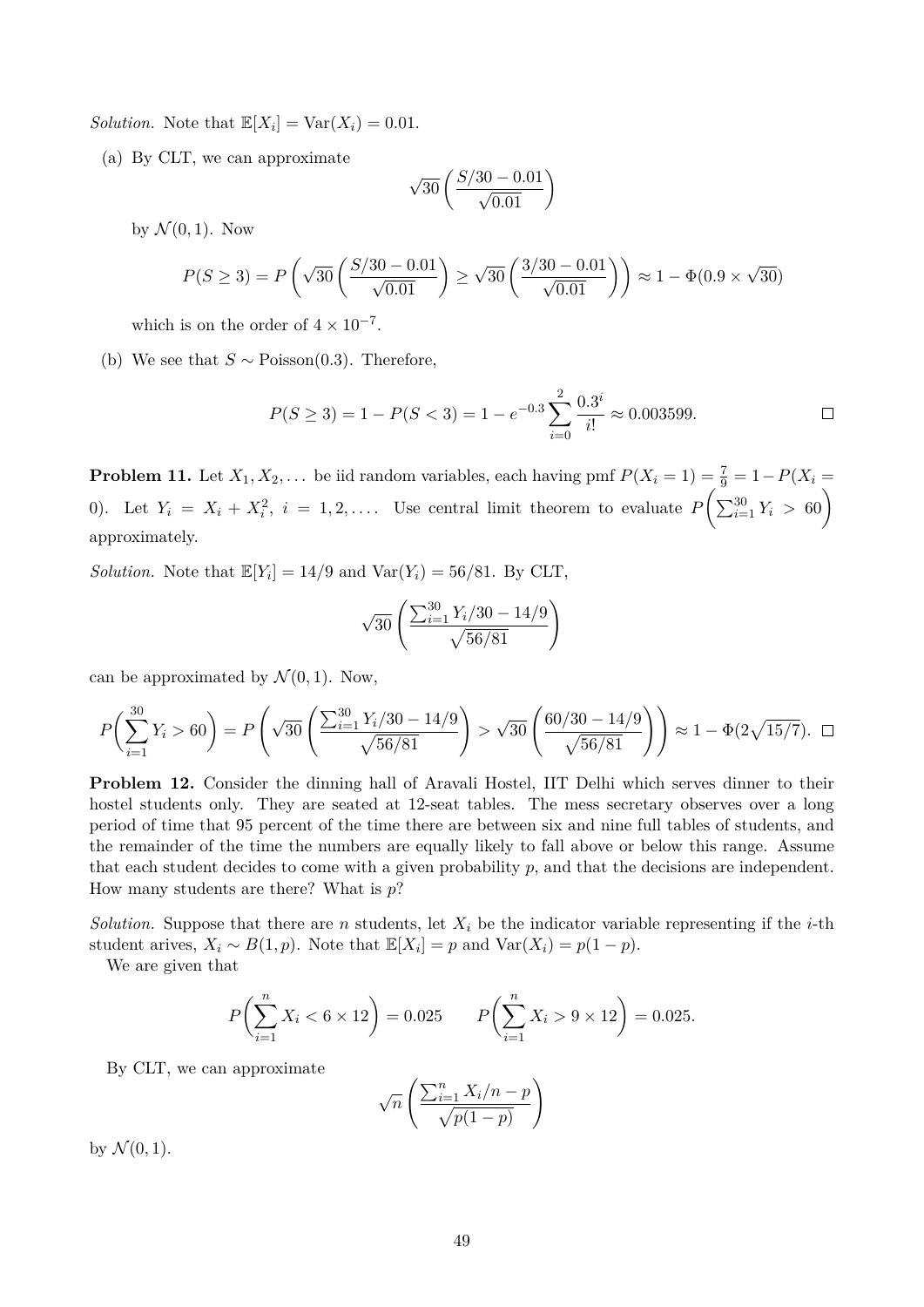Therefore,

$$
P\left(\sum_{i=1}^{n} X_i < 6 \times 12\right) = P\left(\sqrt{n} \left(\frac{\sum_{i=1}^{n} X_i / n - p}{\sqrt{p(1-p)}}\right) < \sqrt{n} \left(\frac{72/n - p}{\sqrt{p(1-p)}}\right)\right)
$$
\n
$$
\approx \Phi\left(\sqrt{n} \left(\frac{72/n - p}{\sqrt{p(1-p)}}\right)\right)
$$
\n
$$
P\left(\sum_{i=1}^{n} X_i > 9 \times 12\right) = P\left(\sqrt{n} \left(\frac{\sum_{i=1}^{n} X_i / n - p}{\sqrt{p(1-p)}}\right) > \sqrt{n} \left(\frac{72/n - p}{\sqrt{p(1-p)}}\right)\right)
$$
\n
$$
\approx 1 - \Phi\left(\sqrt{n} \left(\frac{108/n - p}{\sqrt{p(1-p)}}\right)\right).
$$

From the Z-table we see that

$$
\Phi(x) = 0.025 \implies x \approx -1.96
$$
 and  $1 - \Phi(x) = 0.025 \implies x \approx 1.96$ .

Let  $q = 1.96$ . Substituting these values we see that

$$
\begin{cases} \frac{108 - np}{\sqrt{np(1-p)}} = +q \\ \frac{72 - np}{\sqrt{np(1-p)}} = -q \end{cases} \implies \begin{cases} np = 90 \\ \frac{108 - 90}{\sqrt{90(1-p)}} = q \end{cases} \implies \begin{cases} p = 1 - \frac{18^2}{90 \times q^2} = 0.0629 \\ n = \frac{90}{p} = 1431.06 \end{cases} \quad \Box
$$

**Problem 13.** Let  $X_1, X_2, \ldots$  be a sequence of independent and identically distributed random variables with mean 1 and variance 1600, and assume that these variables are non-negative. Let  $Y = \sum_{k=1}^{100} X_k$ .

- (a) What does Markov's inequality tell you about the probability  $P(Y \ge 900)$ .
- (b) Use the central limit theorem to approximate the probability  $P(Y \ge 900)$ .

*Solution.* (a) By Markov's Inequality,

$$
P(Y \ge 900) \le \frac{\mathbb{E}[Y]}{900} = \frac{1}{9}.
$$

(b) By CLT, we can approximate

$$
10\left(\frac{Y/100-1}{40}\right)
$$

by  $\mathcal{N}(0, 1)$ . Thus,

$$
P(Y \ge 900) = P\left(10 \cdot \frac{Y/100 - 1}{40} \ge 2\right) \approx 1 - \Phi(2) \approx 0.02275.
$$

**Problem 14.** A person stands on the street and sells newspapers. Assume that each of the people passing by buys a newspaper independently with probability  $\frac{1}{3}$ . Let X denote the number of people passing past the seller during the time until he sells his first 100 copies of the newspaper. Using CLT, find  $P(X \leq 300)$  approximately.

*Solution.* Let  $X_i$  be the rv representing the number of people passing past the seller after he has sold the *i* − 1-th paper and till he sells the *i*-th paper. We see that  $X_i$  are i.i.d.,  $X_i \sim$  Geometric(1/3) and  $X = \sum_{i=1}^{100} X_i$ .

Note that  $\mathbb{E}[X_i] = 3$  and  $\text{Var}(X_i) = 6$ . By CLT, we can approximate

$$
10\left(\frac{X/100-3}{\sqrt{6}}\right)
$$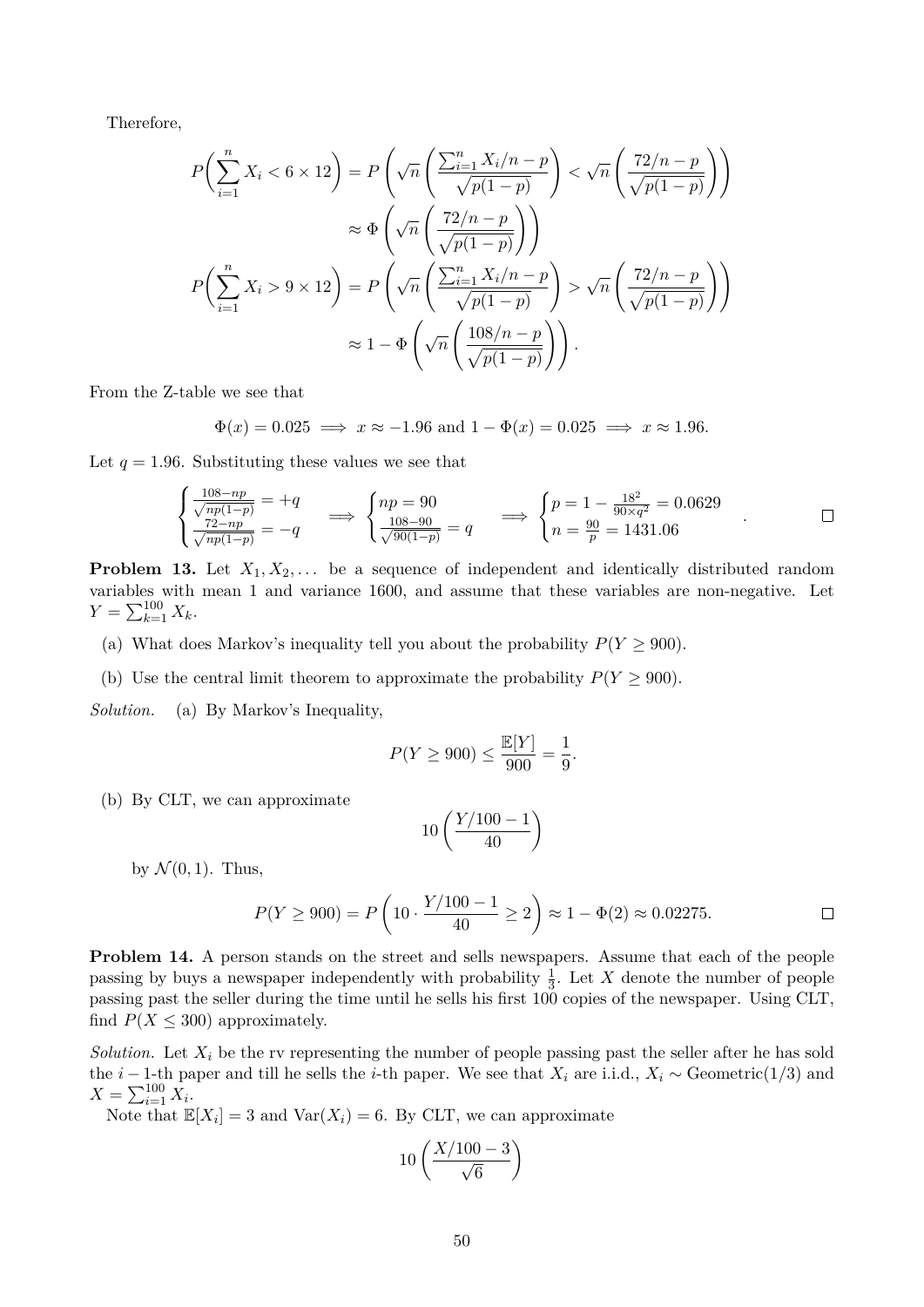by  $\mathcal{N}(0,1)$ .

Therefore,

$$
P(X \le 300) = P\left(10\left(\frac{X/100 - 3}{\sqrt{6}}\right) \le 0\right) \approx \Phi(0) = 0.5.
$$

**Problem 15.** Let  $X_1, X_2, \ldots$  be iid random variables, each having Bernoulli distribution with parameter 8/9.

- (a) Find the distribution of  $Y_i = X_i + X_i^2$ ,  $i = 1, 2, \ldots$ .
- (b) Use central limit theorem to evaluate  $P\left(\sum_{i=1}^{20} Y_i > 20\right)$  approximately.

*Solution.* (a) The pmf of  $Y_i$  is given by

$$
P(Y_i = k) = \begin{cases} 1/9 & k = 0 \\ 8/9 & k = 2 \\ 0 & \text{otherwise} \end{cases}.
$$

(b) The mean  $\mathbb{E}[Y_i] = 16/9$  and  $\text{Var}(Y_i) = 32/81$ . By CLT, we can approximate

$$
\sqrt{20}\left(\frac{\sum_{i=1}^{20} Y_i/20 - 16/9}{\sqrt{32/81}}\right)
$$

by  $\mathcal{N}(0, 1)$ . Therefore,

$$
P\left(\sum_{i=1}^{20} Y_i > 20\right) = P\left(\sqrt{20} \left(\frac{\sum_{i=1}^{20} Y_i/20 - 16/9}{\sqrt{32/81}}\right) > -\frac{7\sqrt{10}}{4}\right) \approx 1 - \Phi\left(-7\sqrt{10}/4\right). \quad \Box
$$

**Problem 16.** Let  $X_1, X_2, \ldots, X_n$  be n independent Poisson distributed random variables with means  $1, 2, \ldots, n$  respectively. Find an x in terms of t such that

$$
P\left(\frac{S_n - n^2/2}{n} \le t\right) \approx \Phi(x), \text{ for sufficiently large } n
$$

where  $\Phi$  is the CDF of  $\mathcal{N}(0, 1)$ .

*Solution.* Let  $Y_i$  be i.i.d. rv which are Poisson distributed with parameter 1. Note that  $\mathbb{E}[Y_i] =$  $Var(Y_i) = 1$  and that

$$
S_n = \sum_{i=1}^n X_i \sim \text{Poisson}\left(\sum_{i=1}^n i\right) = \text{Poisson}(n(n+1)/2).
$$

Therefore,  $S_n$  and  $\sum_{i=1}^{n(n+1)/2} Y_i$  have the same distribution. By CLT we can approximate

$$
\sqrt{\frac{n(n+1)}{2}} \left( \frac{S_n}{n(n+1)/2} - 1 \right)
$$

as  $\mathcal{N}(0,1)$ .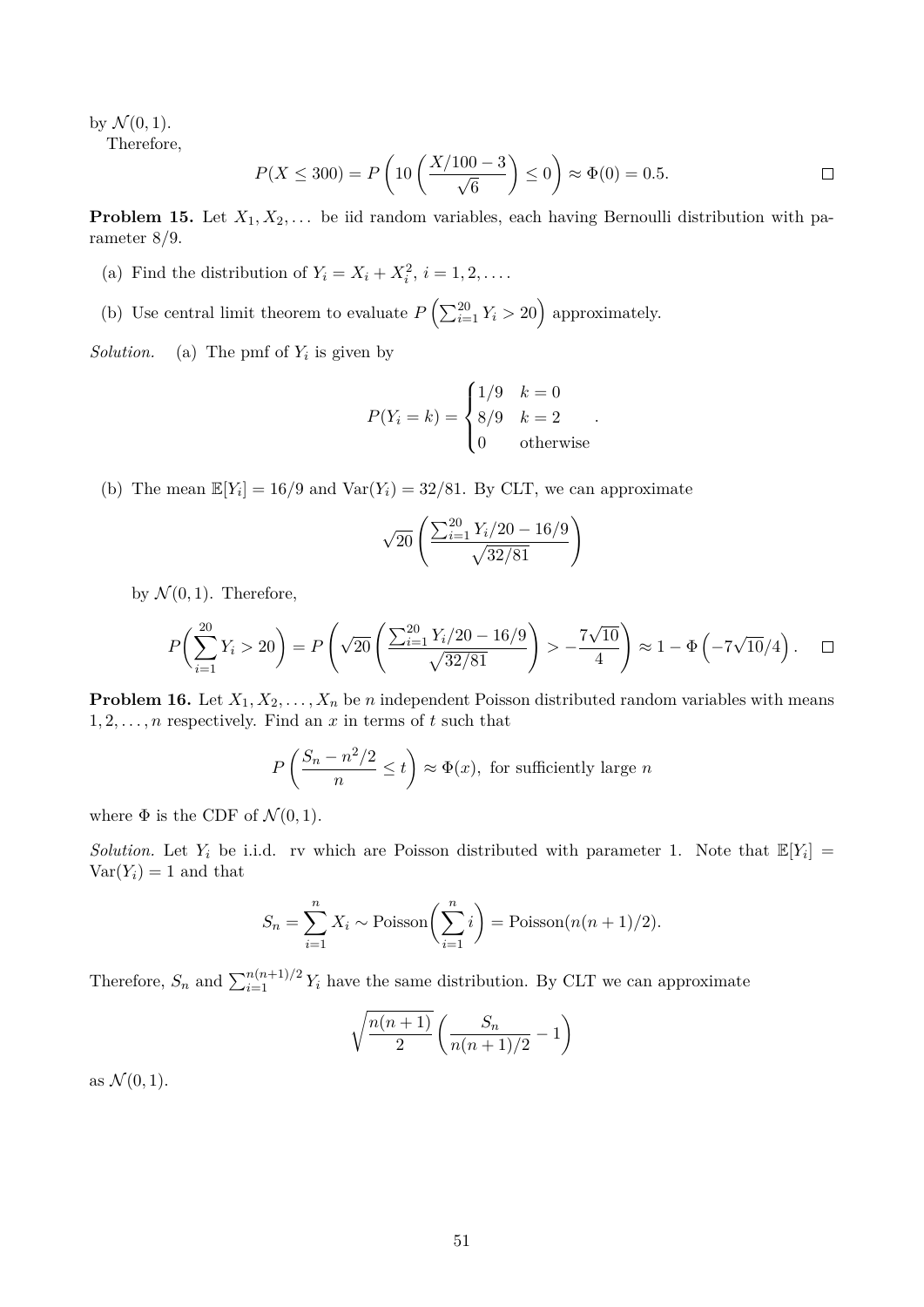Therefore,

$$
P\left(\frac{S_n - n^2/2}{n} \le t\right) = P(S_n \le nt + \frac{1}{2}n^2)
$$
  
=  $P\left(\sqrt{\frac{n(n+1)}{2}} \left(\frac{S_n}{n(n+1)/2} - 1\right) \le \sqrt{\frac{n(n+1)}{2}} \left(\frac{nt + \frac{1}{2}n^2}{n(n+1)/2} - 1\right)\right)$   
 $\approx \Phi\left(\sqrt{\frac{n(n+1)}{2}} \left(\frac{nt + \frac{1}{2}n^2}{n(n+1)/2} - 1\right)\right)$   
=  $\Phi\left(\sqrt{\frac{n}{2(n+1)}}(2t - 1)\right)$ .

**Problem 17.** Using MGF, find the limit of Binomial distribution with parameters n and p as  $n \to \infty$ such that  $np = \lambda$  so that  $p \to 0$ .

*Solution.* The MGF of a binomial distribution  $X \sim B(n, p)$  is given by

$$
M_X(t) = \mathbb{E}[e^{tX}] = \sum_{x=0}^{n} e^{tx} \binom{n}{x} p^x (1-p)^{n-x} = (pe^t + 1 - p)^n.
$$

On substituting  $p = \lambda/n$ , we see that

$$
\lim_{n \to \infty} M_X(t) = \lim_{n \to \infty} \left( 1 + \frac{\lambda(e^t - 1)}{n} \right)^n = \exp(\lambda(e^t - 1)).
$$

The MGF of a poisson variable Y with parameter  $\lambda$  is given by

$$
M_Y(t) = \mathbb{E}[e^{tY}] = \sum_{n\geq 0} e^{-\lambda} \cdot \frac{(\lambda e^t)^n}{n!} = \exp(\lambda(e^t - 1)).
$$

Thus, as  $n \to \infty$  the Binomial distribution  $B(n, \lambda/n)$  approaches Poisson( $\lambda$ ).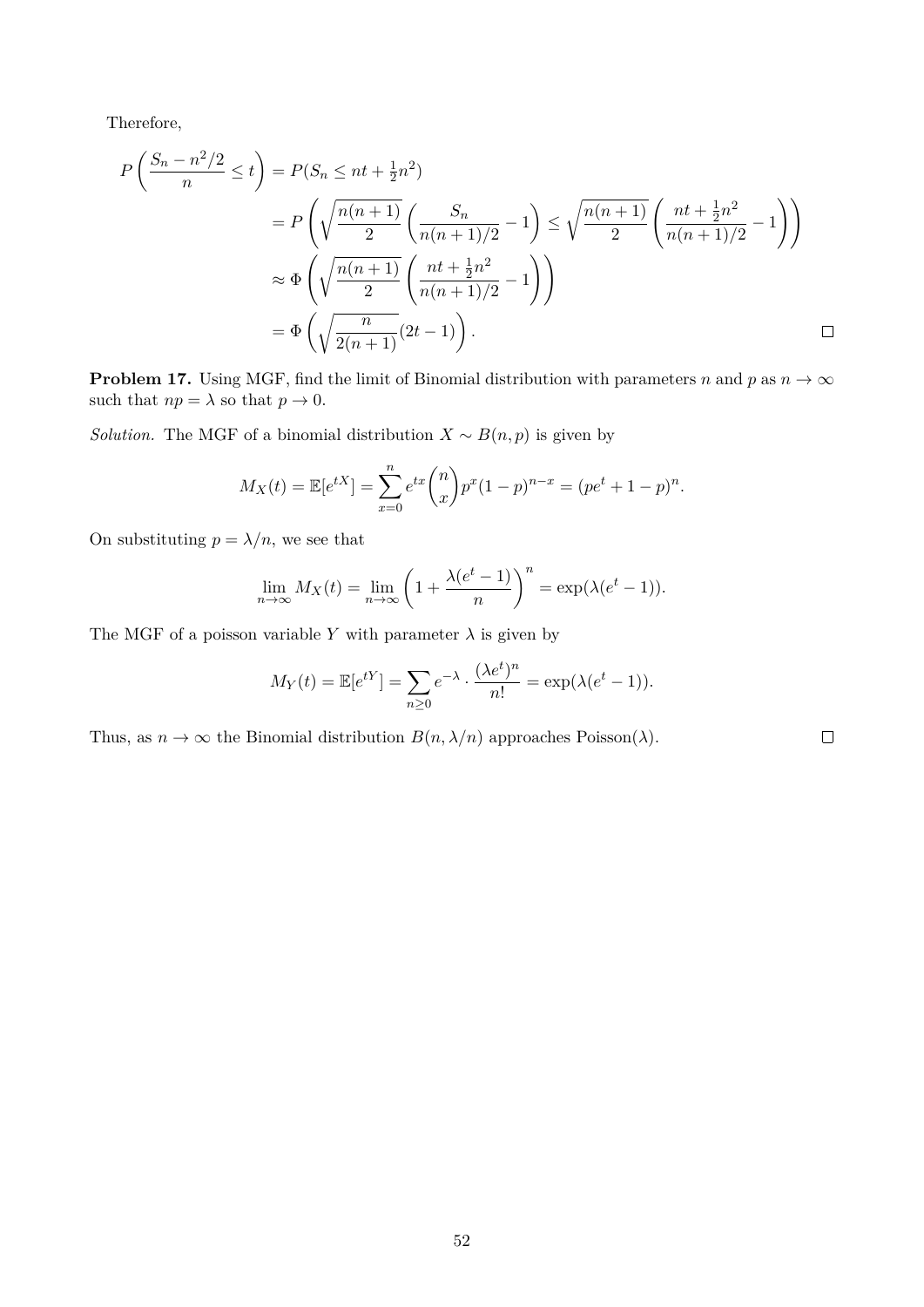# **7 Introduction to Stochastic Processes**

**Problem 1.** Trace the path of the following stochastic processes:

- (a)  $\{W_k \mid k \in T\}$  where  $W_k$  be the time that the  $k^{\text{th}}$  has to wait in the system before service and  $T = \{1, 2, \dots\}.$
- (b)  $\{X(t) | t \in T\}$  where  $X(t)$  be the number of jobs in system at time  $t, T = \{t | 0 \le t < \infty\}$ .
- (c)  $\{Y(t) | t \in T\}$  where  $Y(t)$  denote the cumulative service requirements of all jobs in system at time t,  $T = \{t \mid 0 \le t < \infty\}.$

**Problem 2.** Suppose that  $X_1, X_2, \ldots$  are iid random variables each having  $\mathcal{N}(0, \sigma^2)$ . Let  $\{S_n \mid n =$  $1, 2, \dots$ } be a stochastic process where  $S_n = \exp(\sum_{i=1}^n X_i - \frac{1}{2})$  $\frac{1}{2}n\sigma^2$ ). Find  $\mathbb{E}[S_n]$  for all n.

*Solution.* Note that

$$
\mathbb{E}[\exp(X_n - \frac{1}{2}\sigma^2)] = \mathbb{E}[\exp(X_n)] \cdot e^{-\sigma^2/2} = M_{X_n}(1)e^{-\sigma^2/2} = 1.
$$

Therefore,

$$
\mathbb{E}[S_n] = \mathbb{E}\left[\exp\left(\sum_{i=1}^n X_i - \frac{1}{2}n\sigma^2\right)\right] = \mathbb{E}\left[\prod_{i=1}^n \exp(X_i^2 - \frac{1}{2}\sigma^2)\right] = \prod_{i=1}^n \mathbb{E}[\exp(X_i - \frac{1}{2}\sigma^2)] = 1.
$$

**Problem 3.** Let  $X(t) = A_0 + A_1t + A_2t^2$ , where  $A_i$ 's are uncorrelated random variables with mean 0 and variance 1. Find the mean function and covariance function of  $X(t)$ .

*Solution.* The mean

$$
\mathbb{E}[X(t)] = \mathbb{E}[A_0 + A_1t + A_2t^2] = \mathbb{E}[A_0] + \mathbb{E}[A_1]t + \mathbb{E}[A_2]t^2 = 0.
$$

The covariance function,

$$
Cov(X(s), X(t)) = \mathbb{E}[X(s)X(t)] - \mathbb{E}[X(s)]\mathbb{E}[X(t)]
$$
  
\n
$$
= \mathbb{E}[(A_0 + A_1s + A_2s^2)(A_0 + A_1t + A_2t^2)]
$$
  
\n
$$
= \mathbb{E}\left[\sum_{i=0}^{2}\sum_{j=0}^{2}A_iA_j s^i t^j\right]
$$
  
\n
$$
= \sum_{i=0}^{2}\sum_{j=0}^{2} \mathbb{E}[A_iA_j]s^i t^j
$$
  
\n
$$
= \sum_{i=0}^{2} \left(\mathbb{E}[A_i^2]s^i t^i + \sum_{\substack{j=0 \ i \neq j}}^{j=2} \mathbb{E}[A_iA_j]s^i t^j\right)
$$
  
\n
$$
= \sum_{i=0}^{2} s^i t^i + \sum_{i=0}^{2}\sum_{\substack{j=0 \ i \neq j}}^{2} \mathbb{E}[A_i]\mathbb{E}[A_j]s^i t^j
$$
  
\n
$$
= 1 + st + (st)^2.
$$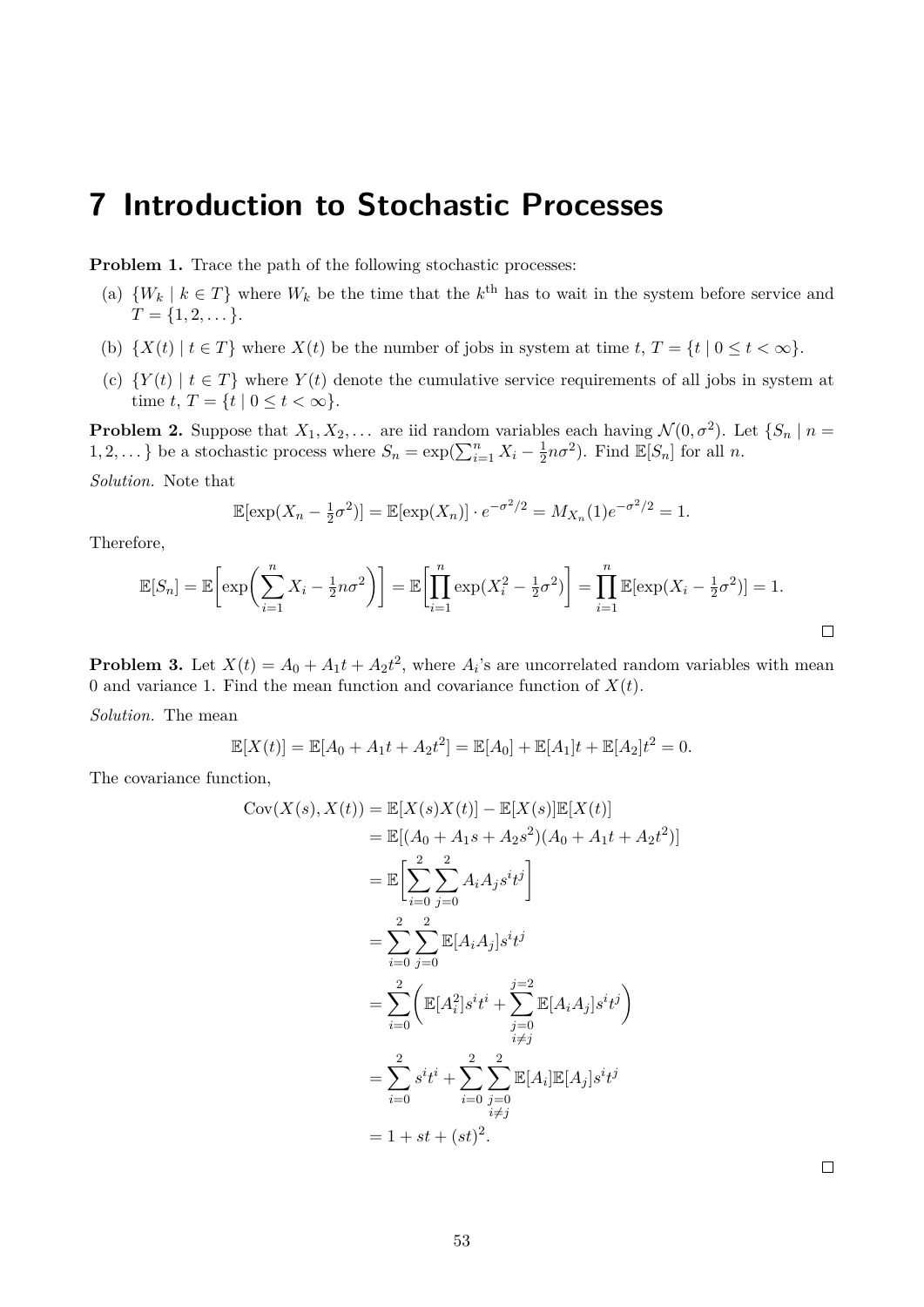**Problem 4.** Consider the process  $X_t = A \cos(wt) + B \sin(wt)$  where A and B are uncorrelated random variables with mean 0 and variance 1 and w is a positive constant. Is  $\{X_t | t \geq 0\}$  co-variance/widesense stationary?

*Solution.* The process is wide-sense stationary as

• The mean of  $X_t$ 

$$
\mathbb{E}[X_t] = \mathbb{E}[A\cos(wt) + B\sin(wt)] = \mathbb{E}[A]\cos(wt) + \mathbb{E}[B]\sin(wt) = 0
$$

is independent of time.

• The covariance function,

$$
Cov(X(s), X(t)) = \mathbb{E}[X(s)X(t)] - \mathbb{E}[X(s)]\mathbb{E}[X(t)]
$$
  
\n
$$
= \mathbb{E}[(A \cos(ws) + B \sin(ws))(A \cos(wt) + B \sin(wt))]
$$
  
\n
$$
= \mathbb{E}[A^2] \cos(ws) \cos(wt) + \mathbb{E}[A]\mathbb{E}[B](\cos(ws) \sin(wt) + \sin(ws) \cos(wt))
$$
  
\n
$$
+ \mathbb{E}[B^2] \sin(ws) \sin(wt)
$$
  
\n
$$
= \cos(ws) \cos(wt) + \sin(ws) \sin(wt)
$$
  
\n
$$
= \cos(w(s - t))
$$
  
\n
$$
= \text{Cov}(X(s - t), X(0))
$$

only depends on the difference of times.

• And the second moment is finite as

$$
\mathbb{E}[(X(t))^{2}] = \mathbb{E}[X(t)]^{2} + \text{Cov}(X(t), X(t)) = \cos(w(t-t)) = 1.
$$

 $\Box$ 

**Problem 5.** In a communication system, the carrier signal at the receiver is modeled by  $Y(t)$  =  $X(t) \cos(2\pi t + \Theta)$  where  $\{X(t) | t \geq 0\}$  is a zero-mean and wide sense stationary process,  $\Theta$  is a uniform distributed random variable with interval  $(-\pi, \pi)$  and w is a positive constant. Assume that,  $\Theta$  is independent of the process  $\{X(t) | t \geq 0\}$ . Is  $\{Y(t) | t \geq 0\}$  wide sense stationary? Justify your answer.

*Solution.* The process is wide-sense stationary as,

• The mean,

$$
\mathbb{E}[Y(t)] = \mathbb{E}[X(t)]\mathbb{E}[\cos(2\pi t + \Theta)] = 0
$$

is independent of time.

• The covariance function,

$$
Cov(Y(s), Y(t)) = \mathbb{E}[Y(s)Y(t)] - \mathbb{E}[Y(s)]\mathbb{E}[Y(t)]
$$
  
\n
$$
= \mathbb{E}[X(s)X(t)\cos(2\pi t + \Theta)\cos(2\pi s + \Theta)]
$$
  
\n
$$
= \mathbb{E}[X(s)X(t)]\mathbb{E}[\cos(2\pi t + \Theta)\cos(2\pi s + \Theta)]
$$
  
\n
$$
= Cov(X(s), X(t)) \int_{-\pi}^{+\pi} \frac{1}{2\pi} \cos(2\pi t + \theta) \cos(2\pi s + \theta) d\theta
$$
  
\n
$$
= \frac{1}{2} \cos(2\pi(s - t)) \text{Cov}(X(s), X(t)).
$$

Since X is WSS,  $Cov(Y(s), Y(t)) = \frac{1}{2} Cov(X(s), X(t)) = \frac{1}{2} Cov(X(s - t), X(0)) = Cov(Y(s - t))$  $t), Y(0).$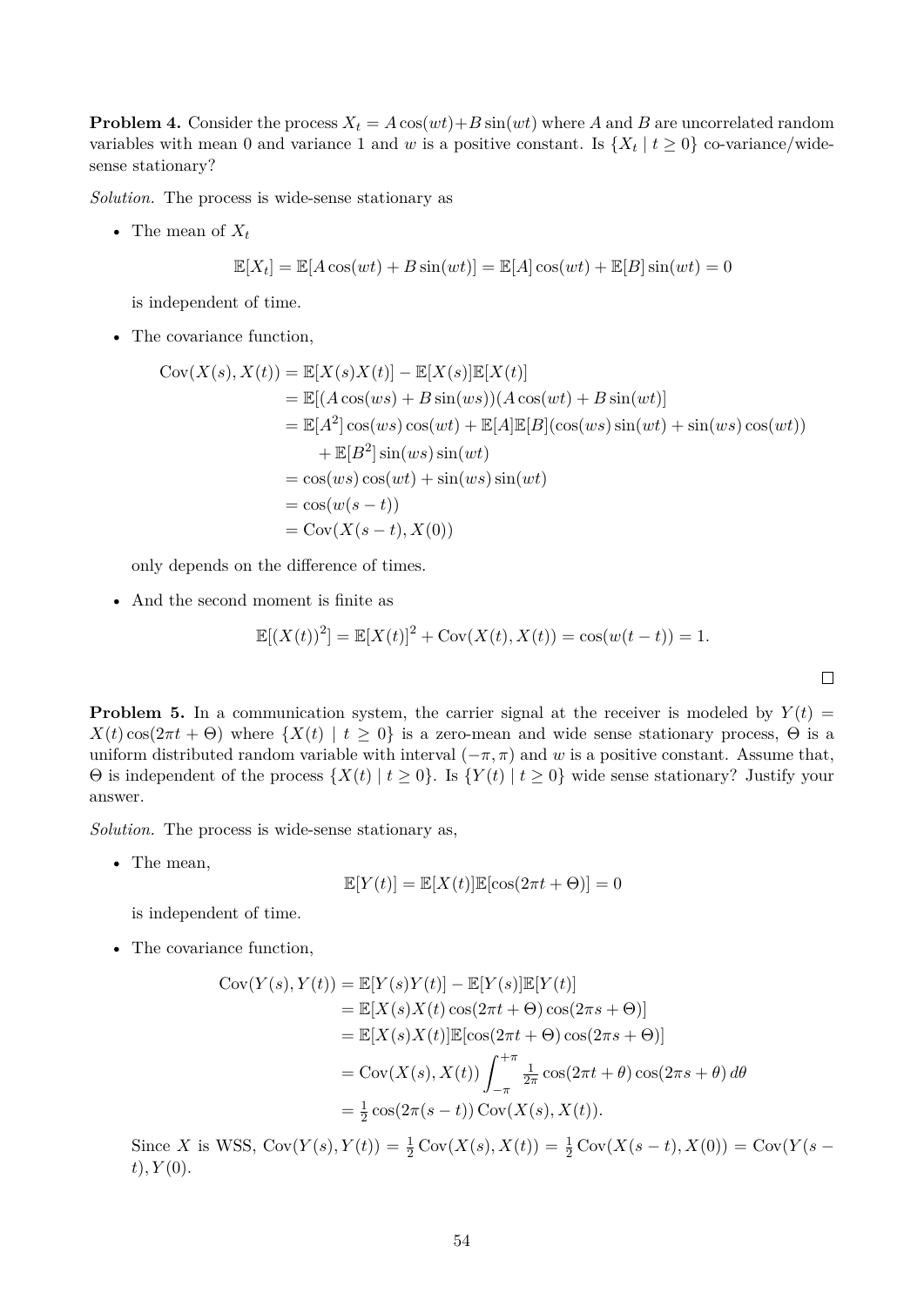• Finally, the second moment is finite as

$$
\mathbb{E}[Y(t)^{2}] = \text{Cov}(Y(t), Y(t)) + \mathbb{E}[Y(t)]^{2} = \frac{1}{2}\text{Cov}(X(t), X(t)) = \frac{1}{2}\mathbb{E}[X(t)^{2}]
$$

which is finite as  $X$  is WSS.

**Problem 6.** Let X and Y be iid random variables each having uniform distribution on interval  $[-\pi, +\pi]$ . Let  $Z(t) = \sin(Xt + Y)$  for  $t \geq 0$ . Is  $\{Z(t), t \geq 0\}$  covariance stationary?

*Solution.* The process is wide-stationary as,

• The mean,

$$
\mathbb{E}[Z(t)] = \mathbb{E}[\sin(Xt+Y)] = \mathbb{E}[\mathbb{E}[\sin(tx+Y) | X = x]] = \mathbb{E}[0] = 0
$$

is independent of time.

• Note that

$$
\int_{-\pi}^{+\pi} \sin(a+x)\sin(b+x) \, dx = \pi \cos(a-b).
$$

Therefore, the covariance function

$$
Cov(Z(s), Z(t)) = \mathbb{E}[Z(s)Z(t)] - \mathbb{E}[Z(s)]\mathbb{E}[Z(t)]
$$
  
\n
$$
= \mathbb{E}[\sin(Xs + Y)\sin(Xt + Y)]
$$
  
\n
$$
= \mathbb{E}[\mathbb{E}[\sin(xs + Y)\sin(xt + Y) | X = x]]
$$
  
\n
$$
= \mathbb{E}[\frac{1}{2}\cos(X(s - t))]
$$
  
\n
$$
= \begin{cases} \frac{1}{2} & s = t \\ \frac{1}{2} \cdot \frac{\sin(\pi(s - t))}{\pi(s - t)} & s \neq t \end{cases}
$$
  
\n
$$
= \begin{cases} \frac{1}{2} & s - t = 0 \\ \frac{1}{2} \cdot \frac{\sin(\pi(s - t))}{\pi(s - t)} & s - t \neq 0 \\ = \text{Cov}(Z(s - t), Z(0)) \end{cases}
$$

only depends on the difference in times.

• The second moment is finite as

$$
\mathbb{E}[Z(t)^{2}] = \text{Cov}(Z(t), Z(t)) + \mathbb{E}[Z(t)]^{2} = \frac{1}{2}.
$$

 $\Box$ 

**Problem 7.** Consider the random telegraph signal, denoted by  $X(t)$ , jumps between two states, 0 and 1, according to the following rules. At time  $t = 0$ , the signal  $X(t)$  start with equal probability for the two states, i.e.,  $P(X(0) = 0) = P(X(0) = 1) = \frac{1}{2}$ , and let the switching times be decided by a Poisson process  $\{Y(t) | t \geq 0\}$  with parameter  $\lambda$  independent of  $X(0)$ . At time t, the signal

$$
X(t) = \frac{1}{2} \left( 1 - (-1)^{X(0) + Y(t)} \right), t > 0.
$$

If  $\{X(t) | t > 0\}$  covariance/wide-sense stationary?

*Solution.* The process is wide-sense stationary as,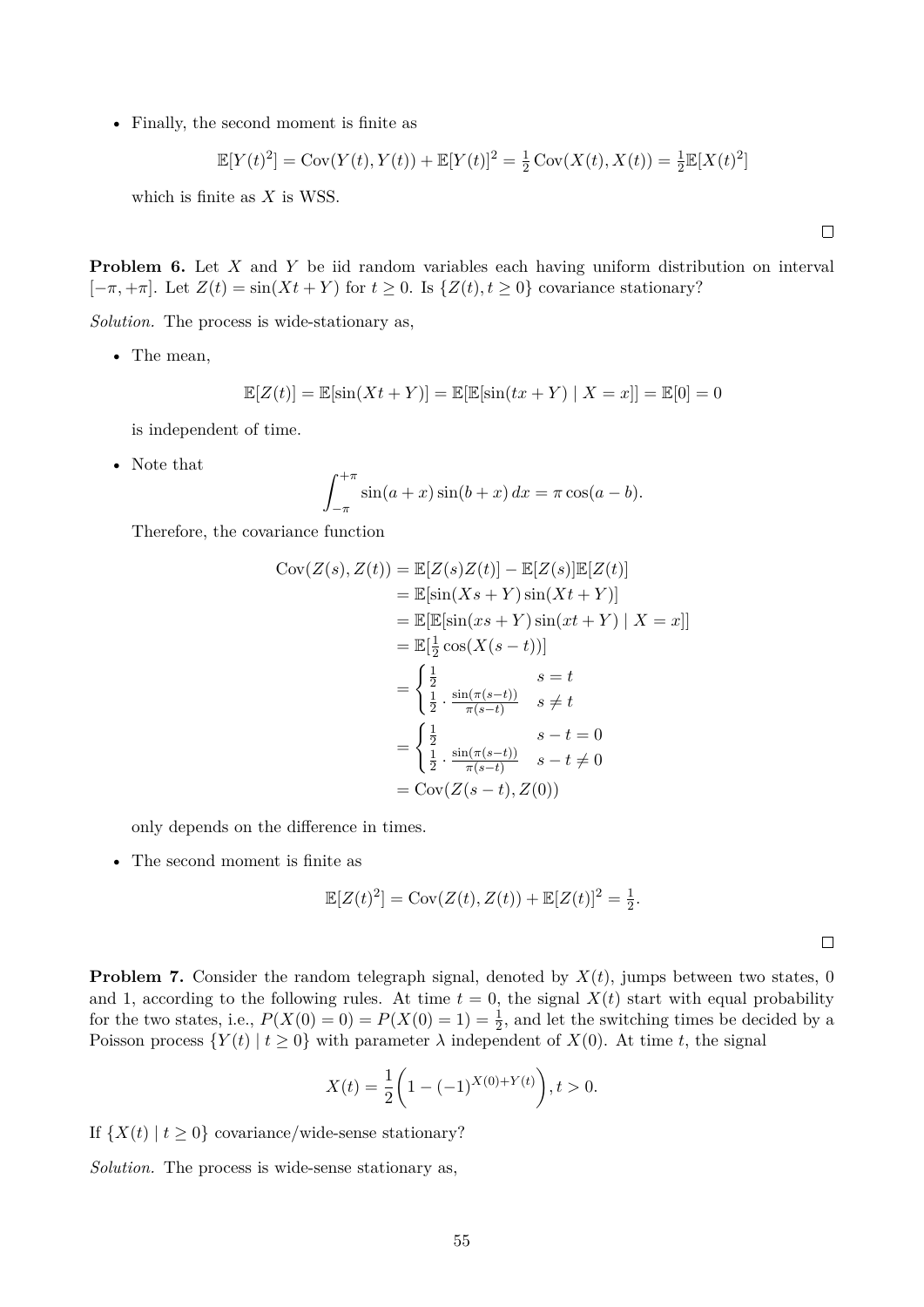• The mean,

$$
\mathbb{E}[X(t)] = \frac{1}{2} - \frac{1}{2}\mathbb{E}[(-1)^{X(0)}]\mathbb{E}[(-1)^{Y(t)}] = \frac{1}{2} - \frac{1}{2} \cdot 0 \cdot \mathbb{E}[(-1)^{Y(t)}] = \frac{1}{2}
$$

as independent of time.

• If  $X \sim \text{Poisson}(\lambda)$  then,

$$
\mathbb{E}[(-1)^{X}] = \sum_{k \ge 0} (-1)^{k} \cdot \frac{e^{-\lambda} \lambda^{k}}{k!} = e^{-2\lambda}.
$$

The covariance function for  $s > t$ ,

$$
Cov(X(s), X(t)) = \mathbb{E}[X(s)X(t)] - \mathbb{E}[X(s)]\mathbb{E}[X(t)]
$$
  
= 
$$
\frac{\mathbb{E}[(1 - (-1)^{X(0) + Y(s)})(1 - (-1)^{X(0) + Y(t)})] - 1}{4}
$$
  
= 
$$
\frac{\mathbb{E}[(-1)^{2X(0) + Y(s) + Y(t)}]}{4}
$$
  
= 
$$
\frac{\mathbb{E}[(-1)^{2X(0)}]\mathbb{E}[(-1)^{Y(s) + Y(t)}]}{4}
$$
  
= 
$$
\frac{\mathbb{E}[(-1)^{Y(s) - Y(t)}]}{4}
$$
 (as  $X(0), Y(s), Y(t) \in \mathbb{Z}$ )  
= 
$$
e^{-2\lambda(s-t)}.
$$
 (as  $Y(s) - Y(t) \sim \text{Poisson}(\lambda(s - t)))$ )

depends only on the difference as desired.

• The second moment is finite as

$$
\mathbb{E}[X(t)^{2}] = \text{Cov}(X(t), X(t)) + \mathbb{E}[X(t)]^{2} = 1 + \frac{1}{4}.
$$

**Problem 8.** Let  $\{X(t) | 0 \le t \le T\}$  be a stochastic process such that  $\mathbb{E}[X(t)] = 0$  and  $\mathbb{E}[X(t)^2] = 1$ for all  $t \in [0, T]$ . Find the upper bound of  $\left| \mathbb{E}[X(t)X(t+h)] \right|$  for any  $h > 0$  and  $t \in [0, T - h]$ .

*Solution.* We show that it is upper bounded above by 1,

$$
\mathbb{E}[X(t)X(t+h)] = \mathbb{E}\left[\frac{X(t)^2 + X(t+h)^2 - (X(t+h) - X(t))^2}{2}\right]
$$
  
\n
$$
= 1 - \frac{1}{2}\mathbb{E}[(X(t+h) - X(t))^2]
$$
  
\n
$$
\leq 1.
$$
  
\n
$$
\mathbb{E}[X(t)X(t+h)] = \mathbb{E}\left[\frac{(X(t+h) + X(t))^2 - X(t)^2 - X(t+h)^2}{2}\right]
$$
  
\n
$$
= \frac{1}{2}\mathbb{E}[(X(t+h) + X(t))^2] - 1
$$
  
\n
$$
\geq -1.
$$

Therefore,

$$
\left| \mathbb{E}[X(t)X(t+h)] \right| \leq 1.
$$

 $\Box$ 

 $\Box$ 

**Remark.** It also trivially follows from Cauchy-Schwarz inequality.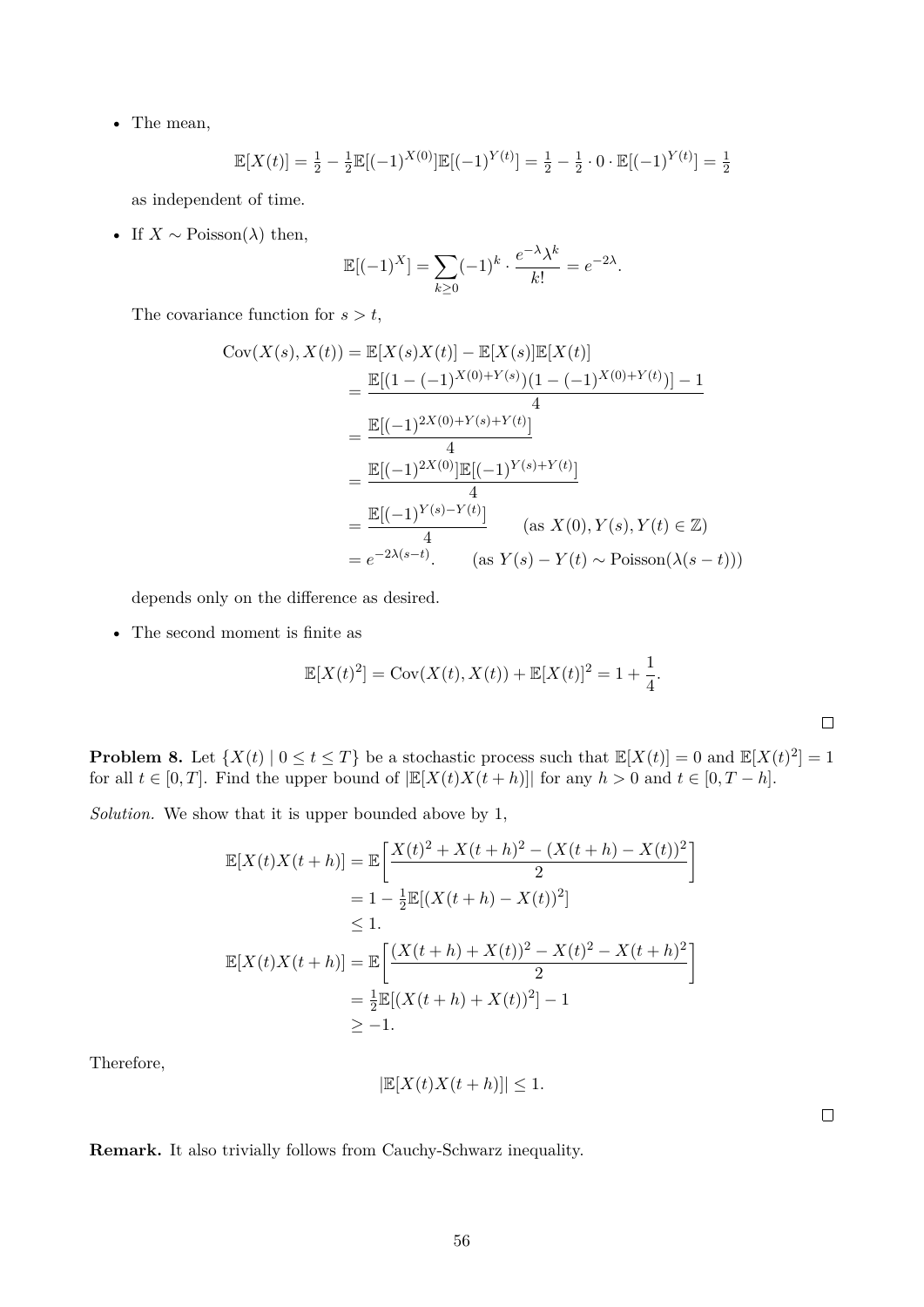**Problem 9.** Let A be a positive random variable that is independent of a strictly stationary random process  $\{X(t) | t \geq 0\}$ . Show that  $Y(t) = AX(t)$  is also strictly stationary random process.

*Proof.* I assume that A is a discrete variable, the same idea works for the continuous case, just replace the integral with a sum.

Let S be the support of A. For any  $\tau, t_1, t_2, \ldots, t_n \in \mathbb{R}$  and  $n \in \mathbb{N}$ ,

$$
F_{Y(t_1),...,Y(t_n)}(y_1,...,y_n) = P(Y(t_1) \le y_1,...,Y(t_n) \le y_n)
$$
  
\n
$$
= \sum_{a \in S} P(A = a, Y(t_1) \le y_1,...,Y(t_n) \le y_n)
$$
  
\n
$$
= \sum_{a \in S} P(A = a, X(t_1) \le y_1/a,...,X(t_n) \le y_n/a)
$$
  
\n
$$
= \sum_{a \in S} P(A = a)P(X(t_1) \le y_1/a,...,X(t_n) \le y_n/a)
$$
  
\n
$$
= \sum_{a \in S} P(A = a)F_{X(t_1),...,X(t_n)}(y_1/a, y_2/a,...,y_n/a)
$$
  
\n
$$
= \sum_{a \in S} P(A = a)F_{X(t_1+\tau),...,X(t_n+\tau)}(y_1/a,...,y_n/a)
$$
  
\n
$$
= F_{Y(t_1+\tau),...,Y(t_n+\tau)}(y_1,...,y_n)
$$

and hence  $\{Y(t) | t \geq 0\}$  is a stationary process.

**Problem 10.** Is the stochastic process  $\{X(t) | t \in T\}$  stationary, whose probability distribution under a certain condition given by

$$
P\{X(t) = n\} = \begin{cases} \frac{(at)^{n-1}}{(1+at)^{n+1}} & n = 1, 2, \dots \\ \frac{at}{1+at} & n = 0 \end{cases}.
$$

*Solution.* The process is not strictly stationary as its second moment is not independent of time.

$$
\mathbb{E}[X(t)^{2}] = \frac{1}{(1+at)^{2}} \cdot \sum_{n\geq 1} n^{2} \left(\frac{at}{1+at}\right)^{n-1} = 2at + 1.
$$

If  $a = 0$ ,  $P(X(t) = 1)$  is not defined therefore  $a \neq 0$ .

 $\Box$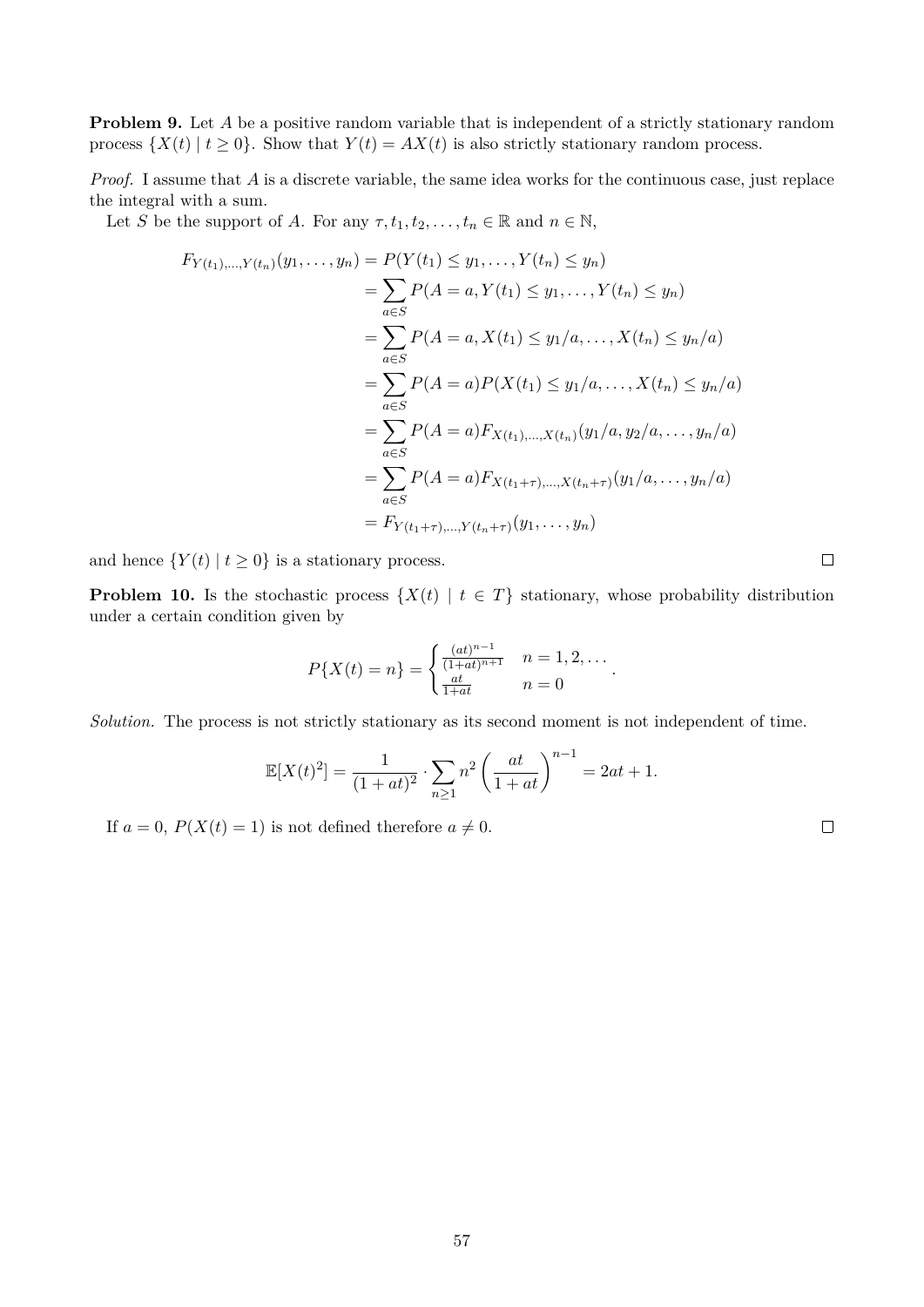## **8 Discrete Time Markov Chains (Incomplete)**

**Problem 1.** The owner of a local one-chair barber shop is thinking of expanding because there seem to be too many people waiting. Observations indicate that in the time required to cut one person's hair there may be 0, 1 and 2 arrivals with probability 0.3, 0.4 and 0.3 respectively. The shop has a fixed capacity of six people whose hair is being cut. Let  $X(t)$  be the number of people in the shop at any time t and  $X_n = X(t_n^+)$  be the number of people in the shop after the time instant of completion of the *n*-th person's hair cut. Prove that  $\{X_n | n = 1, 2, ...\}$  is a Markov chain assuming i.i.d arrivals. Find its one step transition probability matrix.

*Solution*. Let  $Y_n$  be the number of people that may arrive between in time  $(t_{n-1}^+, t_n^+]$ . We see that

$$
X_n = \min(6, \max(X_{n-1} - 1, 0) + Y_n)
$$

as the maximum capacity of the shop is 6 and if  $X_{n-1} > 0$  we cut the hair of one person who leaves the barbershop.

We see that  $X_n = f(X_{n-1}, Y_n)$  where  $Y_n$  are i.i.d. and independent of  $X_0$ ,

$$
P(X_{n+1} = j | X_1, X_2, \dots, X_n = i) = P(f(i, Y_{n+1}) = j | X_1, X_2, \dots, X_n = i)
$$
  
=  $P(f(i, Y_{n+1}) = j)$   
=  $P(f(X_n, Y_{n+1}) = j | X_n = i)$   
=  $P(X_{n+1} = j | X_n = i)$ .

We get the second equality by seeing that  $(X_1, X_2, \ldots, X_n)$  is a function of  $(X_0, Y_1, Y_2, \ldots, Y_n)$  which is independent to  $Y_{n+1}$ .

The probability matrix is this given by

|          | $\begin{bmatrix} 0.3 & 0.4 & 0.3 & 0 \end{bmatrix}$ |                |                          | $\overline{0}$            |                           |                 |
|----------|-----------------------------------------------------|----------------|--------------------------|---------------------------|---------------------------|-----------------|
|          | $\begin{array}{cccc} 0.3 & 0.4 & 0.3 \end{array}$   |                | $\overline{\phantom{0}}$ | 0                         |                           |                 |
| $\Omega$ | $0.3$ 0.4 0.3 0                                     |                |                          |                           |                           |                 |
|          |                                                     |                |                          | $0.3 \quad 0.4 \quad 0.3$ | $\overline{0}$            |                 |
|          |                                                     | $\overline{0}$ |                          |                           | $0.3 \quad 0.4 \quad 0.3$ |                 |
|          |                                                     | $\Omega$       | $\Omega$                 |                           | $0.3 \quad 0.4 \quad 0.3$ |                 |
|          |                                                     |                |                          | $\overline{0}$            |                           | $0.3 \quad 0.7$ |

over the state space  $\{0, 1, 2, 3, 4, 5, 6\}$  as

$$
X_n | (X_{n-1} = 0) = Y_n,
$$
  
\n
$$
X_n | (X_{n-1} = i) = i - 1 + Y_n \text{ for } 1 \le i \le 5,
$$
  
\n
$$
X_n | (X_{n-1} = 6) = \begin{cases} 5 + Y_n & \text{if } Y_n \in \{0, 1\} \\ 6 & \text{if } Y_n = 2 \end{cases}.
$$

**Problem 2.** Let  $X_0$  be an integer-valued random variable,  $P(X_0 = 0) = 1$ , that is independent of the i.i.d. sequence  $Z_1, Z_2, \ldots$ , where  $P(Z_n = 1) = p$ ,  $P(Z_n = -1) = q$ , and  $P(Z_n = 0) = 1 - (p + q)$ . Let  $X_n = \max(0, X_{n-1} + Z_n)$ ,  $n = 1, 2, \ldots$  Prove that  $\{X_n, n = 0, 1, \ldots\}$  is a discrete time Markov chain. Write the one-step transition probability matrix or draw the state transition diagram for this Markov chain.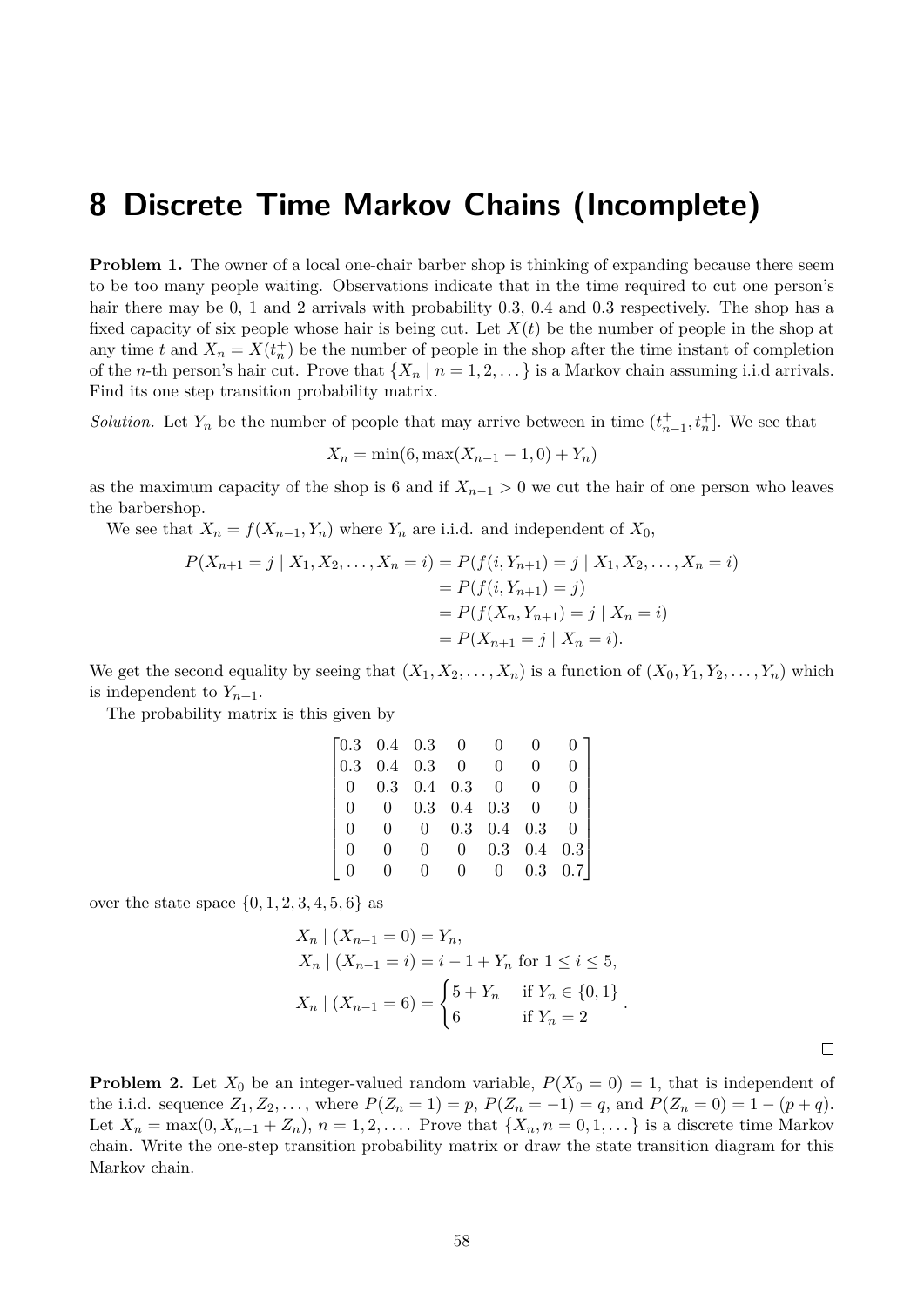*Solution.* We see that  $X_n = f(X_{n-1}, Z_n)$  where  $Z_n$  are i.i.d., the same argument as the previous problem gives us that  $X_n$  is Markov.

The transition probabilities are given by

$$
P(X_n = i | X_{n-1} = j) = P(Z_n = i - j) \text{ if } j > 0
$$
  

$$
P(X_n = i | X_{n-1} = 0) = \begin{cases} P(Z_n \in \{0, -1\}) & i = 0 \\ P(Z_n = 1) & i = 1 \\ 0 & \text{otherwise} \end{cases}.
$$

Thus, the transition matrix is

$$
\begin{bmatrix}\n1-p & p & 0 & 0 & 0 & \cdots \\
q & 1-(p+q) & p & 0 & 0 & \cdots \\
0 & q & 1-(p+q) & p & 0 & \cdots \\
0 & 0 & q & 1-(p+q) & p & \cdots \\
0 & 0 & 0 & q & 1-(p+q) & \cdots \\
\vdots & \vdots & \vdots & \vdots & \vdots & \ddots\n\end{bmatrix}
$$

over the state space  $\{0, 1, 2, \dots\}$ .

**Problem 3.** Suppose that a machine can be in two states:  $0 =$  working and  $1 =$  out of order on a day. The probability that a machine is working on a particular day depends on the state of the machine during two previous days. Specifically assume that  $P(X(n + 1) = 0 | X(n - 1) = j, X(n) = k) = q_{ik}$ ,  $j, k \in \{0, 1\}$  where  $X(n)$  is the state of the machine on day n.

- (a) Show that  $\{X(n) \mid n = 1, 2, \ldots\}$  is not a discrete Markov chain.
- (b) Define a new state space for the problem by taking the pairs  $(j, k)$  where j and k are 0 or 1. We say that machine is in state  $(j, k)$  on day n if the machine is in state j on day  $(n - 1)$  and in state  $k$  on day  $n$ . Show that with this changed state space the system is a discrete time Markov chain.
- (c) Suppose the machine was working on Monday and Tuesday. What is the probability that it will be working on Thursday?

*Solution.* In this question they assume that time-homogeneity

$$
P(X_{n+1} = i \mid X_n = j) = P(X_n = i \mid X_{n-1} = j)
$$

automatically implies Markov-ness

$$
P(X_{n+1} = i | X_0, X_1, \dots, X_{n-1}, X_n = j) = P(X_{n+1} = i | X_n = j).
$$

i will cri.png (it doesn't do so btw)

(a) Actually, it's a Markov chain if  $q_{0k} = q_{1k}$  for all  $k \in \{0, 1\}.$ 

If  $q_{0k} \neq q_{1k}$  for some  $k \in \{0,1\}$ , for  $X(n)$  to be a markov chain we must have

$$
P(X(n + 1) = 0 \mid X(n) = k) = P(X(n + 1) = 0 \mid X(n - 1) = j, X(n) = k) = q_{jk}.
$$

for all  $j \in \{0,1\}$  which would mean  $q_{0k} = q_{1k}$ .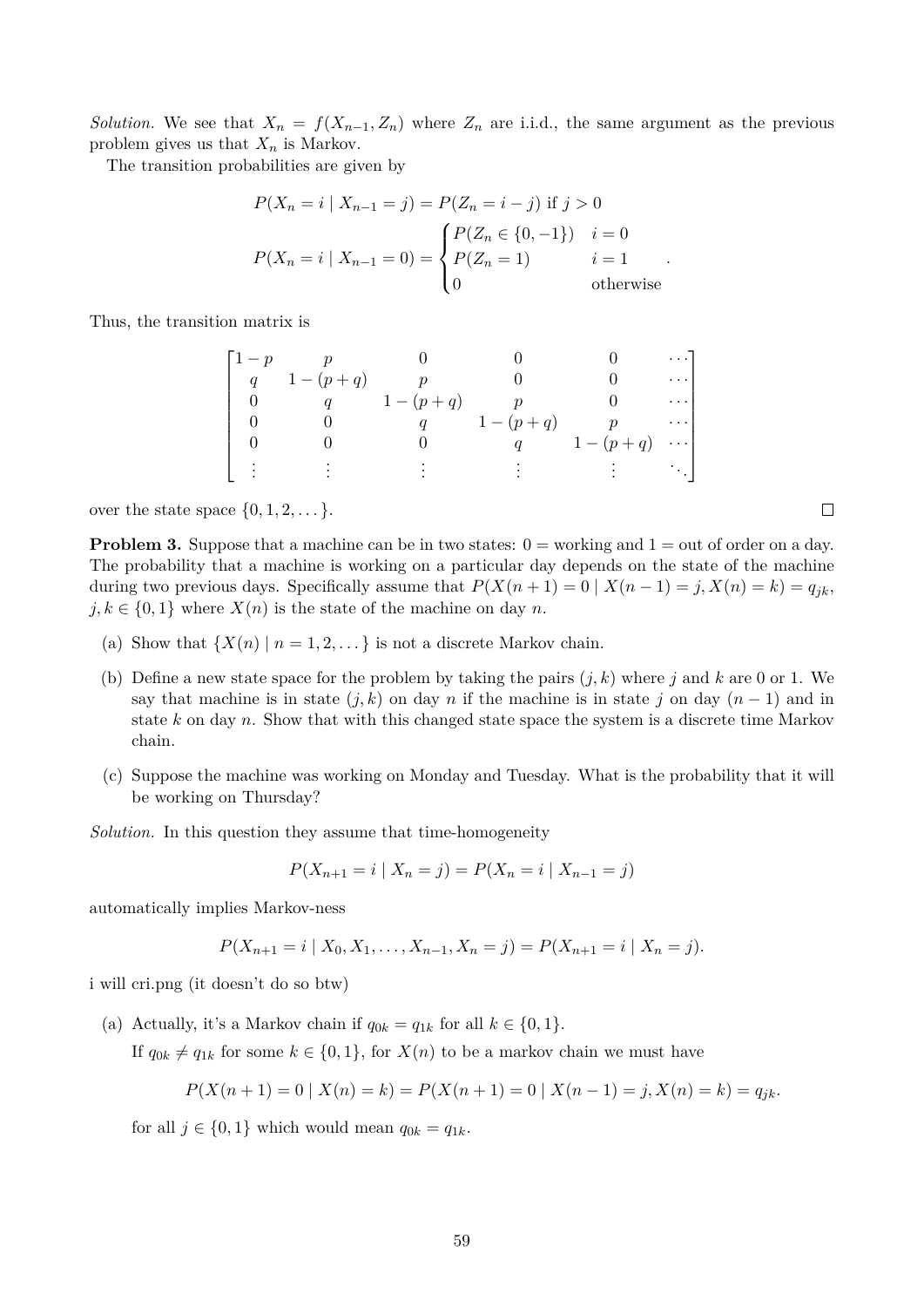(b) The random vector  $(X(n), X(n+1))$  satisfy the relation that

$$
P((X(n), X(n+1)) = (a, b) | (X(n-1), X(n)) = (c, d))
$$
  
= 
$$
\begin{cases} 0 & a \neq d \\ P(X(n+1) = b | X(n) = a, X(n-1) = c) = q_{ca} & a = d. \end{cases}
$$

which tells us that it is a DTMC.

(c) The transition matrix is given by

$$
P = \begin{bmatrix} q_{00} & 1 - q_{00} & 0 & 0 \\ 0 & 0 & q_{01} & 1 - q_{01} \\ q_{10} & 1 - q_{10} & 0 & 0 \\ 0 & 0 & q_{11} & 1 - q_{11} \end{bmatrix}
$$

over the space  $\{(0, 0), (0, 1), (1, 0), (1, 1)\}.$ 

If we take  $X(0)$  to be the state of machine on Monday, we wish to find  $X(3)$ . We get this by looking at

$$
(1,0,0,0)P2 = (q00, 1 - q00, 0, 0)P = (q002, q00(1 - q00), (1 - q00)q01, (1 - q00)(1 - q01))
$$

We want the probability that the  $X(3) = 0$  which we get by summing up the first and third columns  $q_0^2$ 

$$
q_{00}^2 + q_{01}(1 - q_{00}).
$$

**Problem 4.** The transition probability matrix of a discrete time Markov chain  $\{X_n, n = 0, 1, \dots\}$ having three states 1, 2 and 3 is  $P =$  $\sqrt{ }$  $\overline{1}$ 0.3 0.4 0.3 0.6 0.2 0.2 0.5 0.4 0.1  $\setminus$ and the initial distribution  $\pi = (0.7, 0.2, 0.1)$ . (a) Compute  $P(X_2 = 3)$ , (b) Compute  $P(X_3 = 2, X_2 = 3, X_1 = 3, X_0 = 2)$ .

*Solution.* (a) Just find the third value of  $\pi P^2$ , this comes out to 0.212.

(b) By repeatedly applying the Markov property we see that

$$
P(X_3 = 2, X_2 = 3, X_1 = 3, X_0 = 2)
$$
  
=  $P(X_3 = 2 | X_2 = 3)P(X_2 = 3 | X_1 = 3)P(X_1 = 3 | X_0 = 2)P(X_0 = 2)$ 

which is  $0.4 \times 0.1 \times 0.2 \times 0.2 = 0.0016$ .

 $\Box$ 

 $\Box$ 

**Problem 5.** Consider a time-homogeneous discrete time Markov chain  $\{X_n, n = 0, 1, ...\}$  with state space  $S = \{0, 1, 2, 3, 4\}$  and one-step transition probability matrix

$$
P = \begin{pmatrix} 1 & 0 & 0 & 0 & 0 \\ 0.5 & 0 & 0.5 & 0 & 0 \\ 0 & 0.5 & 0 & 0.5 & 0 \\ 0 & 0 & 0.5 & 0 & 0.5 \\ 0 & 0 & 0 & 0 & 1 \end{pmatrix}
$$

(a) Classify the states of the chain as transient, +ve recurrent or null recurrent.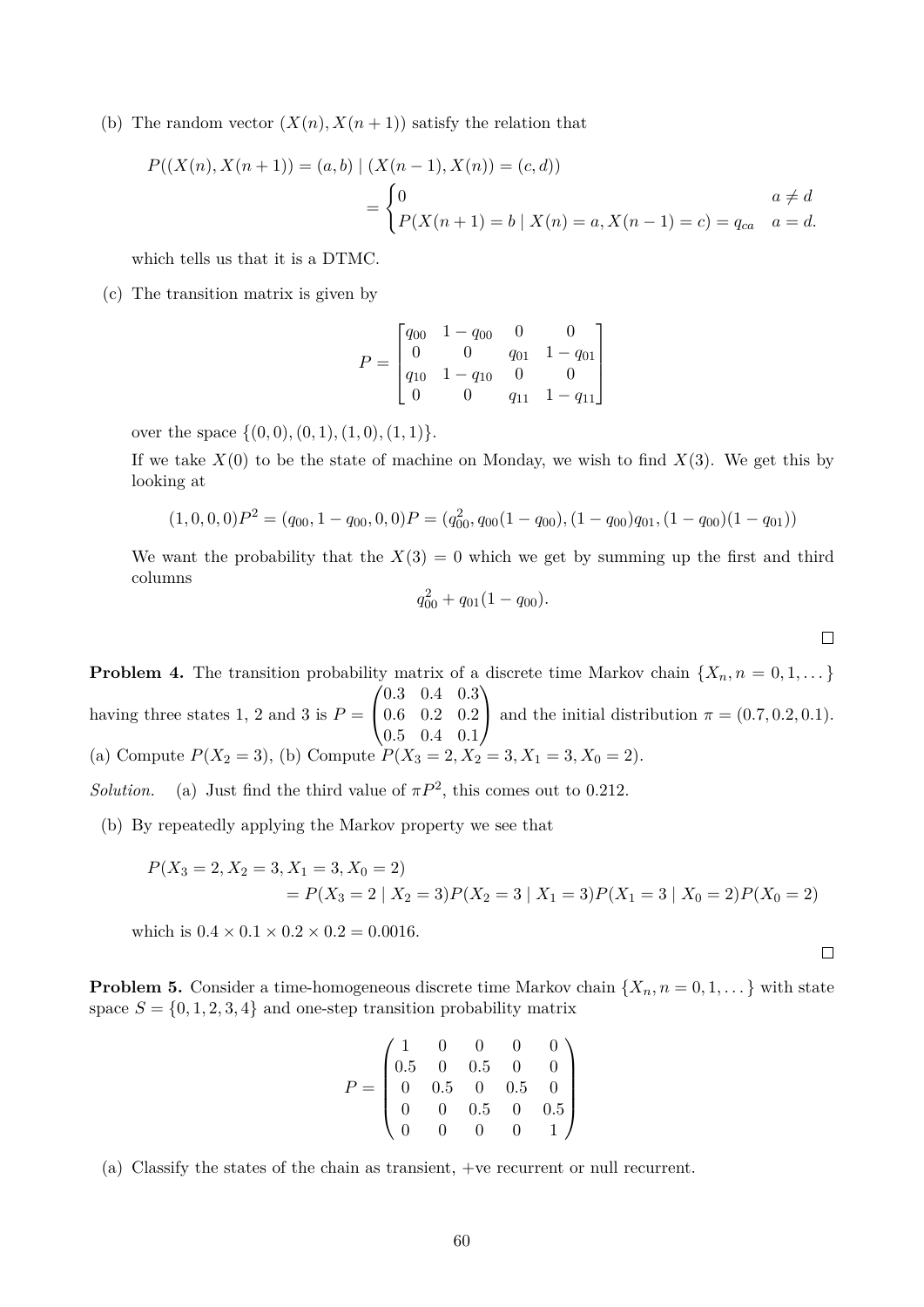- (b) When  $P(X_0 = 2) = 1$ , find the expected number of times the Markov chain visit state 1 before being absorbed.
- (c) When  $P(X_0 = 1) = 1$ , find the probability that the Markov chain absorbs in state 0.

*Solution.* The state diagram is,



- (a) From the state diagram we see that the states 0 and 4 are positive recurrent, and  $1, 2, 3$  are transient. There are no null recurrent states in a finite markov chain.
- (b) Let  $m_i$  be the expected number of visits to state 1 before reaching state 0 if we start from state i.

Since we never visit any other state after reaching 0 or 4, we get that  $m_0 = m_4 = 0$ . Writing down the equations for the rest,

$$
m_1 = 1 + \frac{1}{2} \cdot 0 + \frac{1}{2} m_2,
$$
  
\n
$$
m_2 = \frac{1}{2} m_1 + \frac{1}{2} m_3,
$$
  
\n
$$
m_3 = \frac{1}{2} m_2 + \frac{1}{2} \cdot 0.
$$

We get these by looking at the one-step transition of each state. Solving these tells us that  $m_2 = 1.$ 

(c) Let  $p_i$  be the probability that the Markov chain absorbs in state 0 if we start at state i. Clearly,  $p_0 = 1$  and  $p_4 = 0$ . Setting up equations for the rest tells us

$$
p_1 = \frac{1}{2}p_0 + \frac{1}{2}p_2,
$$
  
\n
$$
p_2 = \frac{1}{2}p_1 + \frac{1}{2}p_3,
$$
  
\n
$$
p_3 = \frac{1}{2}p_2 + \frac{1}{2}p_4,
$$

which on solving gives us that  $p_1 = 3/4$ .

**Problem 6.** Consider a DTMC with transition probability matrix  $\sqrt{ }$  $\overline{\phantom{a}}$ 0.4 0.6 0 0.4 0 0.6 0 0.4 0.6 1 . Find the sta-

tionary distribution for this Markov chain.

*Solution.* A stationary distribution will be a left eigenvector of the transition matrix, so we solve the equation

$$
[x, y, z] \begin{bmatrix} 0.4 & 0.6 & 0 \\ 0.4 & 0 & 0.6 \\ 0 & 0.4 & 0.6 \end{bmatrix} = [x, y, z]
$$

$$
[4, 6, 9]
$$

along with  $x + y + z = 1$  to get

$$
\pi = \frac{[4, 6, 9]}{19}.
$$

 $\Box$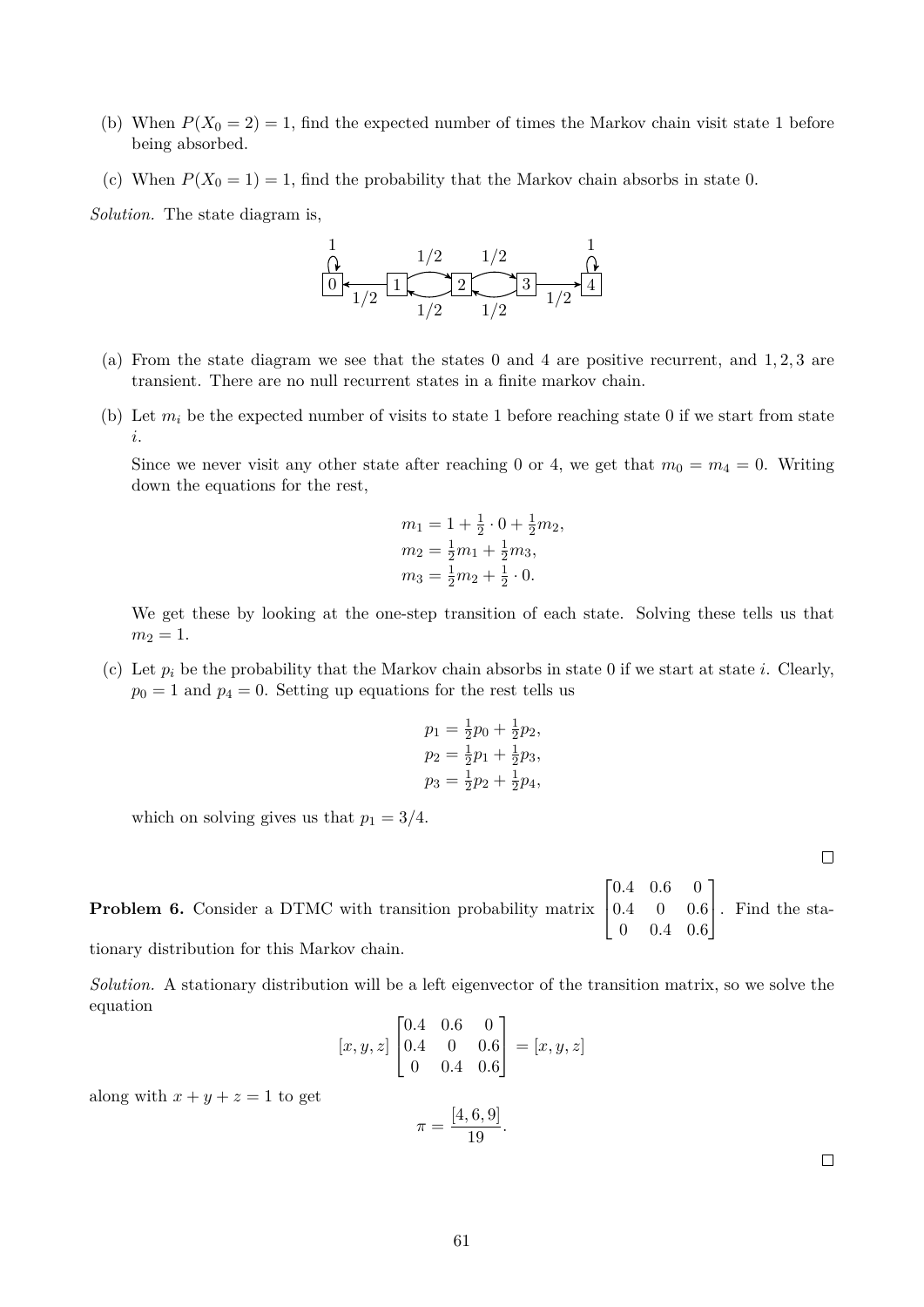**Problem 7.** Two gamblers, A and B, bet on successive independent tosses of an unbiased coin that lands heads up with probability  $p$ . If the coin turns up heads, gambler  $A$  wins a rupee from gambler  $B$ , and if the coin turns up tails, gambler  $B$  wins a rupee from gambler  $A$ . Thus the total number of rupees among the two gamblers stays fixed, say N. The game stops as soon as either gambler is ruined; i.e., is left with no money! Assume the initial fortune of gambler A is i. Let  $X_n$  be the amount of money gambler A has after the *n*-th toss. If  $X_n = 0$ , then gambler A is ruined and the game stops. If  $X_n = N$ , then gambler B is ruined and the game stops. Otherwise the game continues. Prove that  $\{X_n, n = 0, 1, \dots\}$  is a discrete time Markov chain. Write the one-step transition probability matrix or draw the state transition diagram for this Markov chain.

*Solution*. The random variable  $X_n$  satisfies

$$
X_{n+1} | (X_n = 0) = 0,
$$
  
\n
$$
X_{n+1} | (X_n = x) = \begin{cases} x+1 & \text{coins turns up heads} \\ x-1 & \text{coins turns up tails} \end{cases}
$$
 for  $0 < x < N$ ,  
\n
$$
X_{n+1} | (X_n = N) = N.
$$

Since each coin toss is independent we get that  $X_n$  is Markov over the space  $\{0, 1, \ldots, N\}$ .

The state transition matrix is given by



**Problem 8.** One way of spreading information on a network uses a rumor-spreading paradigm. Suppose that there are 5 hosts currently on the network. Initially, one host begins with a message. In every round, each host that has the message contacts another host chosen independently and uniformly at random from the other 4 hosts, and sends the message to the host. The process stops when all hosts has the message. Model this process as discrete time Markov chains with

- (a)  $X_n$  be state of host  $(i = 1, 2, \ldots, 5)$  who received the message at the end of the *n*-th round.
- (b)  $Y_n$  be number of hosts having the message at the end of *n*-th round.

Find one step transition probability matrix for the above discrete time Markov chains. Classify the states of the chains as transient, positive recurrent or null recurrent.

*Solution.* (a) I assume  $X_n$  is the host who last received the message. By the definition of the process we see that

$$
P(X_n = i \mid X_{n-1} = j) = \begin{cases} \frac{1}{4} & i \neq j \\ 0 & i = j \end{cases}.
$$

Since all pairs of state communicate we see that all states are positive recurrent.

(b) The state space of  $Y_n$  is  $\{1, 2, 3, 4, 5\}$ . Note that at each step  $Y_{n+1} \in \{Y_n, Y_n + 1\}$ , the former occurs if we visit an already visited state and the latter occurs if we visit a new state.

We see that,

$$
P(Y_{n+1} = k \mid Y_n = k) = \frac{k-1}{4}
$$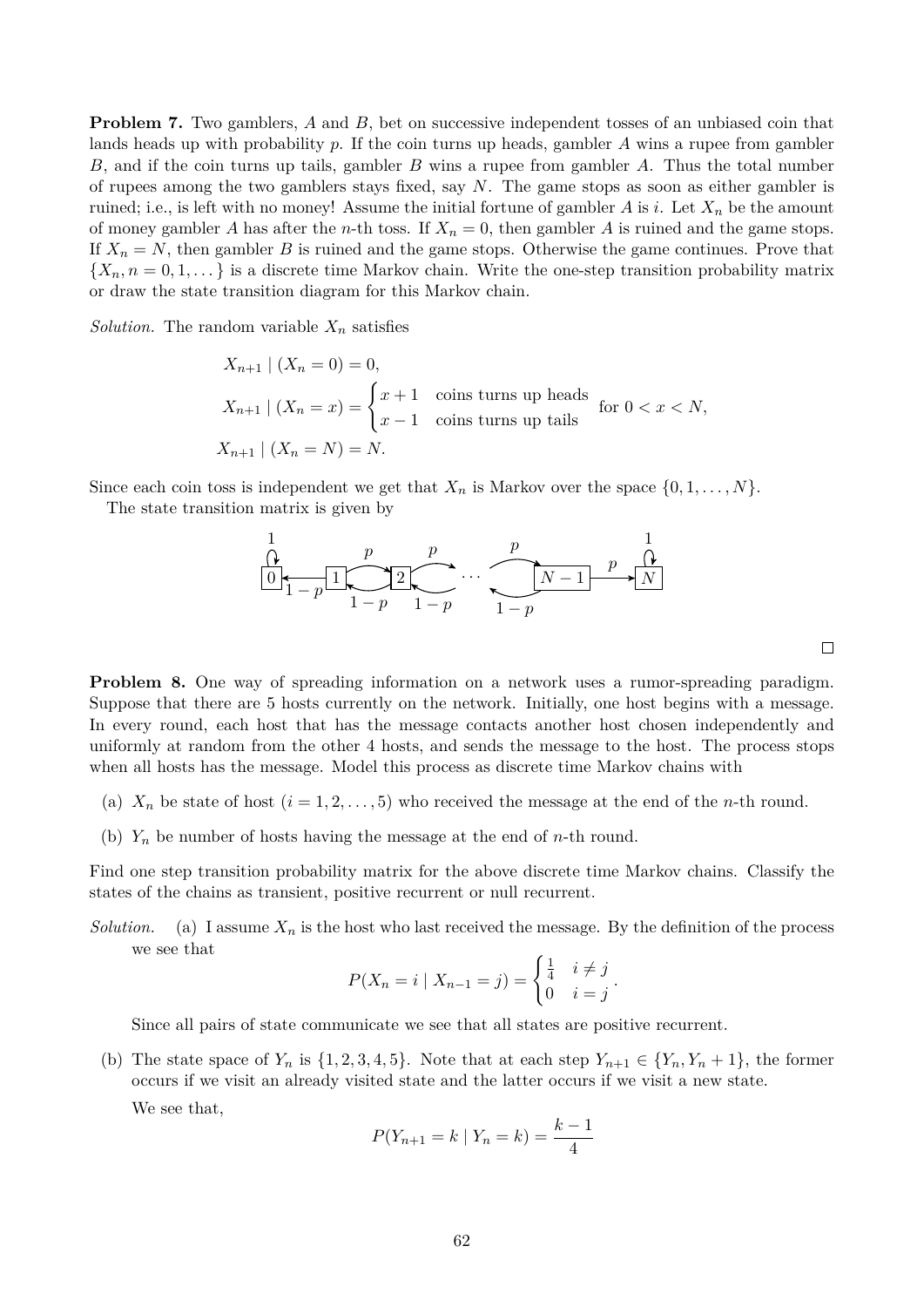as each visited host is connected to  $k - 1$  other visited hosts which are chosen with probabilitiy  $(k-1)/4$ . This gives us the transition matrix

$$
\begin{bmatrix} 0 & 1 & 0 & 0 & 0 \\ 0 & \frac{1}{4} & \frac{3}{4} & 0 & 0 \\ 0 & 0 & \frac{1}{2} & \frac{1}{2} & 0 \\ 0 & 0 & 0 & \frac{3}{4} & \frac{1}{4} \\ 0 & 0 & 0 & 0 & 1 \end{bmatrix}
$$

.

Clearly state 5 is absorbing and hence positive recurrent.

**Problem 9.** For  $j = 0, 1, \ldots$ , let  $P_{j,j+2} = v_j$  and  $P_j = 1 - v_j$ , define the transition probability matrix of Markov chain. Discuss the character of the states of this chain.

*Solution.* I assume that  $0 < v_i < 1$  for all *i*.

The transition matrix is

| $\begin{bmatrix} 1-v_0 & 0 & v_0 & 0 & 0 & 0 & 0 & \cdots \end{bmatrix}$ |  |  |  |                                                 |
|--------------------------------------------------------------------------|--|--|--|-------------------------------------------------|
| $\begin{bmatrix} 1-v_1 & 0 & 0 & v_1 & 0 & 0 \end{bmatrix}$              |  |  |  | $\begin{bmatrix} 0 & \cdots \end{bmatrix}$      |
| $\begin{vmatrix} 1-v_2 & 0 & 0 & 0 & v_2 & 0 \end{vmatrix}$              |  |  |  | $\begin{bmatrix} 0 & \cdots \end{bmatrix}$      |
| $\begin{vmatrix} 1-v_3 & 0 & 0 & 0 & 0 & v_3 & 0 & \cdots \end{vmatrix}$ |  |  |  |                                                 |
| $\begin{bmatrix} 1-v_4 & 0 & 0 & 0 & 0 \end{bmatrix}$                    |  |  |  | $0 \quad v_4 \quad \cdots$                      |
|                                                                          |  |  |  | $\{ \gamma_{\alpha} \}_{\alpha \in \mathbb{N}}$ |

There is no transition from an even state to an odd state, however each odd state has a transition to 0 and every transition from an odd state is to a strictly greater. This tells us that you don't return to an odd state after starting from it, which implies that the odd states are transient. Formally, for odd i

$$
f_{i,i} = P(\exists n \ge 1 : X_n = i \mid X_0 = i)
$$
  
= 1 - P(X<sub>n</sub> \ne i \forall n \ge 1 \mid X\_0 = i)  
= 1 - \sum\_{j \ge 0} P(X\_n \ne i \forall n \ge 1 \mid X\_1 = j) P(X\_1 = j \mid X\_0 = i)  
= 1 - P(X<sub>n</sub> \ne i \forall n \ge 1 \mid X\_1 = 0) P(X\_1 = 0 \mid X\_0 = i)  
- P(X<sub>n</sub> \ne i \forall n \ge 1 \mid X\_1 = i + 2) P(X\_1 = i + 2 \mid X\_0 = i)  
= 1 - 1 \cdot (1 - v\_i) - 1 \cdot v\_i  
= 0

where we get that  $P(X_n \neq i | X_1 = 0) = 1$  from the observation that there is no transition from an even to an odd state, and  $P(X_1 \neq i | X_i = i + 2) = 1$  from the observation that there is no transition from an odd state to a smaller odd state.

Clearly the even states form a closed communicating class. We give conditions on it being transient, positive recurrent or null recurrent.

The probability that a chain starting at 0 returns to 0 is given by

$$
f_{00} = P(\exists n \in \mathbb{N} : X_n = 0 \mid X_0 = 0)
$$
  
= 1 - P(X<sub>n</sub> \neq 0 \forall n \ge 1 \mid X\_0 = 0)  
= 1 - P(X<sub>i</sub> = 2i \forall i \ge 0)  
= 1 - \prod\_{i \ge 0} v\_{2i}.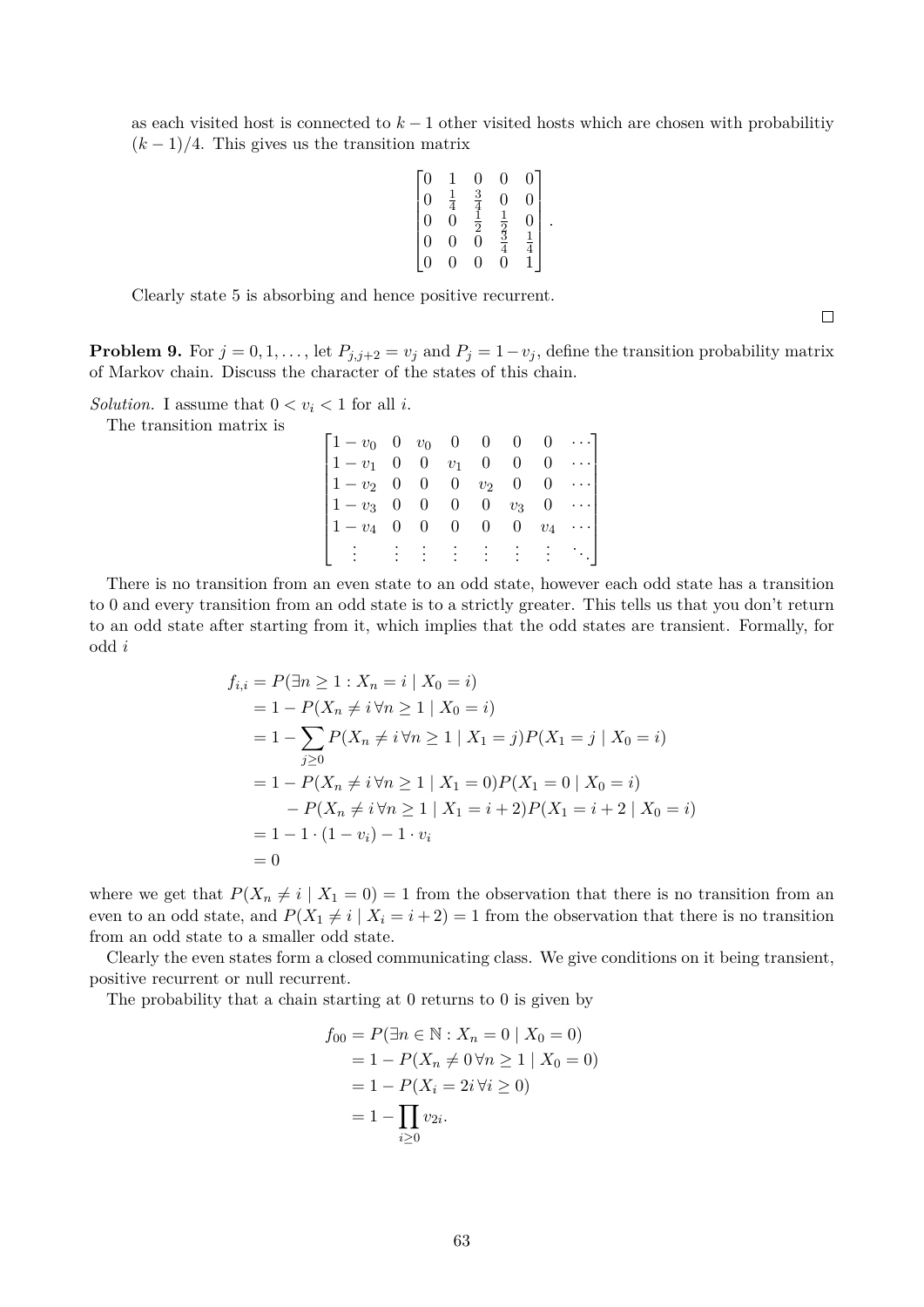We get the third equality by noticing the fact that if j is the smallest index such that  $X_j \neq 2j$  then  $X_{j-1} = 2(j-1)$  and since  $X_j \in \{0, X_{j-1} + 2\}$  we must have  $X_j = 0$  which isnt't allowed.

- 1. If  $\prod_{i\geq 0} v_{2i} > 0$ , then  $f_{00} < 1$  and the class is transient.
- 2. If  $\prod_{i\geq 0} v_{2i} = 0$ ,  $f_{00} = 1$  and the class is recurrent.

Now suppose the class is positive recurrent. Since this class is aperiodic (as there exists a self transition), we see that a positive stationary distribution exists. (Note that here we are considering the chain restricted to even states hence we can treat it as an irreducible markov chain.)

Let this distribution be  $\pi$ , it satisfies the equations

$$
\sum_{i\geq 0} \pi_{2i} = 1,
$$
  
\n
$$
\pi_0 = \sum_{i\geq 0} (1 - v_{2i}) \pi_{2i},
$$
  
\n
$$
\pi_{i+2} = v_i \pi_i \text{ for } i \geq 0.
$$

The third equation tells us that  $\pi_{2i} = \pi_0 \prod_{j=0}^{i-1} v_{2j}$ . So,

$$
\pi_0 = \sum_{i\geq 0} \pi_{2i} - v_{2i}\pi_{2i}
$$

$$
= 1 - \sum_{i\geq 0} v_{2i}\pi_{2i}
$$

$$
= 1 - \pi_0 \sum_{i\geq 0} \prod_{j=0}^i v_{2j}
$$

$$
\implies \pi_0 = \frac{1}{1 + \sum_{i\geq 0} \prod_{j=0}^i v_{2j}}
$$

$$
\implies \pi_{2k} = \frac{\prod_{j=0}^{k-1} v_{2j}}{1 + \sum_{i\geq 0} \prod_{j=0}^i v_{2j}}
$$

.

We require that  $\pi_{2k} > 0$  which happens iff  $\sum_{i \geq 0} \prod_{j=0}^{i} v_j < \infty$ .

So, if  $\sum_{i\geq 0} \prod_{j=0}^i v_j < \infty$ , then all the even states are positive recurrent and null recurrent otherwise.

 $\Box$ 

**Problem 10.**

**Problem 11.**

**Problem 12.**

**Problem 13.**

**Problem 14.**

**Problem 15.**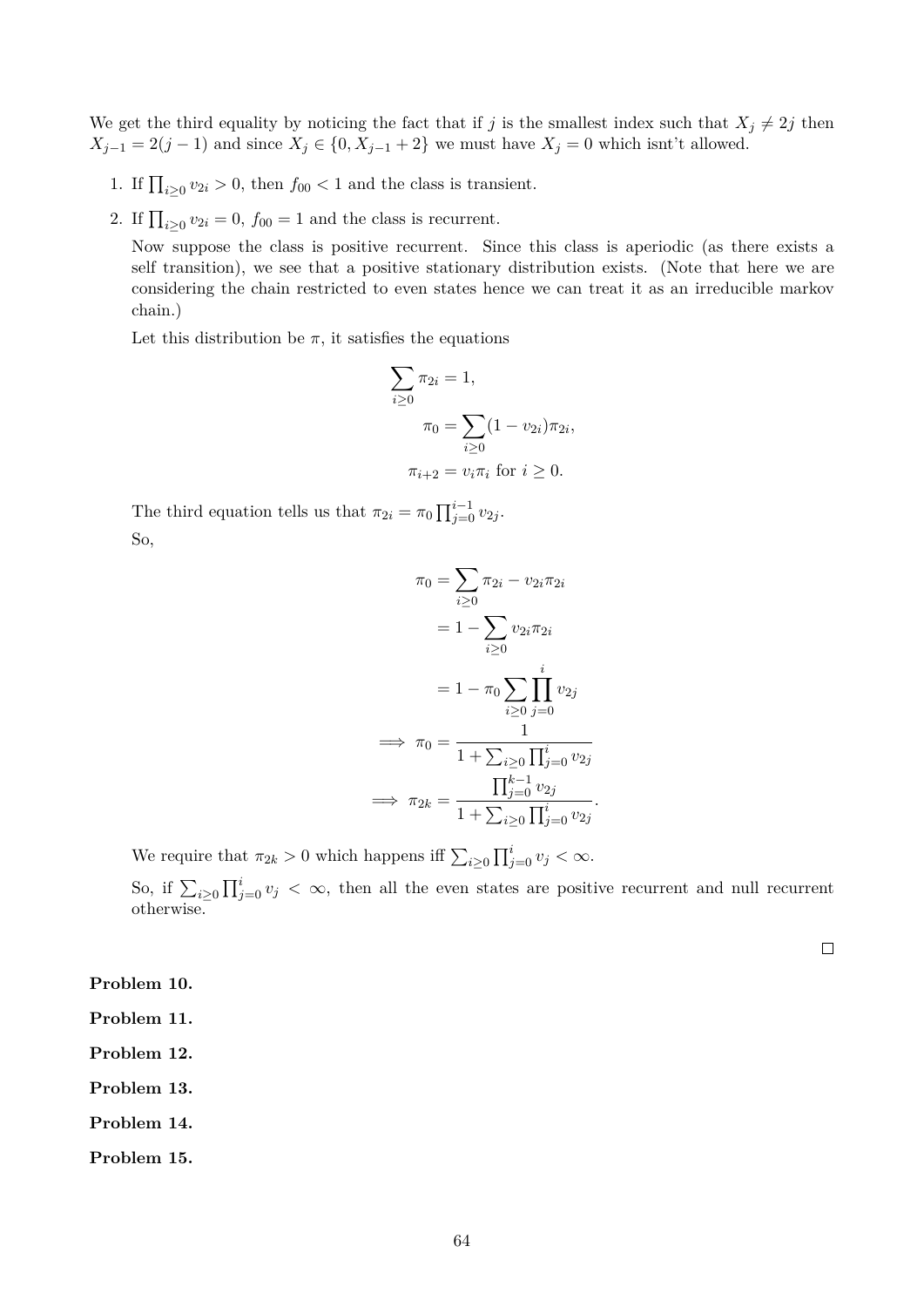**Problem 16. Problem 17. Problem 18. Problem 19. Problem 20.**

**Problem 21.**

**Problem 22.**

**Problem 23.** <sup>[1](#page-64-0)</sup> Given a DTMC  $\{X_n, n = 0, 1, 2, ...\}$  with state space  $\{1, 2, 3, 4\}$  and one-step transition probability matrix

$$
P = \begin{bmatrix} 1 & 0 & 0 & 0 \\ 0.5 & 0 & 0.25 & 0.25 \\ 0.25 & 0.5 & 0 & 0.25 \\ 0 & 0 & 0 & 1 \end{bmatrix}.
$$

(a) Draw the state transition diagram for this DTMC model.

(b) Find the expected number of transitions until you reach state 4, considering the initial state 2.

(c) Compute the probability that you eventually reach state 1 given the initial state is 2.

*Solution.* (a) The state transition diagram is,



(c) The one-step probability matrix of this chain with states in the order 1, 4, 2, 3 is

$$
\begin{bmatrix} 1 & 0 & 0 & 0 \ 0 & 1 & 0 & 0 \ 1/2 & 1/4 & 0 & 1/4 \ 1/4 & 1/4 & 1/2 & 0 \end{bmatrix}.
$$

Let

$$
A = \begin{bmatrix} 1/2 & 1/4 \\ 1/4 & 1/4 \end{bmatrix}, \text{ and } B = \begin{bmatrix} 0 & 1/4 \\ 1/2 & 0 \end{bmatrix}
$$

be the submatrices representing the transitions from the recurrent states to the transient states, ie, from  $\{1,4\}$  to  $\{2,3\}$ , and between the states transient states, ie  $\{2,3\}$ , respectively.

The fundamental matrix is given by

$$
M = (I - B)^{-1} = \begin{bmatrix} 1 & -1/4 \\ -1/2 & 1 \end{bmatrix}^{-1} = \begin{bmatrix} 8/7 & 2/7 \\ 4/7 & 8/7 \end{bmatrix}
$$

<span id="page-64-0"></span><sup>&</sup>lt;sup>1</sup>I decided to reword the problem for obvious reasons. You can't model mental health as a DTMC.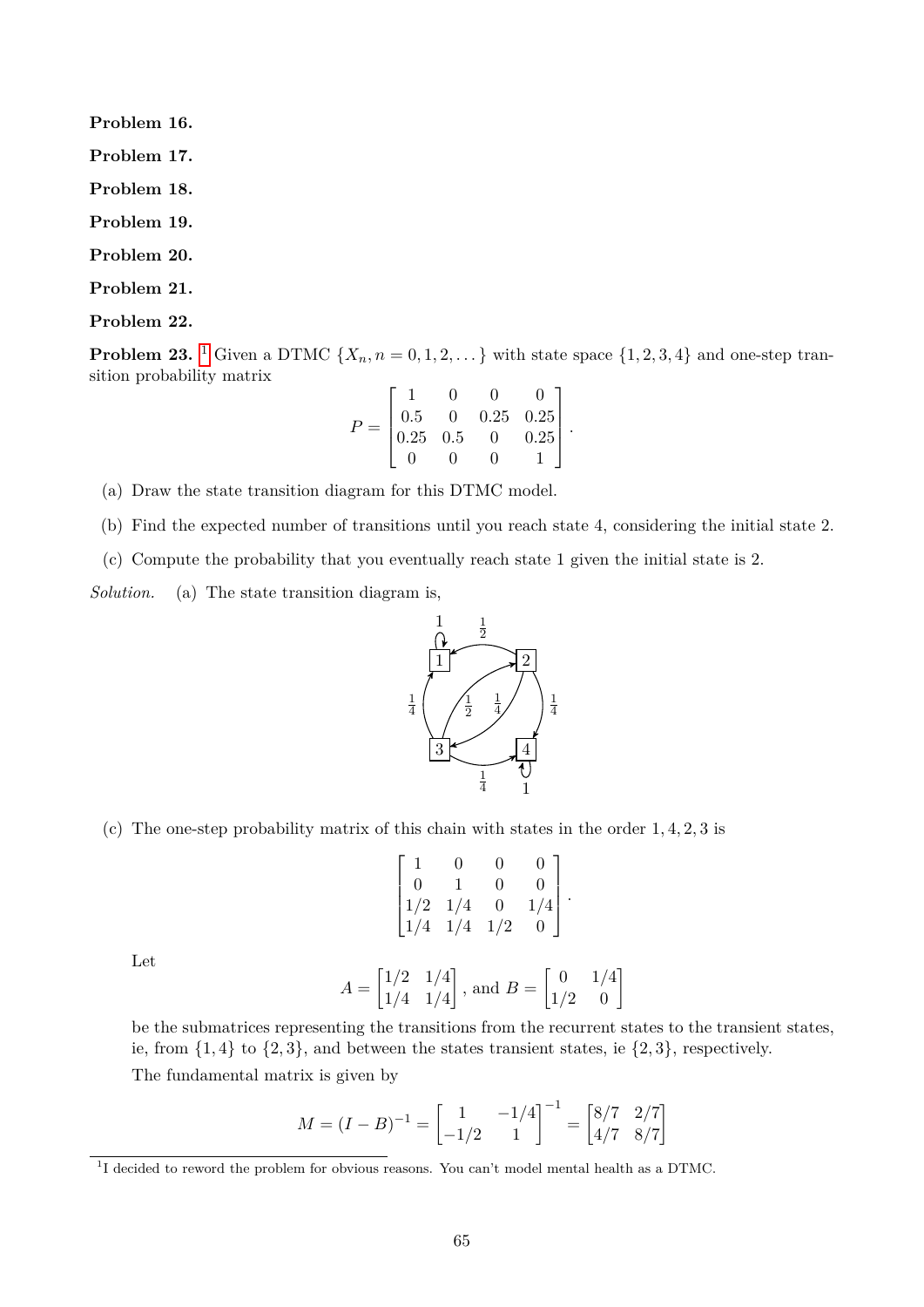with the state space  $\{2,3\}.$ 

The matrix

$$
G = MA = \begin{bmatrix} 8/7 & 2/7 \\ 4/7 & 8/7 \end{bmatrix} \begin{bmatrix} 1/2 & 1/4 \\ 1/4 & 1/4 \end{bmatrix} = \begin{bmatrix} 9/14 & 5/14 \\ 4/7 & 3/7 \end{bmatrix}
$$

with row space  $\{2,3\}$  and column space  $\{1,4\}$ , represents the probability  $G_{i,j}$  of reaching state  $j$  given that you start in state  $i$ .

We require  $G_{2,1} = 9/14 \approx 0.6428$ .

(b) Let F be the event that we end in state 4. From the matrix G compute in problem  $23(c)$ , we know that

$$
P(F \mid X_0 = 2) = 5/14, \quad P(F \mid X_0 = 3) = 3/7
$$

and obviously,  $P(F | X_0 = 4) = 1$  and  $P(F | X_0 = 0) = 0$ .

Let N be the number of transitions, we have to find  $\mathbb{E}[N | X_0 = 2, F]$ , let  $m_i = \mathbb{E}[N | X_0 = i, F]$ . From the Law of Total Expectation,

$$
\mathbb{E}[N \mid X_0 = i, F] = \mathbb{E}[\mathbb{E}[N \mid X_1, X_0 = i, F]]
$$
  
= 
$$
\sum_j P(X_1 = j \mid X_0 = i, F) \mathbb{E}[N \mid F, X_0 = i, X_1 = j].
$$

We compute,

$$
P(X_1 = j | X_0 = i, F) = \frac{P(X_1 = j, X_0 = i, F)}{P(X_0 = i, F)}
$$
  
= 
$$
\frac{P(F | X_1 = j, X_0 = i)P(X_1 = j | X_0 = i)P(X_0 = i)}{P(F | X_0 = i)P(X_0 = i)}
$$
  
= 
$$
\frac{P(F | X_1 = j)}{P(F | X_0 = i)} \cdot P(X_1 = j | X_0 = i)
$$
  
= 
$$
\frac{P(F | X_0 = j)}{P(F | X_0 = i)} \cdot P(X_1 = j | X_0 = i)
$$

where we get the third equality by noting that the event F is nothing but  $X_n = 4$  for some n and then applying the Markov property.

Now note that for  $i \notin \{0, 4\}$  using the markov property,

$$
\mathbb{E}[N \mid X_1 = j, X_0 = i, F] = \mathbb{E}[N \mid X_1 = j, F] + 1 = \mathbb{E}[N \mid X_0 = j, F] + 1.
$$

Now, writing down all the equations, we see that

$$
m_4 = 0,
$$
  
\n
$$
m_2 = 1 + \frac{3/7}{5/14} \times \frac{1}{4} m_3 + \frac{1}{5/14} \times \frac{1}{4} m_4 + \frac{0}{5/14} \times \frac{1}{2} m_0
$$
  
\n
$$
= 1 + \frac{3}{10} m_3 + \frac{7}{10} m_4,
$$
  
\n
$$
m_3 = 1 + \frac{5/14}{3/7} \times \frac{1}{2} m_2 + \frac{1}{3/7} \times \frac{1}{4} m_4 + \frac{0}{3/7} \times \frac{1}{4} m_1
$$
  
\n
$$
= 1 + \frac{5}{12} m_2 + \frac{7}{12} m_4.
$$

Solving these equations, we get

$$
m_2 = \frac{52}{35} \approx 1.4857. \Box
$$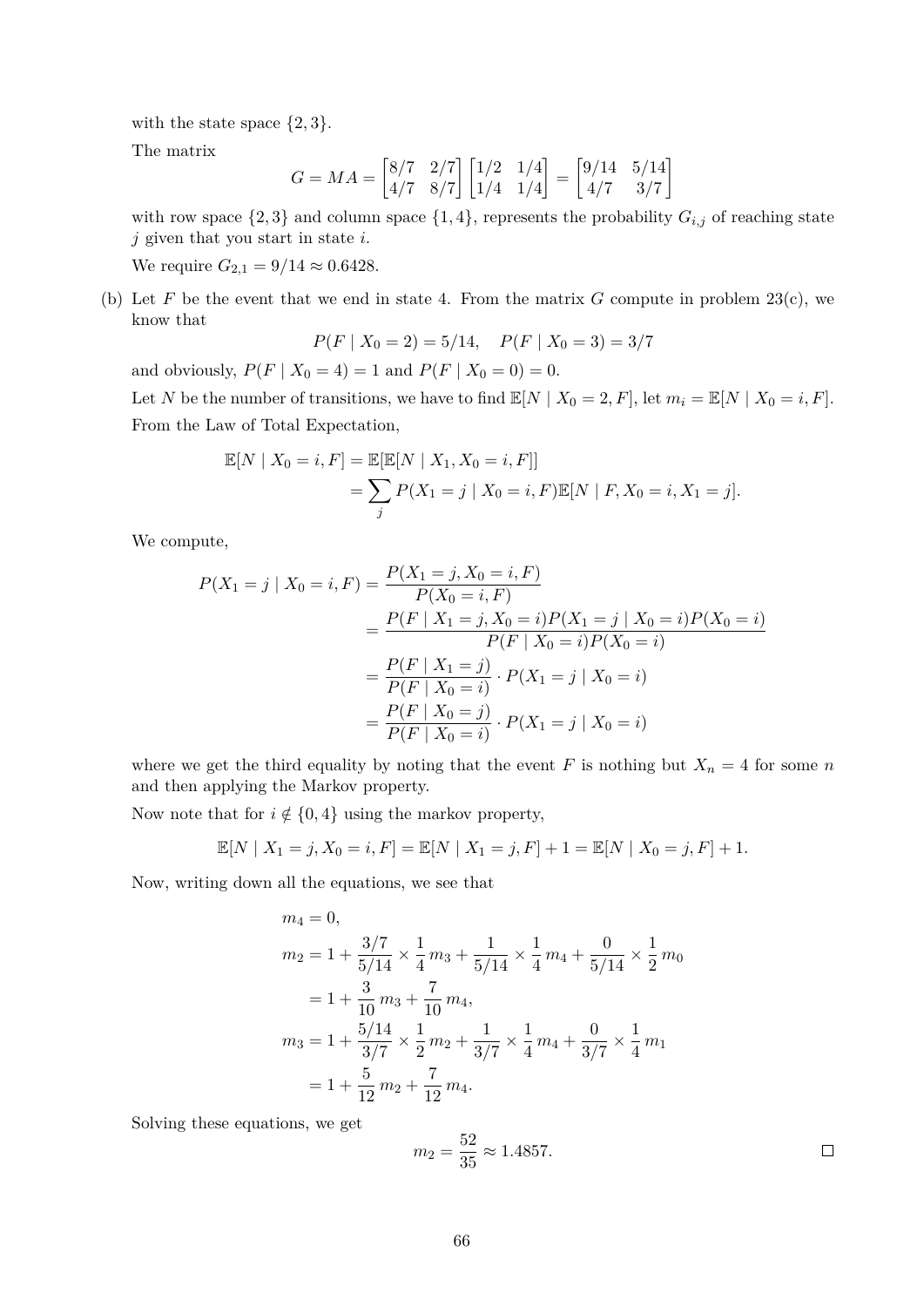# **9 Continuous Time Markov Chains**

**Problem 1.** Consider a CTMC with Q =  $\sqrt{ }$  $\mathcal{L}$ −5 3 2 1 −3 2 2  $4 -6$  $\setminus$ and initial distribution  $(0, 1, 0)$ . Find

 $P(\tau > t)$  where  $\tau$  denotes the first transition time of the Markov chain.

*Solution.* The holding time of the second state is distributed as Exponential( $-q_{22}$ ). Thus, the probability  $P(\tau > t) = e^{-3t}$ .  $\Box$ 

**Problem 2.** Suppose the arrival at a counter form a time homogeneous Poisson process with parameter  $\lambda$  and suppose each arrival is of type A or of type B with respective probabilities p and  $1 - p$ . Let  $X(t)$  be the type of the last arrival before time t. Write down the forward Kolmogorov equations for the stochastic process  $\{X(t), t \geq 0\}$ . Find the time dependent system state probabilities.

*Solution.* It can be written as a CTMC on space  $\{A, B\}$  with generator,

$$
Q = \begin{pmatrix} -(1-p)\lambda & (1-p)\lambda \\ p\lambda & -p\lambda \end{pmatrix}.
$$

The forward Kolmogorov equation is

$$
P'(t) = P(t)Q.
$$

Looking at the value of  $P_{A,A}(t)$ , we see that

$$
P'_{A,A}(t) = -(1-p)\lambda P_{A,A}(t) + p\lambda P_{A,B}(t).
$$

Since  $P_{A,A}(t) + P_{A,B}(t) = 1$ ,

$$
P'_{A,A}(t) = -(1-p)\lambda P_{A,A}(t) + p\lambda(1 - P_{A,A}(t))
$$
  
\n
$$
\implies P'_{A,A}(t) = p\lambda - \lambda P_{A,A}(t)
$$
  
\n
$$
\implies \frac{d(e^{\lambda t}P_{A,A}(t))}{dt} = p\lambda e^{\lambda t}
$$
  
\n
$$
\implies e^{\lambda t}P_{A,A}(t) - 1 = p(e^{\lambda t} - 1)
$$
  
\n
$$
\implies P_{A,A}(t) = p + (1-p)e^{-\lambda t}
$$
  
\n
$$
\implies P(t) = \begin{pmatrix} p + (1-p)e^{-\lambda t} & (1-p)(1 - e^{-\lambda t}) \\ p(1 - e^{-\lambda t}) & (1-p) + pe^{-\lambda t} \end{pmatrix}.
$$

**Problem 3.** (a) Let  $\{N(t), t \ge 0\}$  be a Poisson process with rate  $\lambda$ . For any  $s, t \ge 0$ , find

$$
P(N(t + s) - N(t) = k | N(u), 0 \le u \le t).
$$

(b) Let  $\{N(t), t \geq 0\}$  be a Poisson process with rate 5. Compute

$$
P(N(2.5) = 15, N(3.7) = 21, N(4.3) = 21).
$$

*Solution.* Note that Poisson processes have independent increments so that for disjoint intervals  $[a, b]$ and  $[c, d)$ ,

$$
P(N(b) - N(a) = x, N(d) - N(c) = y) = P(N(b) - N(a) = x)P(N(d) - N(c) = y).
$$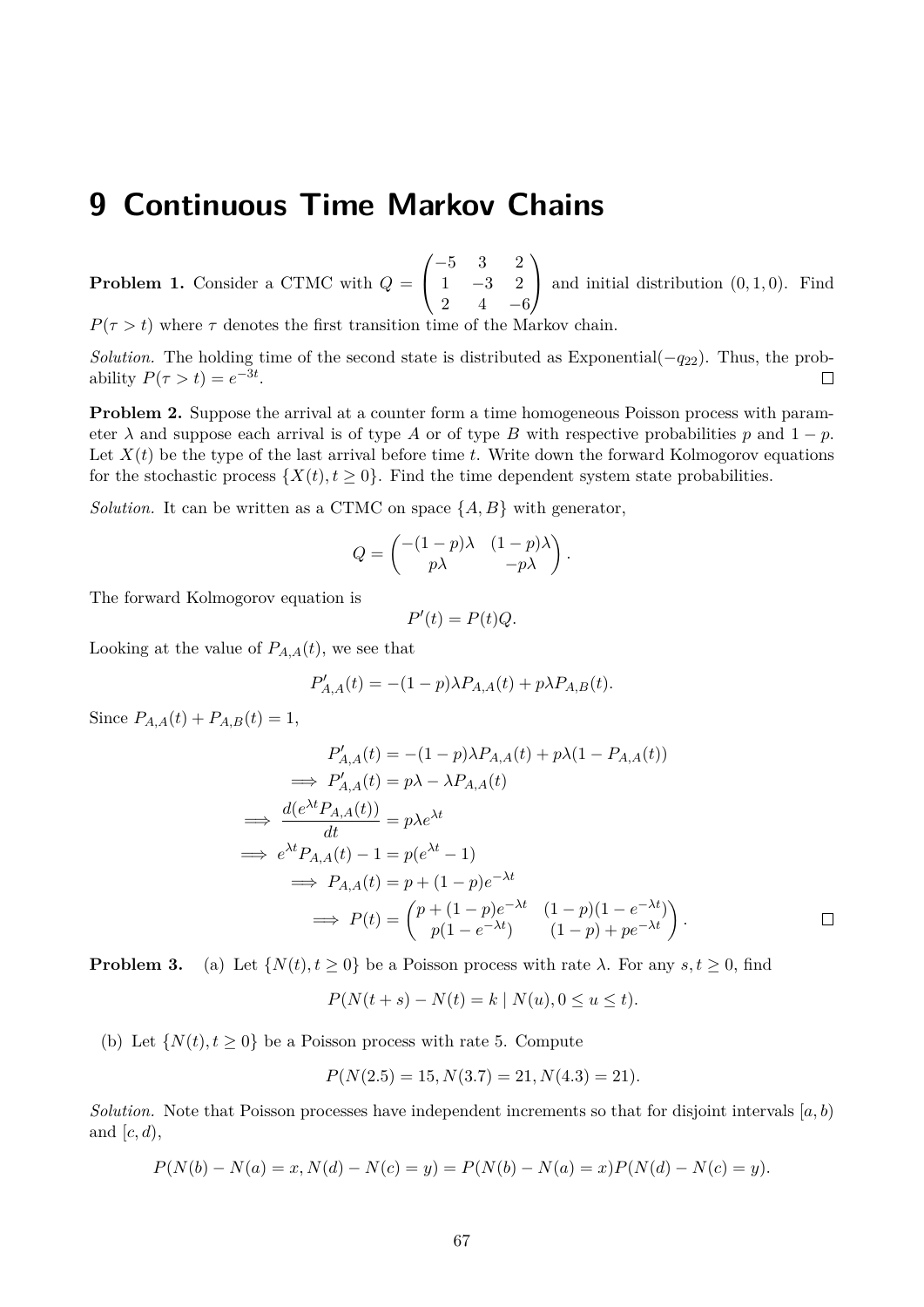(a) For any  $u \in [0, t]$  the intervals  $[0, u)$  and  $[t, t + s]$  are disjoint

$$
P(N(t + s) - N(t) = k | N(u)) = P(N(t + s) - N(t) = k | N(u) - N(0))
$$
  
=  $P(N(t + s) - N(t) = k)$   
=  $e^{-\lambda s} \cdot \frac{(\lambda s)^k}{k!}$ .

(b)  
\n
$$
P(N(2.5) = 15, N(3.7) = 21, N(4.3) = 21)
$$
\n
$$
= P(N(2.5) - N(0) = 15, N(3.7) - N(2.5) = 6, N(4.3) - N(3.7) = 0)
$$
\n
$$
= P(N(2.5) - N(0) = 15)P(N(3.7) - N(2.5) = 6)P(N(4.3) - N(3.7) = 0)
$$
\n
$$
= P(N(2.5) - N(0) = 15)P(N(3.7) - N(2.5) = 6)P(N(4.3) - N(3.7) = 0)
$$
\n
$$
= e^{-5 \times 2.5} \frac{(5 \times 2.5)^{15}}{15!} \cdot e^{-5 \times 1.2} \frac{(5 \times 1.2)^6}{6!} \cdot e^{-5 \times 0.6} \frac{(5 \times 0.6)^0}{0!}.
$$

**Problem 4.** Let  $\{N(t), t \geq 0\}$  be a Poisson process with parameter  $\lambda$ . Let  $T_1$  denote the time of the first event and  $T_n$  denote the time between  $(n-1)$ -th and n-th events. Find  $P(T_2 > t | T_1 = s)$ .

*Solution.* Since the inter-arrival times in a Poisson process are exponentially distributed i.i.d. variables,

$$
P(T_2 > t | T_1 = s) = P(T_2 > t) = e^{-\lambda t}.
$$

 $\Box$ 

**Problem 5.** Let  $\{X(t), t \geq 0\}$  be a Poisson process with parameter  $\lambda$  and  $X(0) = j$  where j is a positive integer. Consider the random variable  $T_j = \inf\{t : X(t) = j + 1\}$ , i.e.,  $T_j$  is the time of occurrence of the first jump after the *j*-th jump,  $j = 1, 2, \ldots$ 

- (a) Find the distribution of  $T_1$ .
- (b) Find the joint distribution of  $(T_{2016}, T_{2017}, T_{2018})$ .

*Solution.* The interarrival time in a Poisson process is exponentially distributed.

- (a) So,  $T_1 \sim \text{Exponential}(\lambda)$ .
- (b) The three variables are iid so simply take the product of their pdfs.

**Problem 6.** Assume the life times of  $N = 400$  soldiers are iid following an exponential distribution with parameter  $\mu$ , then the process of the number of surviving soldiers by time t,  $\{X(t), t \geq 0\}$ , is a pure death process with death rates  $\mu_i = i\mu$ ,  $i = 1, 2, ..., N$ . Assume that,  $X(0) = N$ .

- (a) Find  $P(X(t) = N 1)$ .
- (b) Let  $S_N$  be the time of the death of the last member of the population, i.e.,  $S_N$  is the time to extinction. Find  $\mathbb{E}[S_N]$ .

*Solution.* (a) From problem 17, we see that  $X(t)$  has distribution  $B(N, e^{-\mu t})$  hence,

$$
P(X(t) = N - 1) = {N \choose N-1} (e^{-\lambda t})^{N-1} (1 - e^{-\lambda t}).
$$

(b) Let  $T_i$  be the time required to go from state  $i \to i - 1$ . Since it is a pure death process, the transition  $i \to i+1$  is not possible and  $T_i$  is precisely the holding time of state i. Therefore,  $T_i \sim \text{Exponential}(i\mu)$ . Now

$$
S_N = \sum_{i=1}^N T_i
$$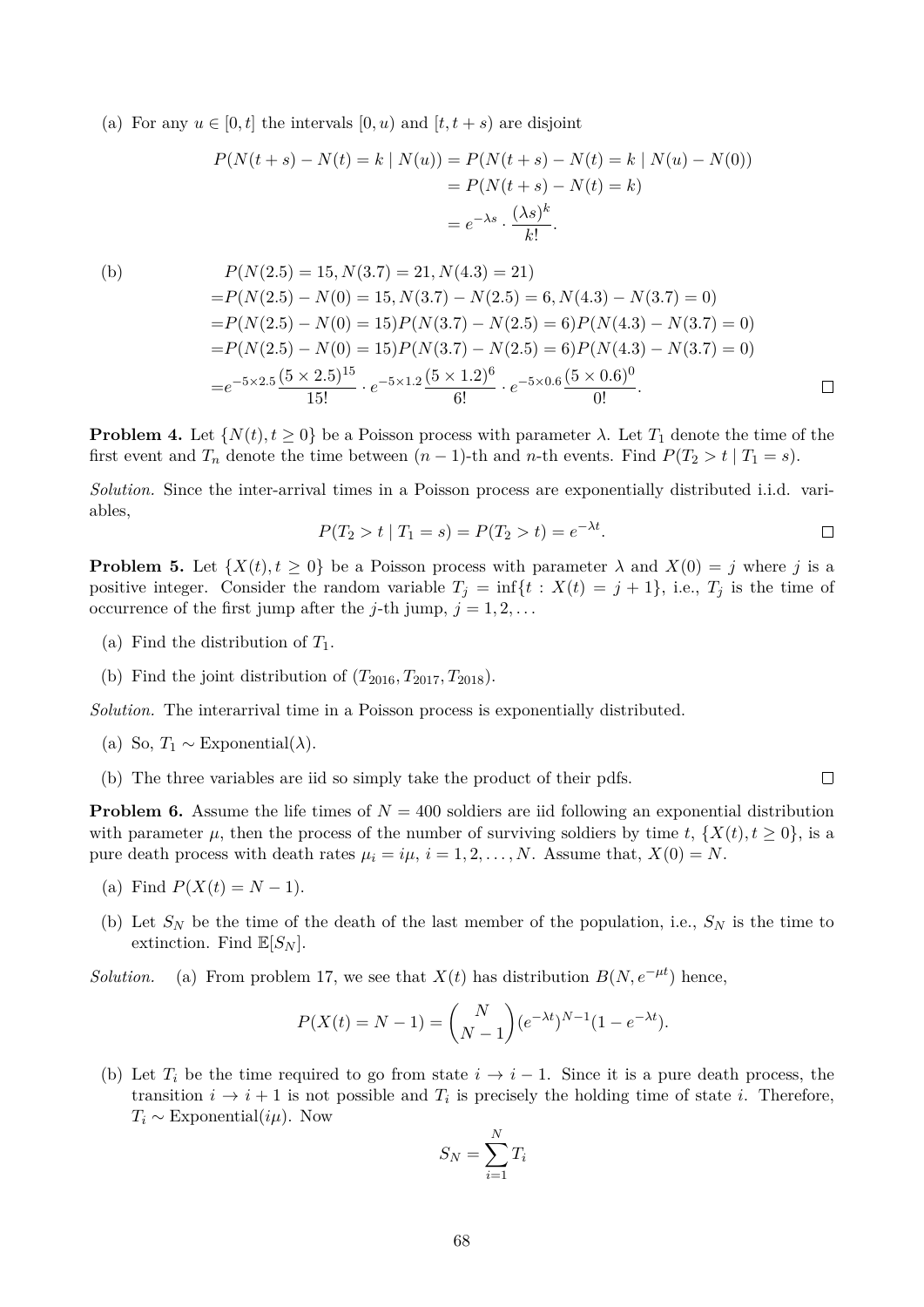as  $S_N$  is nothing but the time required to go  $N \to N-1 \to \cdots \to 1 \to 0$ . Therefore,

$$
\mathbb{E}[S_N] = \sum_{i=1}^N \mathbb{E}[T_i] = \frac{1}{\mu} \sum_{i=1}^N \frac{1}{i}.
$$

The official solution given is

$$
\frac{1}{\mu} \sum_{i=1}^{N} \frac{(-1)^{i-1}}{i} {N \choose i}.
$$

This is equivalent to the solution I got as

$$
\sum_{i=1}^{N} \frac{(-1)^{i-1}}{i} {N \choose i} = \sum_{i=1}^{N} {N \choose i} \int_{0}^{1} (-x)^{i-1} dx
$$
  
= 
$$
\int_{0}^{1} \frac{1 - \sum_{i=0}^{N} {N \choose i} (-x)^{i} }{x} dx
$$
  
= 
$$
\int_{0}^{1} \frac{1 - (1 - x)^{N}}{x} dx
$$
  
= 
$$
\int_{0}^{1} \frac{1 - u^{N}}{1 - u} du
$$
  
= 
$$
\int_{0}^{1} \sum_{i=1}^{N} u^{i-1} du
$$
  
= 
$$
\sum_{i=1}^{N} \frac{1}{i}.
$$

**Problem 7.** Consider a population, denoted by  $\{X(t), t \geq 0\}$ , in which each individual gives birth after an exponential time of parameter  $\lambda$ , all independently. Suppose  $X(0) = 1$ . Then, find the mean population size at any  $t > 0$ .

*Solution 1.* We model it as a CTMC, the states are  $\{1, 2, \ldots\}$ . The generator matrix is given by

$$
q_{i,i} = -i\lambda
$$
, and  $q_{i,i+1} = i\lambda$ .

We can do this as, if  $X_j$  is the time until the the j-th person gives birth then, the time required to move from state  $i \rightarrow i + 1$  is

$$
\min(X_1, X_2, \ldots, X_i).
$$

Since  $X_j \sim \text{Exponential}(\lambda)$  and they are independent, min $(X_1, X_2, \ldots, X_i) \sim \text{Exponential}(i\lambda)$  and hence the rate of movement from state  $i \rightarrow i+1$  is  $i\lambda$ .

We now write the forward Kolmogorov equation,

$$
p'_{i,j}(t) = p_{i,j}(t)q_{j,j} + p_{i,j-1}(t)q_{j-1,j} = \lambda(-jp_{i,j}(t) + (j-1)p_{i,j-1}(t)).
$$

We wish to find  $p_{1,i}(t)$ , simply write it as  $p_i(t)$  for convenience. We inductively prove that

$$
p_j(t) = e^{-\lambda t} (1 - e^{-\lambda t})^{j-1}.
$$

For the base case,

$$
p'_1(t) = -\lambda p_1(t) \implies p_1(t) = e^{-\lambda t}.
$$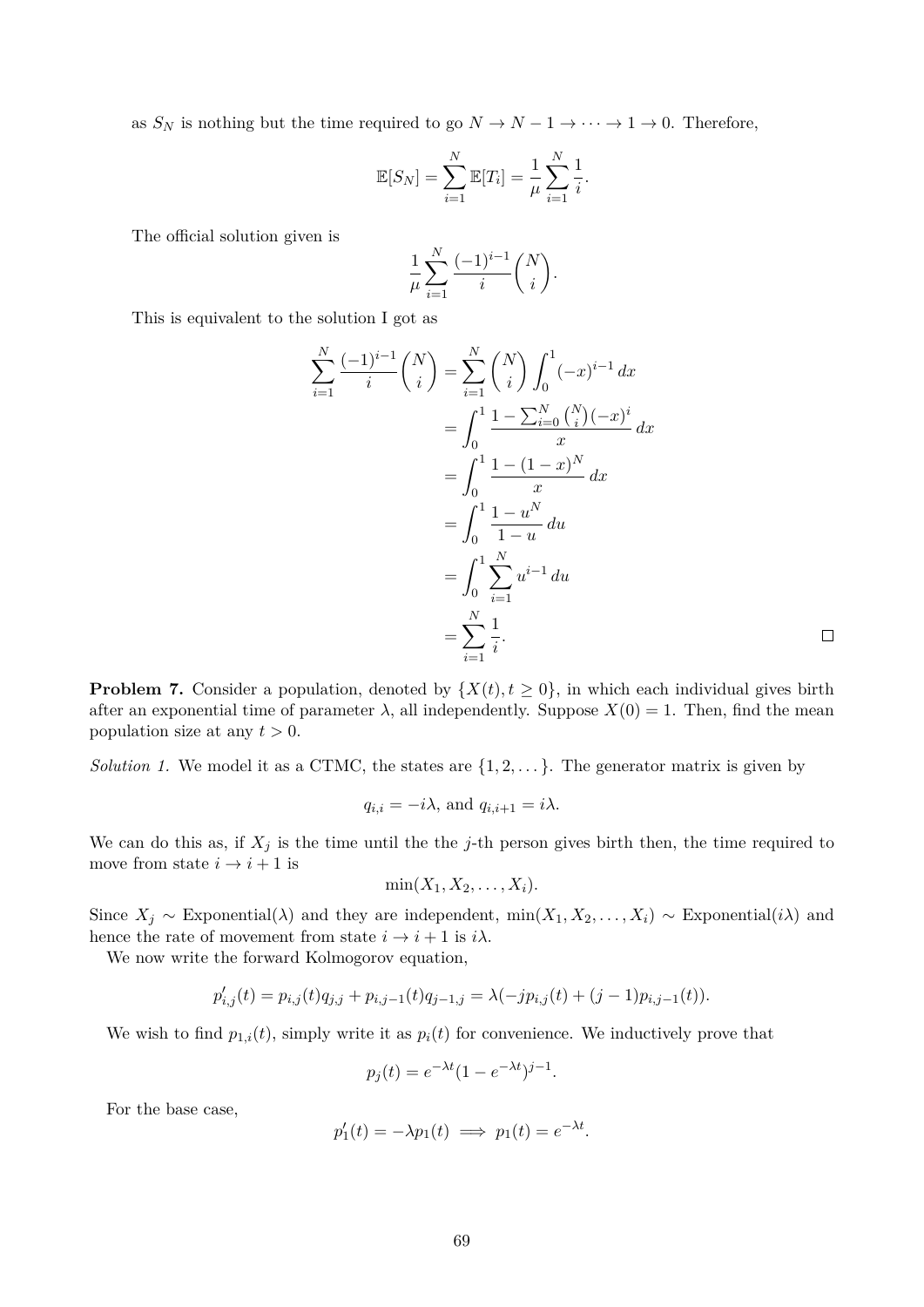For higher values,

$$
p'_j(t) = \lambda(-jp_j(t) + (j-1)p_{j-1}(t))
$$
  
\n
$$
\iff e^{j\lambda t}(p'_j(t) + j\lambda p_j(t)) = (j-1)\lambda e^{j\lambda t}p_{j-1}(t)
$$
  
\n
$$
\iff \frac{d(e^{j\lambda t}p_j(t))}{dt} = (j-1)\lambda e^{j\lambda t}p_{j-1}(t)
$$

$$
\implies p_j(t) = (j-1)\lambda e^{-j\lambda t} \int_0^t e^{j\lambda s} p_{j-1}(s) ds
$$
  

$$
= (j-1)\lambda e^{-j\lambda t} \int_0^t e^{(j-1)\lambda s} (1 - e^{-\lambda s})^{j-2} ds
$$
  

$$
= (j-1)e^{-j\lambda t} \int_1^{e^{\lambda t}} (u-1)^{j-2} du
$$
  

$$
= e^{-\lambda t} (1 - e^{-\lambda t})^{j-1},
$$

where we use the substitution  $u = e^{\lambda s}$ .

Now since  $p_j(t) = P(X(t) = j)$ , we see that  $X(t)$  is distributed geometrically with parameter  $e^{-\lambda t}$ . Therefore, the mean is given by  $e^{\lambda t}$ .  $\Box$ 

*Solution 2.* Similar to the previous solution, we model it as a CTMC. Let  $T_i$  be the time spent in state *i*, as described in the previous solution  $T_i \sim \text{Exponential}(i\lambda)$ .

We see that

$$
X(t) > N \iff \sum_{i=1}^{N} T_i \leq t.
$$

We induct to prove that

$$
P\left(\sum_{i=1}^{N} T_i \le t\right) = (1 - e^{-\lambda t})^N
$$

for  $t \geq 0$ .

The base case  $N = 0$  trivially follows, for higher values,

$$
P\left(\sum_{i=1}^{N} T_i \le t\right) = \int_0^\infty P\left(\sum_{i=1}^{N-1} T_i \le t - x \mid T_N = x\right) f_{X_N}(x) dx
$$
  

$$
= \int_0^\infty P\left(\sum_{i=1}^{N-1} T_i \le t - x\right) f_{T_N}(x) dx
$$
  

$$
= \int_0^t (1 - e^{-\lambda(t-x)})^{N-1} \times N\lambda e^{-N\lambda x} dx
$$
  

$$
= N \int_{e^{-\lambda t}}^1 (u - e^{-\lambda t})^{N-1} du
$$
  

$$
= (1 - e^{-\lambda t})^N
$$

where we use the substitution  $u = e^{-\lambda x}$ .

Now,

$$
P(X(t) = j) = P(X(t) > j - 1) - P(X(t) > j) = e^{-\lambda t} (1 - e^{-\lambda t})^{j - 1}
$$

and we get that the mean is  $e^{\lambda t}$ .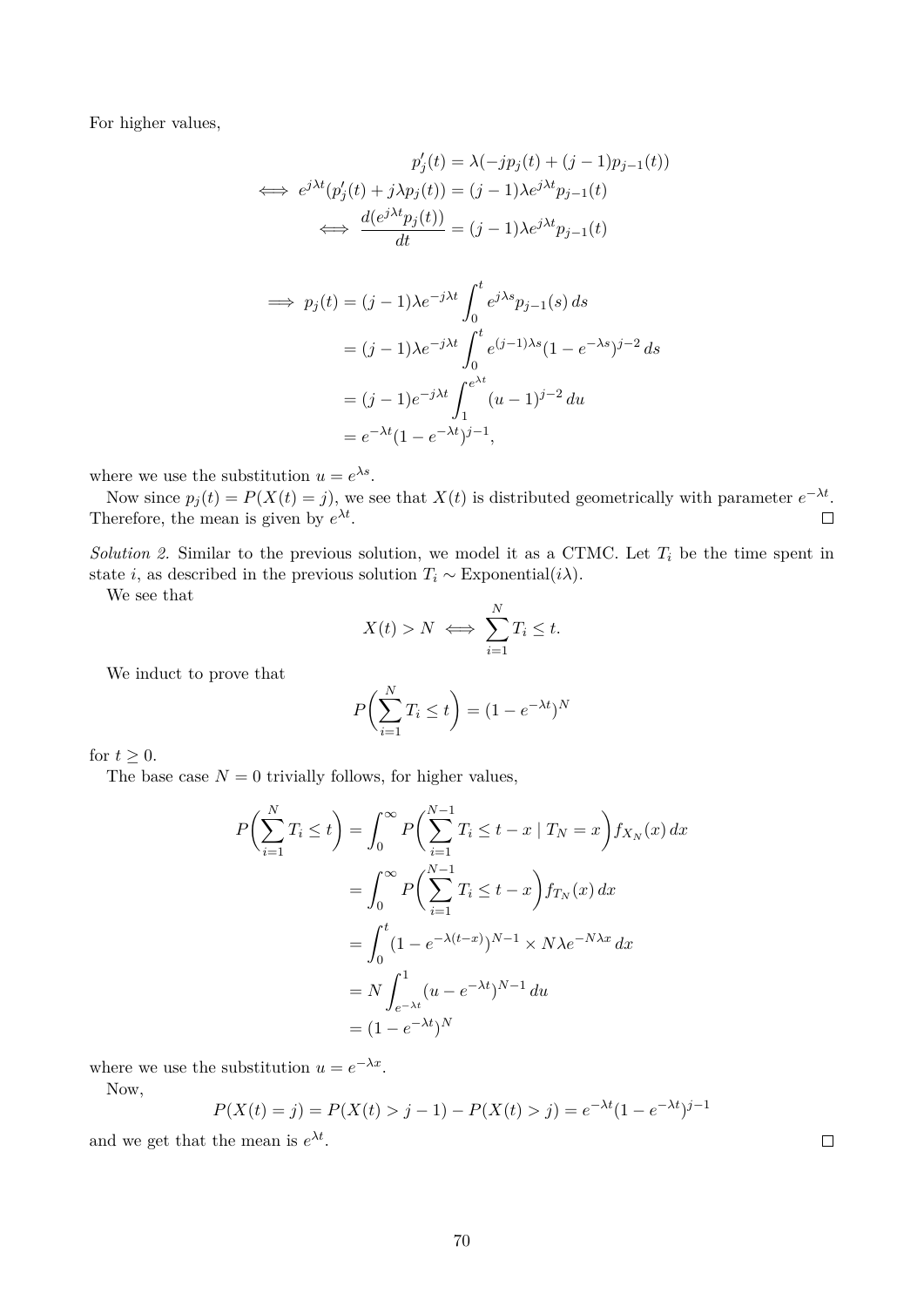*Solution 3.* Model it as a CTMC and define  $T_i$  as in the previous solution. We combinatorially find the CDF of  $\sum_{i=1}^{N} T_i$  using the fact that  $T_i \sim \text{Exponential}(i\lambda)$ .

From the argument in problem 6(b), we can view  $\sum_{i=1}^{N} T_i$  as having the same distribution as the last extinction time for a population of size  $N$  in where each component's time to death is independent of each other and is distributed as  $\text{Exponential}(\lambda)$ , that is we can write

$$
\sum_{i=1}^{N} T_i = \max_{i=1}^{N} (S_i)
$$

where each  $S_i$  represents the *i*-th component's extinction time, and thus  $S_i$  are iid each with distribution Exponential( $\lambda$ ).

Now we see that

$$
P\left(\sum_{i=1}^{N} T_i \le t\right) = P(\max_{i=1}^{N} (S_i) \le t)
$$
  
=  $P(S_1 \le t, S_2 \le t, \dots, S_N \le t)$   
=  $\prod_{i=1}^{N} P(S_i \le t)$   
=  $(1 - e^{-\lambda t})^N$ .

From the previous solution, we see that the mean is  $e^{\lambda t}$ .

*Solution 4.* Let  $F(t) = \mathbb{E}[X(t)]$  be the mean population at time t. Using the notation and result of solution 1,

$$
p'_{j}(t) = -j\lambda p_{j}(t) + (j-1)\lambda p_{j-1}(t).
$$

Now,

$$
F(t) = \sum_{j\geq 1} jP(X(t) = j) = \sum_{j\geq 1} jp_j(t)
$$
  
\n
$$
\implies F'(t) = \sum_{j\geq 1} jp_j'(t)
$$
  
\n
$$
= \sum_{j\geq 1} -j^2 \lambda p_j(t) + j(j-1)\lambda p_{j-1}(t)
$$
  
\n
$$
= -\lambda \mathbb{E}[X(t)^2] + \lambda \sum_{j\geq 1} ((j-1)^2 + (j-1))p_{j-1}(t)
$$
  
\n
$$
= -\lambda \mathbb{E}[X(t)^2] + \lambda \mathbb{E}[X(t)^2] + \lambda \mathbb{E}[X(t)]
$$
  
\n
$$
= \lambda F(t)
$$
  
\n
$$
\implies \mathbb{E}[X(t)] = F(t) = e^{\lambda t}
$$

as  $F(0) = 1$ .

**Problem 8.** A dental surgery has two operation rooms. The service times are assumed to be independent, exponentially distributed with mean 15 minutes. Mr. Ram arrives when both operation rooms are empty. Mr. Rajesh arrives 10 minutes later while Ram is still under medical treatment. Another 20 minutes later Mr. Ajit arrives and both Ram and Rajesh are still under treatment. No other patient arrives during this 30 minute interval.

(a) What is the probability that the medical treatment will be completed for Ajit before Ram?

 $\Box$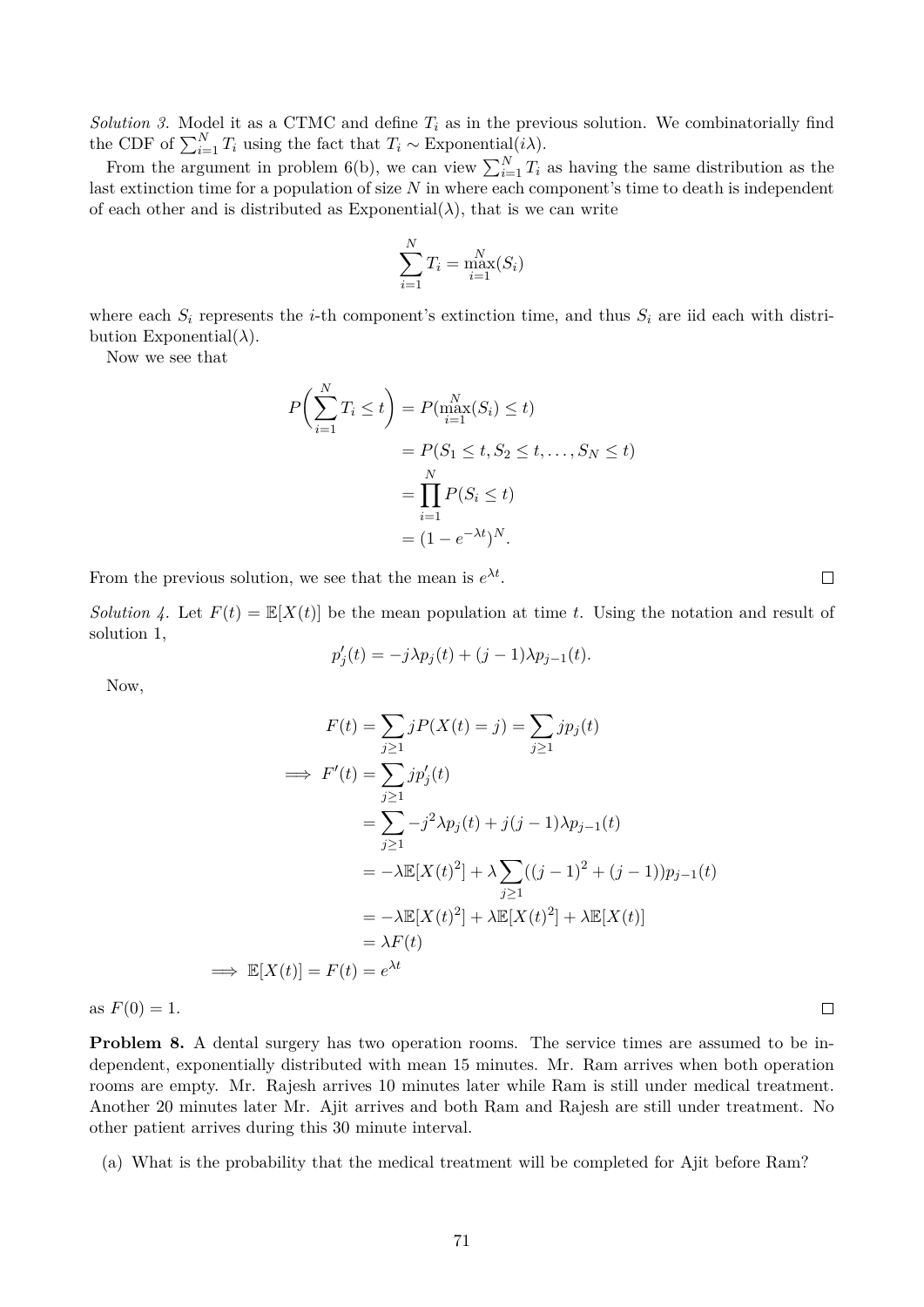(b) Derive the distribution function of the waiting time in the system for Ajit?

*Solution.* Let  $A, B, C$  be the time in minutes spent be Ram, Rajesh and Ajit in the operation room, respectively. We know that  $A, B, C$  are iid each with distribution Exponential(1/15).

The condition that both Ram and Rajesh are still under treatment is equivalent to conditionining on  $(A > 30, B > 20)$ .

Let X, Y be the time spent under treatment by Ram and Rajesh after Ajit's arrival under the assumption that they are under treatment when Ajit arrived. That is  $X = (A - 30) \mid (A > 30)$ and  $Y = (B - 20)$  |  $(B > 20)$ . By the memoryless property of exponential distribution, we see that  $X, Y \sim$  Exponential(1/15).

(a) Ajit will be treated before Ram if  $C + Y < X$ . Thus, the probability is given by

$$
P(X > C + Y) = P(X > C + Y | X > Y)P(X > Y) + P(X > C + Y | X \le Y)P(X \le Y)
$$
  
=  $P(X > C + Y | X > Y)P(X > Y)$  as  $X > C + Y$  is not possible if  $X \le Y$   
=  $P(X > C)P(X > Y)$   
=  $\frac{1}{2} \cdot \frac{1}{2} = 1/4$ .

We get that  $P(X > C) = P(X > Y) = \frac{1}{2}$  as  $X, Y, C$  are iid.

(b) The time spent waiting by Ajit is  $min(X, Y)$  as he occupies the spot as soon as one of Ram and Rajesh leaves. Thus, its distribution is Exponential $(2/15)$  as minimum of independent exponential rvs is an exponential rv.  $\Box$ 

**Remark.** In the first part I assumed that memorylessness of exponential distribution,

$$
P(X > a + b | X > a) = P(X > b)
$$

holds when  $a, b$  are random variables.

We have the result that if  $X \sim$  Exponential( $\lambda$ ), A and B are random variables such that X, A, B are all independent then

$$
P(X > A + B) = P(X > A)P(X > B).
$$

If we know that  $B \geq 0$ , this tells us that

$$
P(X > A + B \mid X > A) = P(X > B).
$$

For a proof,

$$
P(X > A + B) = \int \int P(X > A + B | A = a, B = b) dF_A(a) dF_B(b)
$$
  
= 
$$
\int \int P(X > a + b) dF_A(a) dF_B(b)
$$
  
= 
$$
\int \int e^{-(a+b)\lambda} dF_A(a) dF_B(b)
$$
  
= 
$$
\left( \int e^{-a\lambda} dF_A(a) \right) \left( \int e^{-b\lambda} dF_B(b) \right)
$$
  
= 
$$
\left( \int P(X > A | A = a) dF_A(a) \right) \left( \int P(X > B | B = b) dF_B(b) \right)
$$
  
= 
$$
P(X > A)P(X > B).
$$

**Problem 9.** Four workers share an office that contains four telephones. At any time, each worker is either 'working' or 'on the phone'. Each 'working' period of worker  $i$  lasts for an exponentially distributed time with rate  $\lambda_i$ , and each 'on the phone' period lasts for an exponentially distributed time with rate  $\mu_i$ ,  $i = 1, 2, 3, 4$ . Let  $X_i(t)$  equal 1 if worker i is working at time t, and let it be 0 otherwise. Let  $X(t) = (X_1(t), X_2(t), X_3(t), X_4(t)).$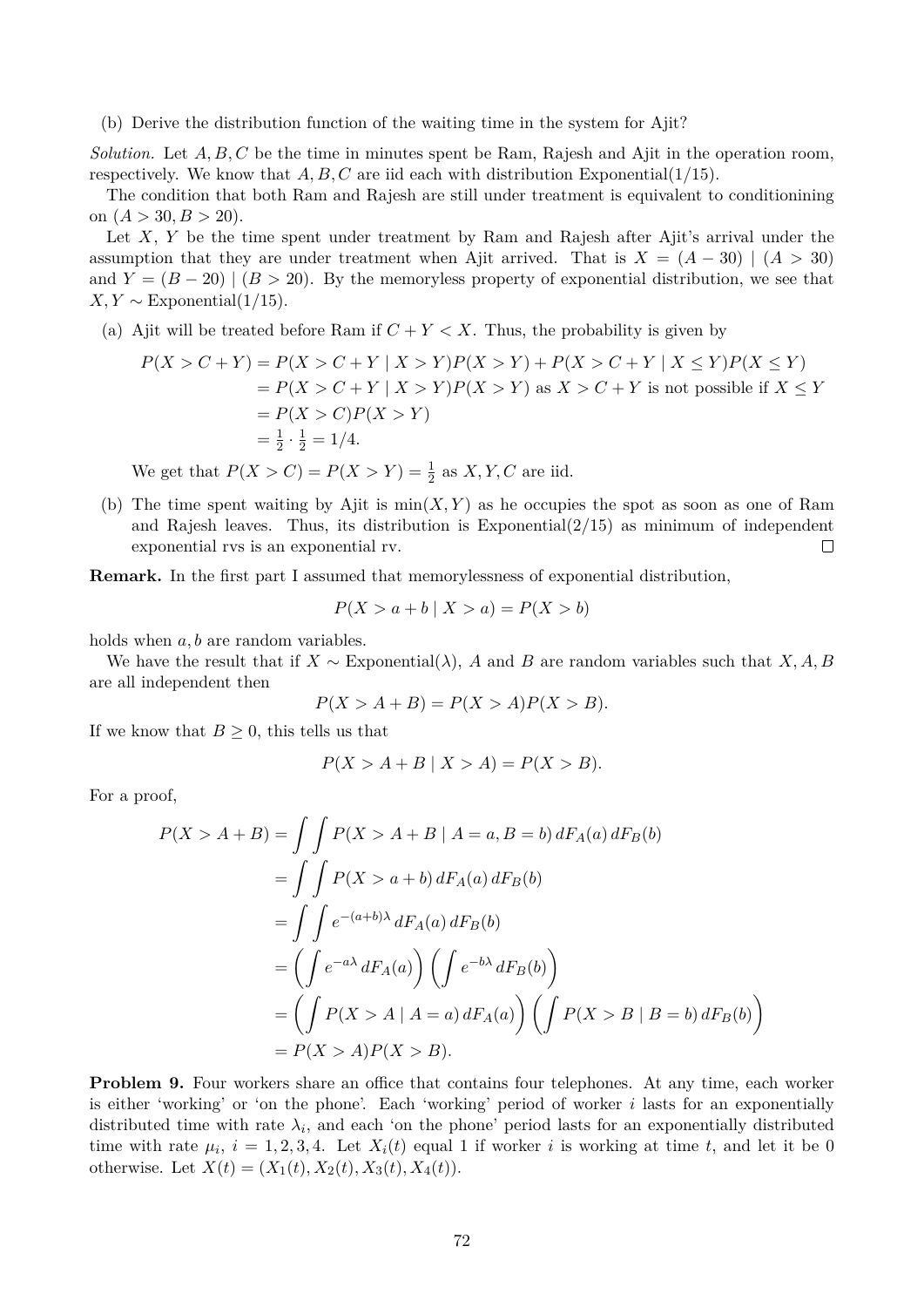- (a) Argue that  $\{X(t), t \geq 0\}$  is a continuous-time Markov chain and give its infinitesimal rates.
- (b) What proportion of time are all workers 'working'?
- *Solution.* (a)  $\{X_i(t), t \geq 0\}$  is a Markov chain as the holding time of each state is exponential. Note that

$$
P(X_i(t) | X_i(s), X_i(s')) = P(X_i(t) | X_i(s)).
$$

for  $s' < s < t$ . By the independence of  $X_i$  we see that

$$
P(X(t) | X(s), X(s')) = \prod_{i=1}^{4} P(X_i(t) | X_i(s), X_i(s')) = \prod_{i=1}^{4} P(X_i(t) | X_i(s)) = P(X(t) | X(s))
$$

for  $s' < s < t$ , and hence  $\{X(t), t \geq 0\}$  is a CTMC. The rate is given by

$$
q_{(0,x,y,z),(1,x,y,z)} = \mu_1
$$
 and  $q_{(1,x,y,z),(0,x,y,z)} = \lambda_1$ 

and 0 for all other values except  $q_{v,v}$ . Similar rates are true for others.

(b) Looking at the CTMC,  $\{X_i(t), t \geq 0\}$ . We see that it has the generator,

$$
Q = \begin{pmatrix} -\mu_i & \mu_i \\ \lambda_i & -\lambda_i \end{pmatrix}
$$

The limiting distribution satisfies  $\pi Q = 0$ . Solving this, we see that

$$
\pi_0 = \frac{\lambda_i}{\lambda_i + \mu_i} \text{ and } \pi_1 = \frac{\mu_i}{\lambda_i + \mu_i}.
$$

Now the proportion of workers working at a large time  $t$  is

$$
P(X(t) = (1, 1, 1, 1)) \approx P(X(\infty) = (1, 1, 1, 1))
$$
  
= 
$$
\prod_{i=1}^{4} P(X_i(\infty) = 1)
$$
  
= 
$$
\prod_{i=1}^{4} \left(\frac{\mu_i}{\lambda_i + \mu_i}\right).
$$

.

**Problem 10.** Suppose that you arrive at a single-teller bank to find seven other customers in the bank, one being served (First Come First service basis) and the other six waiting in line. You join the end of the line. Assume that, service times are independent and exponential distributed with rate  $\mu$ . Model this situation as a birth and death process.

- (a) What is the distribution of time spend by you in the bank?
- (b) What is the expected amount of time you will spend in the bank?

*Solution.* Let  $T_i$  for  $1 \leq i \leq 8$ , be the time the *i*-th person in line spends being serviced. It's given that  $T_i \sim \text{Exponential}(\mu)$ .

- (a) The time spent in the bank is  $\sum_{i=1}^{8} T_i \sim \text{Gamma}(8, \mu)$ .
- (b) The expected time is  $\mathbb{E}[\sum_{i=1}^{8} T_i] = \sum_{i=1}^{8} \mathbb{E}[T_i] = 8/\mu$ .  $\Box$

**Problem 11.** Consider a Poisson process with parameter  $\lambda$ . Let  $T_1$  be the time of occurrence of the first event and let  $N(T_1)$  denote the number of events occurred in the next  $T_1$  units of time. Find the mean and variance of  $N(T_1)T_1$ .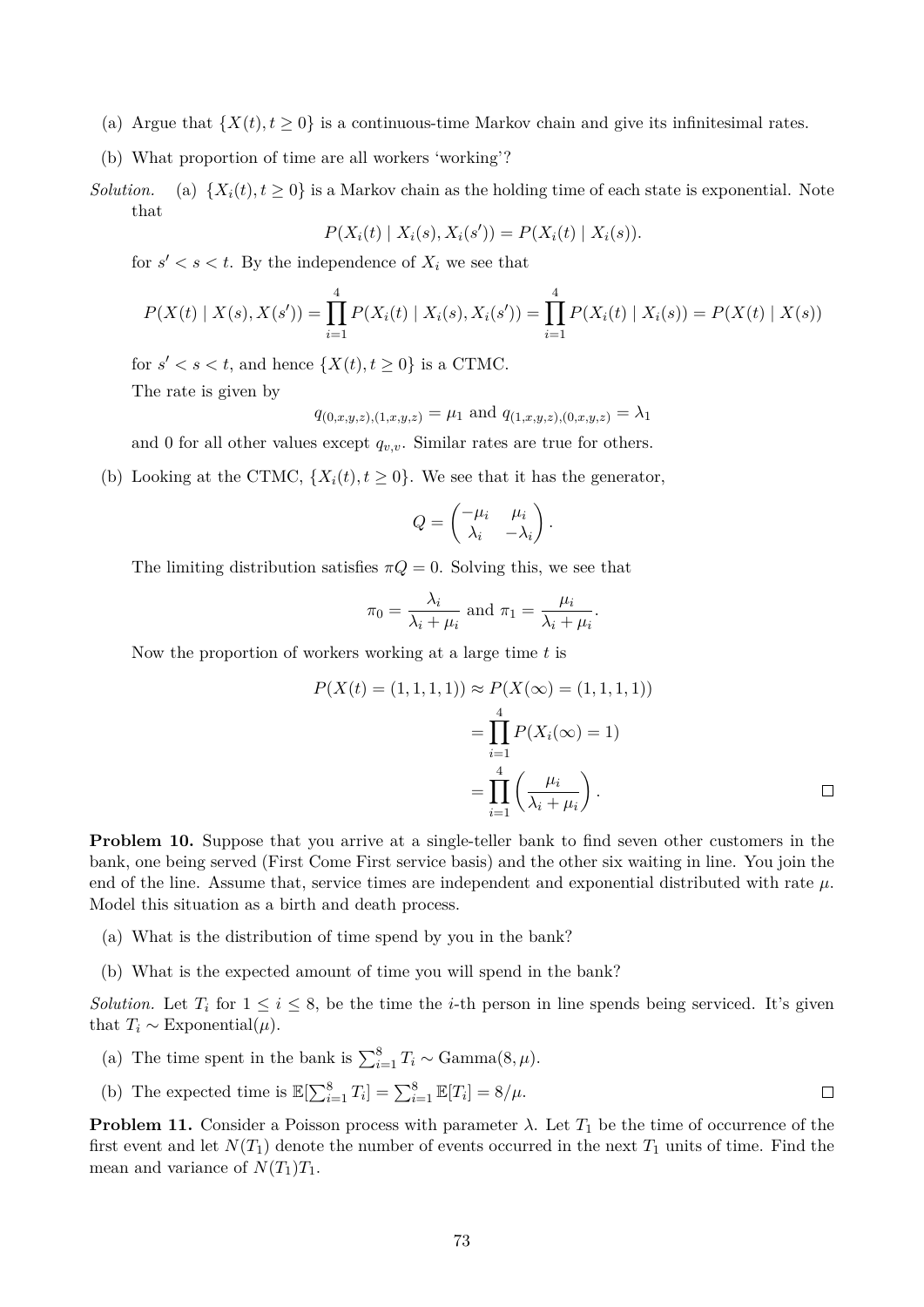*Solution.*  $N(t) \sim \text{Poisson}(\lambda t)$  and  $T_1 \sim \text{Exponential}(\lambda)$ , therefore the mean

$$
\mathbb{E}[N(T_1)T_1] = \mathbb{E}[\mathbb{E}[N(T_1)T_1 | T_1]]
$$
  
=  $\mathbb{E}[T_1\mathbb{E}[N(T_1) | T_1]]$   
=  $\lambda \mathbb{E}[T_1^2]$   
=  $\frac{2}{\lambda}$ .

For the variance, we find the second moment,

$$
\mathbb{E}[T_1^2 N(T_1)^2] = \mathbb{E}[T_1^2 \mathbb{E}[N(T_1)^2 | T_1]]
$$
  
=  $\mathbb{E}[T_1^2((\lambda T_1)^2 + (\lambda T_1))]$   
=  $\lambda^2 \mathbb{E}[T_1^4] + \lambda \mathbb{E}[T_1^3]$   
=  $\lambda^2 \cdot \frac{4!}{\lambda^4} + \lambda \cdot \frac{3!}{\lambda^3}$   
=  $\frac{30}{\lambda^2}$ .

Thus, the variance  $Var(N(T_1)T_1) = \frac{26}{\lambda^2}$ .

**Problem 12.** Let  $\{X(t), t \geq 0\}$  be a pure birth process with  $\lambda_n = n\lambda$ ,  $n = 1, 2, \ldots$ ,  $\lambda_0 = \lambda$ ;  $\mu_n =$  $0, n = 0, 1, 2, \ldots$  Find the conditional probability that  $X(t) = n$  given that  $X(0) = i \ (1 \leq i \leq n)$ . Also, find the mean of this conditional distribution.

*Solution 1.* In problem 7, we proved that the  $X(t) \sim$  Geometric $(e^{-\lambda t})$  if  $X(0) = 1$ .

Now for  $1 \leq j \leq i$ , let  $X_i(t)$  be the number of descendents of the j-th person at time t. The total number of people at time  $t$ , will be

$$
X(t) = \sum_{j=1}^{i} X_j(t).
$$

Since  $X_j(t) \sim \text{Geometric}(e^{-\lambda t})$  and they are iid,  $X(t) \sim NB(i, e^{-\lambda t})$ . Its mean  $\mathbb{E}[X(t)] = ie^{\lambda t}$ .  $\Box$ *Solution 2.* From problem 7, we get the Kolmogorov equations,

$$
p'_{i,j}(t) = \lambda(-jp_{i,j}(t) + (j-1)p_{i,j-1}(t)).
$$

We induct on  $j$  to prove that

$$
p_{i,j}(t) = \binom{j-1}{i-1} (e^{-\lambda t})^i (1 - e^{-\lambda t})^{j-i}
$$

for  $j \geq i$  and 0 otherwise. For  $j = i$ ,

$$
p'_{i,i}(t) = -i\lambda p_{i,i}(t) \implies p_{i,i}(t) = e^{-i\lambda t}.
$$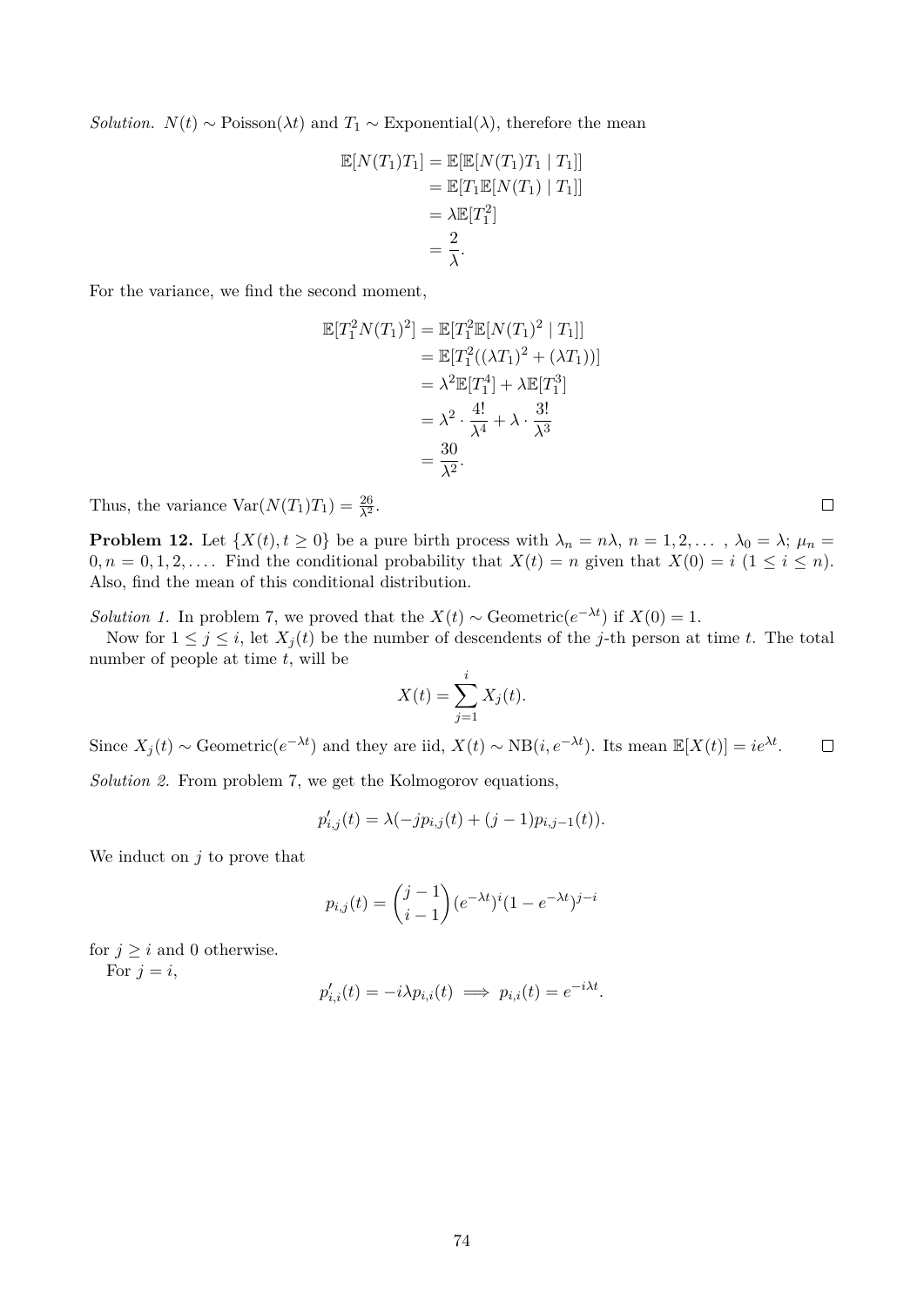For higher values, we do the same manipulations as problem 7 to get,

$$
p_{i,j}(t) = (j-1)\lambda e^{-j\lambda t} \int_0^t e^{j\lambda s} p_{i,j-1}(s) ds
$$
  
\n
$$
= (j-1)\lambda e^{-j\lambda t} \int_0^t e^{j\lambda s} {j-2 \choose i-1} (e^{-\lambda s})^i (1 - e^{-\lambda s})^{j-1-i} ds
$$
  
\n
$$
= (j-1) {j-2 \choose i-1} \lambda e^{-j\lambda t} \int_0^t e^{\lambda s} (e^{\lambda s} - 1)^{j-1-i} ds
$$
  
\n
$$
= (j-1) {j-2 \choose i-1} e^{-j\lambda t} \int_1^{e^{\lambda s}} (u-1)^{j-1-i} ds
$$
  
\n
$$
= (j-1) {j-2 \choose i-1} e^{-j\lambda t} \int_1^{e^{\lambda s}} (u-1)^{j-1-i} ds
$$
  
\n
$$
= (j-1) {j-2 \choose i-1} e^{-j\lambda t} \frac{(e^{\lambda s} - 1)^{j-i}}{j-i}
$$
  
\n
$$
= {j-1 \choose i-1} e^{-i\lambda t} (1 - e^{-\lambda t})^{j-i}
$$

where we use the substitution  $u = e^{\lambda s}$ .

**Problem 13.** Suppose the people immigrate into a territory at time homogeneous Poisson process with parameter  $\lambda = 1$  per day. Let  $X(t)$  be the number of people immigrate on or before time t. What is the probability that the elapsed time between the 100-th and 101-th arrival exceeds two days?

*Solution.* As the process is Poisson, the interarrival time has distribution Exponential(1) and thus, the probability that it exceeds 2 days is  $e^{-2}$ .  $\Box$ 

**Problem 14.** A rural telephone switch has C circuits available to carry C calls. A new call is blocked if all circuits are busy. Suppose calls have duration which has exponential distribution with mean  $\frac{1}{\mu}$  and inter-arrival time of calls is exponential distribution with mean  $\frac{1}{\lambda}$ . Assume calls arrive independently and are served independently. Model this process as a birth and death process and write the forward Kolmogorov equation for this process. Also find the probability that a call is blocked when the system in steady state.

*Solution.* This can be modelled as a CTMC with  $X(t)$  being the number of circuits that are currently busy, the state space is  $\{0, 1, \ldots, C\}$  and the generator matrix

$$
q_{i,i-1} = i\mu, \text{ and } q_{i,i+1} = \lambda
$$

for  $0 < i < C$ ,  $q_{0,1} = \lambda$  and  $q_{C,C-1} = C\mu$ . Everything else other than  $q_{i,i}$  is 0.

The limiting distribution satisfies,  $\pi Q = 0$  that is

$$
-\lambda \pi_0 + \mu \pi_1 = 0,
$$
  

$$
\lambda \pi_{i-1} - (\lambda + i\mu)\pi_i + (i+1)\mu \pi_{i+1} = 0 \text{ for } 0 < i < C,
$$
  

$$
\lambda \pi_{C-1} - C\mu \pi_C = 0.
$$

Setting  $\rho = \lambda/\mu$ , we see that  $\pi_i = \rho \pi_{i-1}/i$  which implies

$$
\pi_n = \frac{\rho^n}{n!} \pi_0.
$$

Since  $\sum_{i=0}^{C} \pi_i = 1$ ,

$$
\pi_n = \frac{\rho^n/n!}{\sum_{i=0}^C \rho^i/i!}.
$$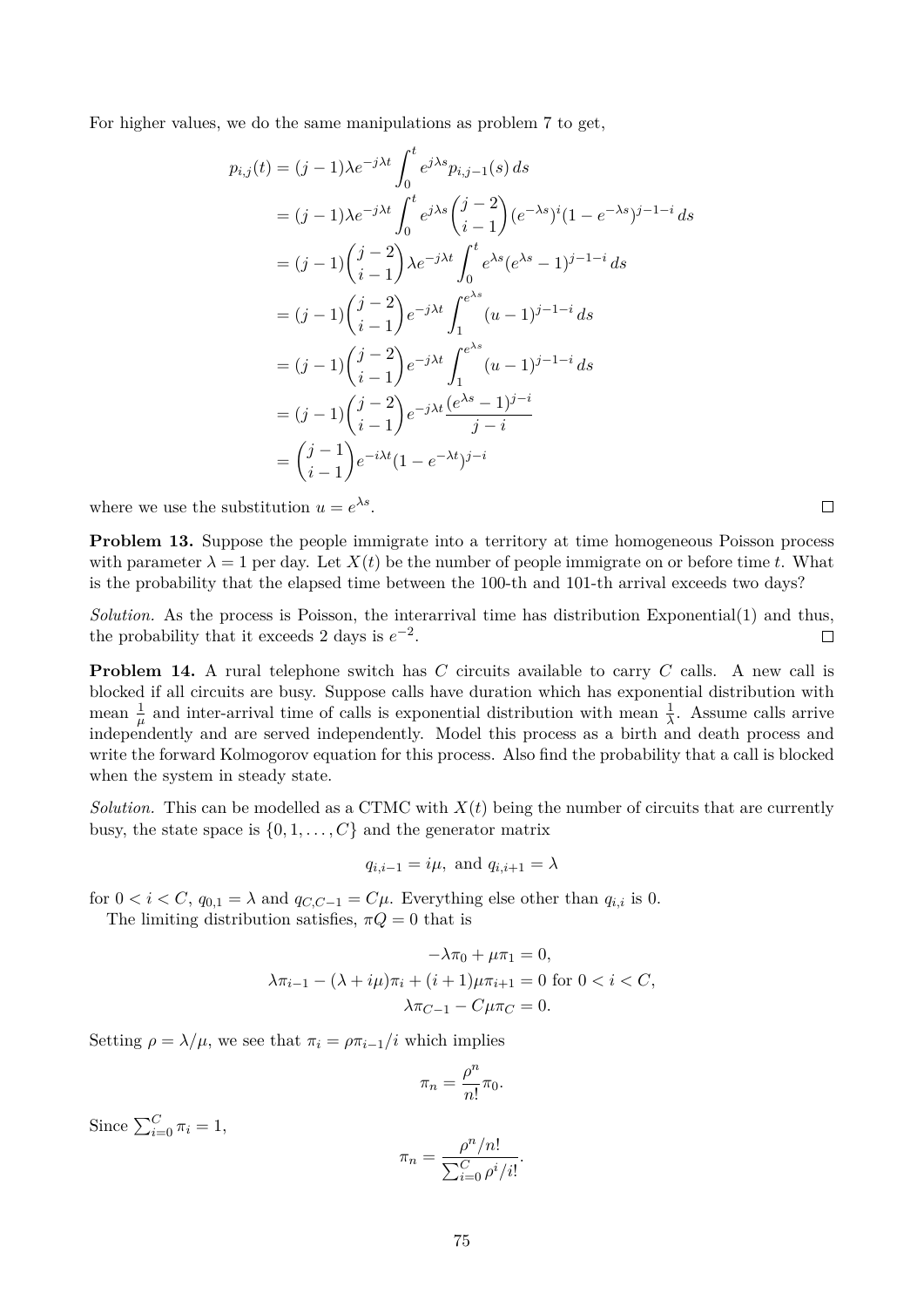A call is blocked if all circuits are busy, that is  $X(t) = C$ , so the probabiliity is

$$
\pi_C = \frac{\rho^C / C!}{\sum_{i=0}^C \rho^i / i!}.
$$

**Problem 15.** Consider the random telegraph signal, denoted by  $X(t)$ , jumps between two states,  $-1$ and 1, according to the following rules. At time  $t = 0$ , the signal  $X(t)$  start with equal probability for the two states, i.e.,  $P(X(0) = -1) = P(X(0) = 1) = 1/2$ , and let the switching times be decided by a Poisson process  $\{N(t), t \geq 0\}$  with parameter  $\lambda$  independent of  $X(0)$ . At time t, the signal

$$
X(t) = X(0)(-1)^{N(t)}, t > 0.
$$

Write the Kolmogorov forward equations for the continuous time Markov chain  $\{X(t), t \geq 0\}$ . Find the time-dependent probability distribution of  $X(t)$  for any time t.

*Solution 1.* As the process is Poisson the interarrival time is Exponential( $\lambda$ ), thus the holding time is Exponential( $\lambda$ ) and the rate is  $\lambda$ . For the state space  $\{-1, +1\}$ , the rate matrix

$$
Q = \begin{pmatrix} -\lambda & \lambda \\ \lambda & -\lambda \end{pmatrix}.
$$

The forward Kolmogorov equation tells us that

$$
P'(t) = P(t)Q
$$
  
\n
$$
\implies p'_{-1,-1}(t) = -\lambda p_{-1,-1}(t) + \lambda p_{-1,+1}(t),
$$
  
\n
$$
p'_{-1,+1}(t) = -\lambda p_{-1,+1}(t) + \lambda p_{-1,-1}(t),
$$
  
\n
$$
p'_{+1,-1}(t) = -\lambda p_{+1,-1}(t) + \lambda p_{+1,+1}(t),
$$
  
\n
$$
p'_{+1,+1}(t) = -\lambda p_{+1,+1}(t) + \lambda p_{+1,-1}(t).
$$

Along with this, we have  $p_{i,-1}(t) + p_{i,+1}(t) = 1$  and  $p_{i,i}(0) = \delta_{i,j}$  for  $i, j \in \{-1, +1\}$ . So the first equation simply reduces to

$$
p'_{-1,-1}(t) = \lambda(1 - 2p_{-1,-1}(t))
$$
  
\n
$$
\implies e^{2\lambda t}(p'_{-1,-1}(t) + 2\lambda p_{-1,-1}(t)) = \lambda e^{2\lambda t}
$$
  
\n
$$
\implies \frac{d(e^{2\lambda t}p_{-1,-1}(t))}{dt} = \lambda e^{2\lambda t}
$$
  
\n
$$
\implies e^{2\lambda t}p_{-1,-1}(t) - 1 = \frac{1}{2}(e^{2\lambda t} - 1)
$$
  
\n
$$
\implies p_{-1,-1}(t) = \frac{1}{2} + \frac{1}{2}e^{-2\lambda t}.
$$

We get

$$
P(t) = \begin{pmatrix} \frac{1}{2} + \frac{1}{2}e^{-2\lambda t} & \frac{1}{2} - \frac{1}{2}e^{-2\lambda t} \\ \frac{1}{2} - \frac{1}{2}e^{-2\lambda t} & \frac{1}{2} + \frac{1}{2}e^{-2\lambda t} \end{pmatrix}.
$$

So,

$$
P(X(t) = +1) = P(X(t) = 1 | X(0) = -1)P(X(0) = -1) + P(X(0) = 1 | X(0) = 1)P(X(0) = 1)
$$
  
=  $\frac{1}{2} \left( \frac{1}{2} - \frac{1}{2} e^{-2\lambda t} \right) + \frac{1}{2} \left( \frac{1}{2} + \frac{1}{2} e^{-2\lambda t} \right)$   
=  $\frac{1}{2}$ ,

and similarly  $P(X(t) = -1) = \frac{1}{2}$ .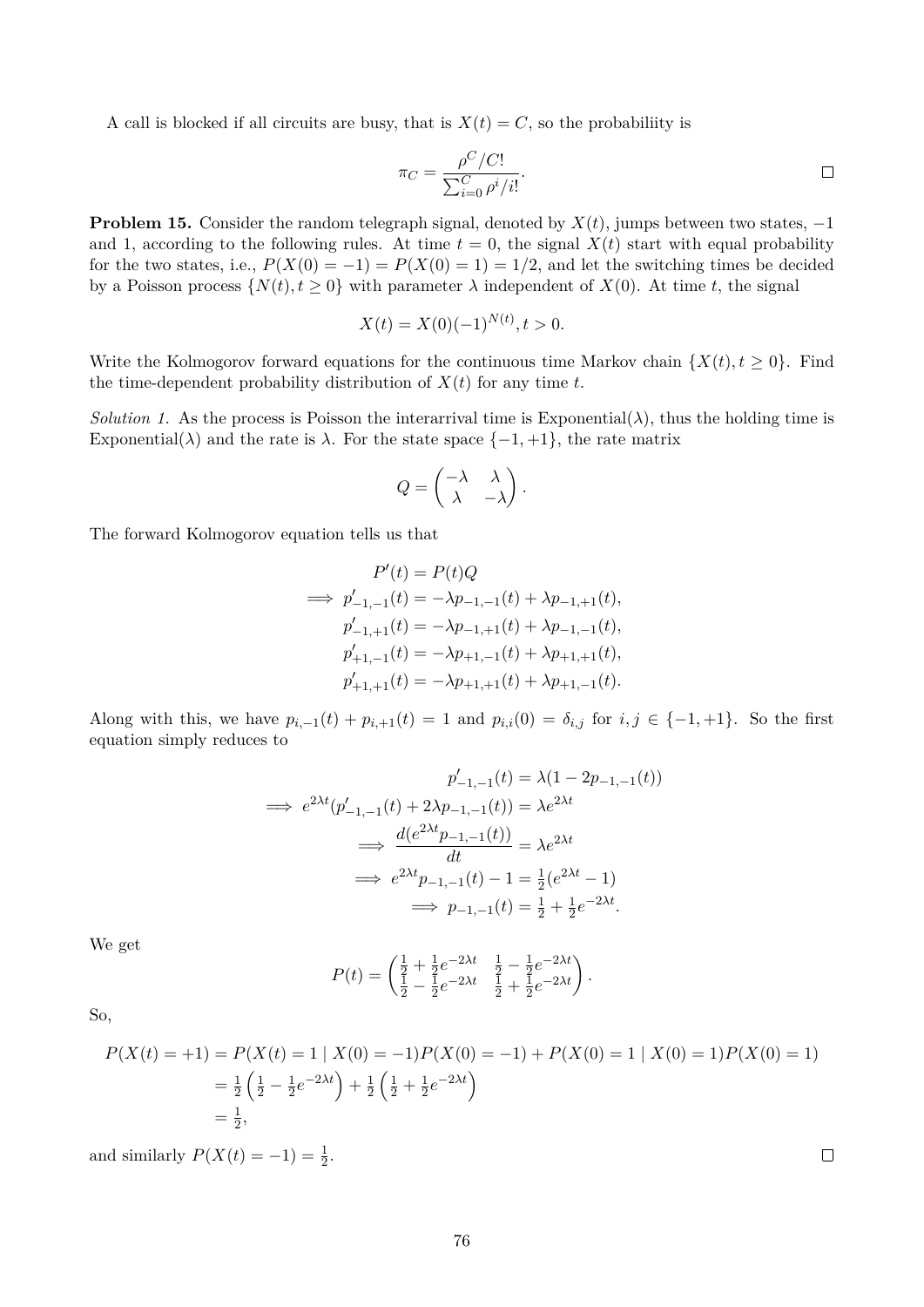*Solution 2.* Here's an alternate way to get  $p_{i,j}(t)$  without solving the Kolmogorov equations,

$$
P(X(t) = +1 | X(0) = +1) = P((-1)^{N(t)} = +1)
$$
  
= 
$$
P(N(t) \equiv 0 \mod 2)
$$
  
= 
$$
\sum_{n\geq 0} P(N(t) = 2n)
$$
  
= 
$$
e^{-\lambda t} \sum_{n\geq 0} \frac{(\lambda t)^{2n}}{(2n)!}
$$
  
= 
$$
e^{-\lambda t} \left(\frac{e^{\lambda t} + e^{-\lambda t}}{2}\right)
$$
  
= 
$$
\frac{1 + e^{-2\lambda t}}{2}.
$$

**Problem 16.** Same as 3.

**Problem 17.** The birth and death process  $\{X(t), t \geq 0\}$  is said to be a pure death process if  $\lambda_i = 0$ for all i. Suppose  $\mu_i = i\mu$ ,  $i = 1, 2, 3, \ldots$  and initially  $X_0 = n$ . Show that  $X(t)$  has  $B(n, p)$  distribution with  $p = e^{-\mu t}$ .

*Solution 1.* Modeling it as a CTMC,  $q_{i,i-1} = i\mu$  and  $q_{i,i} = -i\mu$ . The Kolmogorov equations tell us that

$$
p'_{i,j}(t) = i\mu(p_{i-1,j}(t) - p_{i,j}(t)).
$$

We induct on *i* to prove that  $p_{i,j}(t) \sim \text{Binomial}(i, e^{-\mu t}).$ 

For  $i = j$ ,

$$
p'_{i,i}(t) = -i\mu p_{i,i}(t) \implies p_{i,i}(t) = e^{-i\mu t}.
$$

For the base case  $i = 0$ , we see that  $p_{0,0}(t) = 1$ . For higher values of i and  $j < i$ ,

$$
p'_{i,j}(t) = i\mu(p_{i-1,j}(t) - p_{i,j}(t))
$$
  
\n
$$
\implies e^{i\mu t}(p'_{i,j}(t) + i\mu p_{i,j}(t)) = e^{i\mu t}i\mu p_{i-1,j}(t)
$$
  
\n
$$
\implies \frac{d(e^{i\mu t}p_{i,j}(t))}{dt} = e^{i\mu t}i\mu p_{i-1,j}(t)
$$
  
\n
$$
\implies e^{i\mu t}p_{i,j}(t) = i\mu \int_0^t e^{i\mu s}p_{i-1,j}(s) ds
$$
  
\n
$$
= i\mu \int_0^t e^{i\mu s} {i-1 \choose j} (e^{-\mu s})^j (1 - e^{-\mu s})^{i-j-1} ds
$$
  
\n
$$
= i\mu {i-1 \choose j} \int_0^t e^{\mu s} (e^{\mu s} - 1)^{i-j-1} ds
$$
  
\n
$$
= i {i-1 \choose j} \int_1^{e^{\mu t}} (u-1)^{i-j-1} ds
$$
  
\n
$$
= i {i-1 \choose j} \frac{(e^{\mu t} - 1)^{i-j}}{j-i}
$$
  
\n
$$
\implies p_{i,j}(t) = {i \choose j} (e^{-\mu t})^j (1 - e^{-\mu t})^{i-j}
$$

where we use the substitution  $u = e^{\mu s}$ .

*Solution 2.* Let  $X_i(t)$  be 1 if the *i*-th agent survives till t, 0 otherwise. Since the holding time of a CTMC is exponential,  $X_i(t) \sim \text{Bernoulli}(e^{-\mu t}).$ 

Now the total population,  $X(t) = \sum_{i=1}^{n} X_i(t)$ . Since  $X_i(t)$  are iid Bernoulli variables we see that,  $X(t) \sim \text{Binomial}(n, e^{-\mu t}).$  $\Box$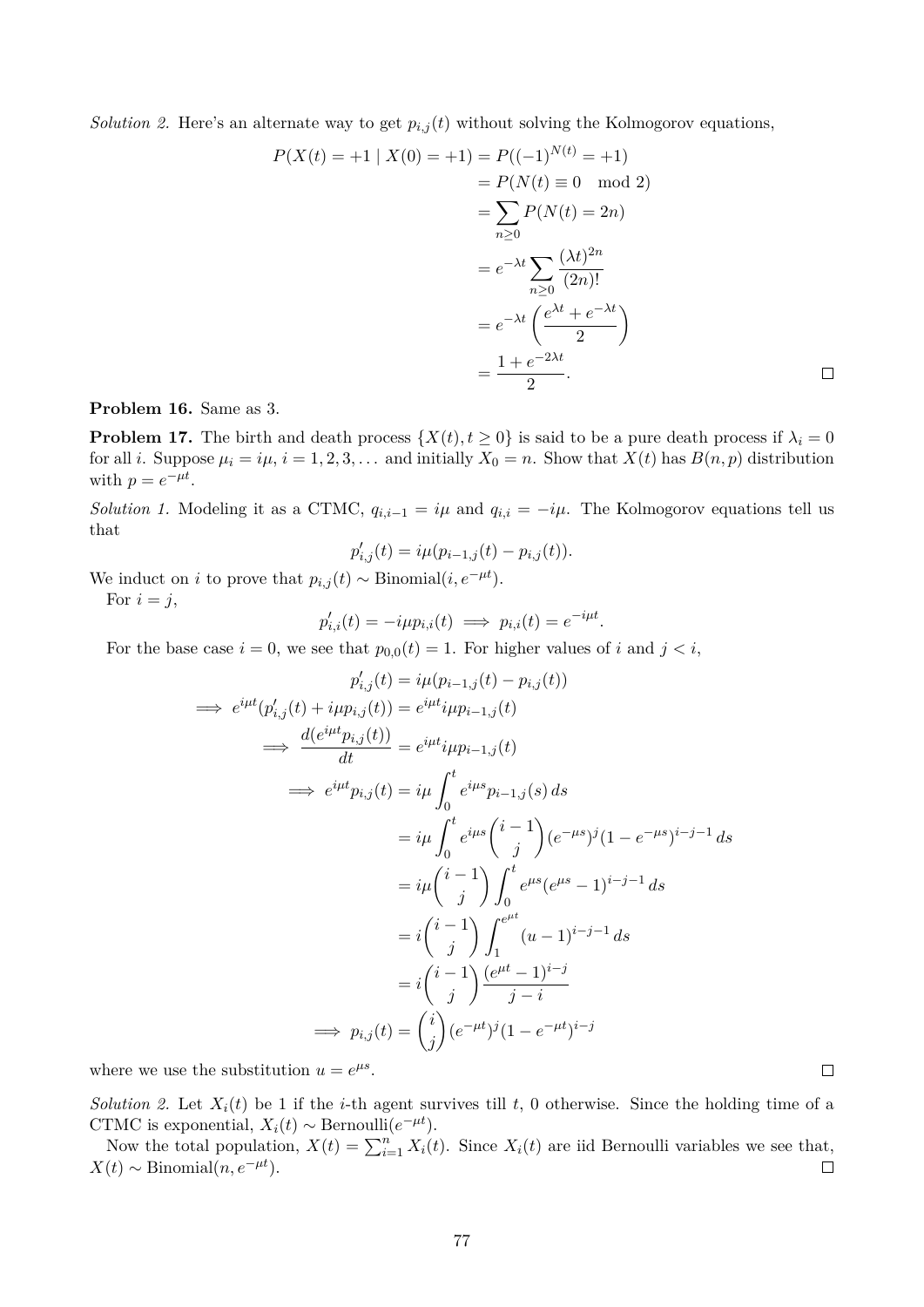**Problem 18.** Consider a taxi station where taxis and customers arrive independently in accordance with Poisson processes with respective rates of one and two per minute. A taxi will wait no matter how many other taxis are in the system. Moreover, an arriving customer that does not find a taxi also will wait no matter how many other customers are in the system. Note that a taxi can accommodate ONLY ONE customer by first come first service basis. Define

$$
X(t) = \begin{cases} -n & \text{if } n \text{ number of taxis waiting for customers at time } t \\ n & \text{if } n \text{ number of customers waiting for taxis at time } t \end{cases}.
$$

- (a) Write the generator matrix Q or draw the state transition diagram for the process  $\{X(t), t \geq 0\}$ .
- (b) Write the forward Kolmogorov equations for the Markov process  $\{X(t), t \geq 0\}$ .
- (c) Does a unique equilibrium probability distribution of the process exist? Justify your answer.

*Solution.* (a) The state space is  $\mathbb{Z}$  and the generator matrix is

$$
q_{i,i+1} = 2, q_{i,i} = -3
$$
, and  $q_{i,i-1} = 1$ .

The state transition diagram is



(b) The forward Kolmogorov equation is given by  $P'(t) = P(t)Q$  which gives,

$$
p'_{i,j}(t) = 2p_{i,j-1}(t) - 3p_{i,j}(t) + p_{i,j+1}(t).
$$

(c) Since  $2/1 > 1$ , we see that the embedded markov chain is transient. Therefore, a unique limiting distribution doesn't exist.  $\Box$ 

**Problem 19.** Accidents in Delhi roads involving Blueline buses obey Poisson process with 9 per month of 30 days. In a randomly chosen month of 30 days,

- (a) What is the probability that there are exactly 4 accidents in the first 15 days?
- (b) Given that exactly 4 accidents occurred in the first 15 days, what is the probability that all the four occurred in the last 7 days out of these 15 days?

*Solution.* If time is measured in days, it's a Poisson process with mean 9/30.

(a)  $N(15) \sim \text{Poisson}(4.5)$ , so

$$
P(N(15) = 4) = e^{-4.5} \cdot \frac{(4.5)^4}{4!} \approx 0.1898.
$$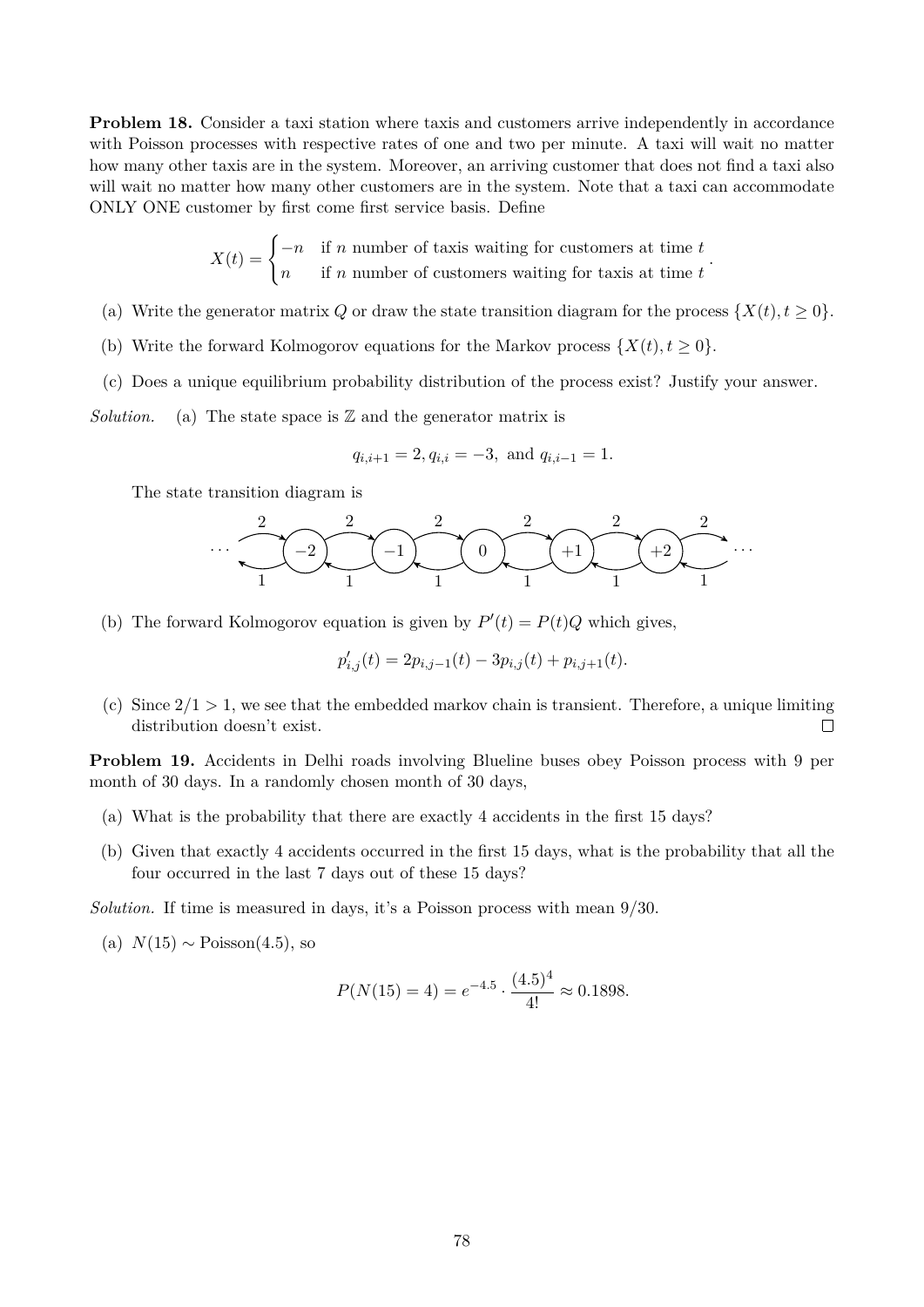(b) We wish to find the probability that

$$
P(N(15) - N(8) = 4 | N(15) = 4) = P(N(8) = 0 | N(15) = 4)
$$
  
=  $P(N(15) = 4 | N(8) = 0) \cdot \frac{P(N(8) = 0)}{P(N(15) = 4)}$   
=  $P(N(15) - N(8) = 4 | N(8) = 0) \cdot \frac{P(N(8) = 0)}{P(N(15) = 4)}$   
=  $P(N(15) - N(8) = 4) \cdot \frac{P(N(8) = 0)}{P(N(15) = 4)}$   
=  $P(N(7) = 4) \cdot \frac{P(N(8) = 0)}{P(N(15) = 4)}$   
=  $e^{-7 \times 9/30} \frac{(7 \times 9/30)^4}{4!} \cdot \frac{e^{-8 \times 9/30}}{e^{-4.5} \frac{(4.5)^4}{4!}}$   
=  $(7/15)^4 \approx 0.04742$ .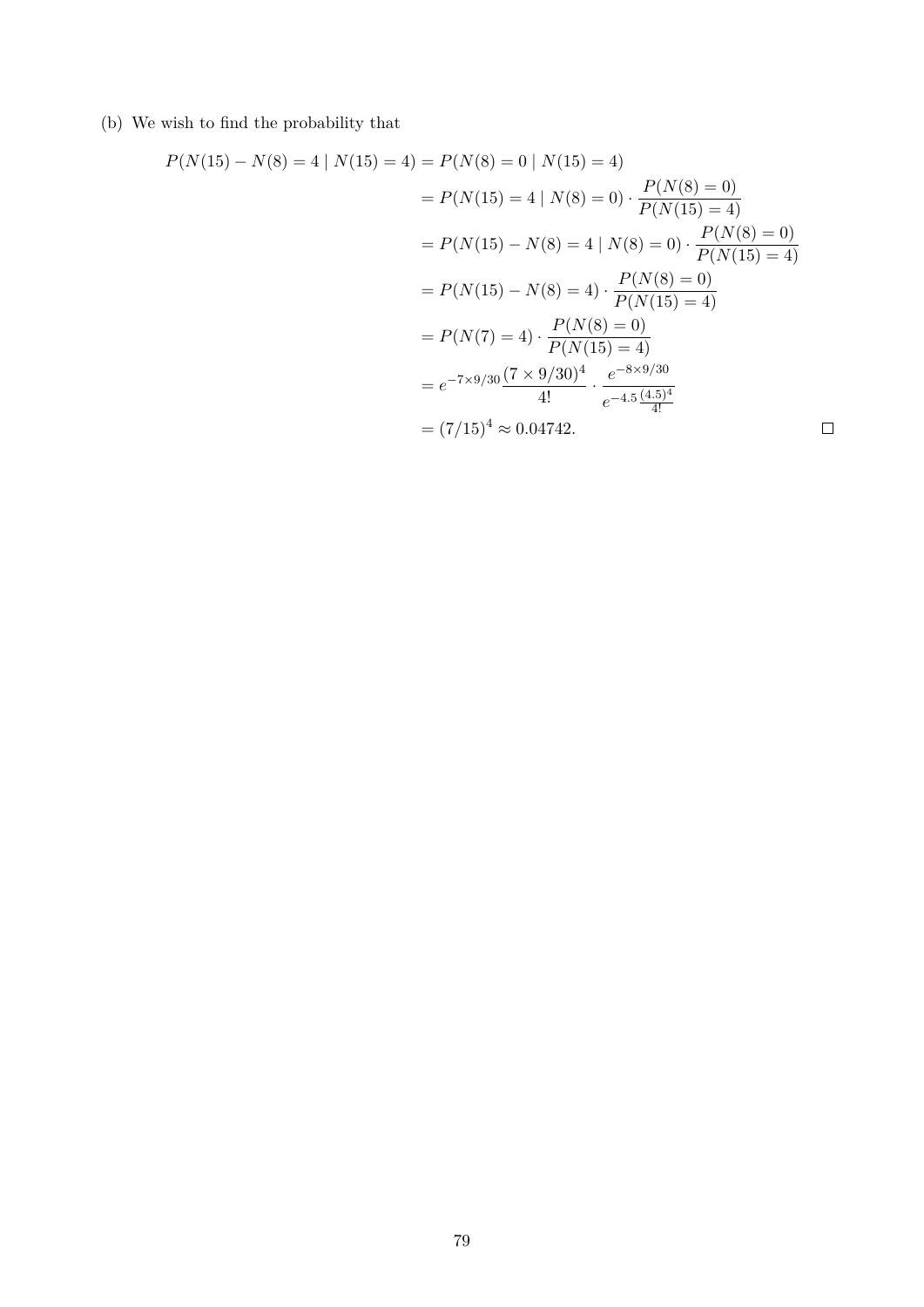## **10 Simple Markovian Queues**

**Problem 1.** Consider a  $M/M/1$  queuing model. Find the waiting time distribution for any customer in this model. Deduce the mean waiting time from the above distribution.

*Solution.* Let W be the waiting time in the steady state,  $\mu$  be the service rate,  $\lambda$  be the arrival rate,  $\rho = \lambda/\mu$  and N be the number of people in the system.

From problem 4(a), we know that  $P(N = n) = (1 - \rho)\rho^n$ .

The probability  $W = 0$  if the queue is empty that is  $P(W = 0) = P(N = 0) = 1 - \rho$ . Now, to compute  $P(0 \lt W \leq t)$ . Let  $S_i$  be the time it takes the *i*-th person to be serviced,

$$
W \mid (N = n) = \sum_{i=1}^{n} S_i.
$$

Since  $S_i$  are iid and  $S_i \sim \text{Exponential}(\mu)$ ,  $W | (N = n) \sim \text{Gamma}(n, \mu)$ . Therefore,

$$
P(0 < W \le t) = \sum_{n\ge1} P(0 < W \le t \mid N = n) P(N = n)
$$
  
= 
$$
\sum_{n\ge1} \int_0^t \frac{\mu^n x^{n-1} e^{-\mu x}}{(n-1)!} (1 - \rho) \rho^n dx
$$
  
= 
$$
\int_0^t (1 - \rho) e^{-\mu x} \sum_{n\ge1} \frac{\lambda^n x^{n-1}}{(n-1)!} dx
$$
  
= 
$$
\int_0^t (1 - \rho) e^{-\mu x} \times \lambda e^{\lambda x} dx
$$
  
= 
$$
\rho (1 - e^{-(\mu - \lambda)t}).
$$

Now the CDF

$$
F_W(t) = P(W \le t) = P(W = 0) + P(0 < W \le t) = 1 - \rho e^{-(\mu - \lambda)t}
$$

for  $t \geq 0$ , and 0 for  $t < 0$ .

The mean of  $W$  is given by

$$
\mathbb{E}[W] = \int_0^\infty (1 - F_W(t)) \, dw = \int_0^\infty \rho e^{-(\mu - \lambda)t} \, dt = \frac{\rho}{\mu - \lambda}.
$$

**Problem 2.** Consider a  $M/M/1$  queuing model with arrival rate  $\lambda$  and service rate  $\mu$ . Find the service rate where customers arrive at a rate of 3 per minute, given that 95% of the time the queue contains less than 10 customers.

*Solution.* The condition is equivalent to saying that there are 10 or fewer people in the system 95% of the time, which is equivalent to  $\sum_{n=0}^{10} \pi_n \ge 95\%$ . From problem 4(a), we know that  $\pi_n = \rho^n (1 - \rho)$ where  $\rho=\lambda/\mu.$  So, we have to find a  $\mu$  such that

$$
\sum_{n=0}^{10} (1 - \rho)\rho^n = 1 - \rho^{11} \ge 0.95 \implies \rho^{11} \le 0.05 \implies \mu \ge \frac{3}{0.05^{1/11}} = 3.939.
$$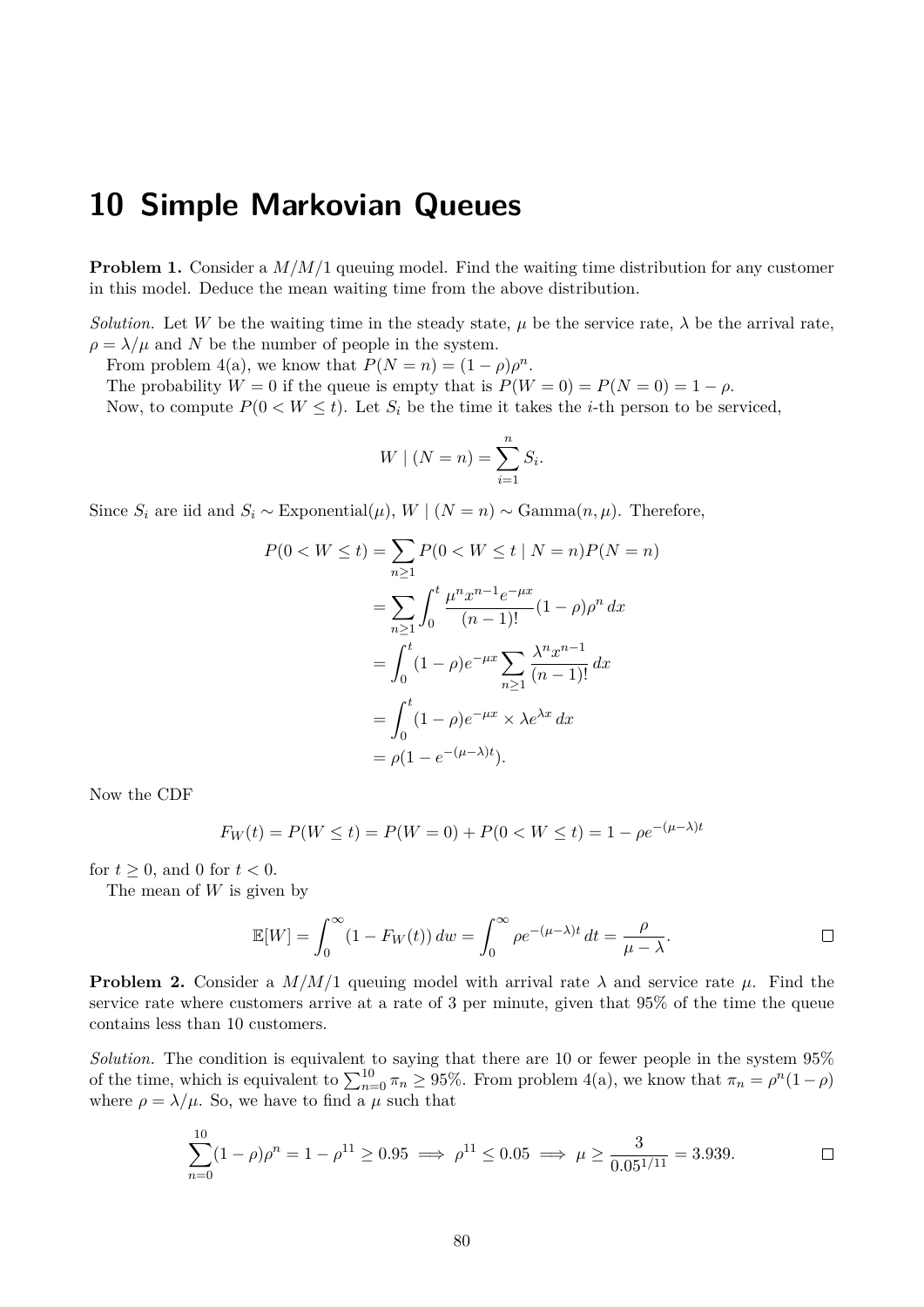**Problem 3.** Consider an  $M/M/1/\infty$  queueing model. Suppose at time 0 there are  $i > 0$  customers in the queue. Let  $T$  denote the time taken to serve the first customer and  $S$  denote the time of the next arrival. Find, the probability of the event  ${T < S}$ .

*Solution.* We know that  $T \sim$  Exponential( $\mu$ ),  $S \sim$  Exponential( $\lambda$ ) and they are independent. So,

$$
P(S > T) = \int_0^\infty P(S > t | T = t) f_T(t) dt
$$
  
= 
$$
\int_0^\infty e^{-\lambda t} \times \mu e^{-\mu t} dt
$$
  
= 
$$
\frac{\mu}{\lambda + \mu}.
$$

**Problem 4.** Consider a  $M/M/1$  queuing model with arrival rate  $\lambda$  and service rate  $\mu$ .

- (a) Derive the expression for  $\pi_n$  the steady state probability that n customers in the system.
- (b) Find the average time spend in the queue by any customer.
- (c) Find the service rate where customers arrive at a rate of 3 per minute, given that 95% of the time the queue contains less than 10 customers.

*Solution.* (a) The state transition diagram is,



So the steady state distribution satisfies,

$$
-\lambda \pi_0 + \mu \pi_1 = 0,
$$
  

$$
\lambda \pi_{i-1} - (\lambda + \mu) \pi_i + \mu \pi_{i+1} = 0 \text{ for } i > 0.
$$

If we let  $\rho = \lambda/\mu$ , we see that  $\pi_{i+1} = \rho \pi_i$  by inducting on i. Now,

$$
\pi_n = \rho^n \pi_0.
$$

Since  $\sum_{n\geq 0} \pi_n = 1$  therefore,

$$
\pi_0 = \frac{1}{\sum_{n\geq 0} \rho^n} = 1 - \rho \implies \pi_n = (1 - \rho)\rho^n
$$

for  $\rho < 1$ . If  $\rho \geq 1$ , then a unique limiting distribution doesn't exist.

(b) From problem 1, the average time spent in the queue is

$$
\frac{\rho}{\mu - \lambda} = \frac{\lambda}{\mu(\lambda - \mu)} = \frac{1}{\lambda - \mu} - \frac{1}{\mu} = \frac{\rho^2}{\lambda(1 - \rho)}.
$$

(c) Same as problem 2.

**Problem 5.** Patients visit a doctor in accordance with a Poisson process at the rate of 8 per hour, and the time doctor takes to examine any patient is exponential with mean 6 minutes. All arriving patients attended by the doctor.

(a) Find the probability that the patient has to wait on arrival.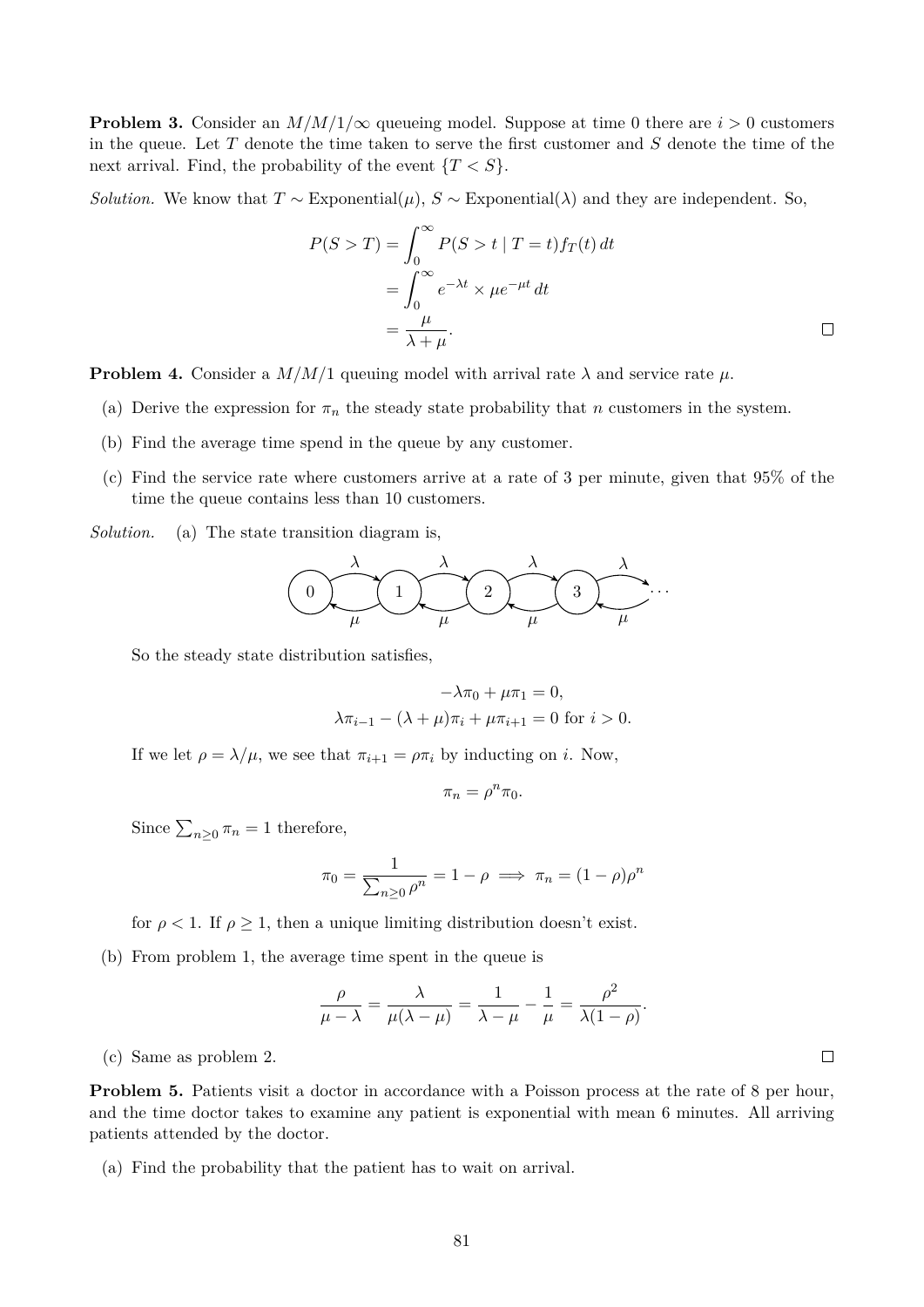(b) Find the expected total time spent (including the service time) by any patient who visits the doctor.

*Solution.* Let  $\lambda = 8/\text{hour}$  and  $\mu = 1/(6 \text{ min}) = 10/\text{hour}$ , be the arrival and service rate, and  $\rho = \lambda/\mu$ .

- (a) The probability that the patient has to wait is  $1 \pi_0 = \rho = 4/5$ .
- (b) The total time is the waiting time and the service time, we have proved that the expected value of the former is  $\frac{1}{\mu - \lambda} - \frac{1}{\mu}$  $\frac{1}{\mu}$ . Since the latter is Exponential( $\mu$ ). The total expected time is

$$
\frac{1}{\mu - \lambda} = \frac{1}{2} \text{ hour} = 30 \text{ minutes.}
$$

**Problem 6.** Consider a multiplexer that collects traffic formed by messages arriving according to exponentially distributed interarrival times. The multiplexer is formed by a buffer and a transmission line. Assume that, the transmission time of a message is exponentially distributed with the mean value 10 ms. From measurements on the state of the buffer, we know that the idle buffer probability is 0.8.

- (a) What is the underlying queueing model?
- (b) What is the mean delay (waiting time) for the message?
- *Solution.* (a) The queueing model is an  $M/M/1$  model with service rate  $\lambda = 100$ Hz. The buffer is idle if the system has 0 or 1 messages in it, that is  $\pi_0 + \pi_1 = 0.8$ . Therefore,

$$
(1 - \rho) + (1 - \rho)\rho = 0.8 \implies \rho^2 = 0.2 \implies \rho = \sqrt{0.2} \implies \mu = 100/\sqrt{0.2} \text{Hz}
$$

where  $\mu$  is the arrival rate and  $\rho = \lambda / \mu$ .

(b) The mean waiting time is

$$
\frac{1}{\mu - \lambda} - \frac{1}{\mu} = 3.618 \text{ms}
$$

**Problem 7.** Consider that two identical  $M/M/1$  queuing systems with the same rates  $\lambda$ ,  $\mu$  are in operation side by side (with separate queues) in a premises. Find the distribution of the total number, N, in the two systems taken together in long-run.

*Solution.* Let  $N_1$ ,  $N_2$  be the number in the two systems, note that  $N_1$  and  $N_2$  are independent. We know that  $N_i \sim \text{Geometric}(1 - \lambda/\mu)$ . Therefore, the total number

$$
N = N_1 + N_2 \sim \text{NB}(2, 1 - \lambda/\mu)
$$

that is,

$$
P(N = n) = (n+1)\left(1 - \frac{\lambda}{\mu}\right)^2 \left(\frac{\lambda}{\mu}\right)^n.
$$

**Problem 8.** Prove that mean time spent in an  $M/M/1$  system having arrival rate  $\lambda$  and service rate  $2\mu$  is less than the mean time spent in an  $M/M/2$  system with arrival rate  $\lambda$  and each service rate  $\mu$ .

*Solution.* We find  $\pi_n$  for an  $M/M/c$  system first. The generator matrix satisfies the equation,

$$
q_{i,i-1} = \min(C, i)\mu, q_{i,i+1} = \lambda
$$
, and  $q_{i,i} = -(q_{i,i-1} + q_{i,i+1}).$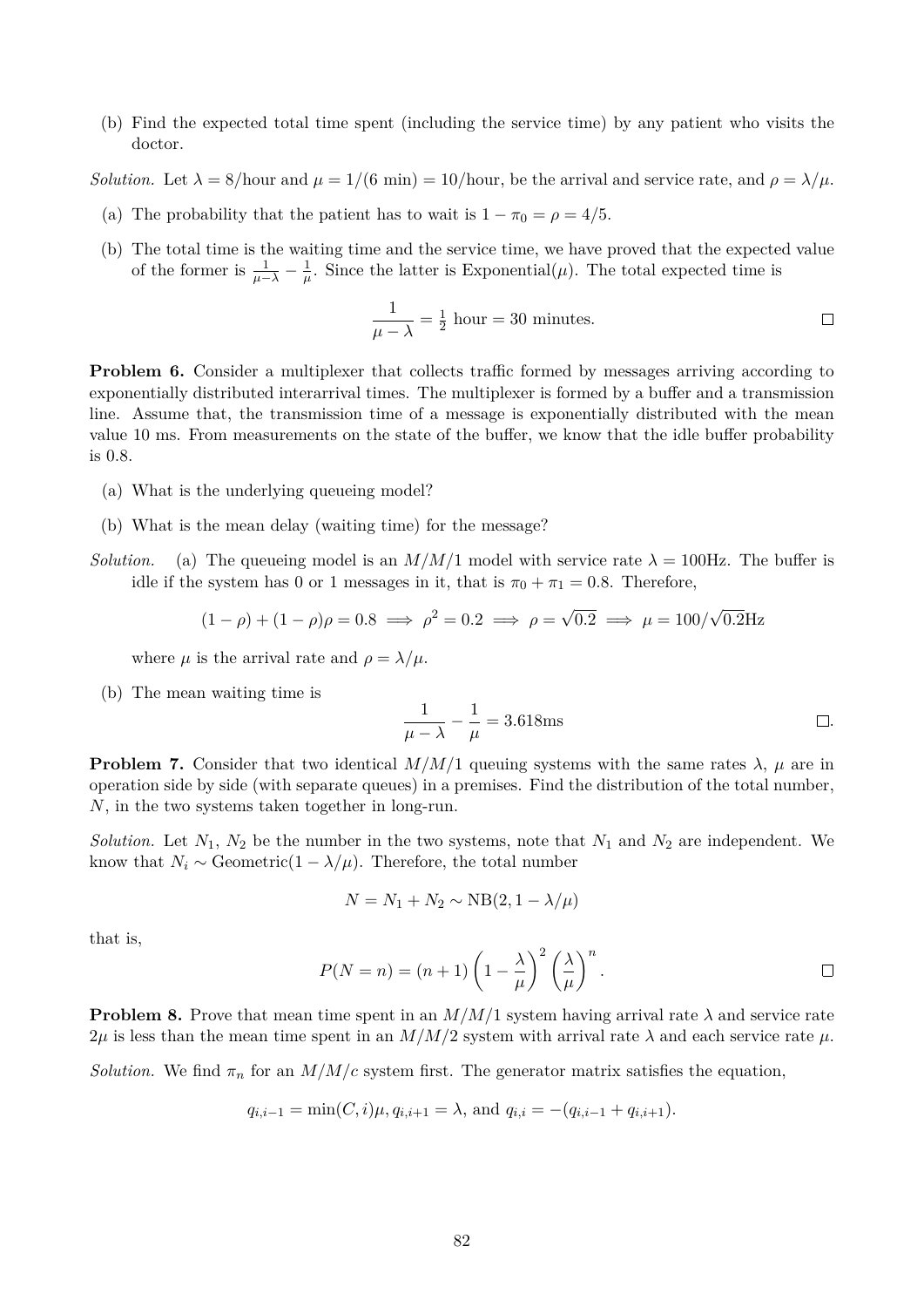Therefore, we get the equations,

$$
0 = -\lambda \pi_0 + \mu \pi_1,
$$
  
\n
$$
0 = \lambda \pi_{i-1} - (\lambda + i\mu)\pi_i + (i+1)\mu \pi_{i+1} \text{ for } 1 \le i < c,
$$
  
\n
$$
0 = \lambda \pi_{i-1} - (\lambda + c\mu)\pi_i + c\mu \pi_{i+1} \text{ for } i \ge c.
$$

Let  $\rho = \frac{\lambda}{c}$  $\frac{\lambda}{c\mu}$ . By inducting on i, we see that  $\pi_i = c\rho \pi_{i-1}/i$  for  $i \leq c$  and  $\pi_i = \rho \pi_{i-1}$  for  $i > c$ . These combine to give us

$$
\pi_i = \begin{cases} \frac{(c\rho)^i}{i!} \pi_0 & 0 \le i \le c\\ \frac{c^c \rho^i}{c!} \pi_0 & i > c \end{cases}
$$

along with  $\sum_{i\geq 0} \pi_i = 1$ .

The mean number of elements in the queue is given by

$$
L_q = \sum_{i \geq c} (i - c)\pi_i = \frac{(c\rho)^c \pi_0}{c!} \sum_{i \geq 0} i\rho^i = \frac{c^c \rho^{c+1}}{c!(1 - \rho)^2} \pi_0.
$$

By Little's formula, the mean time in the queue,  $T_q = \lambda L_q$ . Adding the service time, we see that the mean total time in the system is

$$
T = \frac{c^c \rho^{c+1}}{\lambda c! (1 - \rho)^2} \pi_0 + \frac{1}{\mu}.
$$

where

$$
\pi_0 = \left[\sum_{i=0}^{c-1} \frac{(c\rho)^i}{i!} + \sum_{i \ge c} \frac{c^c \rho^i}{c!} \right]^{-1} = \left[\sum_{i=0}^{c-1} \frac{(c\rho)^i}{i!} + \frac{(c\rho)^c}{c!(1-\rho)} \right]^{-1}.
$$

Now, the mean time spent in the two systems is

$$
T_1 = \frac{\rho^2}{\lambda(1-\rho)} + \frac{1}{2\mu}
$$
, and  $T_2 = \frac{2\rho^3}{\lambda(1-\rho^2)} + \frac{1}{\mu}$ 

where  $\rho = \lambda/(2\mu)$ .

We wish to prove that  $T_1 < T_2$ ,

$$
T_2 - T_1 = \left(\frac{2\rho^3}{\lambda(1 - \rho^2)} + \frac{1}{\mu}\right) - \left(\frac{\rho^2}{\lambda(1 - \rho)} + \frac{1}{2\mu}\right)
$$
  
\n
$$
\implies \lambda(T_2 - T_1) = \frac{\lambda}{2\mu} - \frac{\rho^2}{1 + \rho}
$$
  
\n
$$
= \frac{\rho}{1 + \rho}
$$
  
\n
$$
\implies T_2 > T_1.
$$

 $\Box$ 

**Problem 9.** Write the backward Kolmogorov equations for the  $M/M/1/N$  ( $N > 1$ ) queuing model. Derive the steady state probability for the above queuing model.

*Solution.* The generator matrix for this model is

$$
q_{i,i-1} = \mu
$$
, and  $q_{i,i+1} = \lambda$ 

for  $0 < i < N$ ,  $q_{0,1} = \lambda$ ,  $q_{N,N-1} = \mu$  and 0 for everything else other than  $q_{i,i}$ .

The backward Kolmogorov equation for the matrix is

$$
P'(t) = QP(t)
$$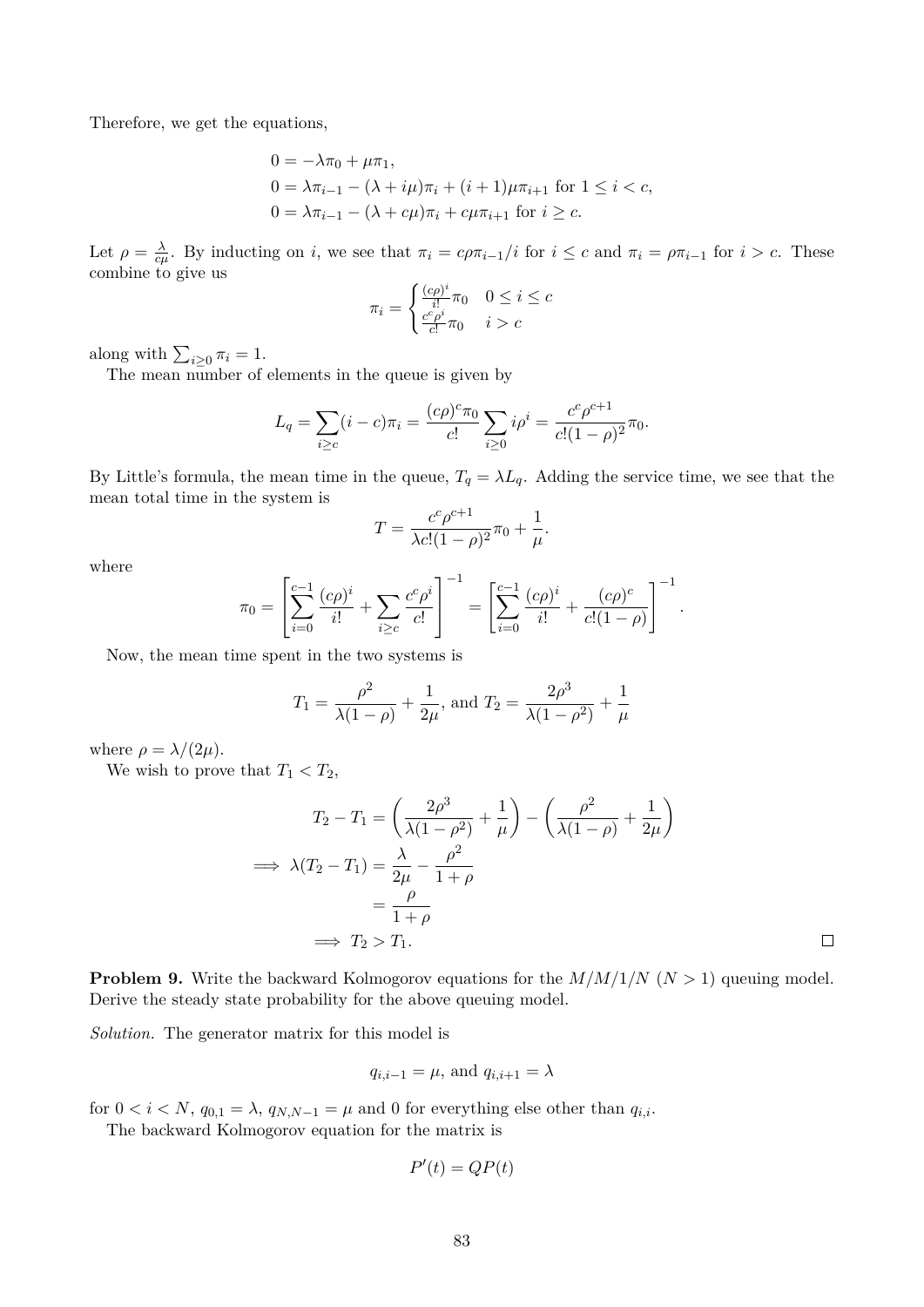which gives

$$
p'_{0,j}(t) = -\lambda p_{0,j}(t) + \lambda p_{1,j}(t)
$$
  
\n
$$
p'_{i,j}(t) = \mu p_{i-1,j}(t) - (\mu + \lambda) p_{i,j}(t) + \lambda p_{i+1,j}(t) \text{ for } 0 < i < N
$$
  
\n
$$
p'_{N,j}(t) = \mu p_{N-1,j}(t) - \mu p_{N,j}(t).
$$

While I did write the backward Kolmogorov equation since the question asked, they don't help in finding stationary distribution, using  $\lim_{t\to\infty} p_{i,j}(t) = \pi_j$  the equations reduce to  $\pi'_j(t) = 0$  which we already knew.

Using the forward Kolmogorov equations, we see that the stationary state satisfies the equations,

$$
0 = -\lambda \pi_0 + \mu \pi_1,
$$
  
\n
$$
0 = \lambda \pi_{i-1} - (\lambda + \mu) \pi_i + \mu \pi_{i+1} \text{ for } 0 < i < N,
$$
  
\n
$$
0 = \lambda \pi_{N-1} - \mu \pi_N.
$$

Let  $\rho = \lambda/\mu$ . By induction on i, we get that  $\pi_{i+1} = \rho \pi_i$  for  $0 < i \leq N$ . Therefore,  $\pi_i = \rho^i \pi_0$ . Now,

$$
\sum_{i=0}^{N} \pi_i = 1 \implies \pi_0 = \left[ \sum_{i=0}^{N} \rho^i \right]^{-1} = \begin{cases} \frac{1-\rho}{1-\rho^{N+1}} & \rho \neq 1 \\ \frac{1}{N+1} & \rho = 1 \end{cases}.
$$

Therefore,

$$
\pi_i = \begin{cases} \frac{\rho^i (1-\rho)}{1-\rho^{N+1}} & \rho \neq 1\\ \frac{1}{N+1} & \rho = 1 \end{cases} \tag{\Box}
$$

**Problem 10.** Ms. H. R. Cutt runs a one-person, unisex hair salon. She does not make appointments, but runs the salon on a first-come, first-served basis. She finds that she is extremely busy on Saturday mornings, so she is considering hiring a part-time assistant and even possibly moving to a larger building. Having obtained a master's degree in operations research (OR) prior to embarking upon her career, she elects to analyze the situation carefully before making a decision. She thus keeps careful records for a succession of Saturday mornings and finds that customers seem to arrive according to a Poisson process with a mean arrival rate of 5/hr. Because of her excellent reputation, customers were always willing to wait. The data further showed that customer processing time (aggregated female and male) was exponentially distributed with an average of 10 min. Cutt interested to calculate the following measures:

- (a) What is the average number of customers in the shop?
- (b) What is the average number of customers waiting for a haircut?
- (c) What is the percentage of time an arrival can walk right in without having to wait at all?
- (d) If waiting room has only four seats at present, what is the probability that a customer, will not able to find a seat and have to stand.

*Solution.* We can model it as a  $M/M/1$  system with service rate  $\mu = 6/h$ our, and arrival rate  $\lambda = 5/h$ our. The steady state distribution of people is given by

$$
\pi_n = \rho^n (1 - \rho)
$$

where  $\rho = \lambda/\mu = 5/6$ .

(a) The average number of customers in the shop is

$$
L_s = \sum_{n\geq 0} n\pi_n = \sum_{n\geq 0} n\rho^n (1-\rho) = \frac{\rho}{1-\rho} = 5.
$$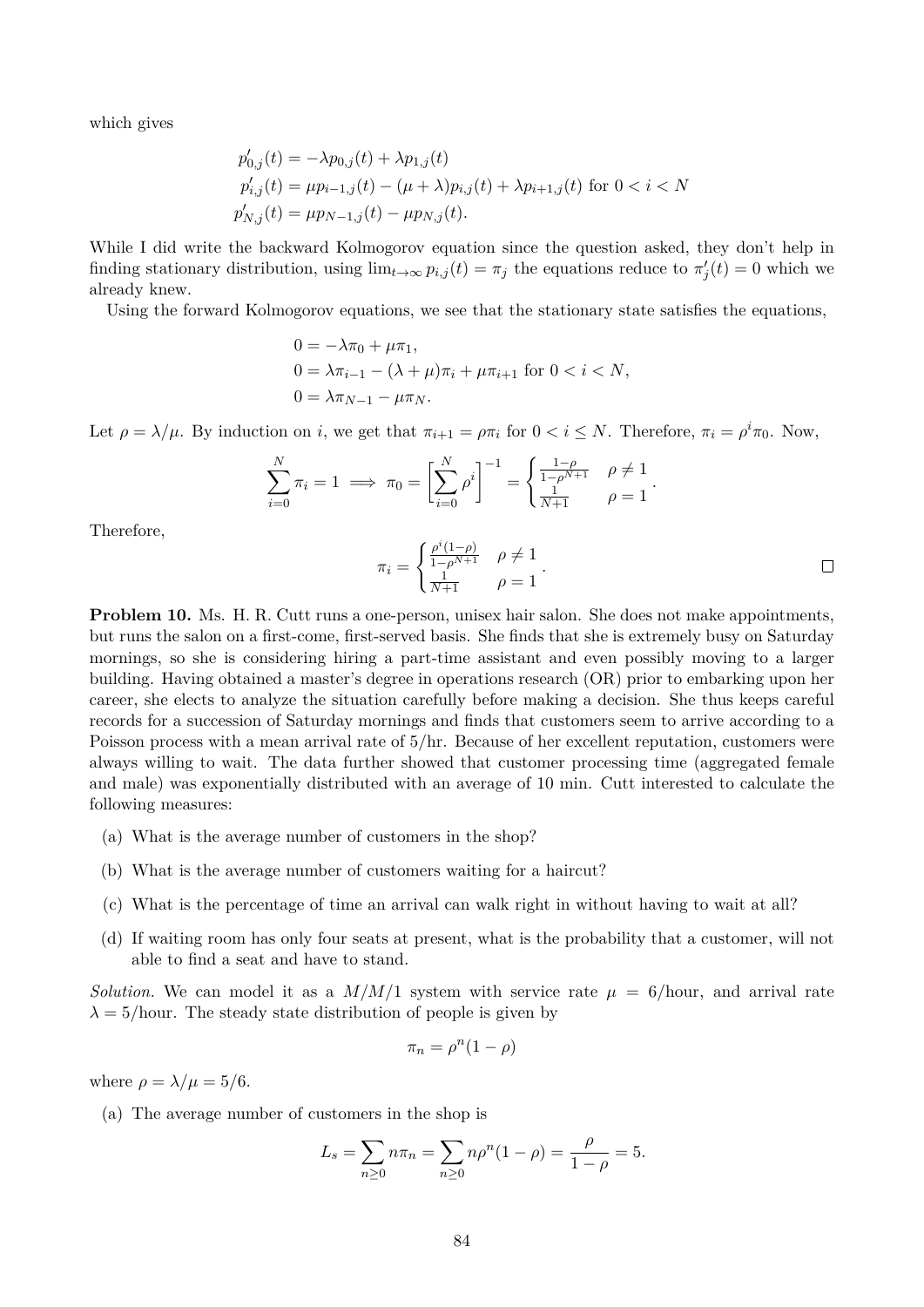(b) The average number of people waiting is

$$
L_q = \sum_{n\geq 1} (n-1)\pi_n = \sum_{n\geq 1} n\pi_n - \sum_{n\geq 1} \pi_n = L_q - (1 - \pi_0) = 4 + 1/6 = 25/6.
$$

- (c) This happens when the number of people in the shop is zero, that is for  $\pi_0 = 1/6$ .
- (d) This happens if there are more than 5 in the shop that is,

$$
\sum_{i>5} \pi_i = (1 - \rho) \sum_{i>5} \rho^i = \rho^6 = (5/6)^6 \approx 0.334.
$$

**Problem 11.** City Hospital's eye clinic offers free vision tests every Wednesday evening. There are three ophthalmologists on duty. A test takes, on the average, 20 min, and the actual time is found to be approximately exponentially distributed around this average. Clients arrive according to a Poisson process with a mean of 6/hr, and patients are taken on a first-come, first-served basis. The hospital planners are interested in knowing:

- (a) What is the average number of people waiting?
- (b) What is the average amount of time a patient spends at the clinic?

*Solution.* It can be modelled as an  $M/M/3$  system with service rate  $\mu = 3/\text{hour}$  and an arrival rate  $\lambda = 6/\text{hour}$ . Let  $\rho = \lambda/(3\mu) = 2/3$ .

(a) As proved in problem 8, the mean number of people in the queue is

$$
L_q = \frac{3^3 \rho^4}{3!(1-\rho)^2} \times \left[1 + (3\rho) + (3\rho)^2/2 + \frac{3^3 \rho^3}{3!(1-\rho)}\right]^{-1} = \frac{8}{9}.
$$

(b) The total time is sum of the service time and the waiting time, so the mean total time  $T_s$  is  $T_q + 1/\mu$  where  $T_q$  is the time spent in the queue.

Using Little's formula,  $L_q = \lambda T_q$ . Therefore,

$$
T_s = T_q + \frac{1}{\mu} = \frac{L_q}{\lambda} + \frac{1}{\mu} = \frac{13}{27} \text{ hour} \approx 28.88 \text{ minutes.}
$$

**Problem 12.** Consider New Delhi International Airport. Suppose that, it has three runway. Airplanes have been found to arrive at the rate of 20 per hour. It is estimated that each landing takes 3 minutes. Assume that a Poisson process for arrivals and an exponential distribution for landing times. Without loss of generality, assume that the system is modeled as a birth and death process. What is the steady state probability that there is no waiting time to land? What is the expected number of airplanes waiting to land? Find the expected waiting time to land.

*Solution.* We'll use the results proved in problem 8.

It can be modelled as an  $M/M/3$  system with service rate  $\mu = 20$ /hour and an arrival rate  $\lambda =$ 20/hour. Let  $\rho = \lambda/(3\mu) = 1/3$ .

There is no waiting time if there are atmost 2 other planes in the system, that is the probability is  $\pi_0 + \pi_1 + \pi_2$ ,

$$
\pi_0 = \left[1 + (c\rho) + \frac{(3\rho)^2}{2} + \frac{(3\rho)^3}{3!(1-\rho)}\right]^{-1} = \left[1 + 1 + \frac{1}{2} + \frac{1}{4}\right]^{-1} = \frac{4}{11}.
$$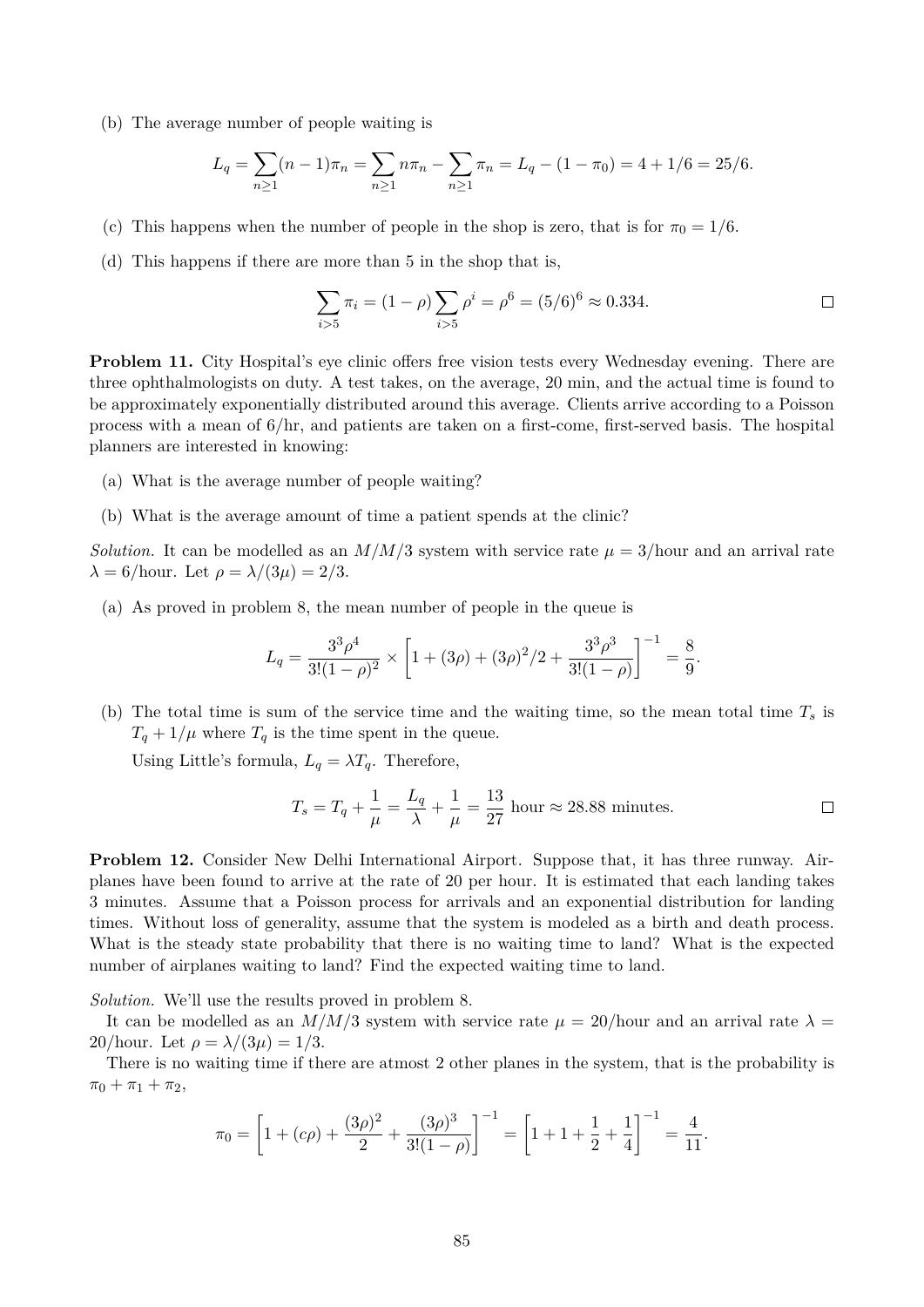Now for  $i \leq 3$ ,  $\pi_i = (3\rho)^i \pi_0/i!$ . So the probability is

$$
\pi_0 + \pi_1 + \pi_2 = \frac{10}{11}.
$$

The expected number of planes in the queue are

$$
L_q = \frac{3^3 \rho^4}{3!(1-\rho)^2} \pi_0 = \frac{1}{22}.
$$

Using Little's formula, the expected waiting time is

$$
T_q = \frac{L_q}{\lambda} = \frac{1}{440} \text{ hour} = 8.18 \text{ seconds.}
$$

 $\Box$ 

**Problem 13.** Consider a telephone switching system consisting of n trunks with an infinite caller population. We assume that an arrival call is lost if all trunks are busy.

- (a) Find the expression for  $\pi_n$  the steady state probability that n trunks are busy.
- (b) This above system must design the number of trunks,  $n$ , in order to guarantee a blocking probability lower than or equal to 2%. The following data are available: The arrival stream is Poisson with rate 6 per minute. Each call has a duration modeled by an exponentially distributed variable with mean value of 3 minutes. Find the smallest possible value of  $n$ .

*Solution.* We model it as a  $M/M/n/n$  queue with service rate  $\mu$  and arrival rate  $\lambda$ . Let  $\rho = \lambda/\mu$ .

(a) We proved that

$$
\pi_i = \frac{\rho^i/i!}{\sum_{j=0}^n \rho^j/j!}
$$

in Problem 14 of Tutorial 9.

(b) The call is blocked if all n trunks are busy, that is the probability is  $\pi_n$ . We are given  $\rho = \frac{6}{1/3}$ 18. We have to find the smallest *n* such that  $\pi_n \leq 0.02$ .

This comes out to be  $n = 26$ , I used a computer to find it.

**Problem 14.** A service center consists of two servers, each working at an exponential rate of two services per hour. If customers arrive at a Poisson rate of three per hour, then, assuming a system capacity of at most three customers.

- (a) What fraction of potential customers enter the system?
- (b) What would the value of part (a) be if there was only a single server, and his rate was twice as fast(that is  $\mu = 4$ )?
- *Solution.* (a) We model it as a  $M/M/2/3$  queue with service rate  $\mu = 2/\text{hour}$ , and arrival rate  $\lambda = 3/\text{hour.}$

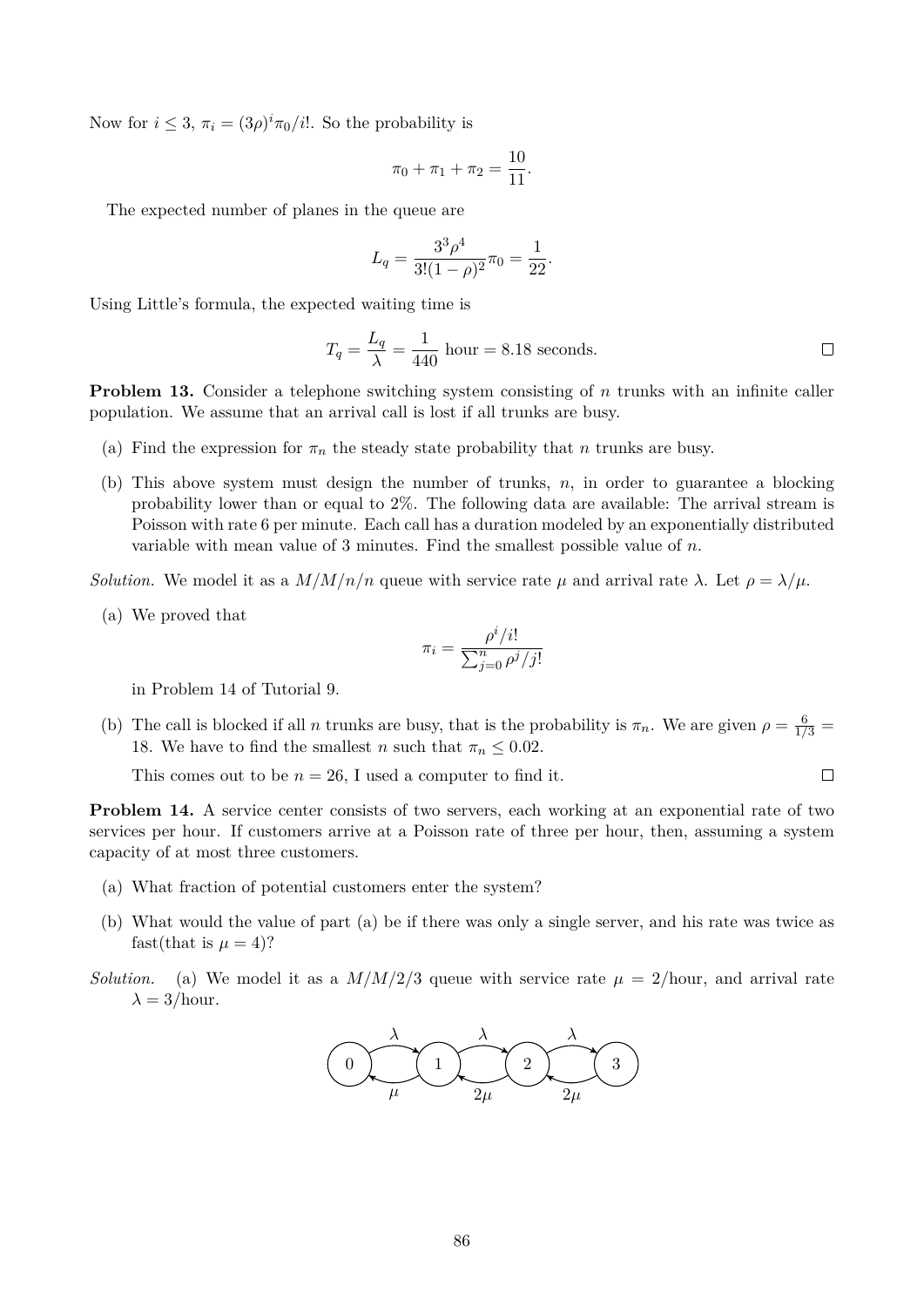We find the steady state distribution  $\pi$  using the relations,

$$
-\lambda \pi_0 + \mu \pi_1 = 0,
$$
  
\n
$$
\lambda \pi_0 - (\lambda + \mu) \pi_1 + 2\mu \pi_2 = 0,
$$
  
\n
$$
\lambda \pi_1 - (\lambda + 2\mu) \pi_2 + 2\mu \pi_3 = 0,
$$
  
\n
$$
\lambda \pi_2 - 2\mu \pi_3 = 0.
$$

We get the relations

$$
\pi_1 = \rho \pi_0, \pi_2 = \rho \pi_1/2
$$
, and  $\pi_3 = \rho \pi_2/2$ 

where  $\rho = \lambda/\mu$ . These imply that,

$$
\pi_1 = \rho \pi_0, \pi_2 = \rho^2 \pi_0/2
$$
, and  $\pi_3 = \rho^3 \pi_0/4$ .

Since  $\sum \pi_i = 1$ , we see that

$$
\pi_0 = \left[1 + \rho + \rho^2/2 + \rho^3/4\right]^{-1}.
$$

A customer enters into the system if the system is not full, that is, the probability is

$$
1 - \pi_3 = 1 - \frac{\rho^3/4}{1 + \rho + \rho^2/2 + \rho^3/4} = \frac{116}{143} \approx 0.8111.
$$

(b) We model it as a  $M/M/1/3$  queue with service rate  $\mu = 4/\text{hour}$ , and arrival rate  $\lambda = 3/\text{hour}$ .

$$
\begin{pmatrix}\n\lambda & \lambda & \lambda \\
0 & \mu & \mu\n\end{pmatrix}\n\begin{pmatrix}\n\lambda & \lambda \\
\lambda & \mu\n\end{pmatrix}
$$

We find the steady state distribution  $\pi$  using the relations,

$$
-\lambda \pi_0 + \mu \pi_1 = 0,
$$
  
\n
$$
\lambda \pi_0 - (\lambda + \mu) \pi_1 + \mu \pi_2 = 0,
$$
  
\n
$$
\lambda \pi_1 - (\lambda + \mu) \pi_2 + \mu \pi_3 = 0,
$$
  
\n
$$
\lambda \pi_2 - \mu \pi_3 = 0.
$$

We get the relations

$$
\pi_1 = \rho \pi_0, \pi_2 = \rho \pi_1
$$
, and  $\pi_3 = \rho \pi_2$ 

where  $\rho = \lambda/\mu$ . These imply that,

$$
\pi_1 = \rho \pi_0, \pi_2 = \rho^2 \pi_0
$$
, and  $\pi_3 = \rho^3 \pi_0$ .

Since  $\sum \pi_i = 1$ , we see that

$$
\pi_0 = [1 + \rho + \rho^2 + \rho^3]^{-1}.
$$

A customer enters into the system if the system is not full, that is, the probability is

$$
1 - \pi_3 = 1 - \frac{\rho^3}{1 + \rho + \rho^2 + \rho^3} = \frac{148}{175} \approx 0.8457.
$$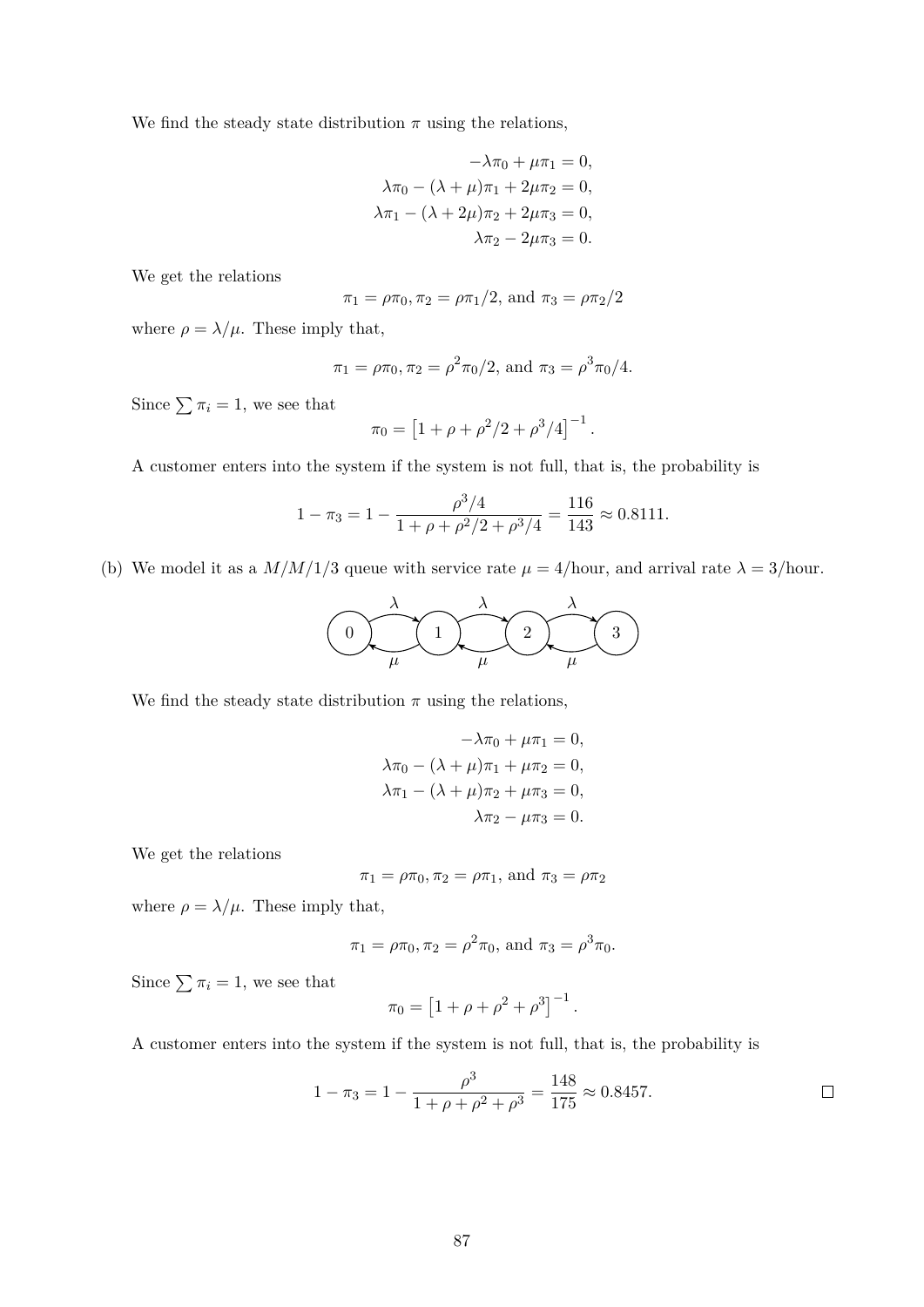**Problem 15.** Consider an automobile emission inspection station with three inspection stalls, each with room for only one car. It is reasonable to assume that cars wait in such a way that when a stall becomes vacant, the car at the head of the line pulls up to it. The station can accommodate at most four cars waiting (seven in the station) at one time. The arrival pattern is Poisson with a mean of one car every minute during the peak periods. The service time is exponential with mean 6 min. The chief inspector wishes to know the average number in the system during peak periods, the average time spent (including service), and the expected number per hour that cannot enter the station because of full capacity.

*Solution.* We model it as an  $M/M/3/7$  queue with service rate  $\mu = 1/6$  min<sup>-1</sup> and arrival rate  $\lambda = 1$  min<sup>-1</sup>. From the steady-state equations we get the relation,

$$
\pi_1 = \rho \pi_0, \pi_2 = \rho \pi_1/2
$$
, and  $\pi_i = \rho \pi_{i-1}/3$  for  $3 \leq i \leq 7$ 

where  $\rho = \lambda / \mu = 6$ . These in turn imply that

$$
\pi_1 = \rho \pi_0
$$
, and  $\pi_i = \frac{\rho^i \pi_0}{2 \times 3^{i-2}}$  for  $2 \le i \le 7$ .

Since  $\sum \pi_i = 1$ ,

$$
\pi_0 = \left[1 + \rho + \sum_{i=2}^7 \frac{\rho^i}{2 \times 3^{i-2}}\right]^{-1} = \frac{1}{1141}.
$$

The average number in the system is

$$
L_s = \sum_{i=0}^{7} i\pi_i
$$
  
=  $\left[\rho + \frac{1}{2} \sum_{i=2}^{7} \frac{i\rho^i}{3^{i-2}}\right] \pi_0$   
=  $\left[6 + \frac{9}{2} \sum_{i=2}^{7} i2^i\right] \pi_0$   
=  $\frac{6918}{1141} \approx 6.0631.$ 

The effective arrival rate  $\lambda_{\text{eff}}$  is given by  $\lambda(1-\pi_7)$ . So, the effective arrival rate is

$$
\lambda_{\text{eff}} = \lambda (1 - \pi_7) = 1 - \frac{576}{1141} = \frac{565}{1141} \approx 0.49518 \text{ min}^{-1}.
$$

Using Little's formula, the mean total time spent is given by

$$
T_s = \frac{L_s}{\lambda_{\text{eff}}} = \frac{6918}{565} \text{ min} \approx 12.2442 \text{ min}.
$$

The average rate of number of people that cannot enter due to full capacity is  $\lambda \pi$ . Thus, the total number of people in an hour is given by

60 min × 1 min<sup>-1</sup> × 
$$
\frac{576}{1141}
$$
 ≈ 30.289.

**Problem 16.** In a parking lot with N spaces the incoming traffic is according to Poisson process with rate  $\lambda$ , but only as long as empty spaces are available. The occupancy times have an exponential distribution with mean  $1/\mu$ . Let  $X(t)$  be the number of occupied parking spaces at time t.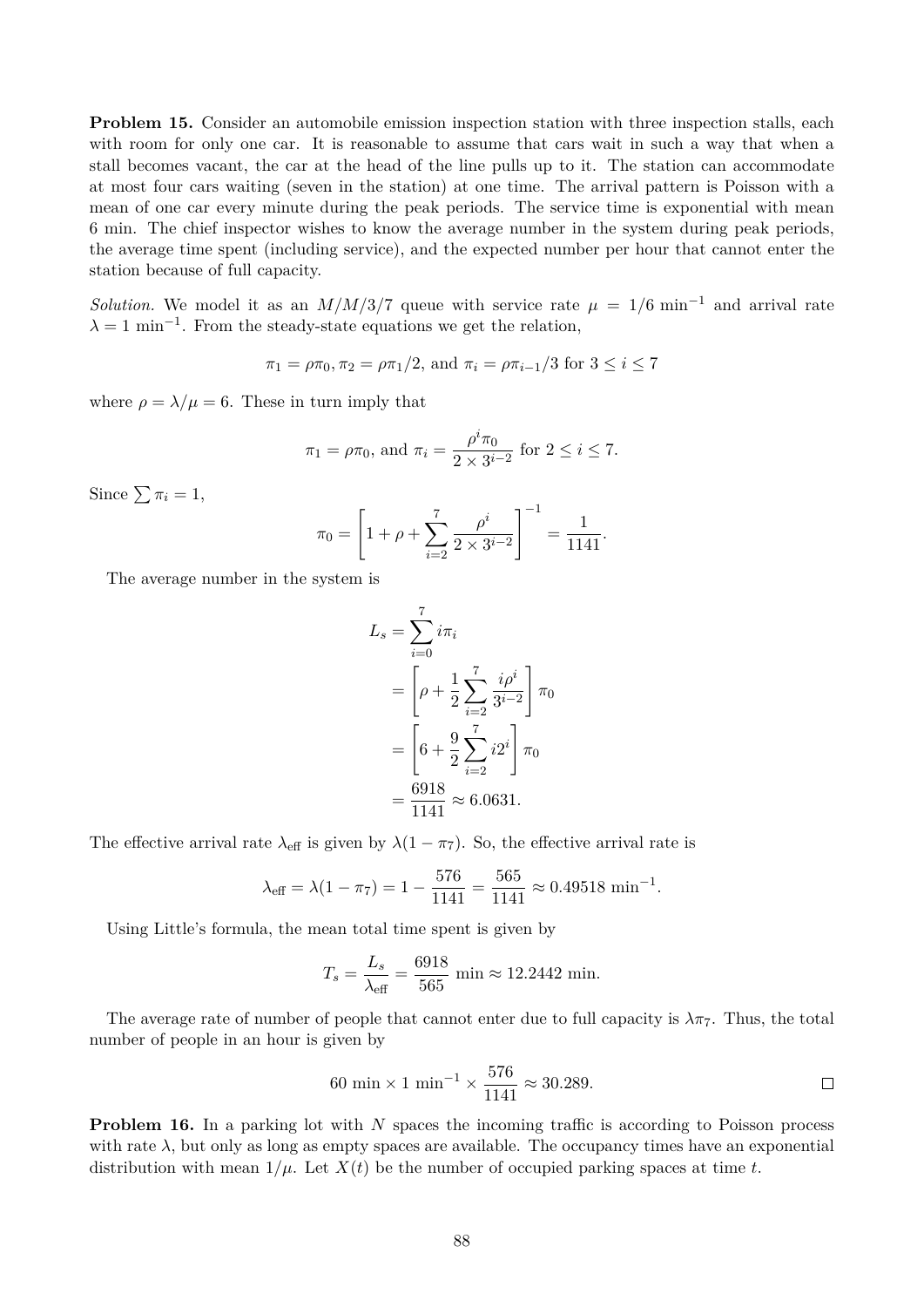- (a) Determine rate matrix  $\Lambda$  and the forward Kolmogorov equations for the Markov process  $X(t)$ .
- (b) Determine the limiting equilibrium probability distribution of the process.
- *Solution.* (a) We model it as an  $M/M/N/N$  queue with service rate  $\mu$ , and arrival rate  $\lambda$ . The rate matrix,

$$
\Lambda = Q = \begin{bmatrix} -\lambda & \lambda & 0 & 0 & \cdots & 0 & 0 & 0 \\ \mu & -\lambda - \mu & \lambda & 0 & \cdots & 0 & 0 & 0 \\ 0 & 2\mu & -\lambda - 2\mu & \lambda & \cdots & 0 & 0 & 0 \\ 0 & 0 & 3\mu & -\lambda - 3\mu & \cdots & 0 & 0 & 0 \\ \vdots & \vdots & \vdots & \vdots & \ddots & \vdots & \vdots & \vdots \\ 0 & 0 & 0 & 0 & \cdots & -\lambda - (N-2)\mu & \lambda & 0 \\ 0 & 0 & 0 & 0 & \cdots & (N-1)\mu & -\lambda - (N-1)\mu & \lambda \\ 0 & 0 & 0 & 0 & \cdots & 0 & N\mu & -N\mu \end{bmatrix}.
$$

(b) We computed it Problem 13.

**Problem 17.** A toll bridge with 10 booths at the entrance can be modeled as a 10 server Markovian queueing system with infinite capacity. Assume that the vehicle arrival follows a Poisson process with parameter 8 per minute and the service times are independent exponential distributed random variables with mean 1 minute.

- (a) Draw the state transition diagram for a birth and death process for the system.
- (b) Find the limiting state probabilities.
- (c) If 2 more booths are installed, i.e, total 12 booths, what is the maximum arrival rate such that the limiting state probabilities exist?

*Solution.* We model it as  $M/M/10$  queue with arrival rate  $\lambda = 8 \text{ min}^{-1}$  and service rate  $\mu = 1 \text{ min}^{-1}$ .

(a) The state transition diagram is



- (b) We computed the limiting probabilities for a general  $M/M/c$  queue in problem 8.
- (c) The limiting probabilities exist in an  $M/M/c$  queue as long  $\rho = \frac{\lambda}{c\mu} < 1$ . That is, the maximum arrival  $\lambda_{\text{max}}$  is

$$
\lambda_{\max} < 12\mu = 12 \, \min^{-1} .
$$

**Problem 18.** Consider the central library of IIT Delhi where there are 4 terminals. These terminals can be used to obtain information about the available literature in the library. If all terminals are occupied when someone wants information, then that person will not wait but leave immediately (to look for the required information somewhere else). A user session on a terminal takes exponential distributed time with average 2.5 minutes. Since the number of potential users is large, it is reasonable to assume that users arrive according to a Poisson process. On average 25 users arrive per hour.

- (a) Determine the steady state probability that i terminals are occupied,  $i = 0, 1, 2, 3, 4$ .
- (b) What is the mean time spent in the system by any person?